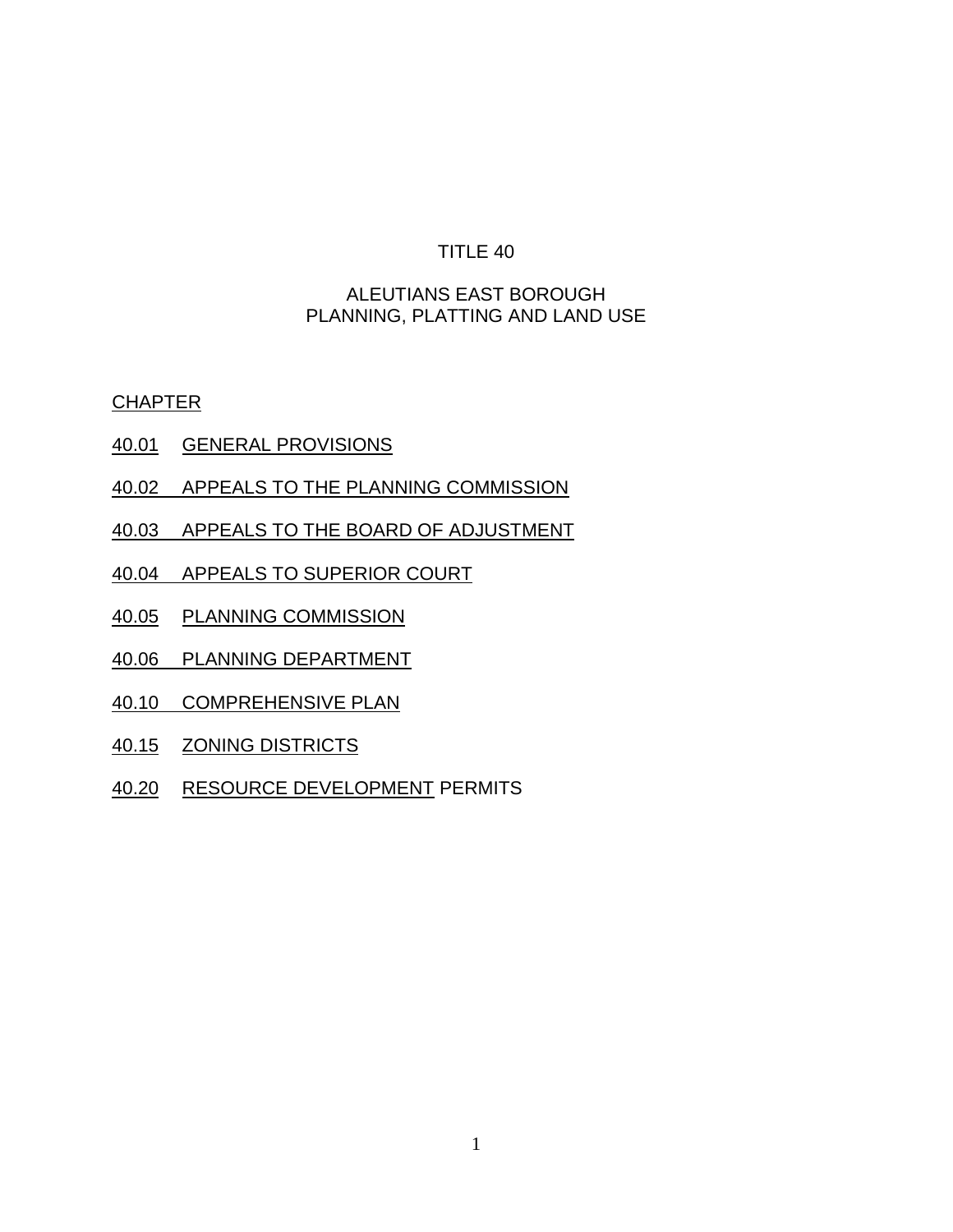# PLANNING, PLATTING AND LAND USE

## Chapter 40.01 General Provisions

## **Sections:**

| 40.01.010<br>Purpose.                           |            |
|-------------------------------------------------|------------|
| Geographic Scope.<br>40.01.020                  |            |
| Borough Administration.<br>40.01.030            |            |
| Permit Approval Required.<br>40.01.040          |            |
| Compliance.<br>40.01.050                        |            |
| Fees and Penalties.40.01.070<br>40.01.060       | Elevation. |
| Applicant's Opportunity to Appeal.<br>40.01.080 |            |
| Definitions.<br>40.01.090                       |            |

## **40.01.010 Purpose.**

This title creates land management principles and procedures for administering development within the Borough. The purpose of this title is to:

- A. Achieve the goals and objectives and implement the policies of the Borough's Comprehensive Plan;
- B. Establish the Borough's Land Use Regulations;
- C. Establish a Planning Commission and a Planning Department;
- D. Administer the Comprehensive Plan and Coastal Zone Management Plan;
- E. Establish Zoning Districts;
- F. Promote and protect the public health, safety, morals, and general welfare, as well as the historical, economic, social, and cultural interest of the Borough's residents;
- G. Protect fish resources and ensure continuation of a productive commercial fishery;
- H. Protect subsistence resources;
- I. Ensure the future growth and development is in accord with the values of its residents;
- J. Secure the beneficial effects of development for present and future residents;
- K. Identify, avoid, and mitigate the negative effects of development;
- L. Ensure future development is of the proper type, design, and location and is served by a proper range of public services and facilities;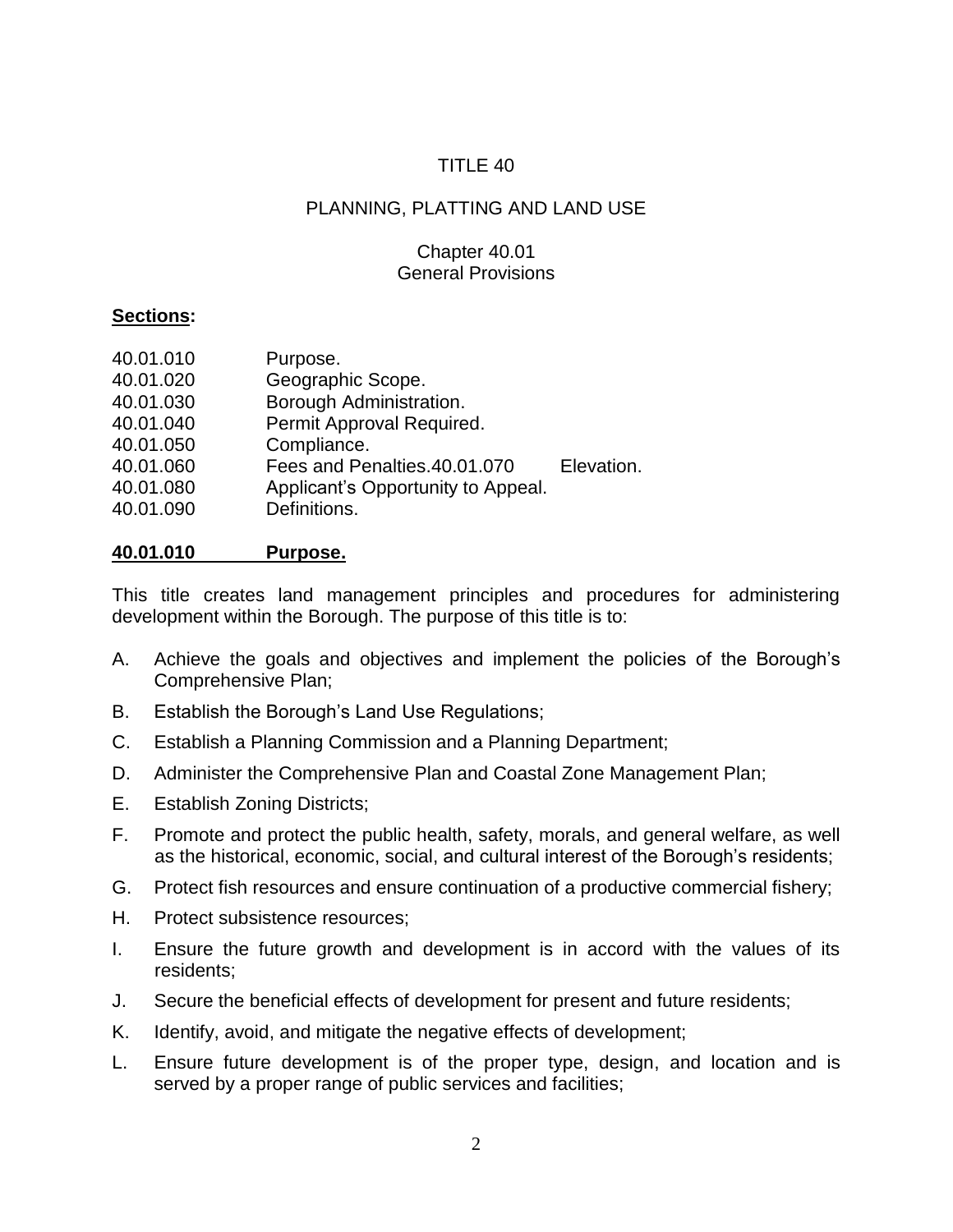- M. Protect human health and the environment by prohibiting adverse impacts of industrial pollution;
- N. Ensure public involvement in permitting, planning, and zoning decisions;
- O. Encourage local business development;
- P. Maintain all Borough maps and resource data within a an electronic system;
- Q. Implement the requirements of the Borough Charter and AS 29.40 as they pertain to Planning, Platting, and Land Use Regulations; and
- R. Encourage public and private development to:
	- 1. Provide the maximum long term local benefits that reach the maximum number of Borough residents;
	- 2. Develop the undeveloped resources of the Borough or otherwise diversify the economic base of the Borough;
	- 3. Be a stable economic force that maximizes local employment;
	- 4. Minimize the adverse impact of the development on the environment, natural resources, neighboring properties and communities, and on public infrastructure;
	- 5. Bear its share of burden on local governments of providing public facilities and services and should contribute to improving the quality of life in the Borough; and,
	- 6. Be sensitive and responsive to the subsistence and other life styles that exist in the communities that the development will affect.

## **40.01.020 Geographic Scope.**

This title applies to all private, state, federal, Borough, and municipally owned lands, tidelands, submerged lands and waters within the Borough's boundaries. This title does not apply to federally restricted town site lots or allotments unless allowed by federal law. This title does not apply to any lands within the municipal boundaries of Akutan, Cold Bay, King Cove, False Pass and Sand Point; planning, platting and land use is administered by these municipalities under Sec. 45.05.030, which governs Planning, Platting and Land Use Regulations within the Borough.

## **40.01.030 Borough Administration.**

- A. All planning, platting and land use permit approvals require Assembly approval unless otherwise specifically delegated to the Planning Commission or Administrator in this Code
- B. The Planning Commission reviews all planning, platting and land use permit applications that require Assembly approval and prepares a recommendation for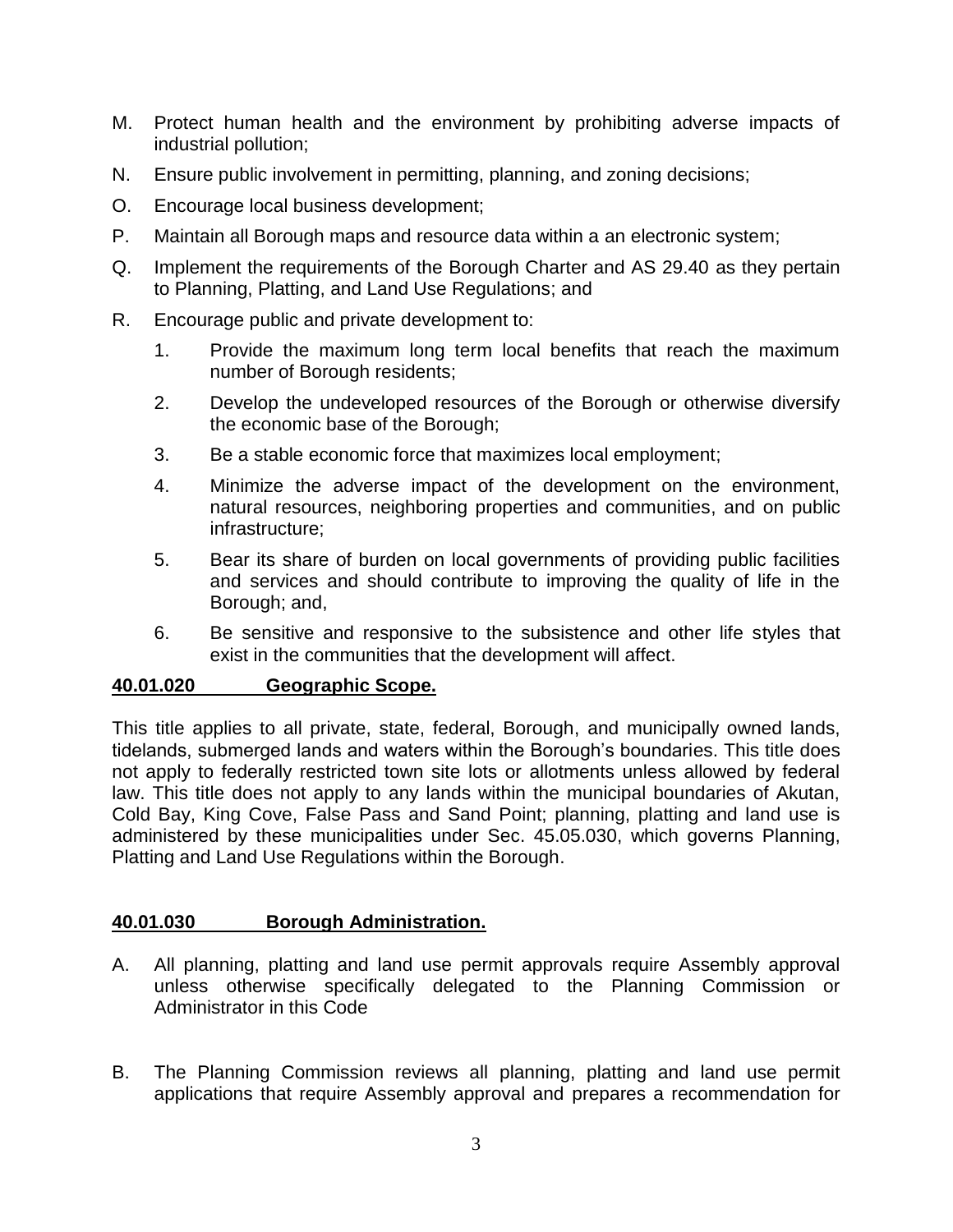Assembly action. The Planning Commission also decides planning, platting and land use permit applications that are elevated by the Administrator to the Planning Commission.

C. The Administrator and Planning Director serve as staff to the Mayor, Assembly, and Planning Commissions to carry out the requirements of this title. The Administrator is authorized to approve certain planning, platting and land use permit approvals as delegated in this Code. The Administrator may delegate its authority to approve a permit to a designee in his absence.

## **40.01.040 Permit Approval Required.**

- A. All Resource Development within the Resource Development District requires an approved land use permit approval prior to construction or operation, to ensure compliance with the Code.
- B. The Assembly, Planning Commission, or Administrator may place conditions upon issuance of any permit that is necessary or desirable to ensure that a rule, policy, standard or intent will be implemented in a manner consistent with this Code.

## **40.01.050 Compliance.**

- A. Permittees must comply with all terms, conditions, and permit stipulations included in an approved permit.
- B. Permittee must comply with all local, state, and federal laws, regulations, rules and orders, and requirements and stipulations.
- C. Any use that does not comply with the applicable provisions of a permit, approval, or other authorization issued under this Code is a violation of this Code.
- D. Permits are revocable immediately upon violation of any of its terms, conditions, and stipulations or upon failure to comply with any applicable laws, statutes, or regulations.
- E. Any person may bring to the attention of the Administrator suspected violation of this Code. The complaint must be submitted to the Borough in writing using the Borough Land Use Complaint Form.
- F. The Administrator is authorized to investigate any credible complaints in order to ensure compliance with this Code. The Administrator, or his authorized representative, has the the right to enter and inspect or investigate land uses approved under a Borough permit or approval for compliance with that approval or violations of this Code.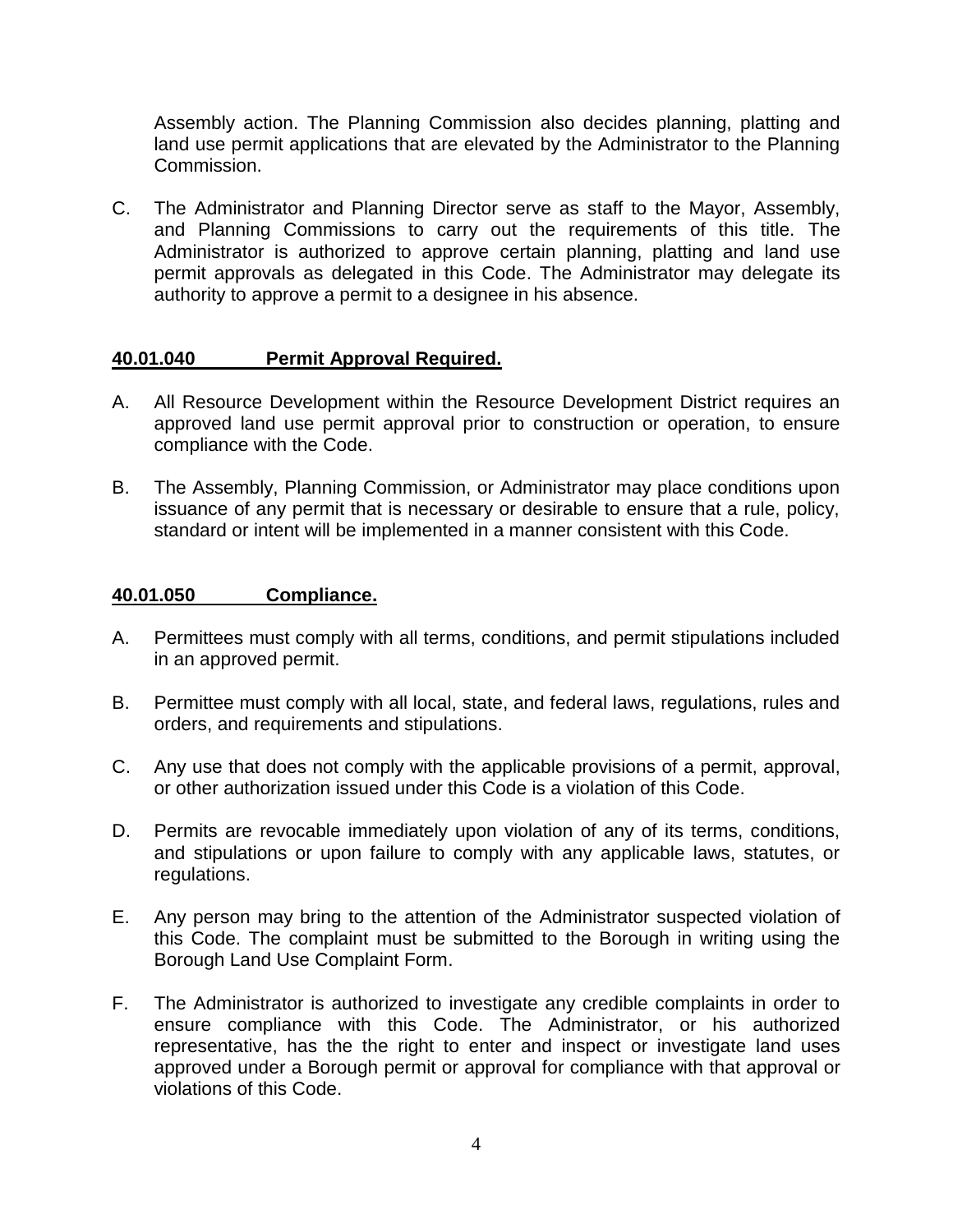- G. After a violation has been discovered, investigated, and verified, the Administrator will notify by written finding the person responsible for the violation (Notice of Violation) and the property owner by personal notice, certified mail and/or notice posted on the site of the violation. A copy of the Notice of Violation will concurrently be provided to the Assembly and Planning Commission members.
- H. The Notice of Violation will specify the violation(s) and may revoke, suspend, or modify any permit or approval that is in conflict with this Code or any applicable state or federal requirement and may specify the range of fines or penalties to be imposed and shall direct the person to cease the violation, or appeal the finding within 10 days after receipt, mailing or posting of the notice.
- I. The Administrator will provide an update on all Notices of Violation at each scheduled Planning Commission and Assembly meeting.
- J. The Administrator may elevate a compliance decision to the Planning Commission to decide. The Planning Commission may elevate a compliance decision to the Assembly to decide.
- K. The Administrator may approve continued operation under a Compliance Plan until the compliance violation is remedied or require the use to cease, or may elevate this decision to the Planning Commission or Assembly to decide.
- L. Application fees may be collected by the Administrator pursuant to Chapter 40.01.050.
- M. Penalties for non-compliance may be assessed by the Administrator pursuant to Chapter 1.24, which pertains to penalties.

## **40.01.060 Fees and Penalties.**

The Planning Commission will propose a schedule of fees and penalties for compliance with this title, for Assembly approval. The Assembly will establish procedures for the Administrator to follow when pursuing civil and criminal penalties.

#### **40.01.070 Elevation.**

- A. The Administrator may elevate a decision to the Planning Commission based on a written finding that the permit application may:
	- 1. Have potential, significant or negative impacts on or conflict with Borough interests, resources or activities in a manner or to a degree that warrants consideration by the Commission;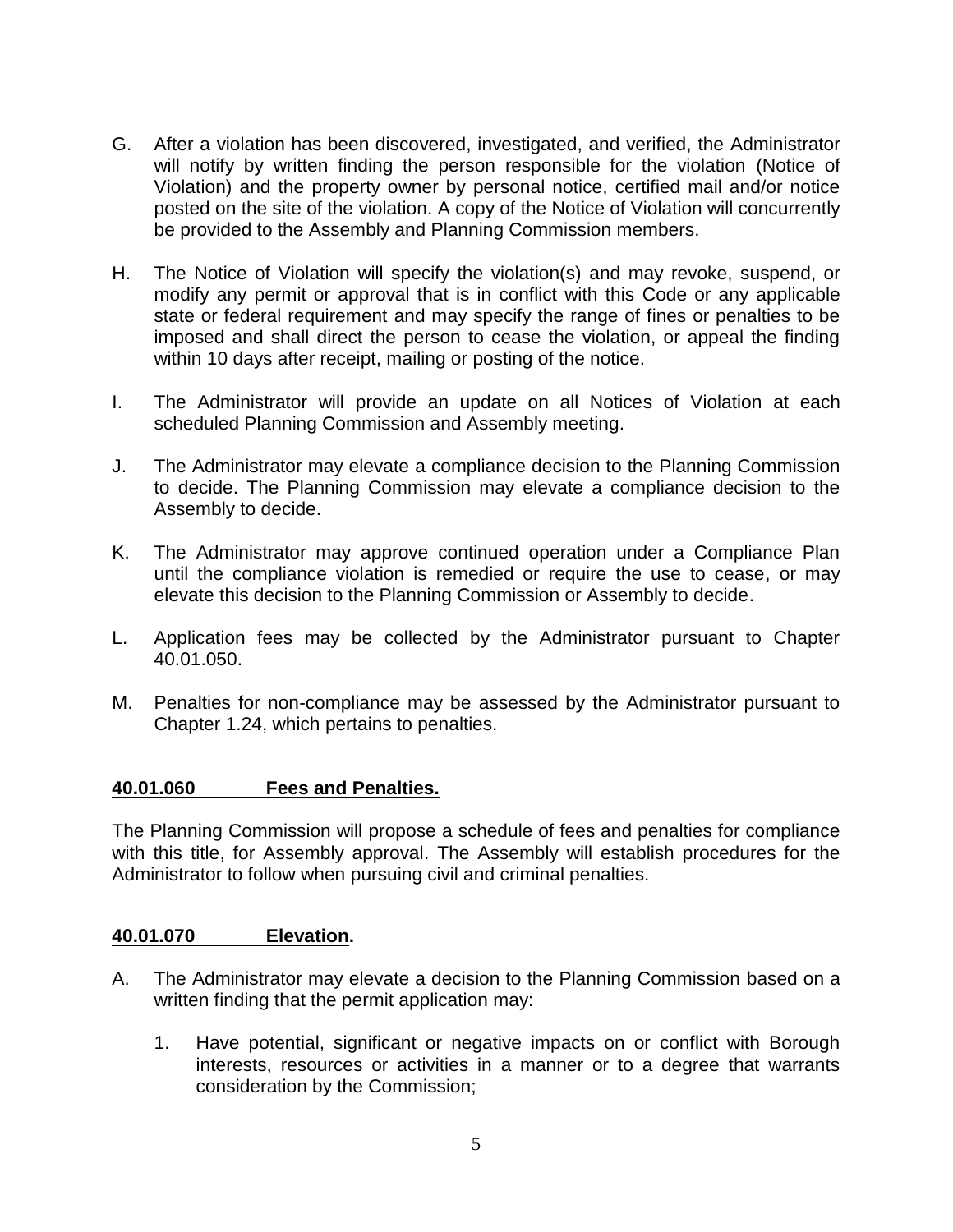- 2. Conflict with adopted Borough policies in a manner or to a degree that warrants consideration by the Commission and cannot be easily decided by the Borough Planning Director; or,
- 3. Raised a particular issue or set of issues that warrants consideration by the Commission.
- B. Decisions elevated to the Planning Commission will be placed on the next scheduled meeting of the Planning Commission. The permit applicant must participate in the Planning Commission meeting at a location designated by AEB, and present its application. The Planning Commission decision will be made at the meeting. The permit will either be approved or denied.

## **40.01.080 Applicant's Opportunity to Appeal.**

- A. An applicant may appeal the decision of the Administrator made under this Chapter to the Planning Commission pursuant to procedures of Chapter 40.02.
- B. An applicant may appeal the decision of the Planning Commission made under Chapter to the Board of Adjustment pursuant to the procedures of Chapter 40.03.
- C. The Board of Adjustment's decision is final and may be appealed to the Alaska Superior Court in accordance with Alaska State Law.

## **40.01.090 Definitions.**

The definitions listed below are in addition to those listed in Chapter 1.12.010, which provides general definitions for the Code:

- A. "Aggrieved Party" means a resident, landowner, municipality, tribes, or Native Corporation in the Aleutians East Borough, or the Applicant.
- B. "Applicant" means the person who makes an application for use under the provisions of this title, and successors in title or interest;
- C. "Casual Recreational Use" means a recreational use of Borough land that is nonexclusive and involves only minimal disturbance to the land by an individual or group of people that are not involved in the commercial provision of commercial recreation services. Nonexclusive examples of a casual recreational use may include: fishing, hunting, camping, hiking, skiing, climbing, canoeing, kayaking, rafting, paddle sports, water sports, scuba, adventure activities, sports, boating, allterrain vehicle trips on existing trails or under conditions that will not cause damage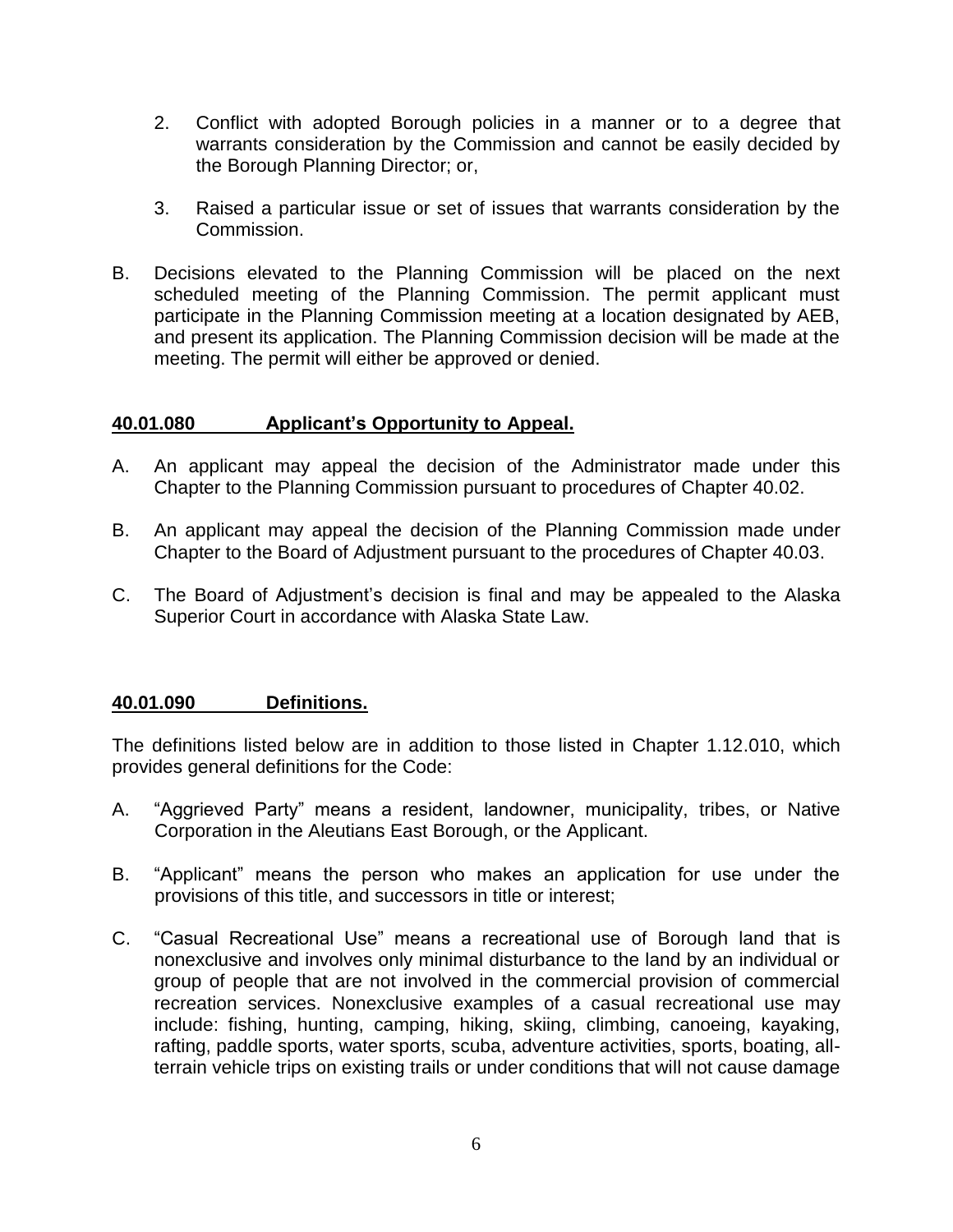to the land or vegetation, snow machine trips, dog-mushing, sight-seeing, bird watching, wildlife viewing, and subsistence activities.

- D. "Coal Mining" means mining, extraction, harvesting removing or producing for sale, profit or commercial use any coal and all associated processing, refining, and transportation and distribution infrastructure required to commercially develop these resources.
- E. "Commercial" means use involving the storing, wholesaling, retailing, or rental of any article, service, or substance for cash, trade, or any form of compensation, and supporting activities, but excludes such uses when they are conducted in a dwelling unit or accessory building and are clearly subordinate to the use of the dwelling for residential purposes provided that the primary use and appearance of the lot and accessory building remains residential and generally conforming to the appearance of the surrounding area. For the purposes of this title, Resource Development activities are administered as a separate and distinct commercial activity and are not included in this definition;
- F. "Commercial Recreation" means the commercial provision of services in support of any of the following: fishing, hunting, camping, hiking, skiing, climbing, canoeing, kayaking, rafting, paddle sports, water sports, scuba, adventure activities, sports, boating, all-terrain vehicle trips, snow machine trips, sight-seeing, bird watching, wildlife viewing, hotels and lodges, and tours. This definition includes professional guides and outfitters. This definition does not include: (a) Casual Recreational Use, (b) any commercial recreation activities conducted by Native Corporations or tribes that are Aleutian East Borough landowners, or (c) local residents that only provide transportation to a fishing, hunting, or recreational location but do not provide hunting, fishing, or ecotourism guide services.
- G. "Compliance Plan" means a written plan developed by the Administrator to bring development into compliance with this title;
- H. "Comprehensive Plan" means a document officially adopted by the Assembly including text, charts, graphics, or maps, or any combination, designed to portray general long-range proposals for the arrangement of land uses and development of an economic base and human resources and which is intended to guide government policy towards achieving orderly and coordinated development of the entire community;
- I. "Direct Marketing Seafood Processor" means a for-profit or non-profit cooperative, partnership or individual fisherman who processes or exports only their own catch or has their own catch custom processed for sale.
- J. "Eco-Tourism" means the commercial provision of camping, hiking, skiing, climbing, canoeing, kayaking, rafting, paddle sports, water sports, scuba,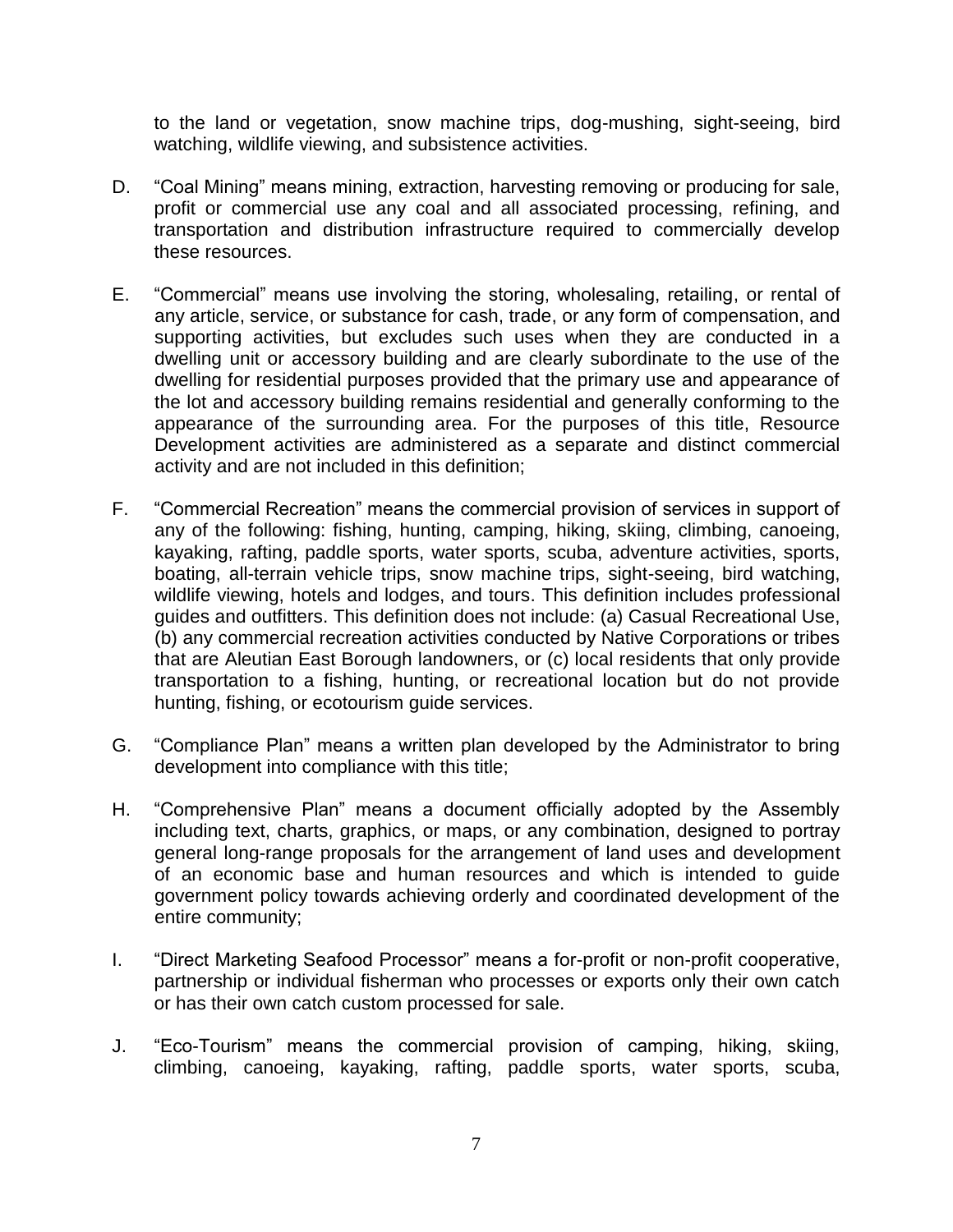adventure activities, sports, boating, all-terrain vehicle trips, snow machine trips, sight-seeing, bird watching, wildlife viewing, and tours.

- K. "Fishing Guide" means the commercial provision of fishing guide services.
- L. "Hotel and Lodge Operator" means the commercial provision of hotel and lodge accommodations.
- M. "Hunting Guide" means the commercial provision of hunting guide services.
- N. "Industrial" means an intensive land use and economic activity involved with manufacturing and production. For the purposes of this title, Resource Development activities area administered as a separate and distinct industrial activity and are not included in this definition;
- O. "Large Mining Operations" means Coal Mining or Mineral Mining operations of five (5) acres or more at any one time.
- P. "Mineral Mining" means mining, extraction, harvesting removing or producing for sale, profit or commercial use any copper, gold, silver, zinc, lead, molybdenum, or other metallic mineral product, compound or combination of mineral products and all associated processing, refining, and transportation and distribution infrastructure required to commercially develop these resources;
- Q. "Mineral and Coal Exploration" means exploration for minerals and coal, including two dimensional or three dimensional seismic surveys run in search of minerals and coal, but and does not include Mineral Mining or Coal Mining operations.
- R. "Offshore Seafood Processor" means a for-profit company that buys, processes, and/or exports a fishery resource using facilities located offshore. This definition includes floating processors that are anchored or docked at the shoreline. This definition excludes Onshore Seafood Processors and Direct Marketing Seafood Processors.
- S. "Oil and Gas" includes the exploration for (including seismic surveys and drilling) development of and production of petroleum or natural gas, including all associated processing, refining, and transportation and distribution infrastructure required to commercially develop these resources;
- T. "Onshore Seafood Processor" means a for-profit company that buys, processes, and/or exports a fishery resource using facilities located onshore. This definition excludes Offshore Seafood Processors and Direct Marketing Seafood Processors.
- U. "Professional Researcher" means a person, company or organization that conducts on its own behalf, or is funded to conduct research on another's behalf, including, but not limited to a: organization or company operating for profit; non-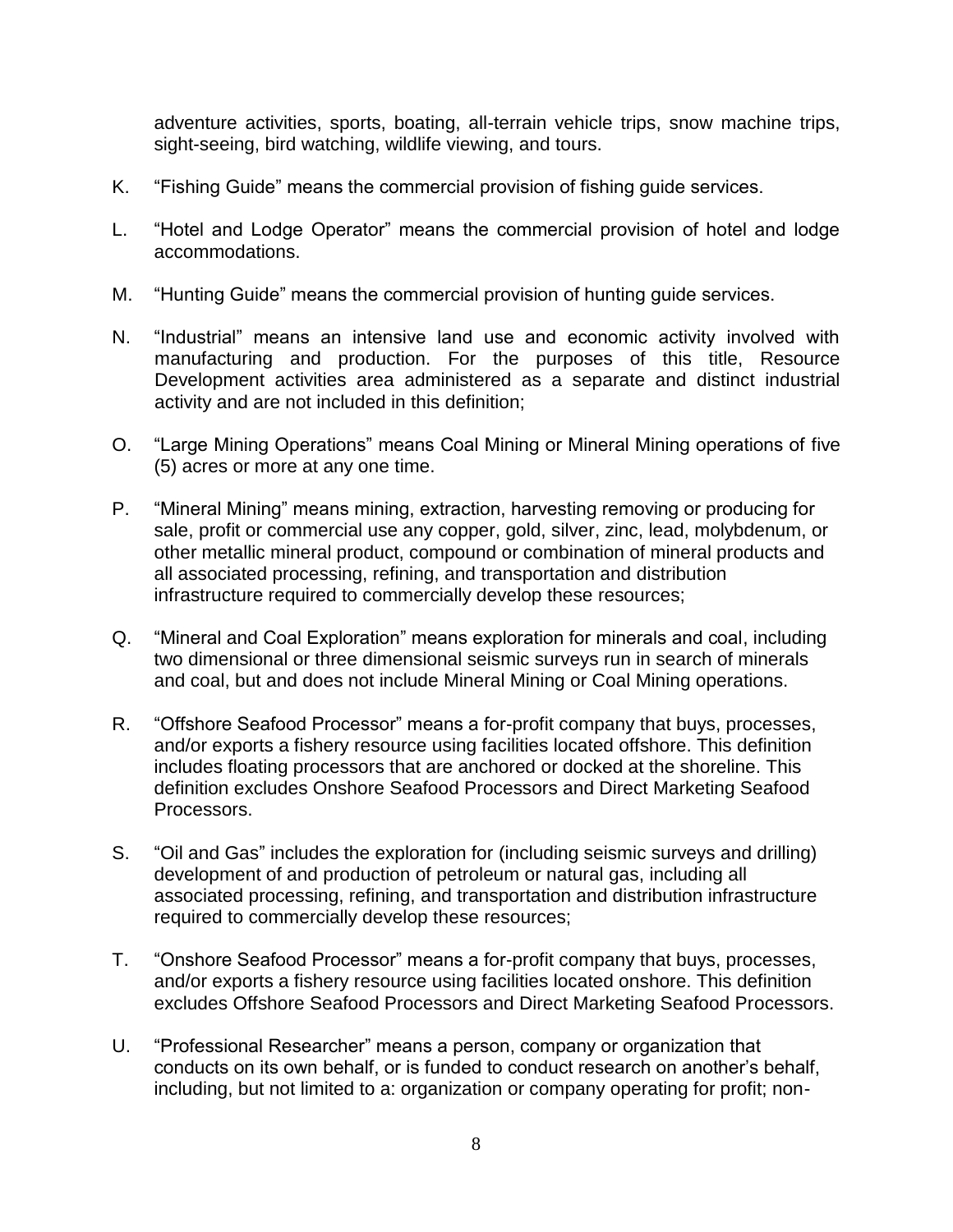governmental organization; local government; state government; federal government; or university. Research conducted by local elementary, junior-high or high-school students in support of school educational activities and cultural surveys conducted by Native Corporations and tribes is excluded from this definition.

- V. "Recreational Mining" means recreational gold panning; hard-rock mineral prospecting or mining using light portable field equipment, such as a handoperated pick, shovel, pan, earth auger, or a backpack power drill or auger; or suction dredging using a suction dredge with a nozzle intake of six inches or less, powered by an engine of 18 horsepower or less, and pumping no more than 30,000 gallons of water per day.
- W. "Research" means research conducted by Professional Researchers that require field work anywhere within AEB boundaries, and may include one or more of the following types of research:
	- 1. wildlife, habitat or other biological research;
	- 2. air quality, meteorological, water quality, hydrological studies, or soil research;
	- 3. archeological or paleontological research for artifacts relating to human and prehistoric animal life;
	- 4. geological surveys that result in minimal disturbance of the ground surface, excluding: two dimensional or three dimensional seismic surveys run in search of oil, gas, or other minerals; drilling of holes; or excavation;
	- 5. socioeconomic research;
	- 6. land surveying or mapping;
	- 7. engineering assessments; and/or,
	- 8. any research or studies required to support Resource Development.

This definition does not include earthquake monitoring equipment located in the Borough.

- X. "Research Conducted in Support of Resource Development" means Research conducted by a Resource Development Operator, or a Professional Researcher hired by the Resource Development Operator, to conduct research to support a Resource Development Project.
- Y. "Research Conducted for Other Purposes" means Research conducted by a Professional Researcher for any other purpose than to support a Resource Development Project.
- Z. "Residential" means a use involving the occupation of a building or structure for living, cooking, sleeping, and accessory uses;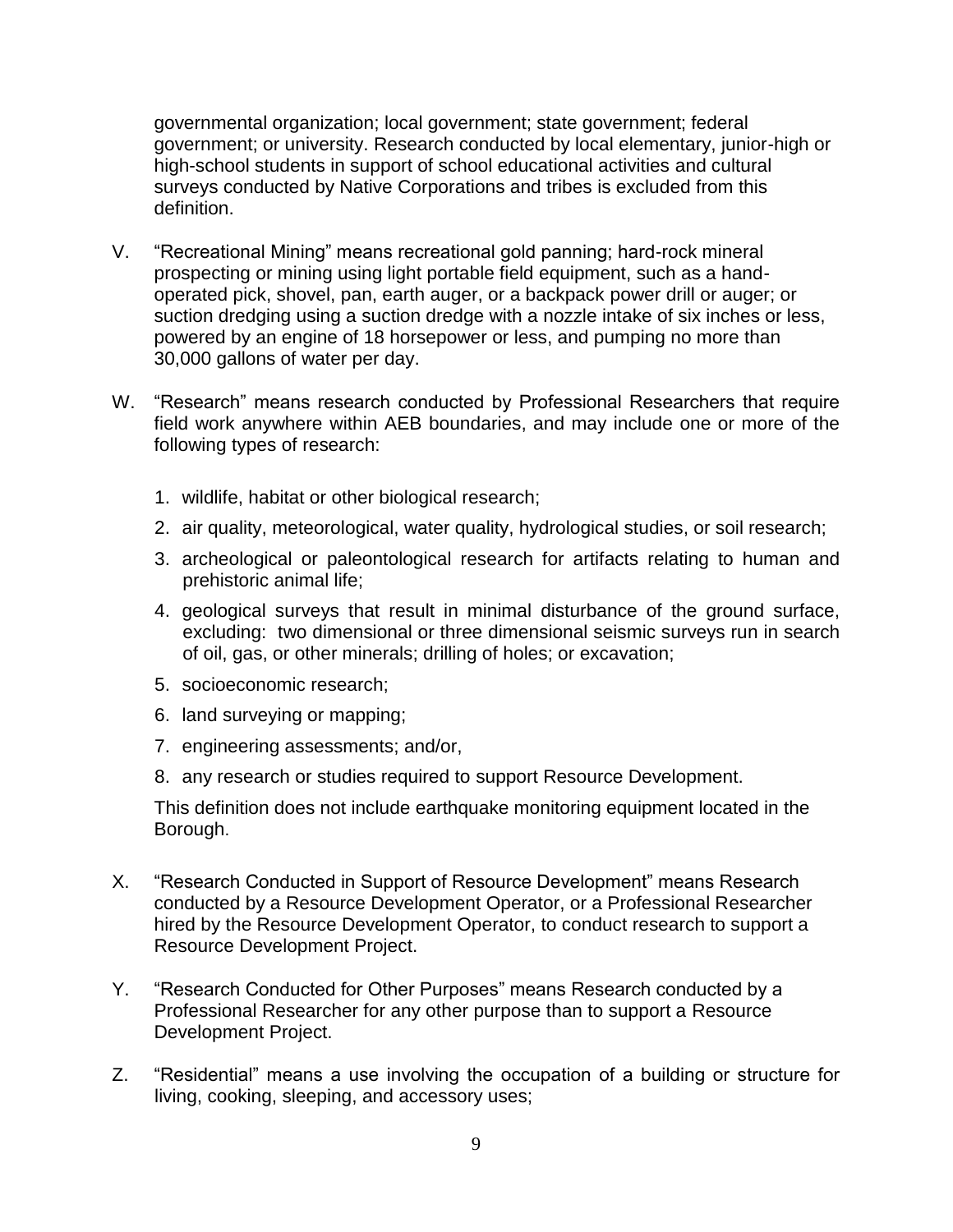- AA. "Resource Development" means:
	- 1. Hydrocarbon Exploration and Development; ;
	- 2. Coal Mining;
	- 3. Mineral Mining;
	- 4. Mineral or Coal Exploration
	- 5. Sand, Gravel, and Rock Mining;
	- 6. Research; and
	- 7. Commercial Recreation.;
- BB. "Sand, Gravel, and Rock Mining" means gravel mining, quarrying, or producing for sale, profit or commercial use and sand, gravel, or rock, including all associated processing and transportation and distribution infrastructure required to commercially develop these resources.
- CC. "Scientific Advisory Council" means a council may be appointed by the Mayor to evaluate Research, Project Monitoring Plans, and Remediation Plans, as needed and requested by the Mayor, to determine if they are acceptable; this council will work closely with the Borough's Natural Resource Department described in Chapter 2.60 of this Code.
- DD. "Small Mining Operations" means Coal Mining or Mineral Mining operations that are limited to less than five (5) acres at any one time. This definition does not include Recreational Mining.
- EE. "Technically Feasible" means technical solutions using commercially available technology that are safe and appropriate to achieve the intended purpose.

## PLANNING, PLATTING AND LAND USE

## Chapter 40.02 Appeals to the Planning Commission

- Sections: 40.02.010 Persons Who May Appeal.
- 40.02.020 Commencement of Appeal Stay.
- 40.02.030 Appeal Hearing Notice, Preparation of Record
- 40.02.040 Appeal Hearing.
- 40.02.050 Decision.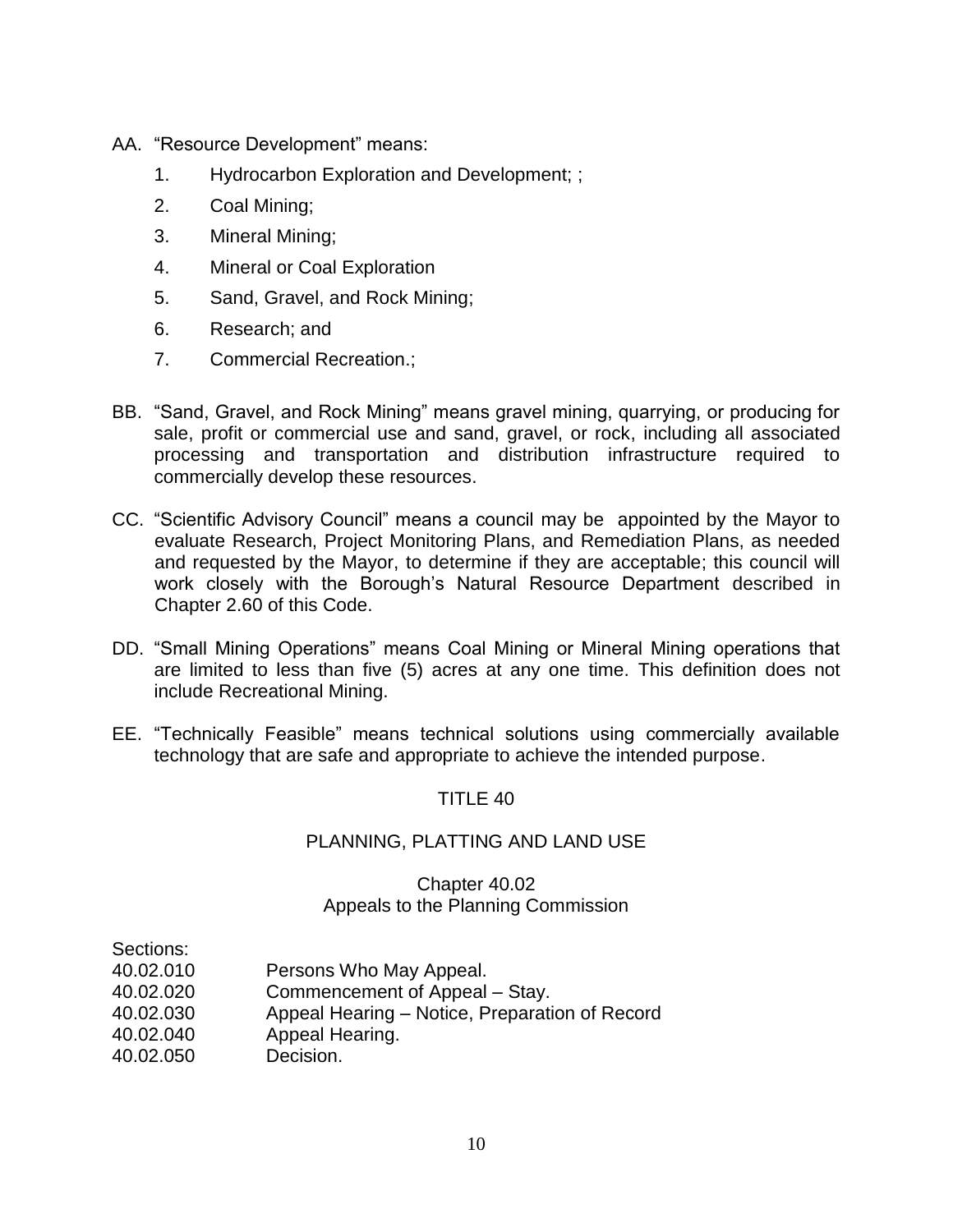## **40.02.010 Persons Who May Appeal.**

An Applicant or any Aggrieved Party that submitted timely comments to the Administrator during the public comment period may appeal a decision of the Administrator made under Chapter 40.01 to the Planning Commission.

## **40.02.020 Commencement of Appeal – Stay.**

- A. A decision of the Administrator is final unless appealed to the Planning Commission within 14 calendar days of receipt of the Administrator's decision received by certified mail.
- B. A written notice of appeal must be filed with the Borough Clerk, specifically stating the reason for the appeal, the relief sought, and payment of a \$500 appeal fee. In the event the Appellant prevails, the appeal fee will be returned.
- C. The decision of the Administrator is stayed upon receipt of an appeal.

## **40.02.030 Appeal Hearing – Notice, Preparation of Record.**

- A. Upon timely submittal of an appeal, the Borough Clerk shall schedule the appeal hearing, mail notice of the appeal, prepare the appeal record and notify the Planning Commission of the appeal.
- B. Within 15 calendar days of receipt of an appeal, notice of the appeal shall be given by certified mail, at a minimum, to the Permit Applicant, Appellant, adjoining property owners, Planning Commission Members, and all persons that submitted written comments on the decision under appeal. The appeal notice shall include the Appellant's notice of appeal, describe the decision appealed from, state the date of the appeal hearing and time within which written argument supporting or opposing the appeal may be submitted, and contain the substance of subsection F of this section regarding the availability of the appeal record.
- C. The Permit Applicant, Appellant, adjoining property owners, and all persons that submitted written comments on the decision under appeal may submit to Borough Clerk written argument supporting or opposing the appeal within 15 calendar days of receipt of the notice of appeal. Written argument submitted shall become part of the appeal record.
- D. The appeal record shall be completed within 30 calendar days from the date that the notice of appeal was mailed by certified mail. The appeal record shall include the Administrator's written decision, the appeal, any written comments received supporting or opposing the appeal, and supporting documentation.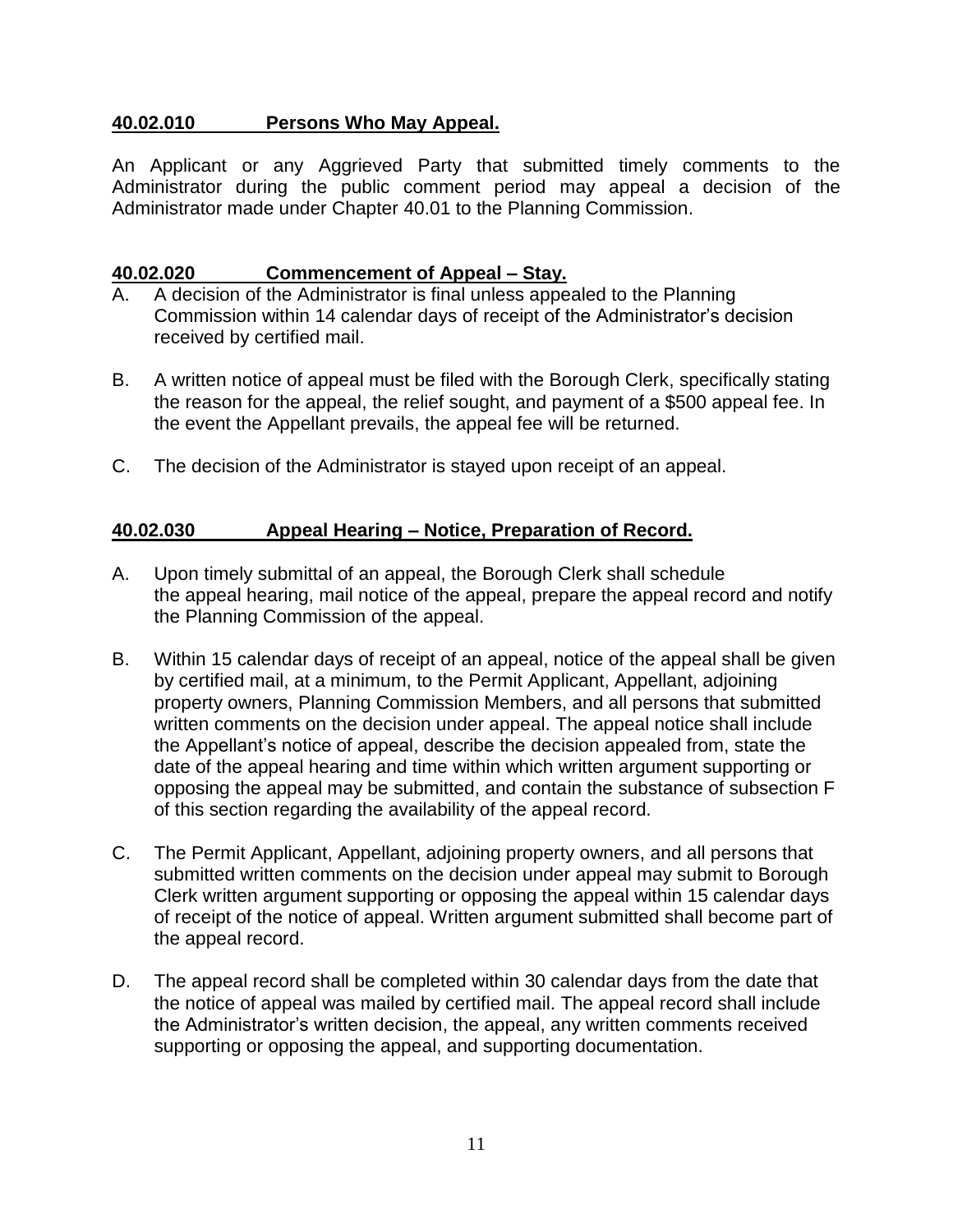- E. Following completion of the record, the Borough Clerk shall, by certified mail, serve a copy of the appeal record on the Permit Applicant and the Appellant. The Borough Clerk shall deliver a copy of the appeal record to the Borough staff assigned responsibility for the appeal and the Planning Commission.
- F. A copy of the appeal record shall be available for public inspection at the Administrator's office and the Borough Clerk's office. Any person may obtain a copy of the record upon payment of the copying and postage charges.

## **40.02.040 Appeal Hearing.**

- A. The Planning Commission shall hold a public hearing on the appeal at its first regular meeting which must be at least seven (7) calendar days after the appeal record has been completed and provided to the Planning Commission Members.
- B. Appeal hearings will be recorded.
- C. At the hearing before the Planning Commission, only persons who have received written notice of the appeal or submitted written comments on the appeal may present oral argument. Oral argument shall be subject to the following order and time limitations, unless the Planning Commission, for good cause shown, permits a change in the order or an enlargement of time.
	- 1. Administrator: 10 minutes to present the decision and to set forth the evidence and reasons relied upon for the decision.
	- 2. Permit Applicant, Appellant: 10 minutes each.
	- 3. Private persons supporting or opposing the appeal: 10 minutes each.
	- 4. Permit Applicant, Appellant, and Administrator: 10 minutes each for rebuttal.
- D. Failure to observe the above procedures in a hearing shall not affect the validity of the decision so long as the Appellant has had a reasonable opportunity to be heard.
- E. The Planning Commission shall decide the appeal upon the appeal record and the written and oral argument presented on the appeal.

## **40.02.050 Decision.**

A. The Planning Commission shall either affirm or reverse the decision of the Administrator in whole or in part.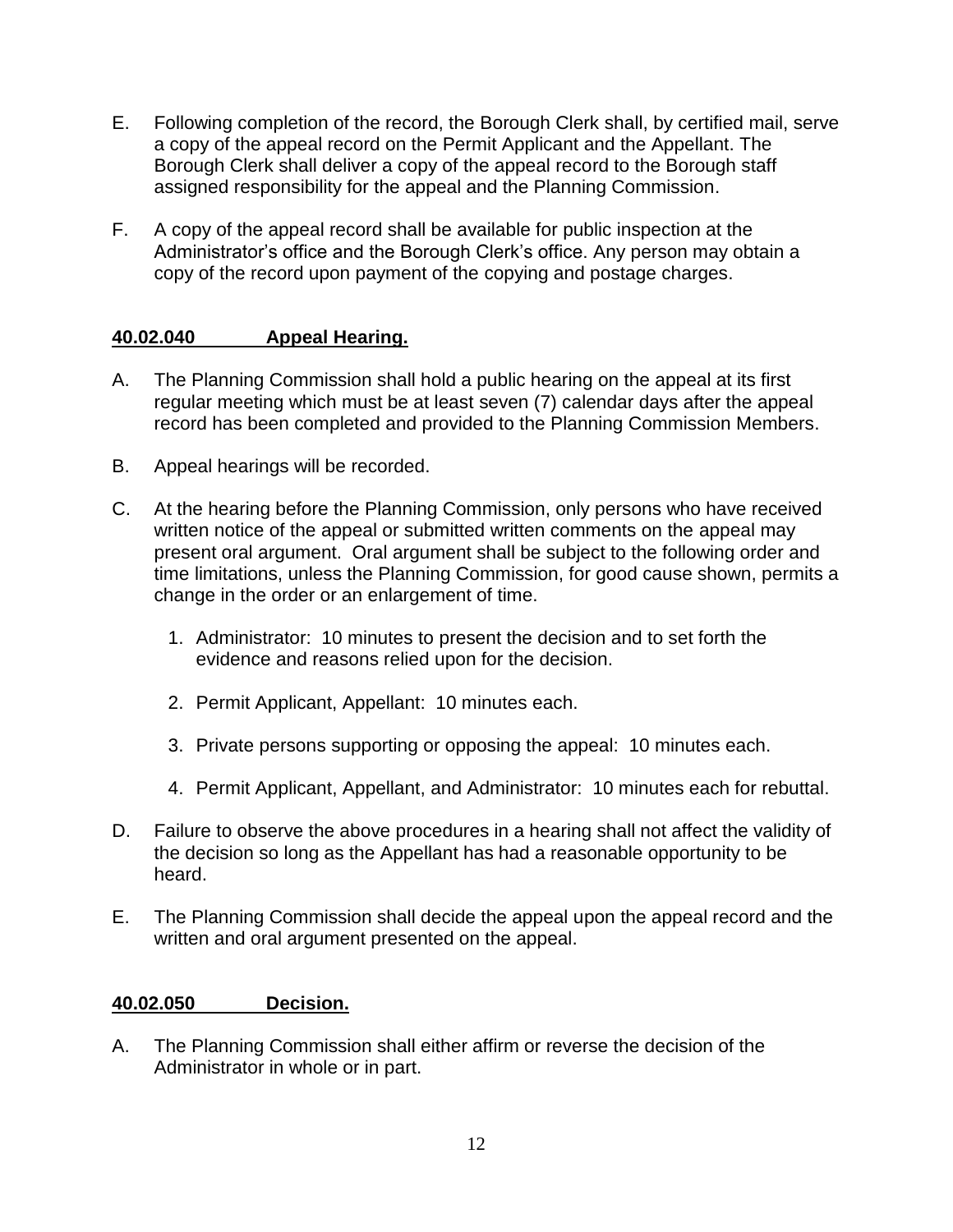- B. Every decision of the Planning Commission to affirm or reverse an action of the Administrator shall be based upon findings and conclusions adopted by the Planning Commission. Such findings must be reasonably specific so as to provide the Applicant, Appellant, any other Aggrieved Party, the community and, where appropriate, reviewing authorities, a clear and precise understanding of the reason for the decision.
- C. The Planning Commission's decision affirming or reversing the decision of the Administrator shall be sent by certified mail to the Permit Applicant, Appellant, adjoining property owners, and all persons that submitted written comments on the decision under appeal within five working days after the appeal decision and approval of findings of fact. A copy of the decision will also be provided to each Assembly Member.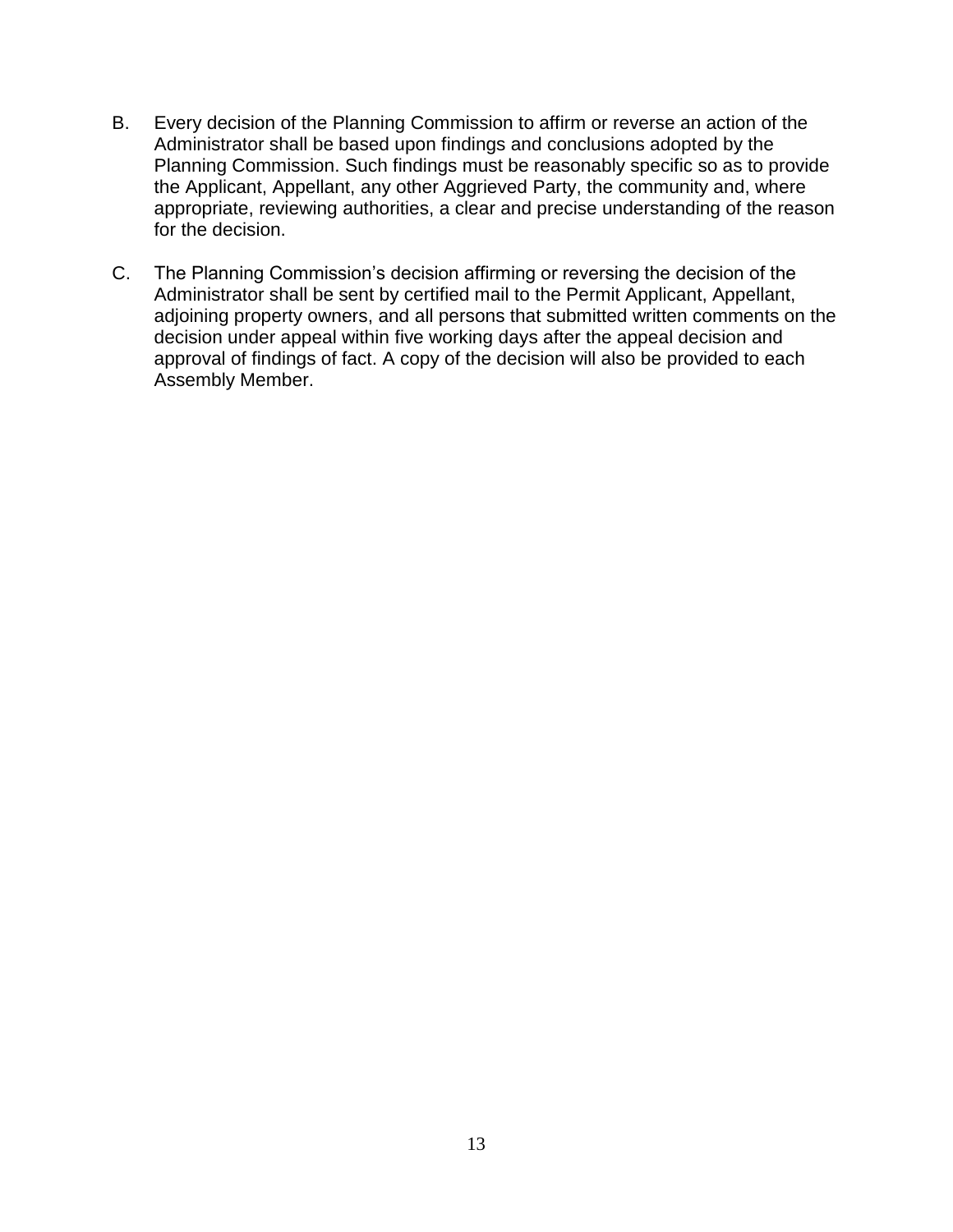# PLANNING, PLATTING AND LAND USE

## Chapter 40.03 Appeals to the Board of Adjustment

## Sections:

| 40.03.010 | Organization                                   |
|-----------|------------------------------------------------|
| 40.03.020 | Powers of the Board.                           |
| 40.03.030 | Persons Who May Appeal                         |
| 40.03.040 | <b>Commencement of Appeal - Stay</b>           |
| 40.03.050 | Appeal Hearing - Notice, Preparation of Record |
| 40.03.060 | Appeal Hearing.                                |
| 40.03.070 | Decision                                       |
| 40.03.080 | <b>Judicial Review</b>                         |
|           |                                                |

## **40.03.010 Organization.**

The Assembly is the Board of Adjustment for the Aleutians East Borough.

## **40.03.020 Powers of the Board.**

The Board of Adjustment shall hear and decide appeals from the decisions of the Planning Commission.

## **40.03.030 Persons Who May Appeal.**

A written decision of the Planning Commission granting or denying approval under the requirements of this Title may be appealed by the Applicant or any person who submitted timely written comments on the permit application, met the requirements of Chapter 40.02, or gave oral testimony at the public hearing before the Planning Commission.

## **40.03.040 Commencement of Appeal - Stay.**

A. A decision of the Planning Commission is final unless appealed to the Board of Adjustment within 14 calendar days of receipt of the Planning Commission's decision received by certified mail.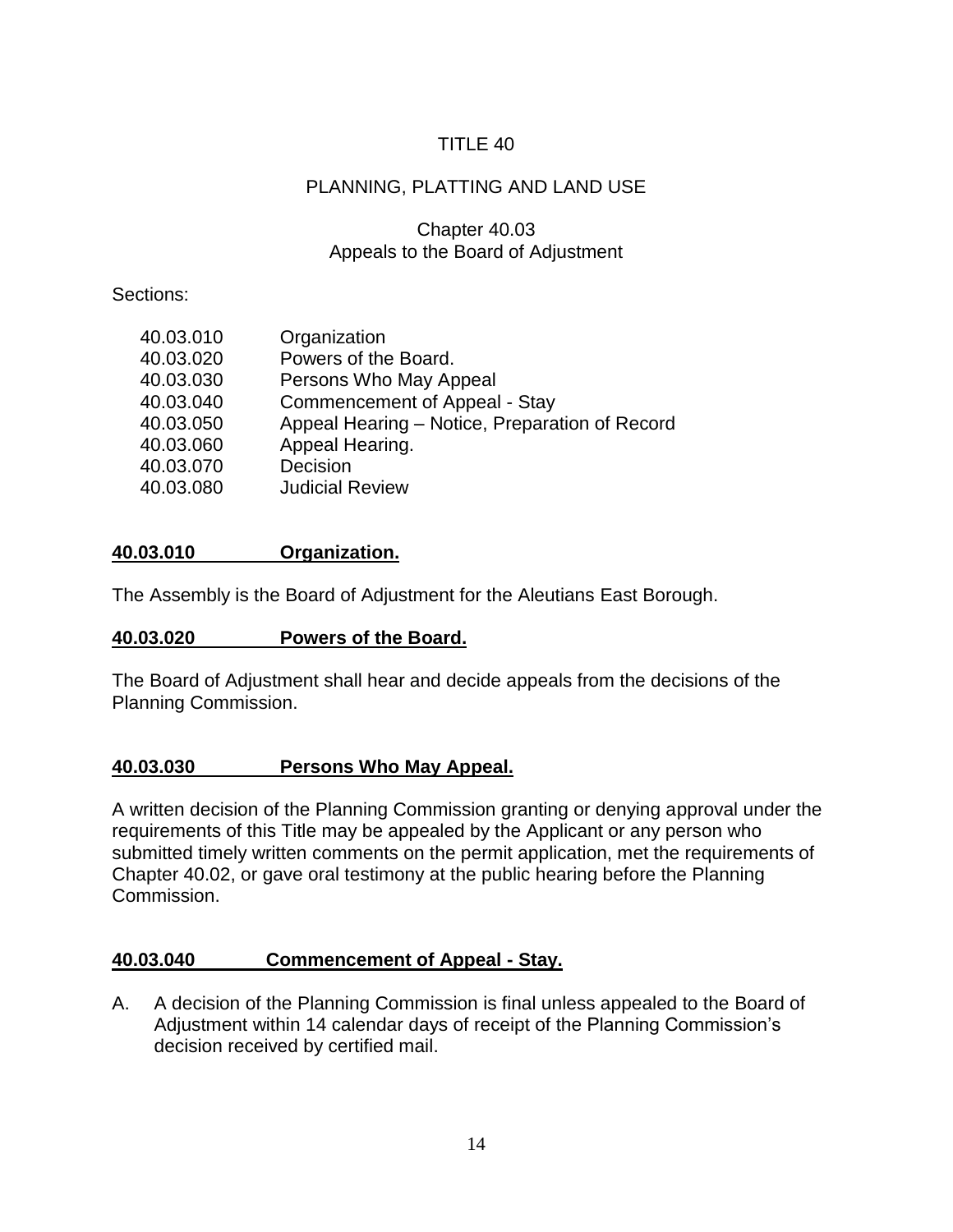- B. A written notice of appeal must be filed with the Borough Clerk, specifically stating the reason for the appeal, the relief sought, and payment of a \$500 appeal fee. In the event the Appellant prevails, the appeal fee will be returned.
- C. The decision of the Planning Commission is stayed upon receipt of an appeal.

## **40.03.050 Appeal Hearing – Notice, Preparation of Record.**

- A. Upon timely commencement of an appeal, the Borough Clerk shall schedule the appeal hearing, mail notice of the appeal, prepare the appeal record, and notify the Administrator, Planning Commission and Board of Adjustment of the appeal.
- B. Within 15 calendar days of receipt of an appeal, notice of the appeal shall be given by certified mail, at a minimum, to the: Permit Applicant, Appellant, adjoining property owners, any person who submitted timely written comments on the permit application, met the requirements of Chapter 40.02, or gave oral testimony at the public hearing before the Planning Commission, the Administrator, Planning Commission Members, and Board of Adjustment. The appeal notice shall include the Appellant's notice of appeal, describe the decision appealed from, state the date of the appeal hearing and time within which written argument supporting or opposing the appeal may be submitted, and contain the substance of subsection F of this section regarding the availability of the appeal record.
- C. The Permit Applicant, Appellant, adjoining property owners, and all persons that submitted written comments on the decision under appeal may submit to Borough Clerk written argument supporting or opposing the appeal within 15 calendar days of receipt of the notice of appeal. Written argument submitted shall become part of the appeal record.
- D. The appeal record shall be completed within 30 calendar days from the date that the notice of appeal was mailed by certified mail. The appeal record shall include the Planning Commission's written decision, the appeal, any written comments received supporting or opposing the appeal, minutes of the proceedings before the Planning Commission, and any written documents considered by the Planning Commission, and supporting documentation.
- E. Following completion of the record, the Borough Clerk shall, by certified mail, serve a copy of the appeal record on the Permit Applicant and the Appellant. The Borough Clerk shall deliver a copy of the appeal record to the Borough staff assigned responsibility for the appeal, the Planning Commission and the Board of Adjustment.
- F. A copy of the appeal record shall be available for public inspection at the Borough Clerk's office or Borough Administrator's office. Any person may obtain a copy of the record upon payment of the copying and postage charges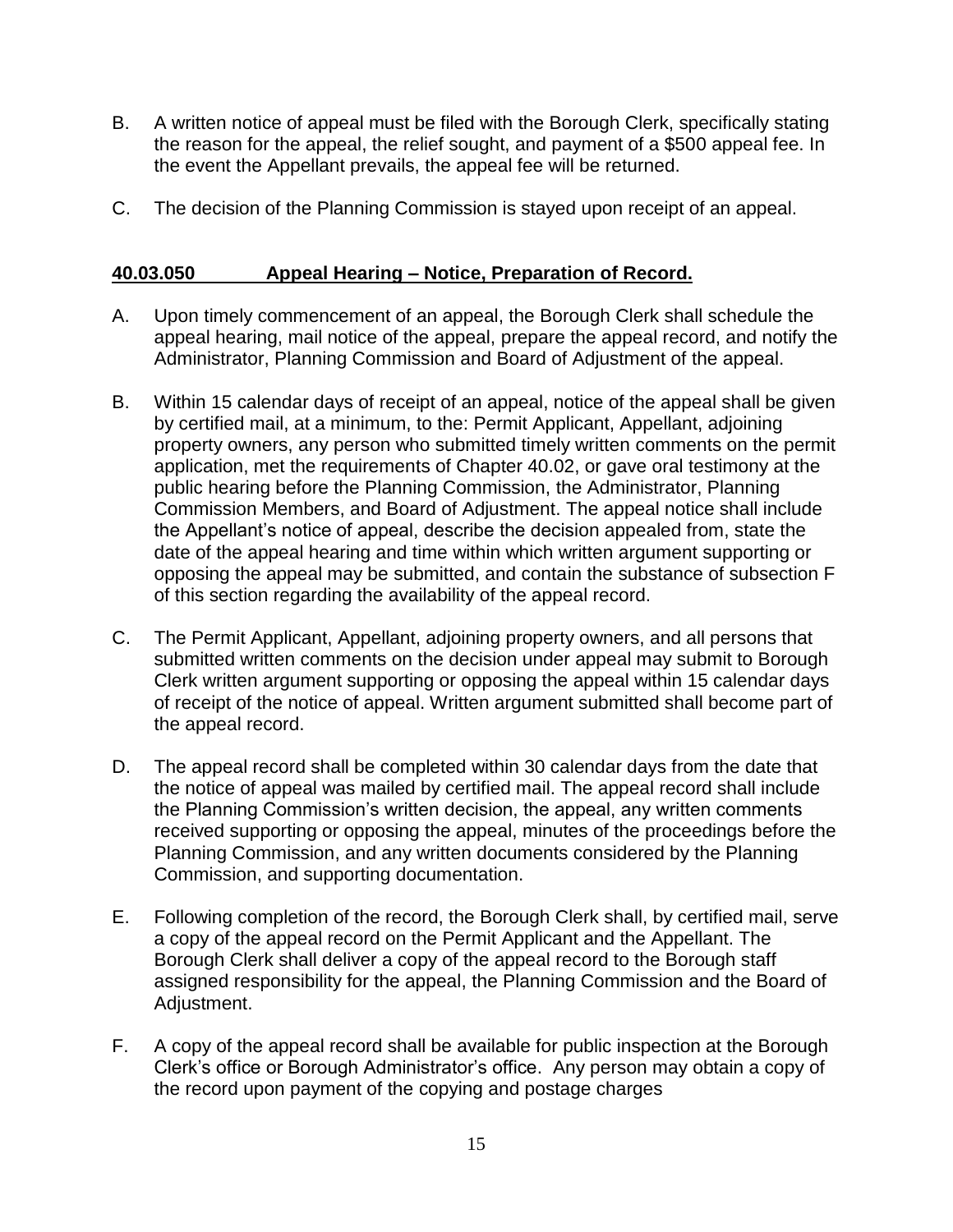## **40.03.060 Appeal hearing.**

- A. The Board of Adjustment shall hold an appeal hearing on the appeal at its first regular meeting which must be at least seven (7) calendar days after the appeal record has been completed and provided to the Board of Adjustment.
- B. Appeal hearings will be recorded.
- C. At the hearing before the Board of Adjustment only persons who have received written notice of the appeal, submitted written argument on the appeal, or testified before the Planning Commission, or submitted written comments to the Planning Commission may present oral argument. Oral argument shall be subject to the following order and time limitations, unless the Board of Adjustment for good cause shown, permits a change in the order or an enlargement of time.
	- 1. Planning Commission Chairman: 10 minutes to present the decision below and to set forth the evidence and reasons relied upon for the decision.
	- 2. Permit Applicant, Appellant: 10 minutes each.
	- 3. Private person supporting or opposing the appeal: 10 minutes each.
	- 4. Permit Applicant, Appellant and Planning Commission Chairman, for rebuttal, 10 minutes each.
- D. Failure to observe the above procedures in a hearing shall not affect the validity of the decision so long as the appellant has had a reasonable opportunity to be heard.
- E. The Board of Adjustment shall decide the appeal upon the appeal record, the written and oral argument, and the testimony and evidence presented on the appeal. The Board of Adjustment may exercise its independent judgment on the legal and factual issues raised by the Appellant.

## **40.03.070 Decision.**

- A. The Board of Adjustment shall either affirm or reverse the decision of the Planning Commission in whole or in part. The Board of Adjustment may make its own findings on factual issues, based upon the evidence in the record.
- B. Every decision of the Board of Adjustment to affirm or reverse an action of the Planning Commission shall be based upon findings and conclusions adopted by the Board of Adjustment. Such findings must be reasonably specific so as to provide the Applicants, Appellant, any other Aggrieved Party, the community and,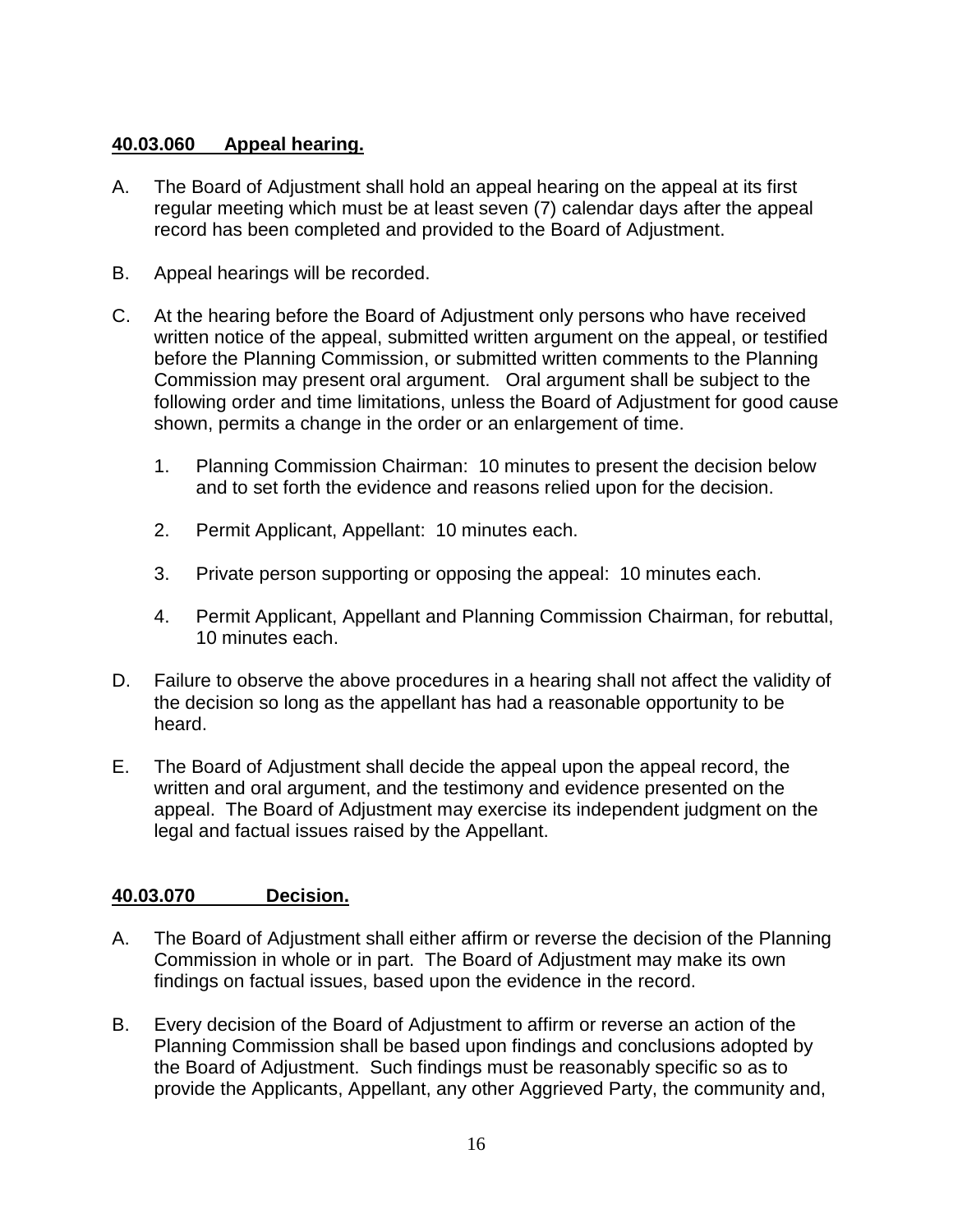where appropriate, reviewing authorities, a clear and precise understanding of the reason for the decision.

C. The Board of Adjustment's decision affirming or reversing the decision of the Administrator shall be sent by certified mail to the Permit Applicant, Appellant, adjoining property owners, and all persons that submitted written comments on the decision under appeal within five working days after the appeal decision and approval of findings of fact. A copy of the decision will also be provided to the Administrator, and each Planning Commission Member.

## **40.03.080 Judicial review.**

An Aggrieved Party may appeal the final decision of the Board of Adjustment under this chapter to the Superior Court within 30 days of the date of the decision. An appeal to the Superior Court shall be heard solely on the record before the Board of Adjustment or its Hearing Examiner and the Planning Commission. The appeal procedure shall be governed by the rules set forth in Part Six of the Rules of Appellate Procedure of the State of Alaska. The findings of the Board of Adjustment shall not be reversed if, in light of the whole record, they are supported by substantial evidence.

G.

## TITLE 40

## PLANNING, PLATTING AND LAND USE

## Chapter 40.04 Appeals to Superior Court

Sections:

40.04.010 Persons Who May Appeal 40.04.020 Judicial Review

## **40.04.010 Persons Who May Appeal.**

A written decision of the Assembly or a final decision of the Board of Adjustment may be appealed by the Applicant or any person who submitted timely written comments or gave oral testimony pursuant to the requirements of Chapter 40, may appeal that decision to the Superior Court within 30 days of the date of the decision.

#### **04.04.020 Judicial review.**

An appeal to the Superior Court shall be heard solely on the Assembly's record of decision or the record before the Board of Adjustment. The appeal procedure shall be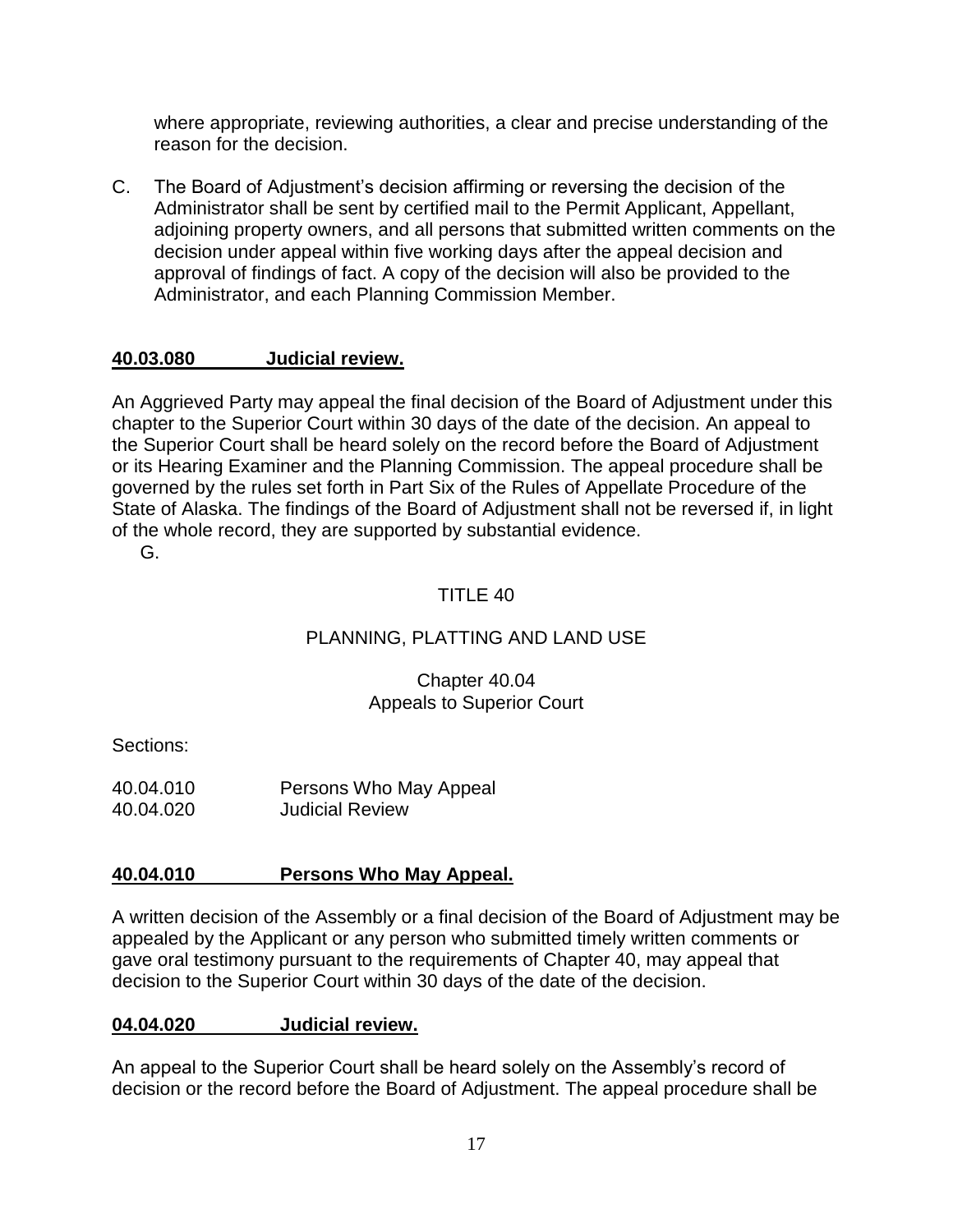governed by the rules set forth in Part Six of the Rules of Appellate Procedure of the State of Alaska. The findings of the Assembly or Board of Adjustment shall not be reversed if, in light of the whole record, they are supported by substantial evidence.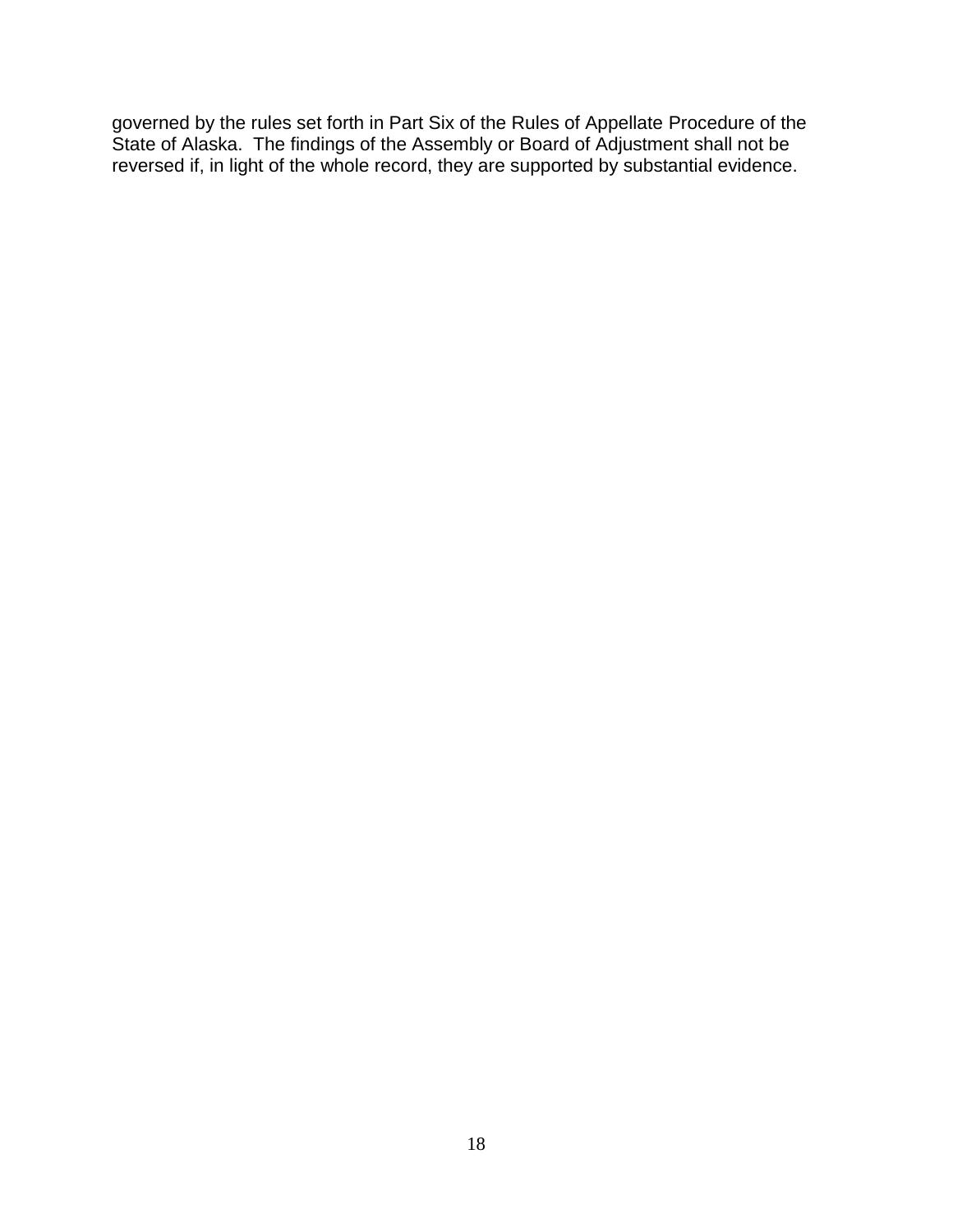# PLANNING, PLATTING AND LAND USE

## Chapter 40.05 Planning Commission

## **Sections:**

| 40.05.010 | Planning Commission.            |
|-----------|---------------------------------|
| 40.05.020 | Appointment.                    |
| 40.05.030 | Term of Membership.             |
| 40.05.040 | Vacancy.                        |
| 40.05.050 | Filling Vacancy.                |
| 40.05.060 | Organization.                   |
| 40.05.070 | Rules of Procedure.             |
| 40.05.080 | Meetings.                       |
| 40.05.090 | Reimbursement and Compensation. |
| 40.05.100 | Powers and Duties.              |
| 40.05.105 | <b>Platting Board</b>           |
| 40.05.110 | <b>Financial Disclosure</b>     |

## **40.05.010 Planning Commission.**

A Borough Planning Commission is adopted pursuant to authority set forth in Alaska Statute 29.40.020 and consists of seven Borough residents appointed by the Mayor and confirmed by the Assembly.

#### **40.05.020 Appointment.**

- A. The Mayor shall appoint the Planning Commission members as follows: two from the City of Sand Point, a first class city; two from the City of King Cove, a first class city; and three from the Aleutians East Borough, outside the corporate limits of the cities of Sand Point and King Cove. Members appointed from the cities of Sand Point and King Cove must be appointed from a list of recommendations submitted by the Council of the respective City that the Planning Commission member is to represent. The list must contain at least two names for each vacancy. People recommended must be residents of the respective City the Commission member will represent. Each member of the Planning Commission has one vote.
- B. The Mayor may appoint one youth representative as an advisory nonvoting member to be seated on the Planning Commission for a term of one year.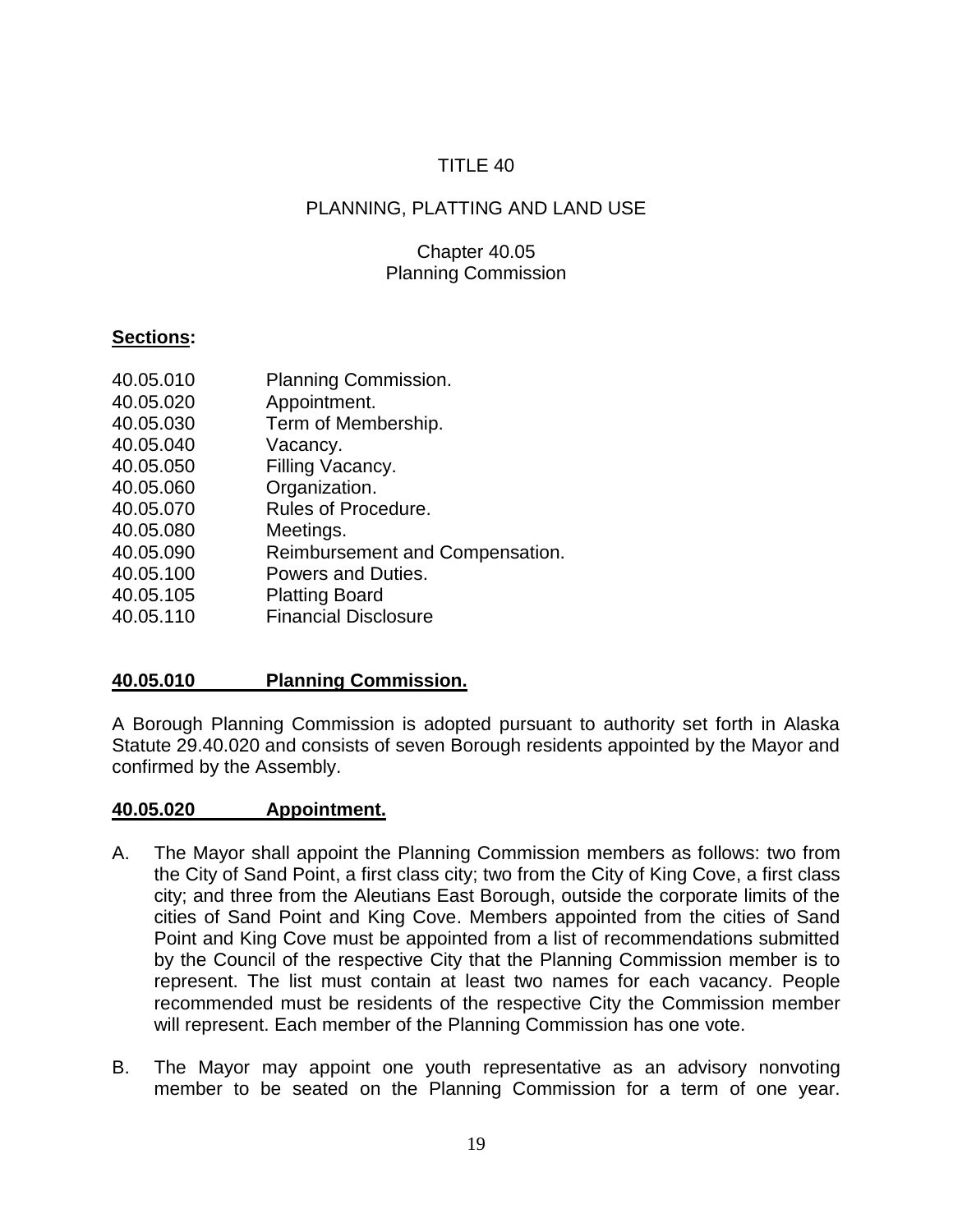Appointments to fill vacancies in the youth position shall be for the unexpired term. No youth representative may serve more than one term as youth member on the Planning Commission. The youth representative position shall be open to all Borough residents between the ages of 16 and 25 years of age.

## **40.05.030 Term of Membership.**

- A. The term of a member shall begin on January 1, and shall continue for the duration of three years and until a successor is appointed and takes office.
- B. Members first appointed shall draw lots for one, two and three-year terms.
- C. Appointments to fill vacancies are for the unexpired term.

(Ord. 88-4, Sec. 40.05.030)

## **40.05.040 Vacancy.**

The office of a member of the Planning Commission becomes vacant upon:

- A. The death or resignation of a member;
- B. The failure of a member to attend three consecutive regular meetings without first being excused by the Planning Commission;
- C. Failure of the member to attend two-thirds of the regular and special meetings of the Planning Commission during any twelve month period without first being excused by the Planning Commission;
- D. Upon a two-thirds vote of the Assembly to remove the member from office;
- E. If a member moves its permanent residence from the Borough;
- F. If a members resignation is submitted to and accepted by the Mayor;
- G. If a member is convicted of a felony or an offense involving a violation of his oath of office, or
- H. The occurrence of any other event that by ordinance or other law causes the office to become vacant.

#### **40.05.050 Filling Vacancy.**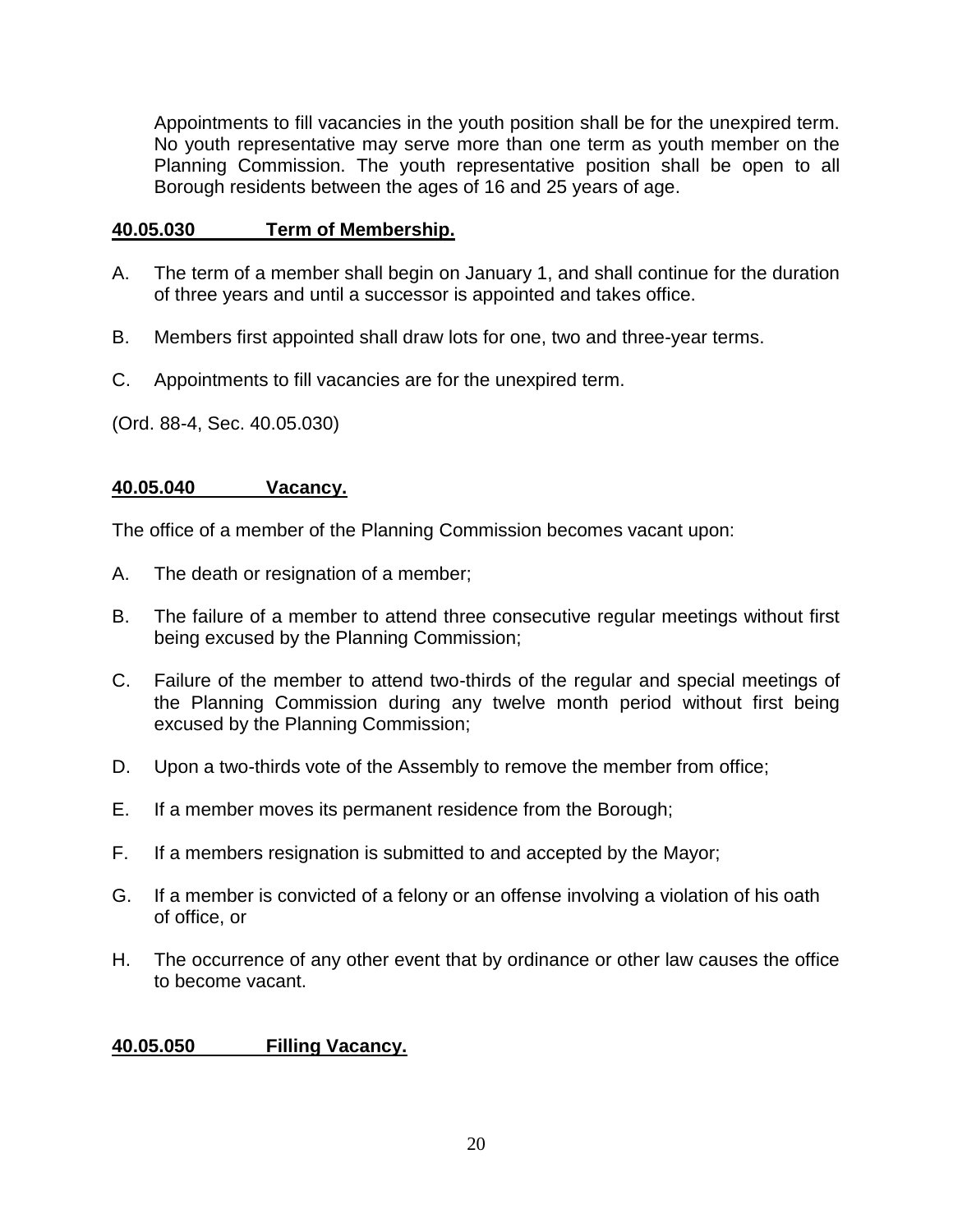If a vacancy occurs on the Planning Commission, the vacant position shall be filled by Mayor appointment for the unexpired term of the Commission member being replaced.

### **40.05.060 Organization.**

At the first meeting of each calendar year, following the day the Assembly confirms the appointments to the Planning Commission, the Planning Commission shall elect one member to chair meetings of the Planning Commission. The chair shall appoint a recording secretary.

The Planning Commission shall establish and publish in accordance with the publication requirements of Sec. 1.12.010 regular meeting dates for the Planning Commission. The Planning Commission will meet at least quarterly each year. Schedule revisions shall be published 30 days in advance of the meetings.

#### **40.05.070 Rules of Procedure.**

- A. Robert's Rules of Order, Newly Revised, shall govern the procedures of the Planning Commission to the extent it does not conflict with other provisions of this Code. The Planning Commission may, by resolution, modify Robert's Rules of Order.
- B. At its first meeting of each year, the Planning Commission shall elect a chairperson to conduct the affairs of the Planning Commission and a vice-chairperson in his absence.
- C. A quorum of the Planning Commission for the conduct of any meeting or public hearing shall be a majority of the commission. No actions shall be taken by the commission except by concurrence of at least four members.
- D. All formal actions of the Planning Commission shall be made by resolution or permit approval or denial.
- E. Any and all final decisions of the Planning Commission may be overruled or reversed by the Assembly, but only upon a vote of five Assembly members in favor of such overruling or reversal.

#### **40.05.080 Meetings.**

- A. Meetings of the Planning Commission shall be held as set out in the schedule of meetings pursuant to Sec. 40.05.060.
- B. All reports, communications, ordinances, resolutions, permit applications or other matters to be submitted to the Planning Commission shall, at least seventy-two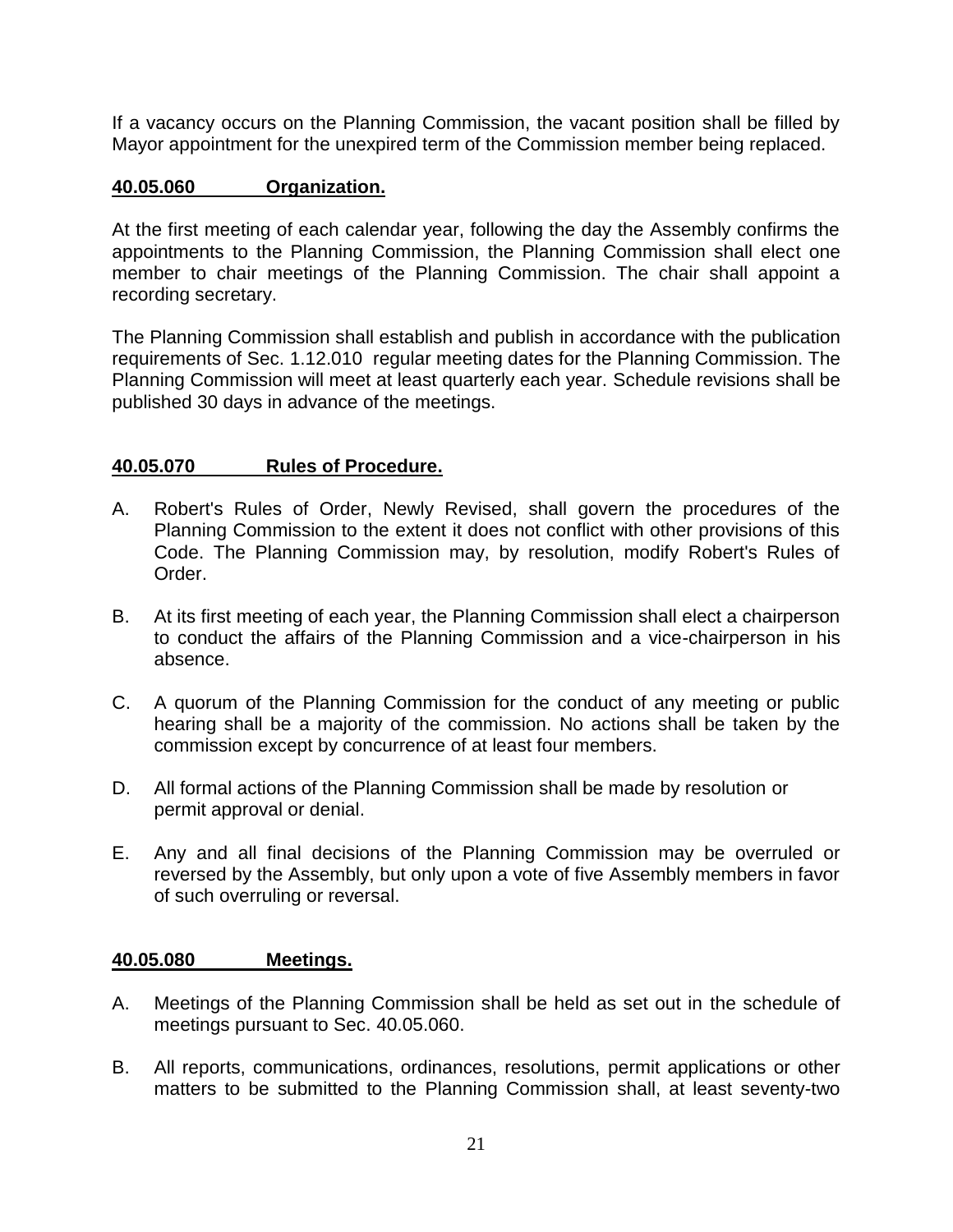hours prior to each Planning Commission meeting, be delivered to the Borough Clerk, whereupon the Planning Commission Chairperson shall arrange a list of such matters according to the order of business. At least forty-eight hours in advance of the Planning Commission meeting, the Borough Clerk shall furnish each member of the Planning Commission a copy of the same in packet form. Distribution shall be by electronic mail to each Planning Commission member's email address of record as well as by posting on the Borough's website. If distribution by electronic means is not available, distribution shall be by delivery in person or mail to the Planning Commission member.

- C. Special meetings of the Planning Commission may be called by the chairman or by three members. Reasonable notice of the meeting shall be given to all members and the public. The notice must state the subject or subjects of the meeting. No action may be taken on any matter that was not within the scope or subject of the meeting as set out in the notice.
- D. At every regular meeting of the Borough Assembly the order of business shall be as follows:
	- 1. Call to Order;
	- 2. Invocation;
	- 3. Roll Call;
	- 4. Minutes of Previous Meeting;
	- 5. Consent Agenda;
	- 6. Hearings, Ordinances, Resolutions, and Permit Applications;
	- 7. Old Business;
	- 8. New Business;
	- 9. Administrator/Manager Reports;
	- 10. Audience Participation;
	- 11. Planning Commission Comments; and,
	- 12. Adjournment.
- E. Minutes of all regular and special meetings shall be taken. Minutes shall be in the form of a summary of discussion including a verbatim report of motions made and actions taken plus a report of each vote cast by Planning Commission members when a roll call vote is made. Summary notes shall be provided for each work session.
- F. All minutes of regular and special meetings, and Planning Commission. Paper copies of all minutes of the Planning Commission shall be distributed by the Borough Clerk to the public desiring same after payment of a reasonable charge. One copy of the minutes shall be given free of charge to any person appearing in person and requesting same with extra copies in person or by mail available at twenty-five cents per copy per page, and subscriptions available by mail at the rate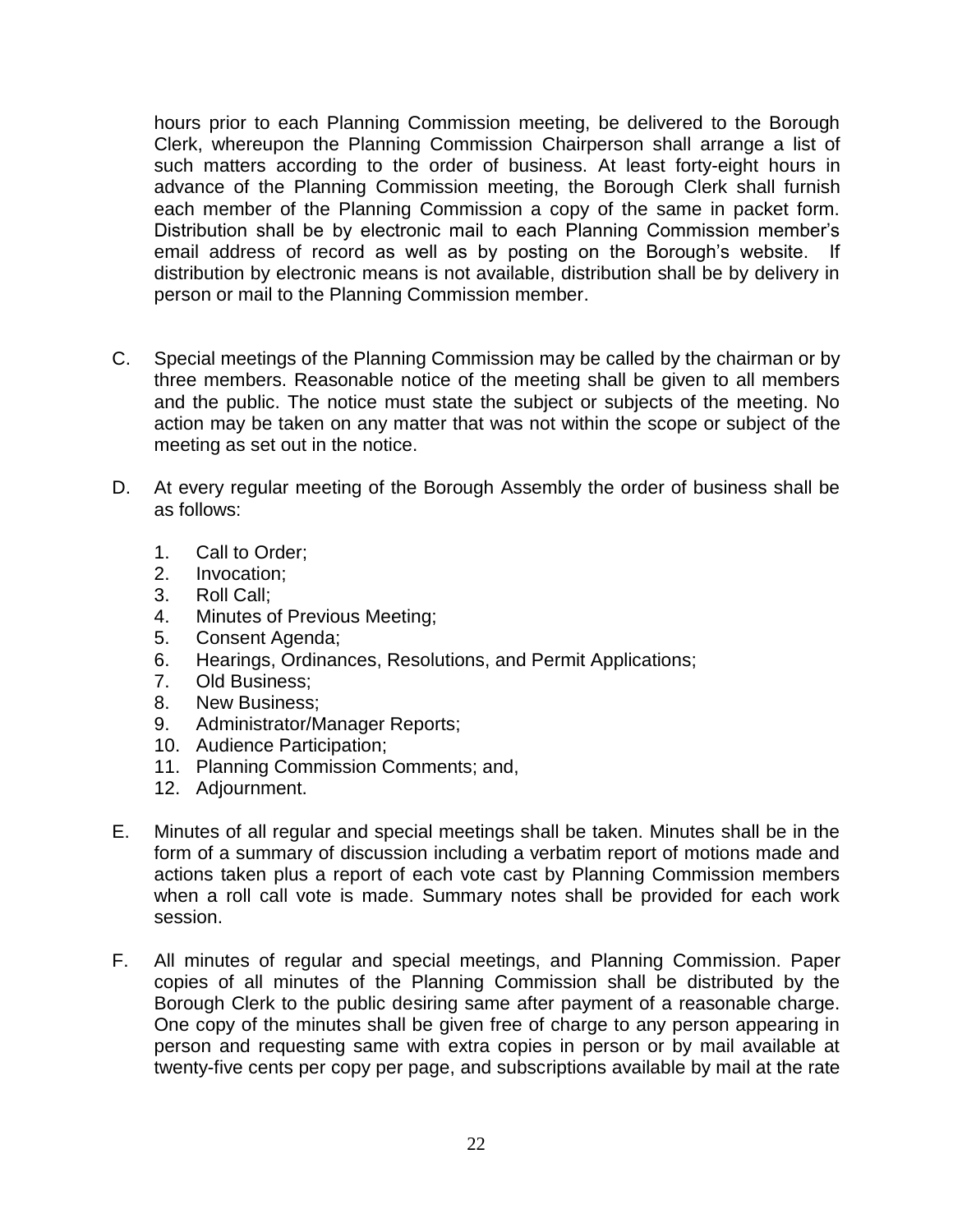of ten dollars per year. All minutes shall also be posted on the Borough's website and available to the public free of charge.

- G. Unless a reading of the minutes of a Planning Commission meeting, regular or special, is requested by a member of the Planning Commission, such minutes may be approved without a reading if the Borough Clerk has previously furnished each member with a synopsis thereof.
- H. The Borough Clerk shall give notice of Planning Commission meetings, shall attend all meetings of the Planning Commission and keep the journal of its proceedings, shall authenticate by his signature and record in full in a book or file kept for that purpose all ordinances and resolutions duly indexed and open to public inspection. In case of the temporary absence of the Borough Clerk, the Borough Assembly may appoint a clerk pro tempore, with all the powers, duties and obligations of the Borough Clerk, who shall be duly qualified.

#### **40.05.090 Reimbursement and Compensation.**

Each member of the Planning Commission shall receive a meeting fee of three hundred dollars for each Planning Commission meeting day attended, including appeal hearings. The meeting fee shall be paid monthly and shall be subject to all applicable taxes and withholdings.

## **40.05.100 Powers and Duties.**

The Planning Commission shall:

- A. Prepare and submit to the Assembly a proposed Comprehensive Plan in accordance with AS 29.40.030 for systematic and organized development of the Borough;
- B. Recommend amendments to the Comprehensive Plan to the Assembly for approval;
- C. Review, recommend, and administer measures necessary to implement the Comprehensive Plan, including measures provided under AS 29.40.040 and Chapter 40.15 (Land Use Regulations) of this Title;
- D. Act as the Aleutians East Borough Platting Board;
- E. Have the authority to prepare and submit to the Assembly for its approval a Master Plan for the physical development of the Borough, including the general location, character and extent of streets, bridges, parks, waterways, and other public ways, grounds and spaces, together with the general location of the public buildings and other public property, public utilities, and the extent and location of any public housing projects. The Planning Commission shall recommend modifications to the Master Plan from time to time, as it deems in the Borough's interest;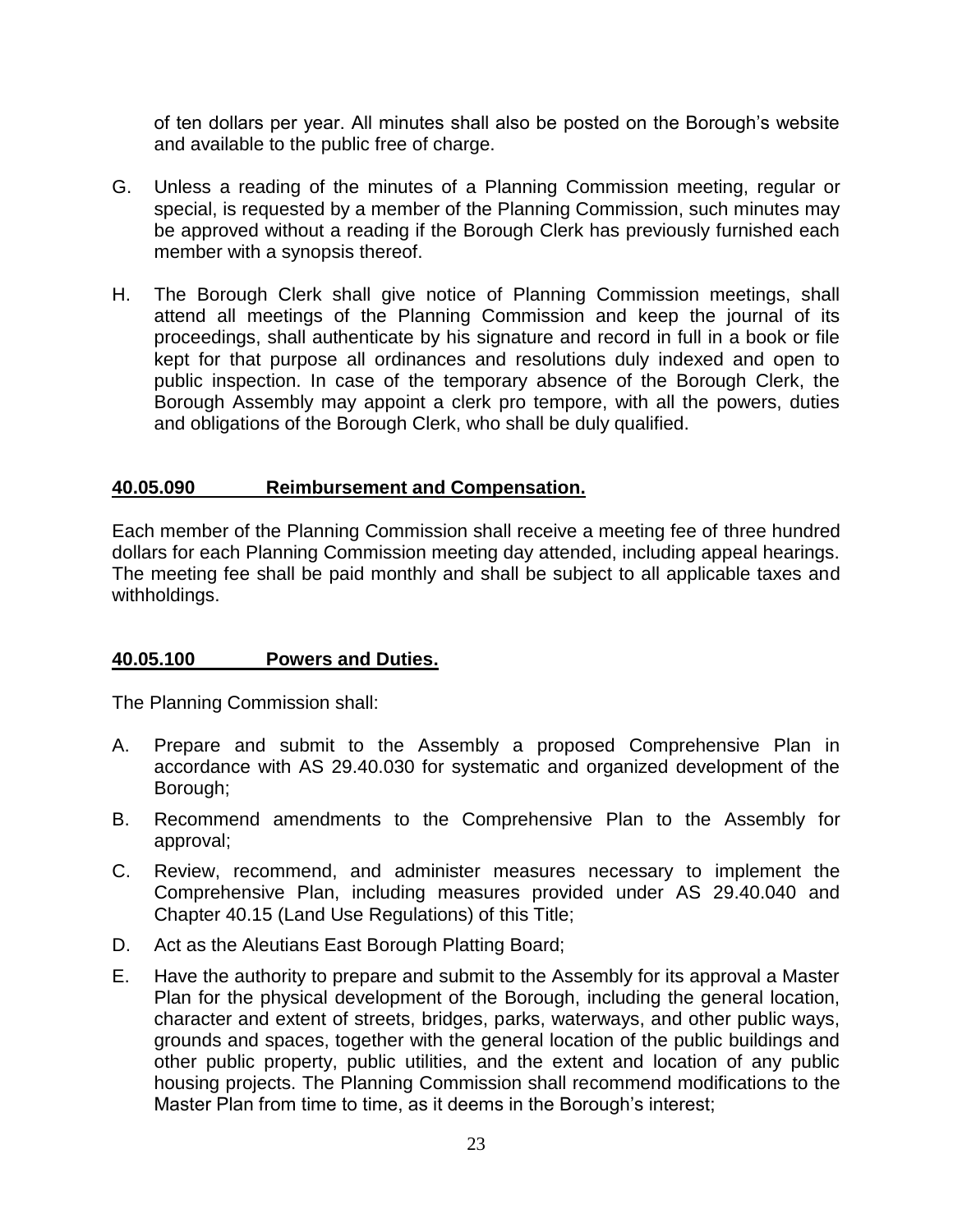- F. Prepare and recommend to the Assembly a comprehensive zoning ordinance and map, or propose amendments or revisions thereof, with such provisions as the commission shall deem necessary or desirable for the promotion of health, safety, morals, and general welfare of the inhabitants of the Borough;
- G. Act as the platting board and exercise other functions with respect to land subdivisions, planning, and zoning as may be prescribed elsewhere in this Code or any other ordinance of the Borough, not inconsistent with the provisions of the Borough charter;
- H. Review all applications, and major amendments to previous approved projects, and prepare recommendations for Assembly action;
- I. Cause minutes of each meeting to be recorded and forwarded to the Borough Assembly through the Borough Assembly; and
- J. Perform other duties as may be prescribed by ordinance or requested by the Assembly.

(Ordinance 04-02, Chapter 40.05)

#### **40.05.105 Platting Board**

- (a) In the event that the Aleutians East Borough Planning Commission is unable to meet, then the Aleutians East Borough Assembly shall act as the Aleutians East Borough Platting Board;
- (b) If an appeal is filed regarding a Platting Board decision issued by the Assembly acting as the Platting Board, then the Aleutians East Borough will retain a Hearing Officer to hear the appeal;
- (c) Hearing Officer is an individual designated to conduct a hearing involving a question concerning the appropriateness of a plat approval or such other matters as may be assigned.
- (d) For abbreviated plats, the Platting Authority is granted to the Mayor and/or his delegate.
- (Ord. 18-04, New Section 40.05.105)

## **40.05.110 Financial Disclosure.**

- A. Planning Commission members shall submit a financial and business disclosure form in accordance with and as required by Chapter 1.28.
- B. Participation in all borough governmental activities without the required disclosure is prohibited.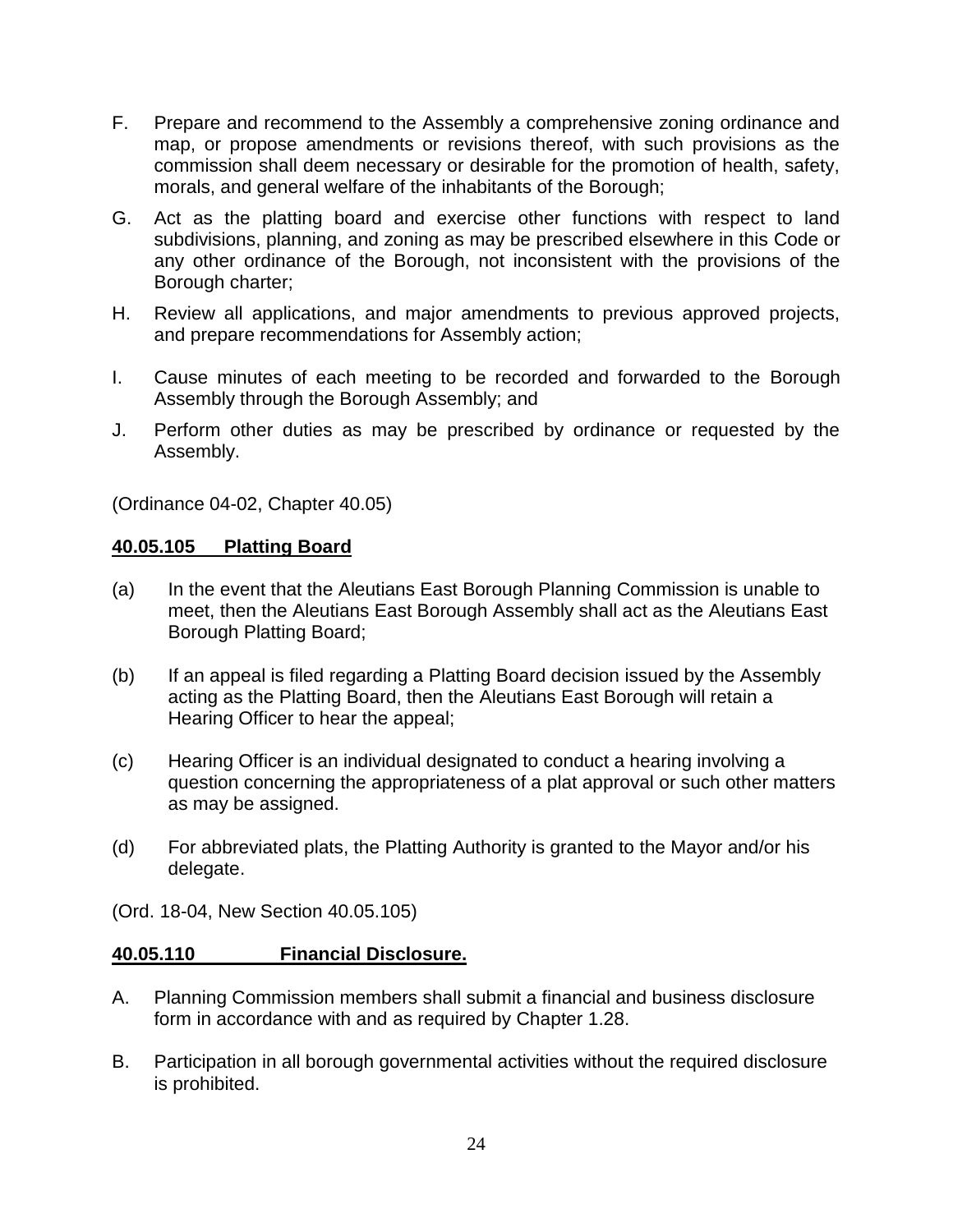(Ord. 12-03, New Sec. 40.05.110)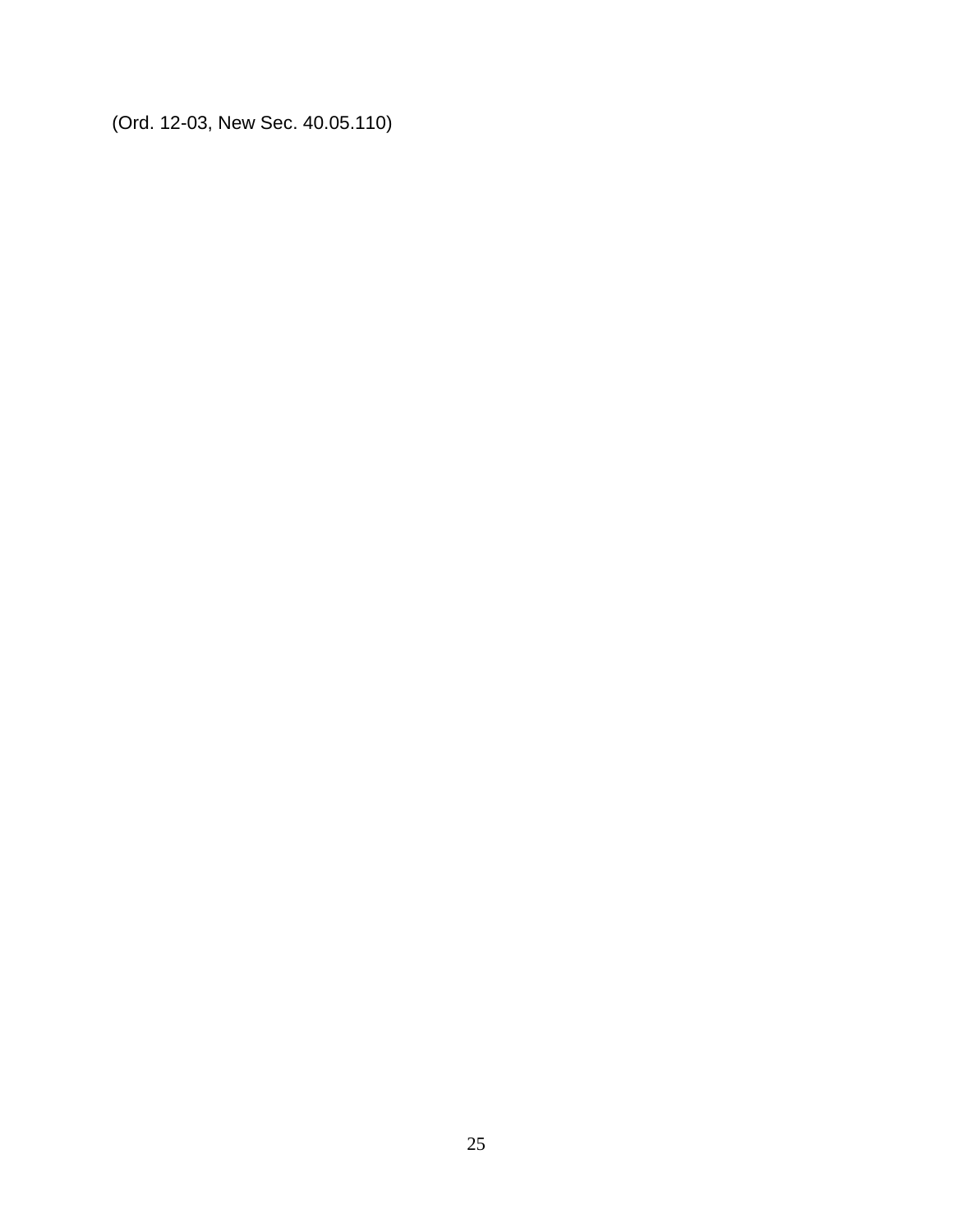# PLANNING, PLATTING and LAND USE

## Chapter 40.06 Planning Department

## **Sections:**

| 40.06.010 | <b>Planning Department.</b>           |
|-----------|---------------------------------------|
| 40.06.020 | <b>Planning Director.</b>             |
| 40.06.030 | <b>Planning Department Functions.</b> |

## **40.06.010 Planning Department.**

The Planning Department Director is appointed by the Mayor, confirmed by the Assembly, and reports to the Administrator. If a Planning Department Director is not appointed, the Administrator or his designee completes these duties. The Planning Department carries out the Borough functions described in:

- A. Chapter 40.06 Planning Department
- B. Chapter 40.10 Comprehensive Plan
- C. Chapter 40.15 Zoning Districts
- D. Chapter 40.20 Resource Development

## **40.06.020 Planning Director.**

The Planning Director is responsible for providing balanced and orderly Resource Development within the Borough. Local, state, and federal law and regulations will govern the actions of the Planning Director.

## **40.06.030 Planning Department Functions.**

The Planning Department functions include:

- A. Maximizing Resource Development benefits for Borough residents, while ensuring protection of human health and safety, the environment, commercial fishery resources, subsistence resources, cultural and historic sites, and other economic opportunities within AEB;
- B. Ensuring all Resource Development within the Borough complies with the Borough's Comprehensive Plan and all other local, state, and federal laws;
- C. Preparing written recommendations on whether to approve, deny, or approve permit applications with conditions;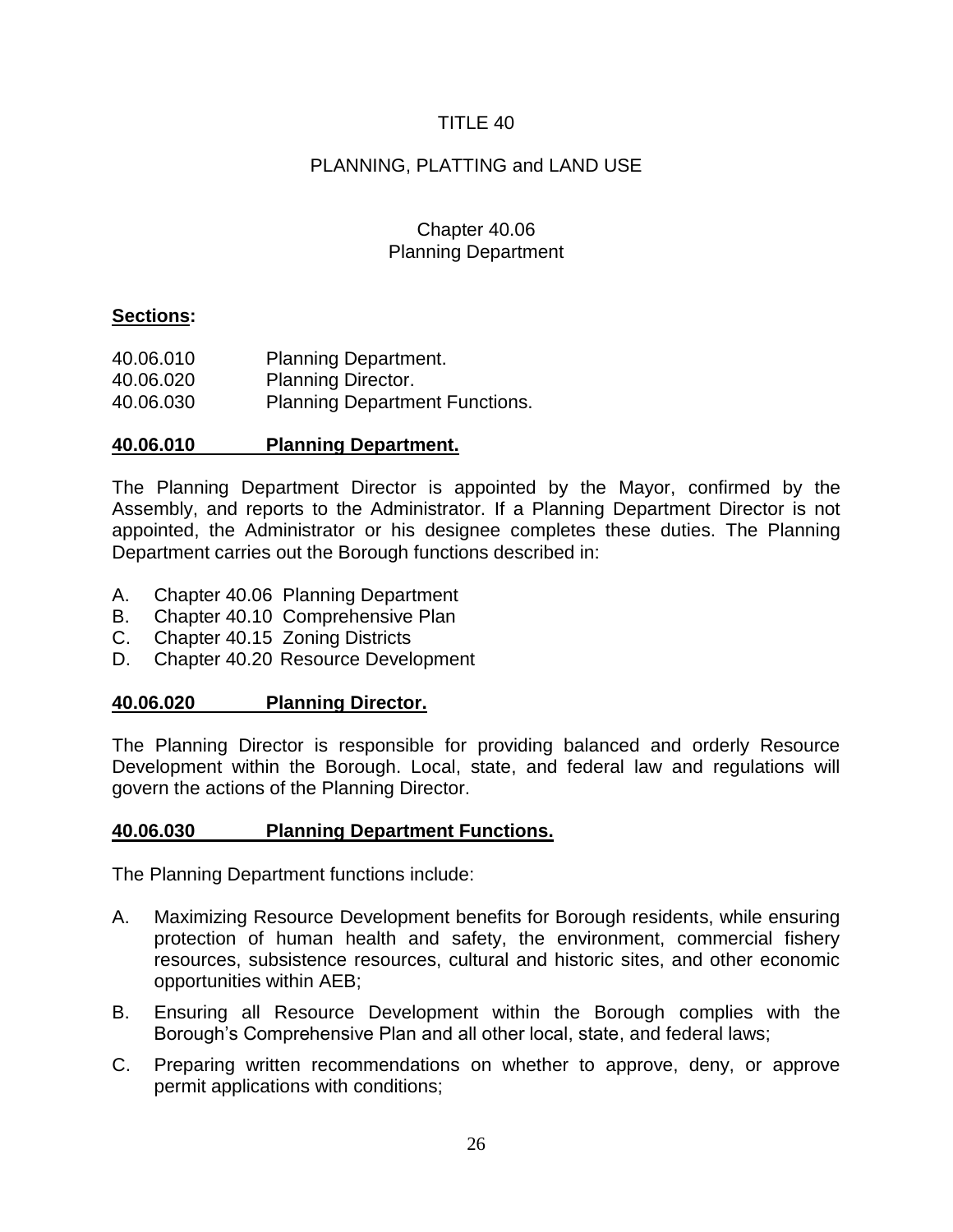- D. Review and comment on state and federal permits and approvals required for Resource Development projects within the Borough to ensure compliance with local requirements and address local concerns;
- E. Inspecting and auditing Resource Development projects for compliance with local requirements, and notifying state or federal authorities of potential non-compliance with state or federal requirements;
- F. Preparing written recommendations on whether to conduct enforcement actions; and
- G. Maintaining complete and accurate maps and documentation on each Resource Development project within a electronic mapping system and/or hard copy.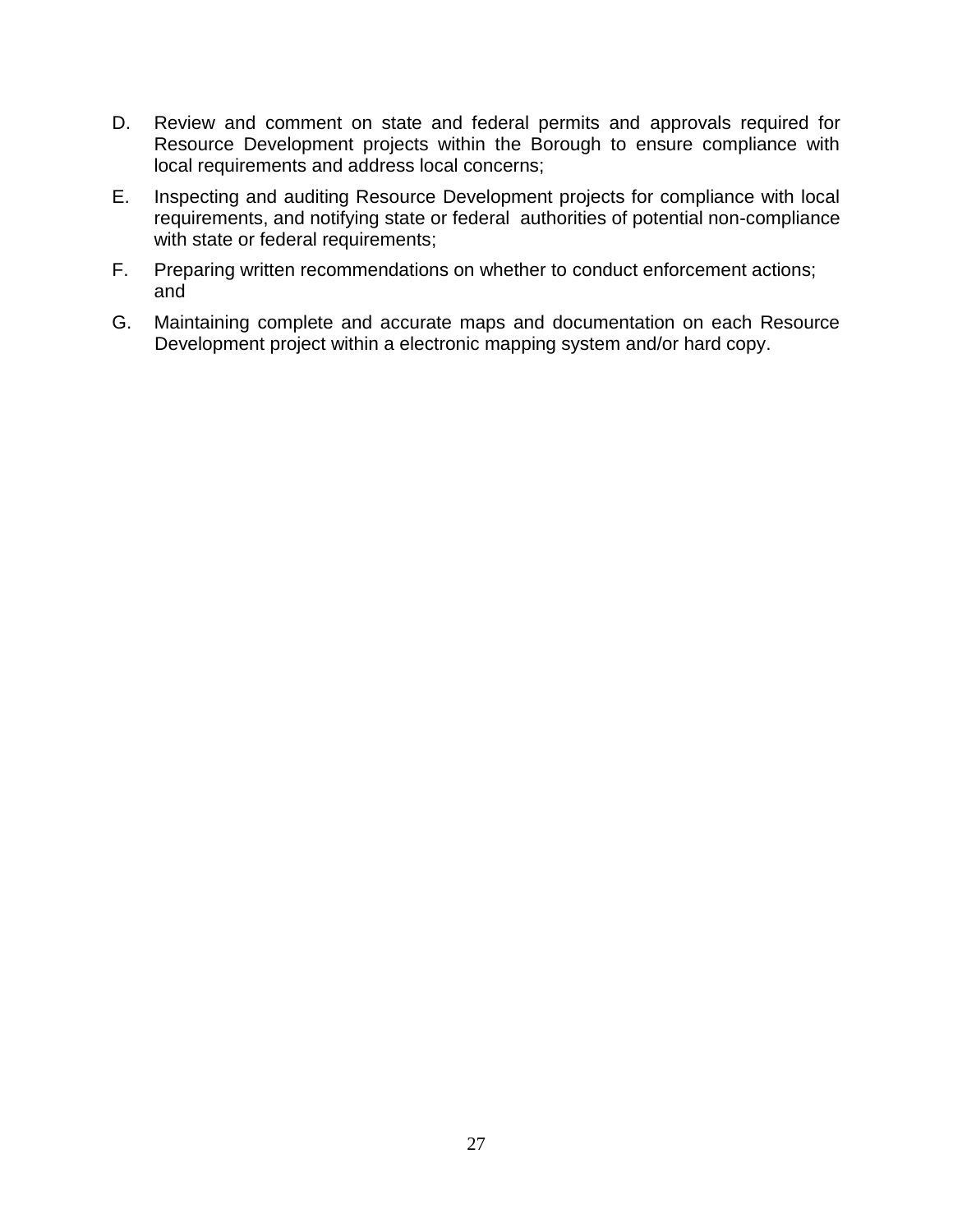# PLANNING, PLATTING and LAND USE

## Chapter 40.10 Comprehensive Plan

## **Sections:**

| 40.10.010 | Description and Purpose.                        |
|-----------|-------------------------------------------------|
| 40.10.020 | Planning Commission Review and Recommendations. |
| 40.10.030 | Assembly Action.                                |
| 40.10.040 | Adoption and Contents.                          |

## **40.10.010 Description and Purpose.**

The Comprehensive Plan is a guide for the systematic and organized physical, social and economic development, both public and private, of the Borough and serves as a long-range policy guide for the development of the Borough as a whole. It may include separate elements that deal with discrete topics such as transportation, education, subsistence, economic development, tourism, public infrastructure, comprehensive development plans for specific communities or areas, delivery of public services, Borough lands management, and other subjects that may affect the orderly and beneficial development of the Borough.

It is the purpose of the Comprehensive Plan to:

- A. Encourage maximum, sound and reasonable development and use of renewable and nonrenewable resources within the Borough;
- B. Minimize the adverse impact of such development and use on the residents and environment of the Borough;
- C. Promote a healthy and stable ecosystem;
- D. Minimize the occurrence of incompatible land uses; and,
- E. Promote the health, welfare, and safety of the residents of the Borough.

The Comprehensive Plan shall be implemented through the adoption and application of land use regulations, conditional use and other permitting, zoning, platting, site development and other land use and related regulations.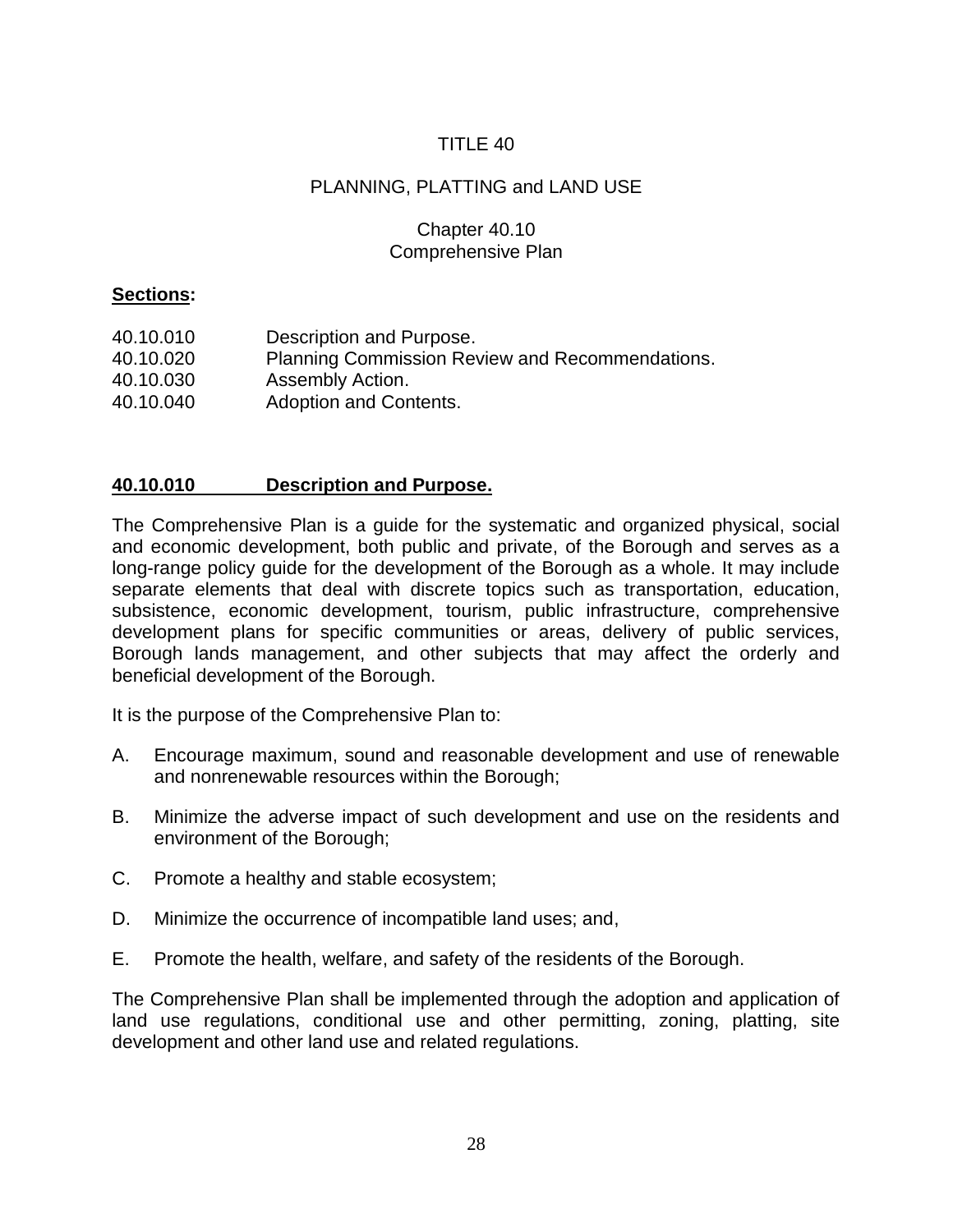## **40.10.020 Planning Commission Review and Recommendations.**

The Planning Commission shall regularly review the Comprehensive Plan and recommend additions, deletions, and revisions to the Assembly.

## **40.10.030 Assembly Action.**

The Assembly may expand, contract, or amend the Comprehensive Plan by ordinance.

## **40.10.040 Adoption and Contents.**

The Borough Comprehensive Plan is adopted and consists of the following plans, statements, programs, reports, policies, recommendations, goals, standards, maps and documents:

- A. Aleutians East Borough Transportation Improvement Program, prepared by HDR Alaska, Inc., dated September 2001.
- B. Overall Economic Development Plan 1999, City of False Pass, prepared by The Stadum Group for the City of False Pass, dated July, 1999.
- C. Strategic Economic and Community Development Plan 2001, Nelson Lagoon, prepared for Nelson Lagoon by The Stadum Group, dated November 2001.
- D. Overall Economic Development Plan 1999, City of Cold Bay, prepared for the City of Cold Bay by The Stadum Group, dated July 1999.
- E. Aleutians East Borough Resolution Number 04-10 entitled A Resolution of the Aleutians East Borough Adopting General Borough Policies to Guide Public and Private Development and Other Significant Activities within the Borough.
- F. Coastal Resources Inventory and Environmental Sensitivity Maps, prepared by Research Planning, Inc Columbia, South Carolina, dated September 2001.
- G. Aleutians East Borough, Alaska, Overall Economic Development Plan, dated March 1, 1994.

(Ordinance 04-02, Chapter 40.10)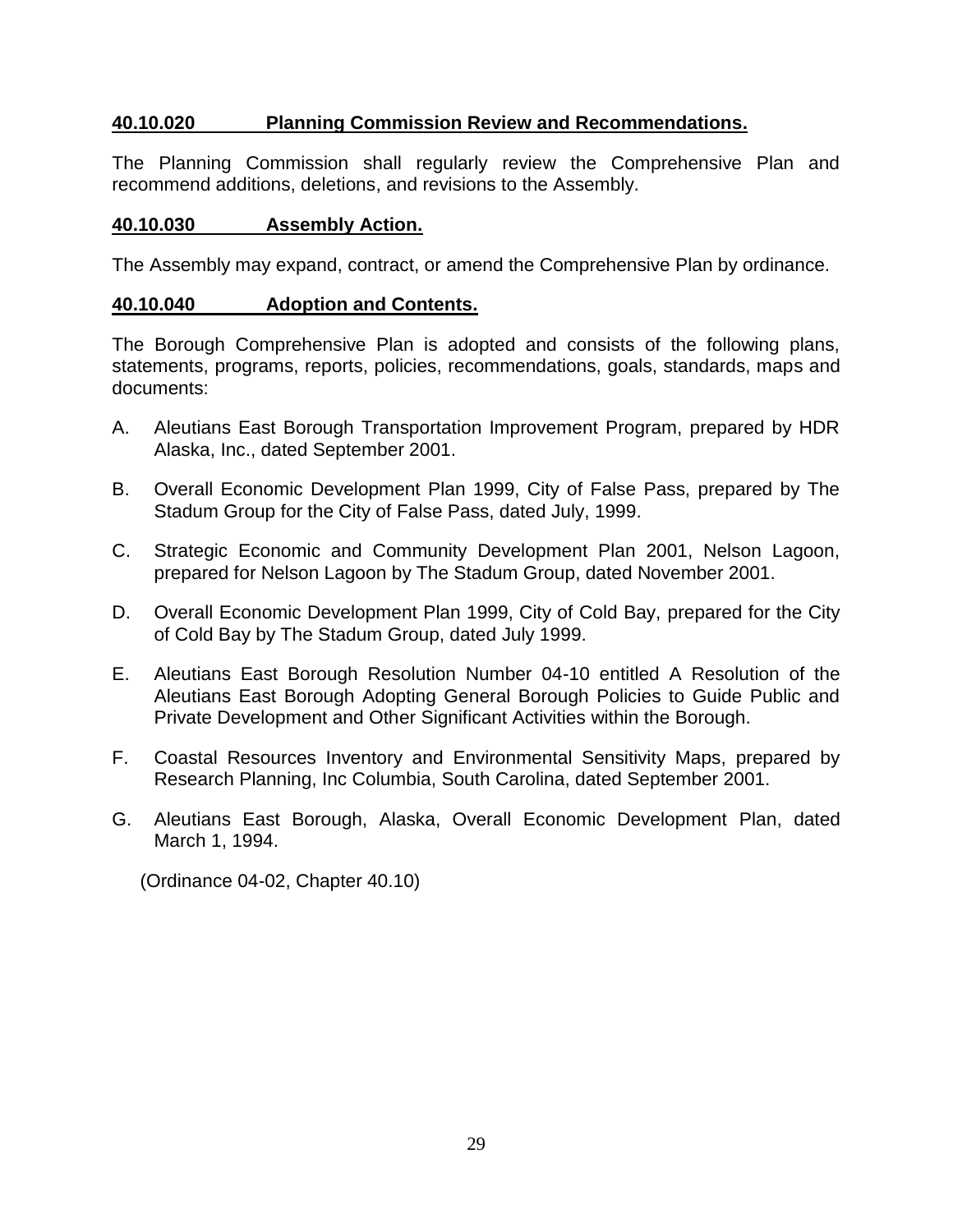## PLANNING, PLATTING and LAND USE

## Chapter 40.15 Zoning Districts

#### **Sections:**

| 40.15.010 | <b>Enacting Clause.</b>                         |
|-----------|-------------------------------------------------|
| 40.15.020 | Scope.                                          |
| 40.15.030 | Compliance Required.                            |
| 40.15.040 | Official Zoning Districts, Boundaries, and Map. |

#### **40.15.010 Enacting Clause.**

The zoning standards contained herein, together with all amendments, shall officially constitute the zoning regulations of the Aleutians East Borough.

#### **40.15.020 Scope.**

#### A. Minimum Requirements

In interpreting and applying the provisions of this Ordinance such provisions shall be the minimum requirements for the promotion of the public health, safety, and general welfare.

Whenever the requirements of this title are at variance with the requirements of any other lawfully adopted ordinance of the Borough, those imposing the higher standards shall apply.

#### B. Replacement of Other Ordinances

The provisions of this Ordinance shall not be deemed or construed to repeal, amend, modify, alter, or change any other Ordinance or any part thereof not specifically repealed, amended, modified, altered, or changed herein, except in such particulars or matters where this Ordinance is more restrictive than such other Ordinances or parts thereof; and if this

Ordinance is found to be more restrictive, and each other Ordinance is found to be less restrictive, each such other Ordinance shall remain in full force and effect and shall prevail.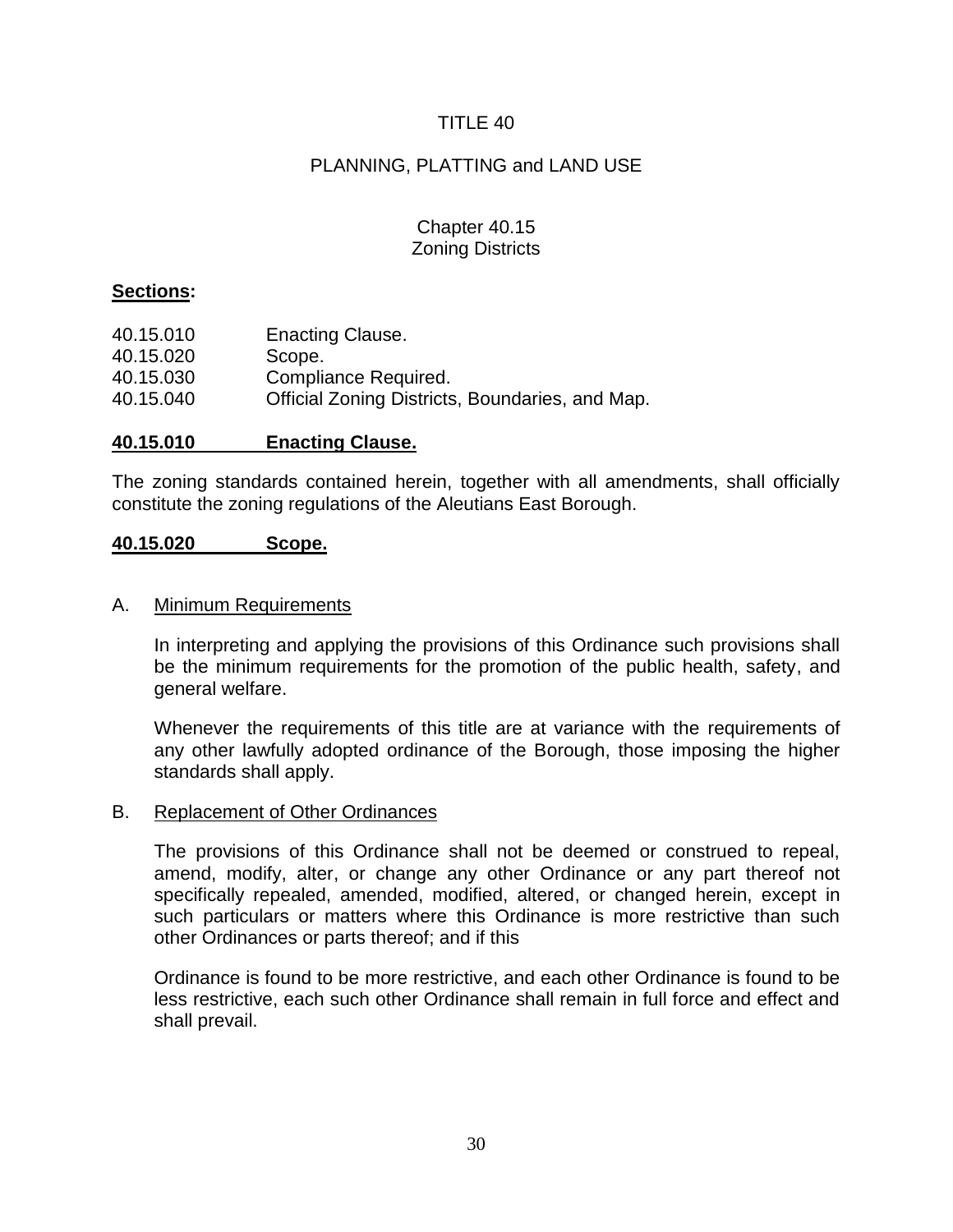### C. Compliance With Other Ordinances and Laws

Nothing in this Ordinance shall be construed to authorize the use of lands, buildings, and/or structures in violation of this Ordinance or any other applicable statutes, ordinances, or laws.

#### D. Reference to Any Portion of this Ordinance

Whenever reference is made to any portion of this Ordinance, or any other law or ordinances, the reference shall apply to all amendments and additions now or hereafter made.

#### E. Severability

If any section, paragraph, subdivision, clause, phrase, or provision of this ordinance shall be adjudged invalid or held unconstitutional, the same shall not affect the validity of this ordinance as a whole or any part of provisions thereof other than the part so decided to be invalid or unconstitutional.

#### **40.15.030 Compliance Required.**

All land, and buildings, structures, or appurtenances located thereon within the Borough, and subject to this Ordinance, which are hereafter occupied, used, erected, altered, or converted shall be used, placed, and erected in conformance with the Land Use Standards prescribed for the Zoning District in which such land, or buildings, structures, and appurtenances are located, except as hereinafter provided.

To insure that public uses and structures conform to the general community pattern and to regulations governing private uses and development, agencies of the federal government, the state, and the Borough shall submit plans and receive approvals in conformance with the requirements outlined in this title.

Whenever private use is made of any public land or public structures, such use shall fully conform to the regulations set forth in this title.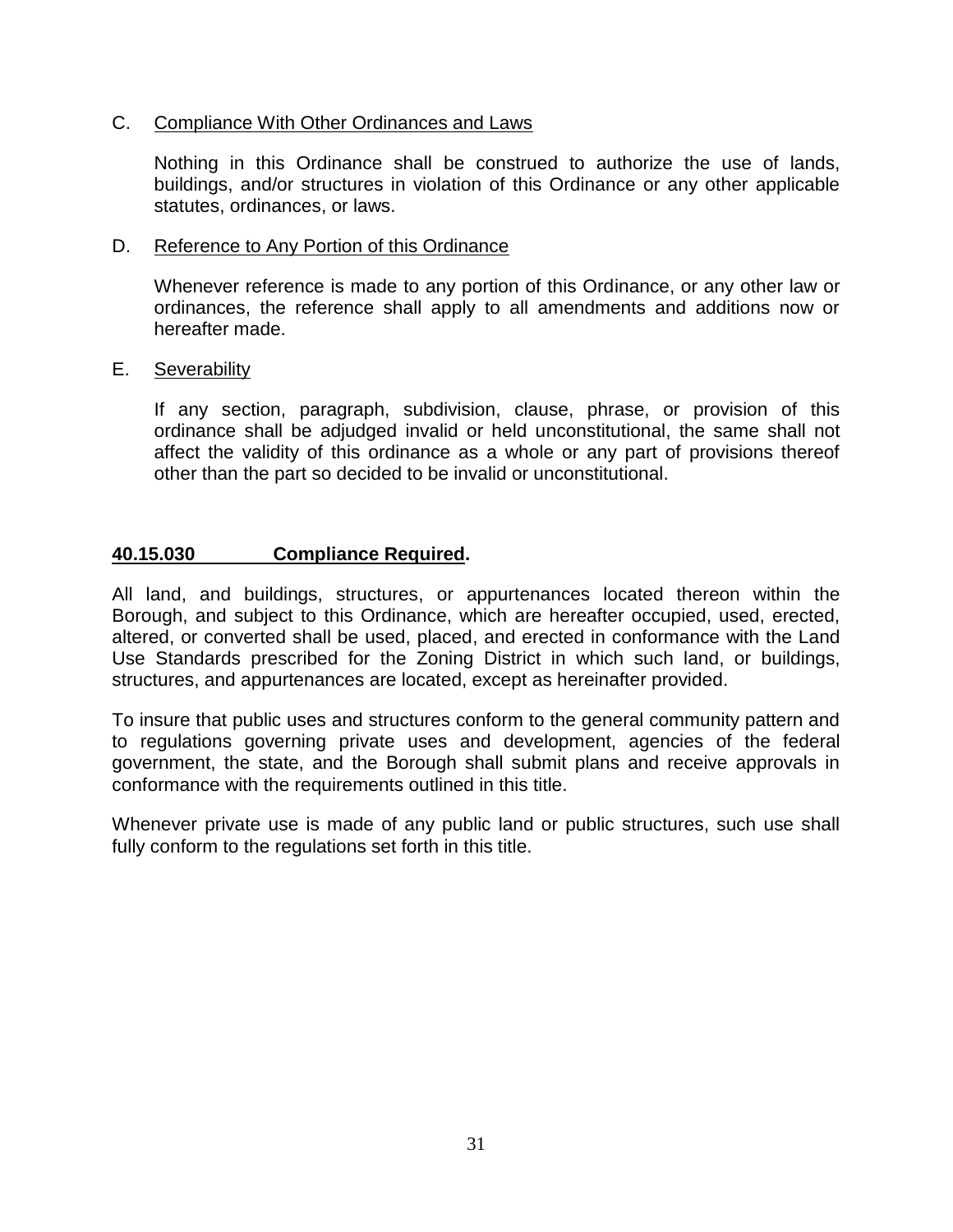## **40.15.040 Establishment of Official Zoning Districts, Boundaries, and Map.**

A. Zoning District Established

The unincorporated areas within the corporate limits of the Borough are hereby divided into zoning districts. The districts established herein shall be known as:

| <b>Abbreviated Designation</b> | <b>Zoning District Name</b> |
|--------------------------------|-----------------------------|
|                                | Residential                 |
|                                | Commercial                  |
|                                | Industrial                  |
| М                              | Municipality                |
|                                | <b>Resource Development</b> |

- 1. **Residential**: The Borough contains one Residential Zoning District, which encompasses the Village of Nelson Lagoon and extends 10 miles from the Village boundary in each compass direction, with the exception of the Village of Nelson Lagoon airport and associated fuel and equipment storage facilities.
- 2. **Commercial**: The Borough contains one Commercial Zoning District, which encompasses the Village of Nelson Lagoon airport and associated fuel and equipment storage facilities.
- 3. **Industrial:** The Borough does not include any Industrial Zoning Districts at this time.
- 4. **Municipality:** Municipality zones include all areas exempted from the Geographic Scope (Sec. 40.01.020) where planning, platting and land use is administered by a municipality within the Borough.
- 5. **Resource Development:** A Resource Development Zoning District has been established which includes all Borough Land except lands zoned Residential, Commercial, Industrial or as a Municipality.
- B. Zoning District Map

The boundaries of the zoning districts set out herein are delineated and shown on the Zoning District Map of the Borough; said map being a part of this ordinance as fully as if the same were set forth herein in detail.

Two original, official, and identical copies of the Zoning Districts Map are hereby adopted, bearing the signature of the Mayor and the attestation of the Borough Clerk, and shall be filed and maintained as follows:

1. One copy shall be filed with the Borough Clerk and retained as the original record and shall not be changed in any manner;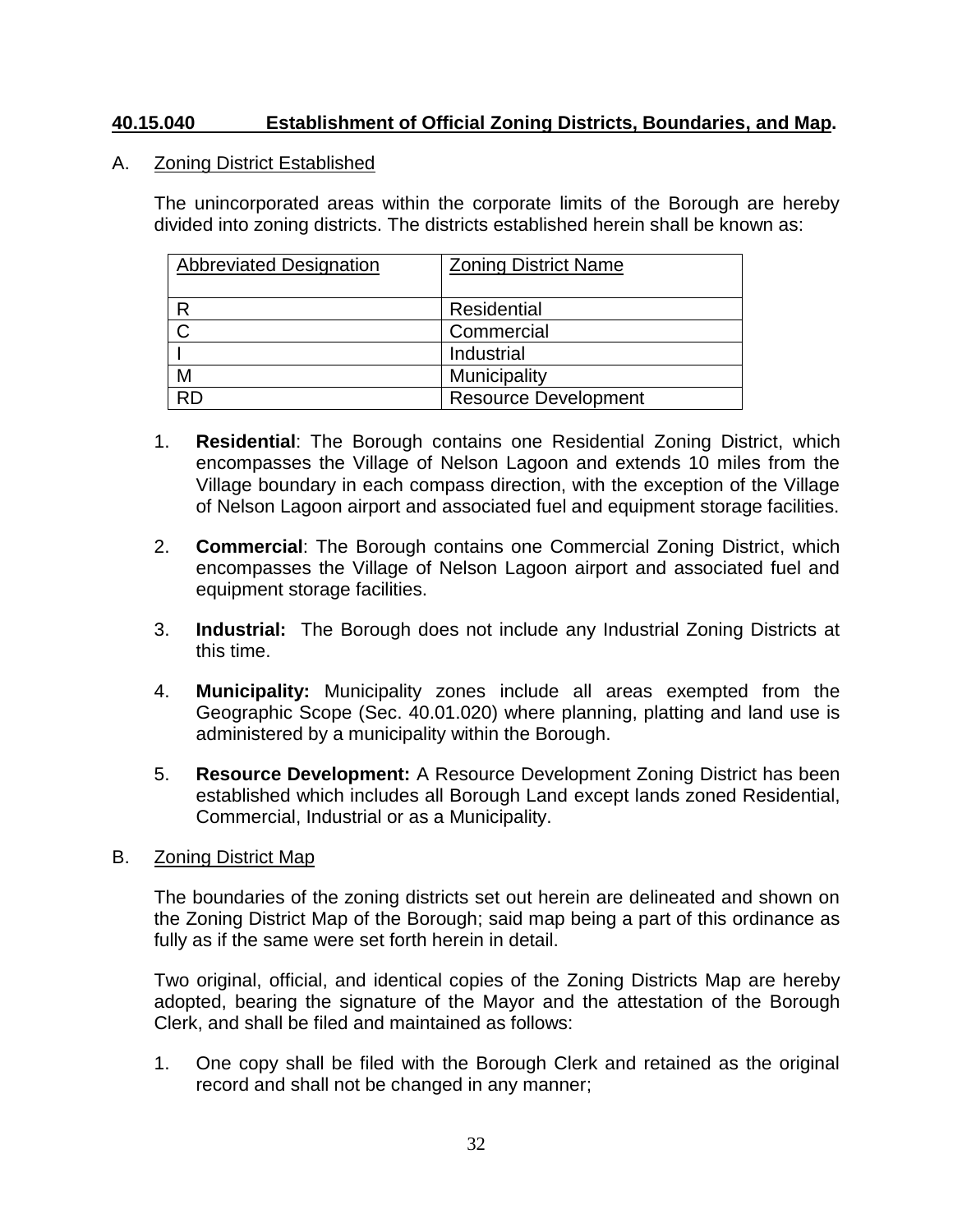- 2. One copy shall be filed with the Planning Commission and shall be maintained up to date by posting thereon all changes and subsequent amendments; and
- 3. Reproductions of the official Zoning Districts Map, as amended, may be made from time-to-time for informational purposes.

### C. Zoning District Boundaries

The district boundary lines shown on the Zoning Districts Map are usually along streets, alleys, property lines or extensions thereof. Where uncertainty exists as to the boundaries of districts as shown on the official Zoning Districts Maps, the following rules shall apply:

- 1. Boundaries indicated as approximately following the centerline of streets, highways, or alleys shall be construed to follow such center line.
- 2. Boundaries indicated as approximately following platted lot lines shall be construed as following such lot lines.
- 3. Boundaries indicated as approximately following city limits shall be construed as following city limits.
- 4. Boundaries indicated as following the centerline of creeks, drainage courses, or rivers shall be construed as following such centerline.
- 5. Boundaries indicated as parallel to, or extensions of, features indicated above shall so be construed. Distances not specifically indicated on the original Zoning Districts Map shall be determined by the scale of the map.

#### D. Zoning District Amendments

Zoning Districts Amendments require Assembly approval. (Ordinance 05-05, Chapter 40.15)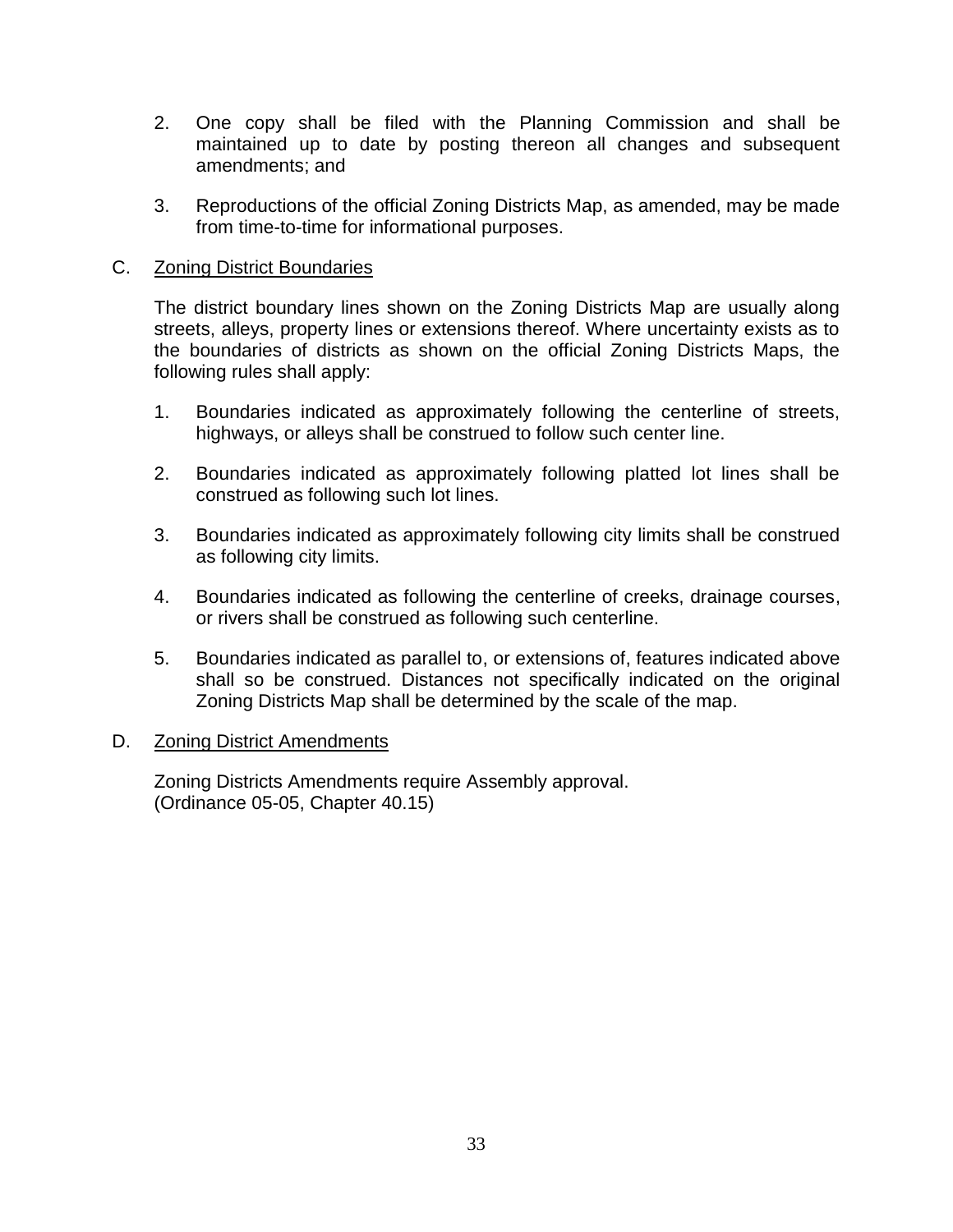# PLANNING, PLATTING AND LAND USE

## Chapter 40.20 Resource Development Permits

## **Sections:**

- 40.20.010 Commercial Recreation Land Use Permit Required.
- 40.20.020 Sand, Gravel and Rock Mining Land Use Permit Required.
- 40.20.030 Research Land Use Permit Required.
- 40.20.040 Mineral & Coal Exploration & Small Mining Operations Land Use Permit.
- 40.20.050 Offshore & Direct Marketing Seafood Processing Land Use Permit.
- 40.20.060 Onshore Seafood Processing Land Use Permit
- 40.20.070 Large Mining Operations Land Use Permit Required.
- 40.20.080 Oil and Gas Land Use Permit Required.

## **40.20.010 Commercial Recreation Operator Land Use Permit Required.**

- A. Land Use Permit Required
	- 1. Effective January 1, 2015, Commercial Recreation Operators conducting business within the Resource Development District must apply for and receive an approved Commercial Recreation Operator Land Use Permit from the Borough prior to conducting Commercial Recreation activities within the Borough each year, using the application form required by the Borough.
	- 2. A separate permit application must be submitted by each Commercial Recreation Operator.
	- 3. The land use permit shall be valid for a period of one year commencing on January 1<sup>st</sup> and expiring December 31<sup>st</sup>, provided applicant is in compliance with permit terms and conditions.
	- 4. The land use permit must be renewed at least 30 days prior to expiration if continued operations are planned.
	- 5. Once the land use permit is issued, the permit may be amended. An amended permit is only valid for the remaining term on the originally issued permit.
	- 6. The land use permit is not transferable and cannot be assigned or subleased, in whole or in part, to another party.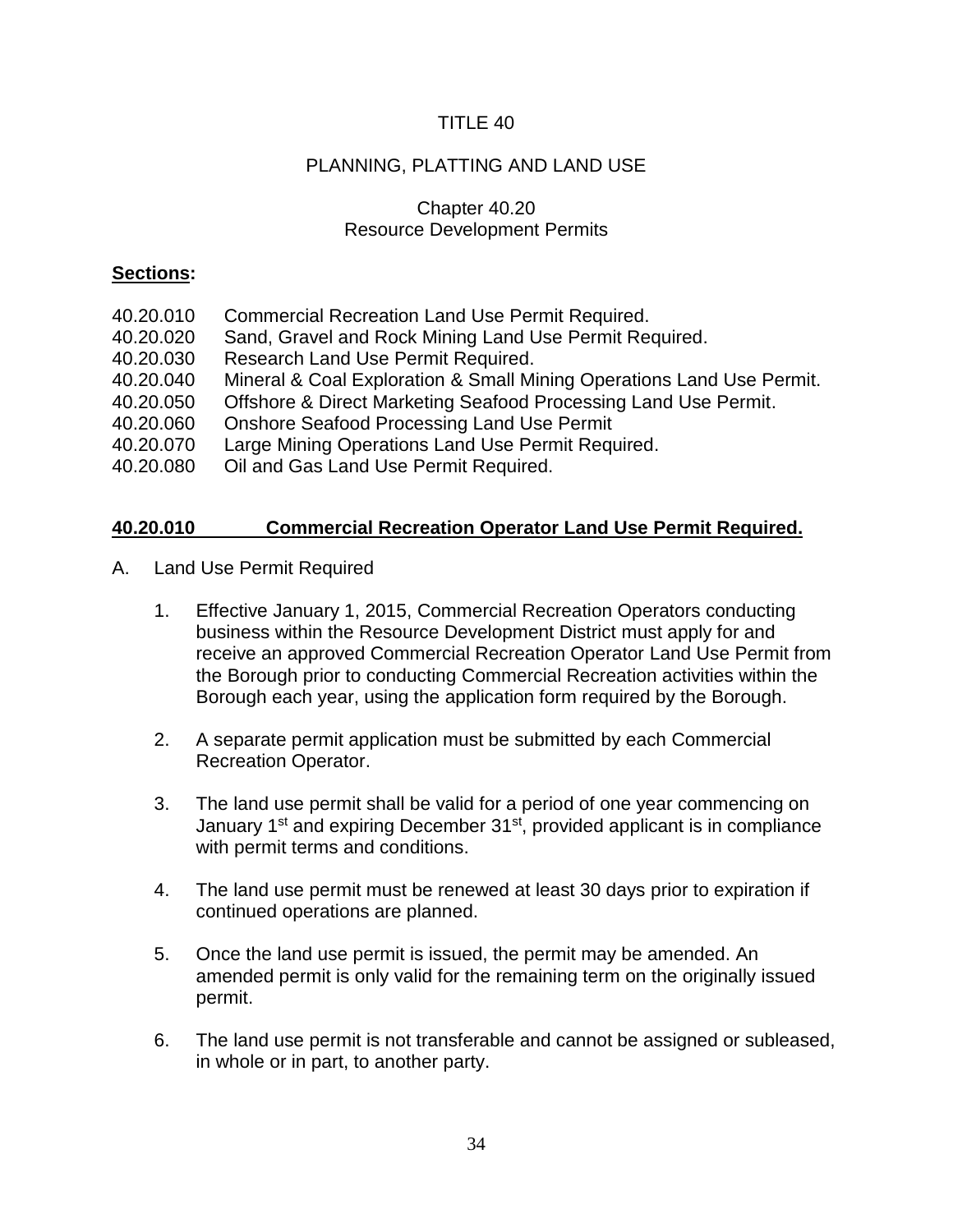- 7. Commercial Recreation Operators are only authorized to conduct activities described in the permit application and authorized in the approval. Any change to the operation will require a permit amendment application to be submitted and approved prior to conducting those activities.
- 8. Casual Recreational Use does not require a permit.
- B. Land Owner Authorization Required
	- 1. Commercial Recreation Operator's activities on private, local, state, or federal land may not commence without land owner approval, including travel across lands and use of lands.
	- 2. The Borough reserves the right to request a copy and verify any and all land owner authorizations related to a Commercial Recreation Operator Land Use Permit.
	- 3. Land owner approval to access lands described in the land use permit must be maintained during the permit term or the permit is null and void.
- C. Permanent Facilities, Structures and Access Routes
	- 1. Commercial Recreation Operator Land Use Permits do not grant the Commercial Recreation Operator the right to construct any road, dock, port, runway or erect, construct or place any building, structure, or other fixture on lands within the AEB boundaries.
	- 2. The Commercial Recreation Operator must obtain legal access and the authorization from the landowner prior to these activities.
	- 3. A separate lease or contract is required to construct permanent facilities, structure and access routes on AEB lands.
- D. Land Use Permit Approval Process
	- 1. Commercial Recreation Operator Land Use Permits are approved by the Borough Administrator or his designee.
	- 2. Within 10 calendar days of application receipt, excluding Saturday, Sunday and Borough holidays, the Borough will: approve the permit; send a letter to the Applicant explaining why the application is incomplete or requires modification; elevate the permit application for a decision by the Planning Commission pursuant to Sec. 40.01.070; or, deny the permit application.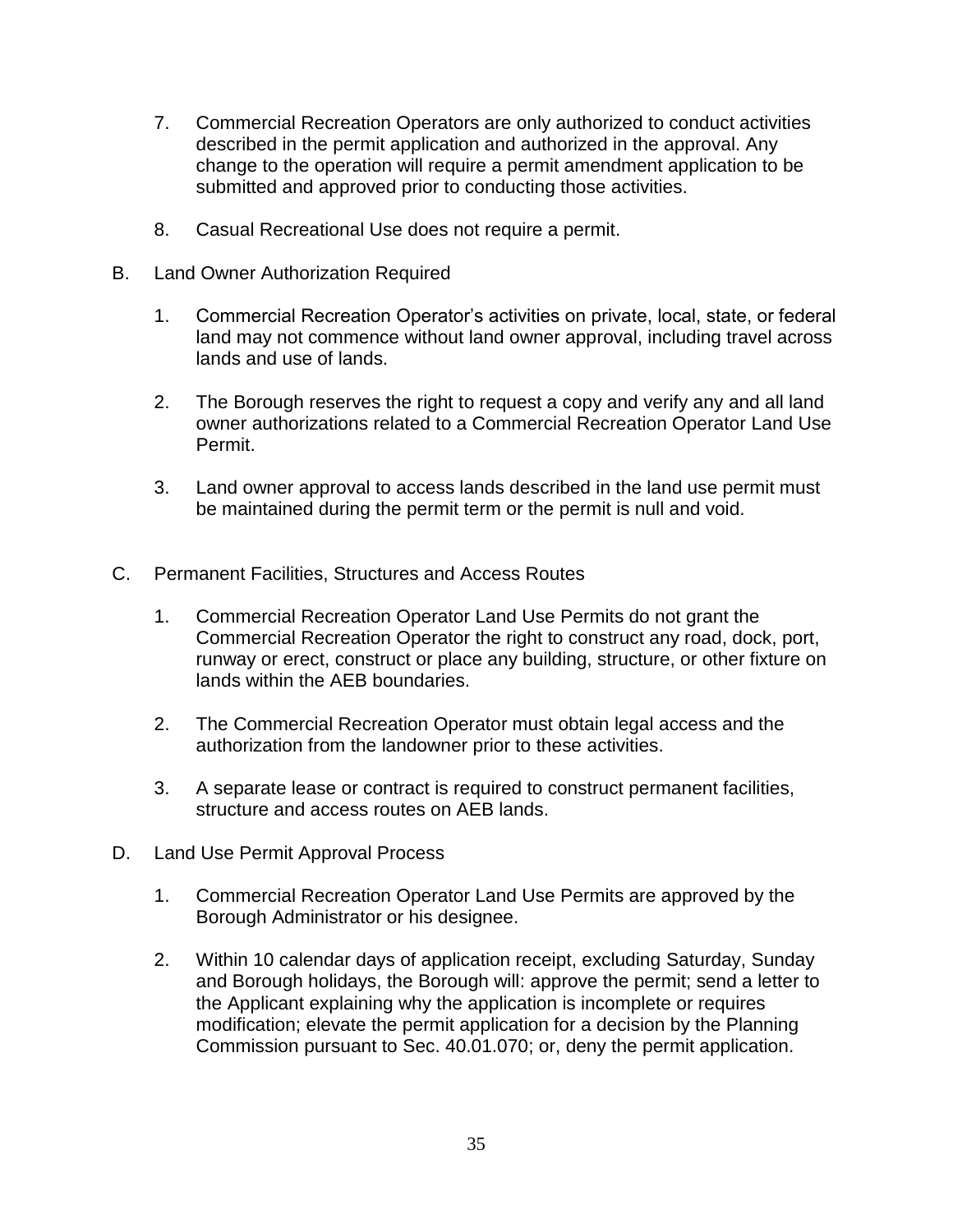- 3. Incomplete applications will be retained at the Borough for a period of 60 calendar days. If after 60 calendar days the applicant has not provided sufficient information to approve the permit, the permit application will be denied.
- 4. Final permit decisions will be mailed to the Permit Applicant or Permit Operator, adjoining property owners, and all persons that submitted written comments on the decision, by certified mail. A copy of the final permit decision will be provided to each Planning Commission member.
- 5. Permit decisions may be appealed pursuant to Sec. 40.01.080.
- E. Fees and Penalties

Commercial Recreation Operators doing business within Borough boundaries are subject to the fee and penalty schedule approved by the Borough Assembly, pursuant to Chapter 1.24 and Sec. 40.01.060.

- F. Inspection and Recordkeeping
	- 1. Authorized representatives of the Borough have the right to enter and inspect land uses approved under a Borough permit to ensure uses are being or have been conducted in accordance with the terms and conditions of the permit.
	- 2. Commercial Recreation Operators must keep and preserve all records of business activities conducted with the Borough boundaries for a period of at least five (5) years.
	- 3. Commercial Recreation Operators must permit the Borough, or its authorized representatives, to examine, inspect, and copy the business records.
	- 4. If an enforcement action commences, business records must be kept and preserved until enforcement action proceedings are complete.
- G. Reporting Obligation

On or before February 1st of each year, after this permit expires, the Permittee shall submit a report to the Borough, confirming that all permit stipulations and requirements have been met and that the area used is clean and restored as nearly as possible to pre-existing conditions.

## **40.20.020 Sand, Gravel and Rock Land Use Permit Required.**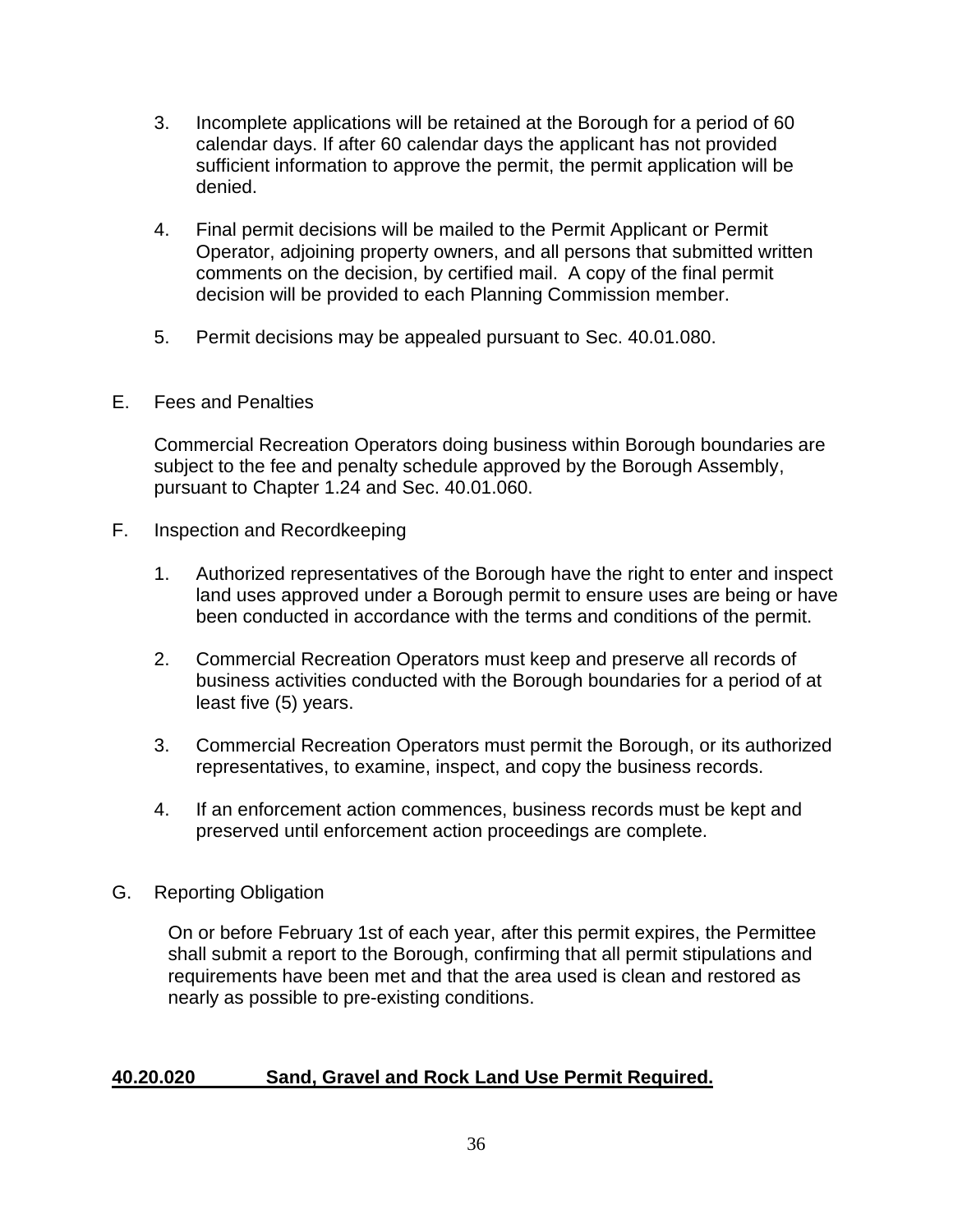- A. Land Use Permit Required
	- 1. Effective January 1, 2015, Sand, Gravel, and Rock Miners conducting business within the Resource Development District must apply for and receive an approved Sand, Gravel, and Rock Mining Land Use Permit from the Borough prior to conducting Sand, Gravel, and Rock Mining activities within the Borough, using the application form required by the Borough.
	- 2. A separate land use permit application must be submitted for each separate Sand, Gravel, and Rock mining location.
	- 3. The land use permit shall be valid for the mining operation period requested in the application, up to a maximum period of five (5) years.
	- 4. Once approved by the Borough, the land use permit is valid for the approved permit term, provided applicant is in compliance with permit terms and conditions.
	- 5. The land use permit must be renewed at least 60 days prior to expiration if continued operations are planned.
	- 6. An amended land use permit is only valid for the remaining term on the originally issued permit.
	- 7. The land use permit is not transferable and cannot be assigned or subleased, in whole or in part, to another party.
	- 8. Sand, Gravel, and Rock Miners are only authorized to conduct activities described in the permit application and authorized in the approval. Any change to the operation will require a permit amendment application to be submitted and approved prior to conducting those activities.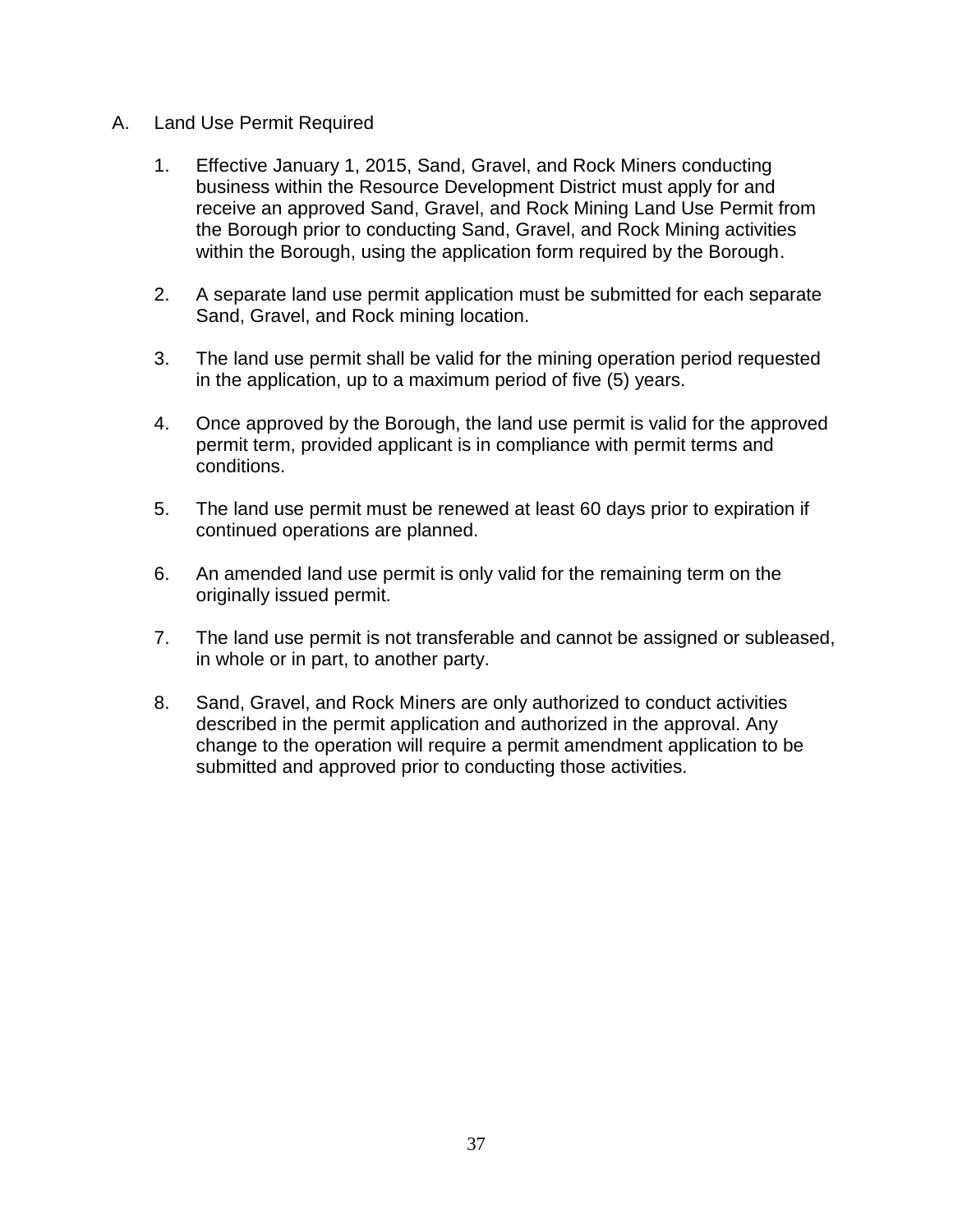- B. Land Owner Authorization Required
	- 1. Sand, Gravel and Rock Mining on private, local, state, or federal land may not commence without land owner approval, including travel across lands and use of lands.
	- 2. The Borough reserves the right to request a copy and verify any and all land owner authorizations related to a Sand, Gravel, and Rock Mining Land Use Permit.
	- 3. Land owner approval to access lands described in the permit must be maintained during the permit term or the permit is null and void.
- C. Permanent Facilities, Structures and Access Routes
	- 1. Sand, Gravel and Rock Mining Land Use Permits do not grant the Sand, Gravel, and Rock Miner the right to construct any road, dock, port, runway or erect, construct or place any building, structure, or other fixture on lands within the AEB boundaries.
	- 2. The Sand, Gravel and Rock Miner must obtain legal access and the authorization from the landowner prior to these activities.
	- 3. A separate lease or contract is required to construct permanent facilities, structure and access routes on AEB lands.
- D. Land Use Permit Approval Process
	- 1. Sand, Gravel and Rock Mining Permits are approved by the Borough Administrator or his designee.
	- 2. Within 30 calendar days of application receipt, excluding Saturday, Sunday and Borough holidays, the Borough will: approve the permit; send a letter to the Applicant explaining why the application is incomplete or requires modification; elevate the permit application for a decision by the Planning Commission pursuant to Sec. 40.01.070; or deny the permit application.
	- 3. Incomplete applications will be retained at the Borough for a period of 60 calendar days. If after 60 calendar days the applicant has not provided sufficient information to approve the permit, the permit application will be denied.
	- 4. Final permit decisions will be mailed to the Permit Applicant or Permit Operator, adjoining property owners, and all persons that submitted written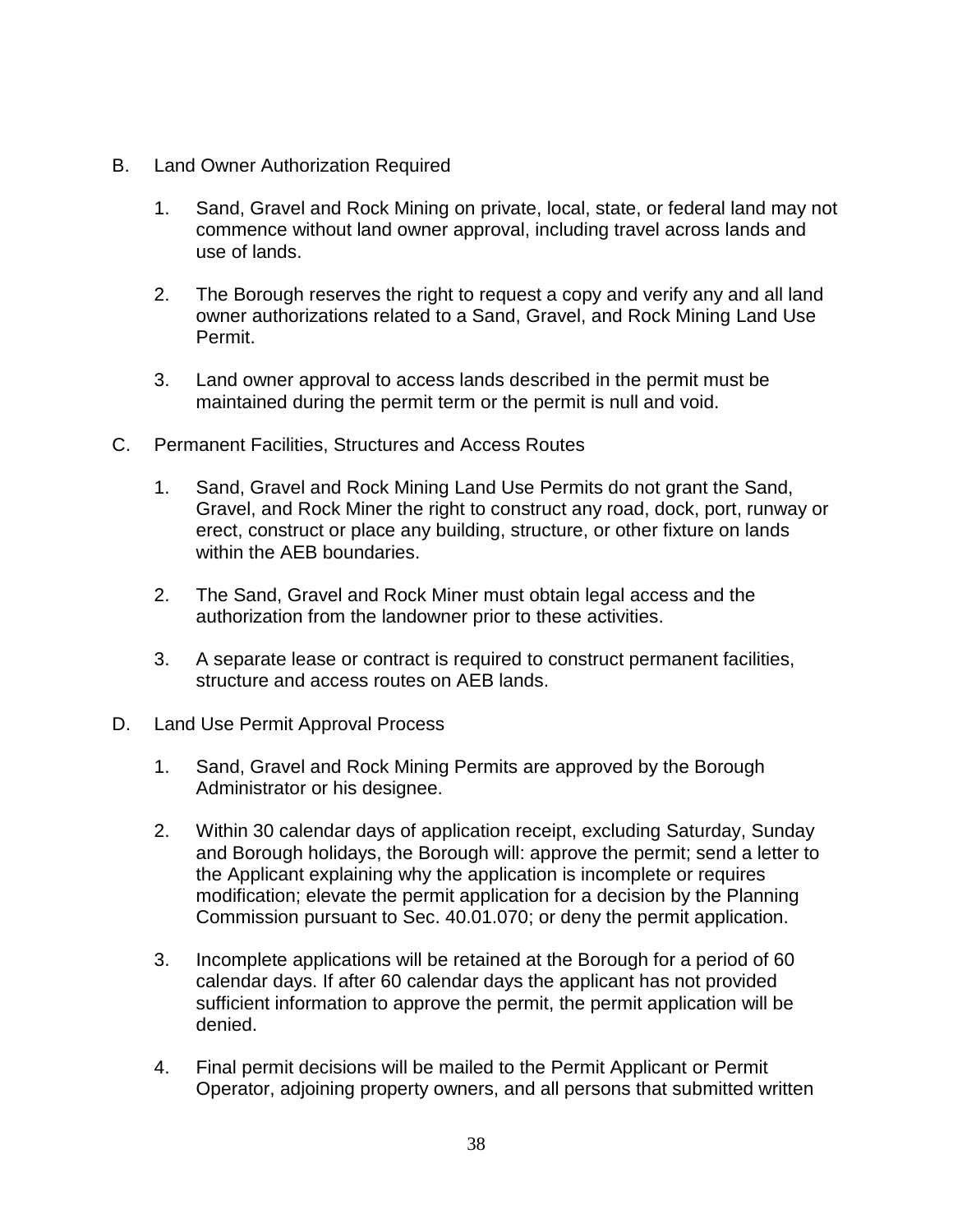comments on the decision, by certified mail. A copy of the final permit decision will be provided to each Planning Commission member.

5. Permit decisions may be appealed pursuant to Chapter 40.01.080.

## E. Fees and Penalties

Sand, Gravel and Rock Miners doing business within Borough boundaries are subject to the fee and penalty schedule approved by the Borough Assembly, pursuant to Chapter 1.24 and Sec. 40.01.060.

- F. Inspection and Recordkeeping
	- 1. Authorized representatives of the Borough have the right to enter and inspect land uses approved under a Borough permit to ensure uses are being or have been conducted in accordance with the terms and conditions of the permit.
	- 2. Sand, Gravel and Rock Miners must keep and preserve all records of business activities conducted with the Borough boundaries for a period of at least five (5) years after the site has been remediated to the Borough's satisfaction and the permit has been discontinued.
	- 3. Sand, Gravel and Rock Miners must permit the Borough, or its authorized representatives, to examine, inspect, and copy the business records.
	- 4. If an enforcement action commences, business records must be kept and preserved until enforcement action proceedings are complete.
- G. Severance Tax

Sand, Gravel and Rock Miners are subject to Borough Severance Tax pursuant to Chapter 60.40.

H. Reporting Obligation

Within 180 days of permit expiration, the Sand, Gravel, and Rock Miner must submit a report to the Borough confirming that all permit stipulations and requirements have been met and that the area used is clean and restored as required in the approved Reclamation Plan.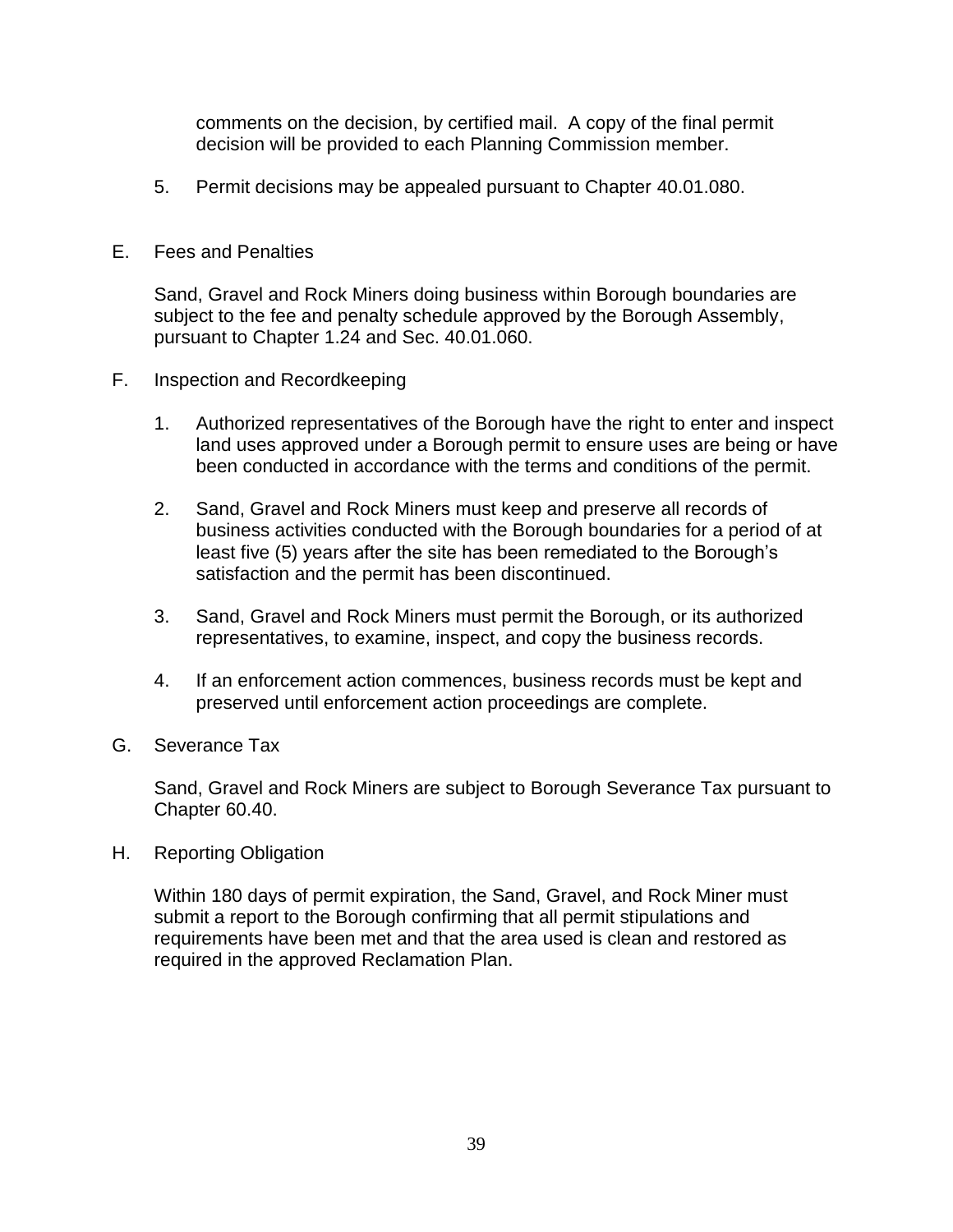# **40.20.030 Research Land Use Permit Required.**

- A. Land Use Permit Required
	- 1. Effective January 1, 2015, Professional Researchers conducting Research within the Resource Development District must apply for and receive an approved Research Land Use Permit from the Borough prior to conducting Research within the Borough, using the application form required by the Borough.
	- 2. A separate land use permit application must be submitted for each separate Research project.
	- 3. The land use permit shall be valid for the Research period requested in the application, up to a maximum period of five (5) years.
	- 4. Once approved by the Borough, the land use permit is valid for the approved permit term, provided applicant is in compliance with permit terms and conditions.
	- 5. The land use permit must be renewed at least 30 days prior to expiration if continued operations are planned.
	- 6. An amended land use permit is only valid for the remaining term on the originally issued permit.
	- 7. The land use permit is not transferable and cannot be assigned or subleased, in whole or in part, to another party.
	- 8. Researchers are only authorized to conduct activities described in the land use permit application and authorized in the approval. Any change to the Research will require a permit amendment application to be submitted and approved prior to conducting those activities.
	- 9. Research conducted by local elementary, junior-high or high-school students in support of school educational activities does not require a permit.
- B. Land Owner Authorization Required
	- 1. Research activities on private, local, state, or federal land may not commence without land owner approval, including travel across lands and use of lands.
	- 2. The Borough reserves the right to request a copy and verify all land owner authorizations related to a Research Land Use permit.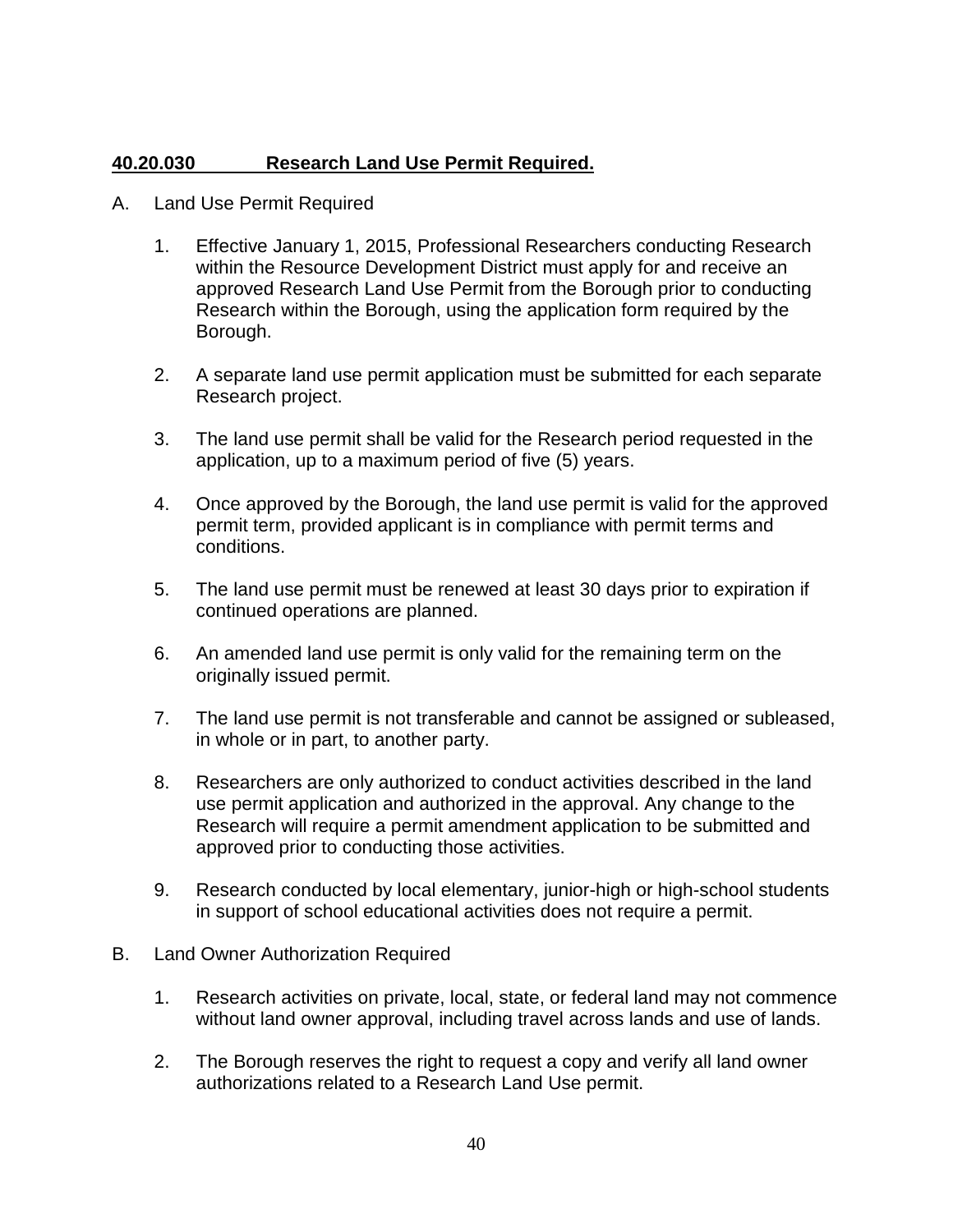- 3. Land owner approval to access lands described in this permit must be maintained during the permit term or the permit is null and void.
- C. Permanent Facilities, Structures and Access Routes
	- 1. Research Land Use Permits do not grant the Professional Researcher the right to construct any road, dock, port, runway or erect, construct or place any building, structure, or other fixture on lands within the AEB boundaries.
	- 2. The Professional Researcher must obtain legal access and the authorization from the landowner prior to these activities.
	- 3. A separate lease or contract is required to construct permanent facilities, structure and access routes on AEB lands.
- D. Land Use Permit Approval Process
	- 1. Research Land Use Permits are approved by the Borough Administrator or his designee.
	- 2. Within 10 calendar days of application receipt, excluding Saturday, Sunday and Borough holidays, the Borough will: approve the land use permit; send a letter to the Applicant explaining why the application is incomplete or requires modification; elevate the permit application for a decision by the Planning Commission pursuant to Sec. 40.01.070; or, deny the permit application.
	- 3. Incomplete applications will be retained at the Borough for a period of 60 calendar days. If after 60 calendar days the applicant has not provided sufficient information to approve the permit, the permit application will be denied.
	- 4. Final permit decisions will be mailed to the Permit Applicant or Permit Operator, adjoining property owners, and all persons that submitted written comments on the decision, by certified mail. A copy of the final permit decision will be provided to each Planning Commission member.
	- 5. Permit decisions may be appealed pursuant to Sec. 40.01.080.
- E. Fees and Penalties

Professional Researchers doing business within Borough boundaries are subject to the fee and penalty schedule approved by the Borough Assembly, pursuant to Chapter 1.24 and Sec. 40.01.060.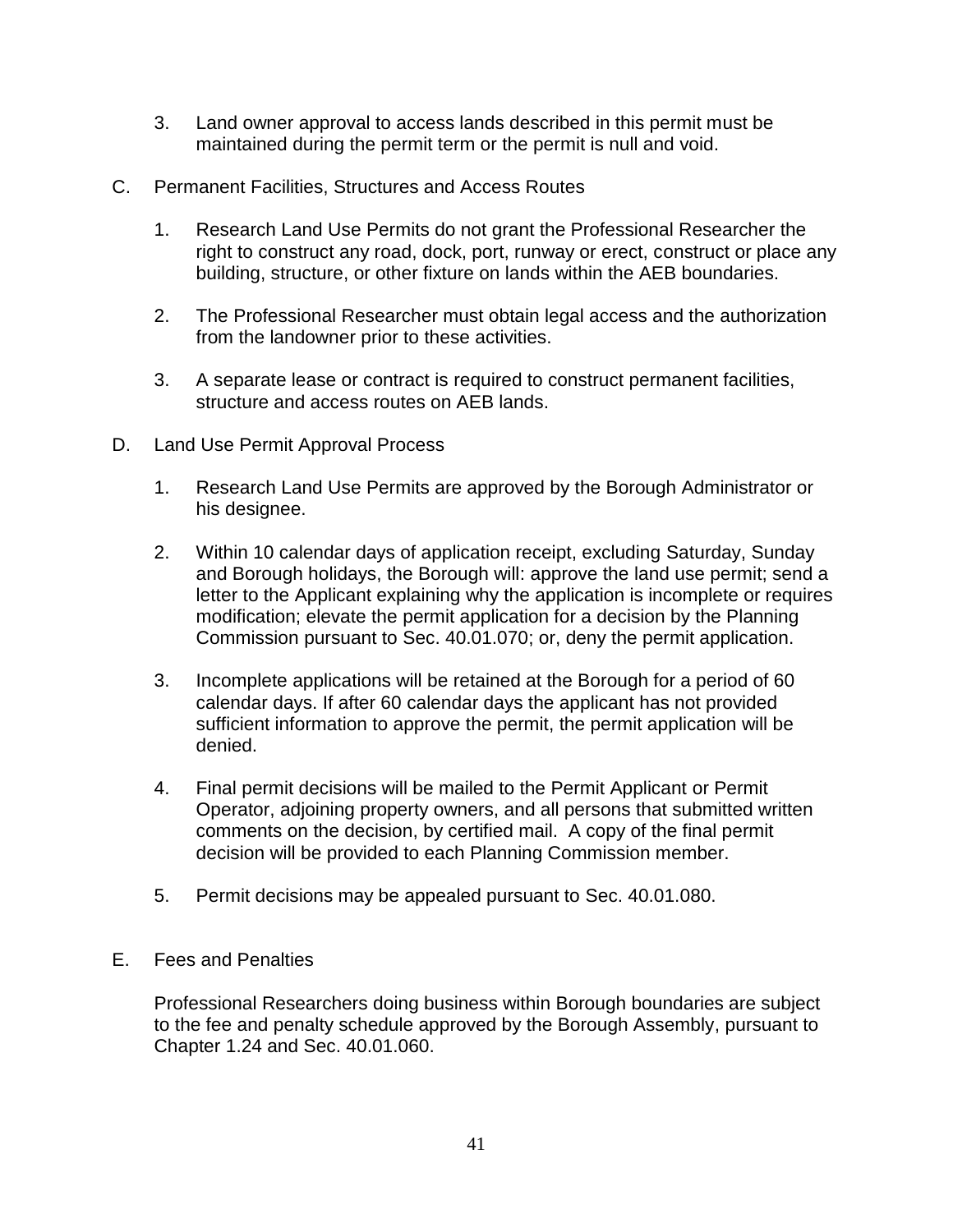- F. Inspection and Recordkeeping
	- 1. Authorized representatives of the Borough have the right to enter and inspect land uses approved under a Borough permit to ensure uses are being or have been conducted in accordance with the terms and conditions of the land use permit.
	- 2. Professional Researchers must keep and preserve all records of business activities conducted with the Borough boundaries for a period of at least five (5) years.
	- 3. Professional Researchers must permit the Borough, or its authorized representatives, to examine, inspect, and copy the business records.
	- 4. If an enforcement action commences, business records must be kept and preserved until enforcement action proceedings are complete.
- G. Reporting Obligation
	- 1. On or before February 1st of each year, the Professional Researcher must submit an interim report to the Borough, providing an update on the status of the research, summarize any significant findings, and provide a schedule update on the time required to complete the research.
	- 2. Within 180 days of completing its research, the Professional Researcher must submit a copy of its final research report to the Borough.

# **40.20.040 Mineral & Coal Exploration & Small Mining Operations Land Use Permit Required.**

- A. Land Use Permit Required
	- 1. Effective January 1, 2015, Mineral & Coal Exploration & Small Mining Operations (less than 5 acres at any one time) anywhere within the Resource Development District must apply for and receive an approved Mineral & Coal Exploration & Small Mining Operations Land Use Permit from the Borough prior to conducting Mineral & Coal Exploration or Small Mining Operations within the Borough, using the application form required by the Borough.
	- 2. A separate land use permit application must be submitted for each separate project.
	- 3. The land use permit shall be valid for the period requested in the application, up to a maximum period of five (5) years.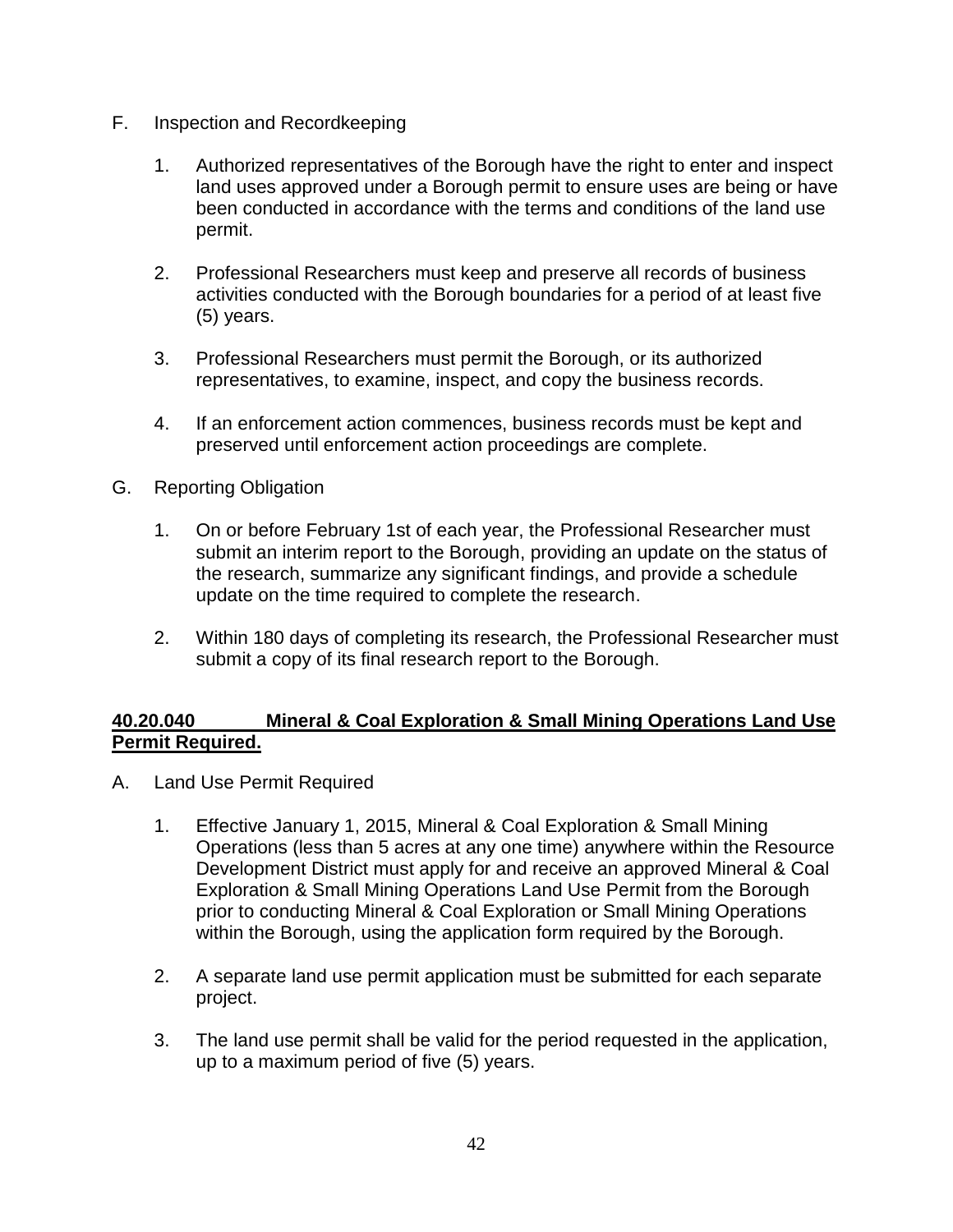- 4. Once approved by the Borough, the land use permit is valid for the approved permit term, provided applicant is in compliance with permit terms and conditions.
- 5. The land use permit must be renewed at least 60 days prior to expiration if continued operations are planned.
- 6. An amended land use permit is only valid for the remaining term on the originally issued permit.
- 7. The land use permit is not transferable and cannot be assigned or subleased, in whole or in part, to another party.
- 8. Exploration and small mining Operators are only authorized to conduct activities described in the land use permit application and authorized in the approval. Any change to the operation will require a permit amendment application to be submitted and approved prior to conducting those activities.
- 9. Recreational Mining does not require a permit.
- B. Land Owner Authorization Required
	- 1. Mineral and/or coal exploration and Small Mining Operations on private, local, state, or federal land may not commence without land owner approval, including travel across lands and use of lands.
	- 2. The Borough reserves the right to request a copy and verify any and all land owner authorizations related to a Mineral & Coal Exploration & Small Mining Operations Land Use Permit.
	- 3. Land owner approval to access lands described in the land use permit must be maintained during the permit term or the permit is null and void.
- C. Permanent Facilities, Structures and Access Routes
	- 1. Mineral & Coal Exploration & Small Mining Operations Land Use Permits do not grant the Operator the right to construct any road, dock, port, runway or erect, construct or place any building, structure, or other fixture on lands within the AEB boundaries.
	- 2. The Operator must obtain legal access and the authorization from the landowner prior to these activities.
	- 3. A separate lease or contract is required to construct permanent facilities, structure and access routes on AEB lands.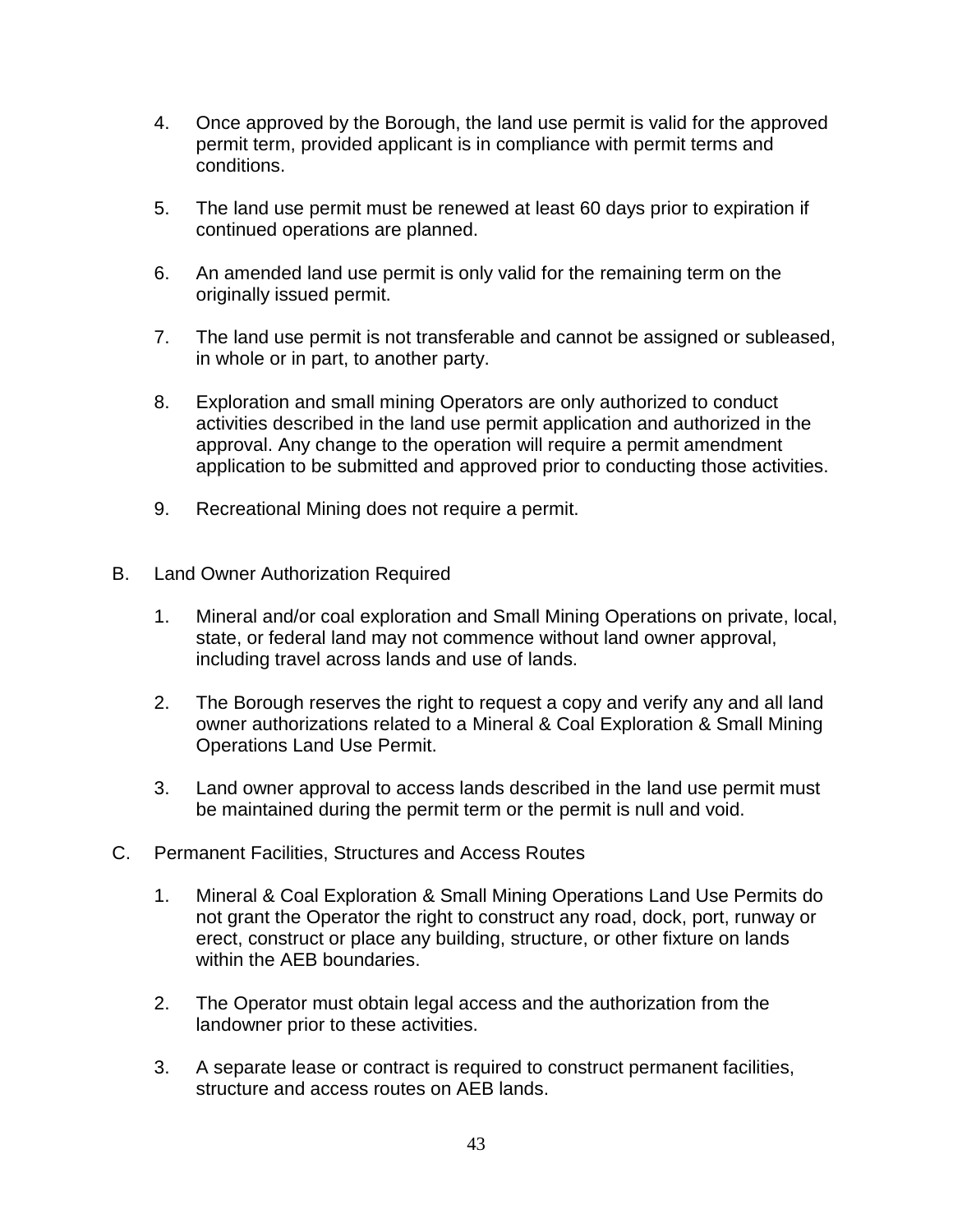- D. Land Use Permit Approval Process
	- 1. Mineral & Coal Exploration & Small Mining Operations Land Use Permits are approved by the Borough Administrator or his designee.
	- 2. Within 30 calendar days of application receipt, excluding Saturday, Sunday, and Borough holidays, the Borough will: approve the permit; send a letter to the Applicant explaining why the application is incomplete or requires modification; elevate the permit application for a decision by the Planning Commission pursuant to Sec. 40.01.070; or deny the permit application.
	- 3. Incomplete applications will be retained at the Borough for a period of 60 calendar days. If after 60 calendar days the applicant has not provided sufficient information to approve the permit, the permit application will be denied.
	- 4. Final permit decisions will be mailed to the Permit Applicant or Permit Operator, adjoining property owners, and all persons that submitted written comments on the decision, by certified mail. A copy of the final permit decision will be provided to each Planning Commission member.
	- 5. Permit decisions may be appealed pursuant to Sec. 40.01.080.
- E. Fees and Penalties

Mineral & Coal Exploration & Small Mining Operators doing business within Borough boundaries are subject to the fee and penalty schedule approved by the Borough Assembly, pursuant to Chapter 1.24 and Sec. 40.01.060.

- F. Inspection and Recordkeeping
	- 1. Authorized representatives of the Borough have the right to enter and inspect land uses approved under a Borough permit to ensure uses are being or have been conducted in accordance with the terms and conditions of the permit.
	- 2. Mineral & Coal Exploration & Small Mining Operators must keep and preserve all records of business activities conducted with the Borough boundaries for a period of at least five (5) years after the site has been remediated to the Borough's satisfaction and the permit has been discontinued.
	- 3. Mineral & Coal Exploration & Small Mining Operators must permit the Borough, or its authorized representatives, to examine, inspect, and copy the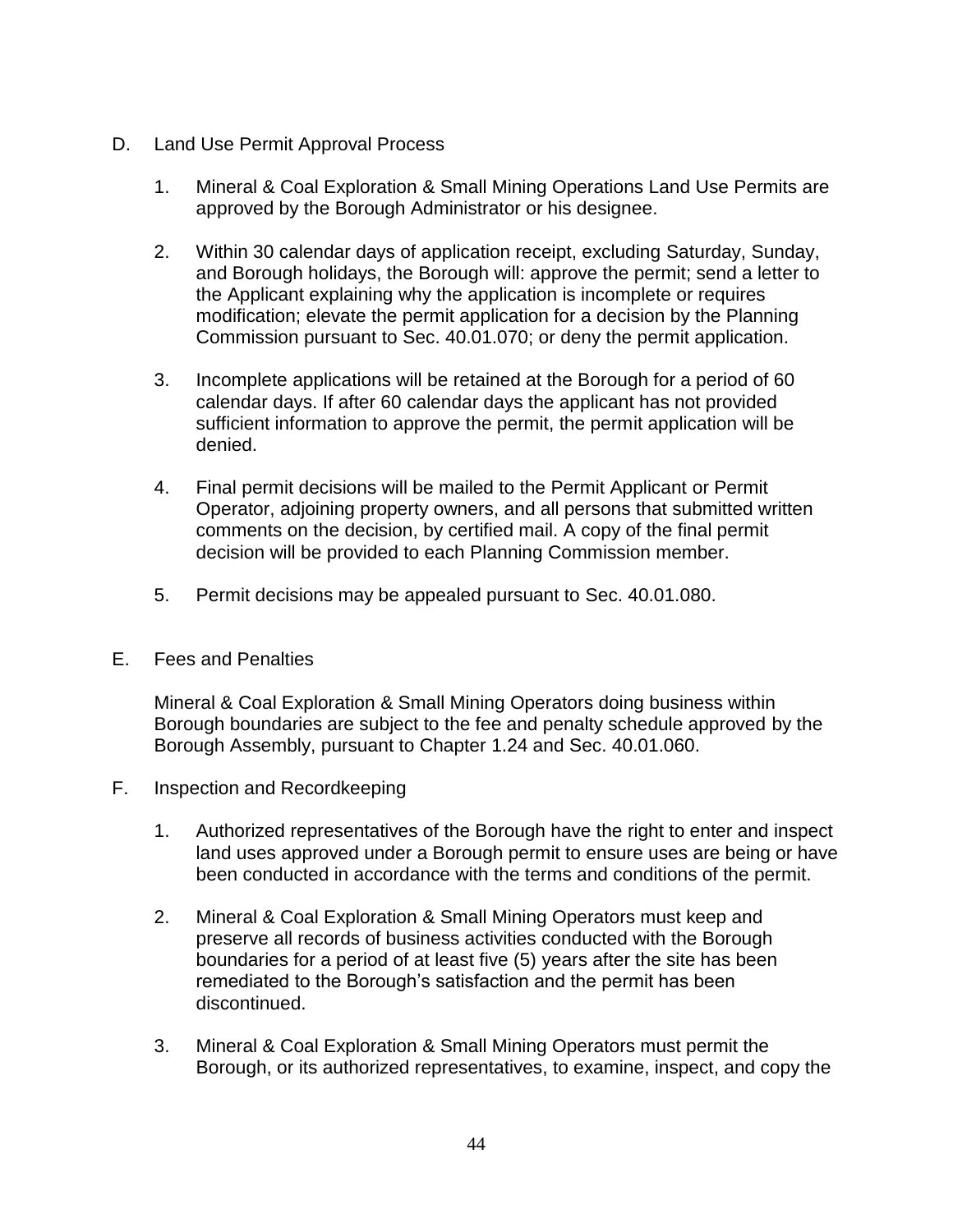business records.

- 4. If an enforcement action commences, business records must be kept and preserved until enforcement action proceedings are complete.
- G. Severance Tax

Mineral & Coal Exploration & Small Mining Operators are subject to Borough Severance Tax pursuant to Chapter 60.40.

H. Reporting Obligation

Within 180 days of permit expiration, the Mineral & Coal Exploration & Small Mining Operators must submit a report to the Borough confirming that all permit stipulations and requirements have been met and that the area used is clean and restored as required in the approved Reclamation Plan.

## **40.20.050 Offshore & Direct Marketing Seafood Processing Land Use Permit Required.**

- A. Land Use Permit Required
	- 1. Effective January 1, 2015, Offshore Seafood Processors and Direct Marketing Seafood Processors anywhere within the Resource Development District must apply for and receive an approved Offshore & Direct Marketing Seafood Processing Land Use Permit from the Borough prior to conducting operations within the Borough, using the application form required by the Borough.
	- 2. A separate land use permit application must be submitted for each separate Offshore Seafood Processor and each Direct Marketing Seafood Processor.
	- 3. The land use permit shall be valid for a period of one year commencing on January 1<sup>st</sup> and expiring December 31<sup>st</sup>, provided applicant is in compliance with permit terms and conditions.
	- 4. The land use permit must be renewed at least 30 days prior to expiration if continued operations are planned.
	- 5. Once the land use permit is issued, the permit may be amended. An amended permit is only valid for the remaining term on the originally issued permit.
	- 6. The land use permit is not transferable and cannot be assigned or subleased, in whole or in part, to another party.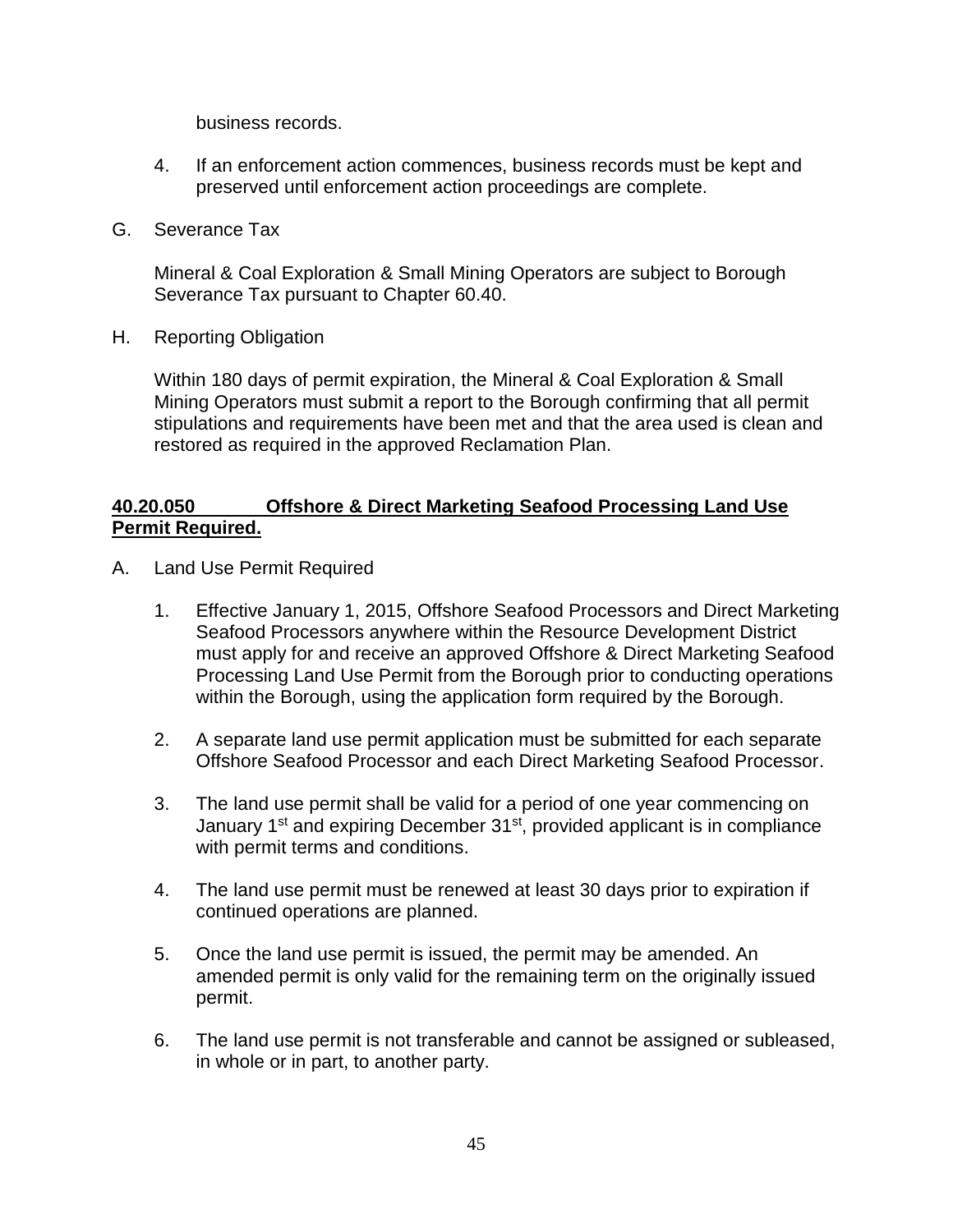- 7. Offshore Seafood Processors and each Direct Marketing Seafood Processors are only authorized to conduct activities described in the permit application and authorized in the approval. Any change to the operation will require a permit amendment application to be submitted and approved prior to conducting those activities.
- B. Permanent Facilities, Structures and Access Routes
	- 1. Offshore & Direct Marketing Seafood Processing Land Use Permits do not grant the Operator the right to construct any road, dock, port, runway or erect, construct or place any building, structure, or other fixture on lands within the AEB boundaries.
	- 2. The Operator must obtain legal access and the authorization from the landowner prior to these activities.
	- 3. A separate lease or contract is required to construct permanent facilities, structure and access routes on AEB lands.
- C. Land Use Permit Approval Process
	- 1. Offshore & Direct Marketing Seafood Processing Land Use Permits are approved by the Borough Administrator or his designee.
	- 2. Within 30 calendar days of application receipt, excluding Saturday, Sunday, and Borough holidays, the Borough will: approve the permit; send a letter to the Applicant explaining why the application is incomplete or requires modification; elevate the permit application for a decision by the Planning Commission pursuant to Sec. 40.01.070; or deny the permit application.
	- 3. Incomplete applications will be retained at the Borough for a period of 60 calendar days. If after 60 calendar days the applicant has not provided sufficient information to approve the permit, the permit application will be denied.
	- 4. Final permit decisions will be mailed to the Permit Applicant or Permit Operator, adjoining property owners, and all persons that submitted written comments on the decision, by certified mail. A copy of the final permit decision will be provided to each Planning Commission member.
	- 5. Permit decisions may be appealed pursuant to Sec. 40.01.080.
- D. Fees and Penalties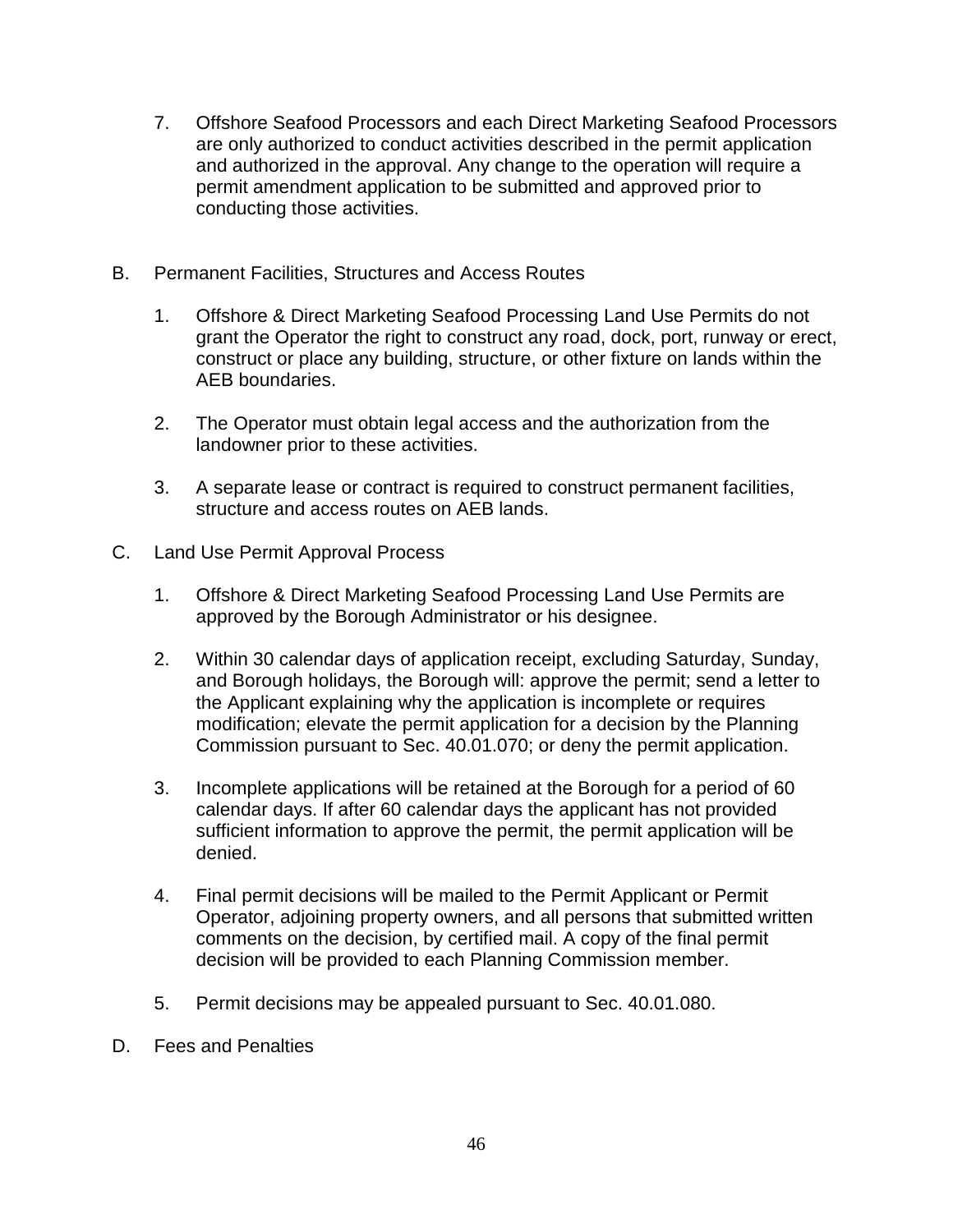Offshore Seafood Processors and each Direct Marketing Seafood Processors doing business within Borough boundaries are subject to the fee and penalty schedule approved by the Borough Assembly, pursuant to Chapter 1.24 and Sec. 40.01.060.

- E. Inspection and Recordkeeping
	- 1. Authorized representatives of the Borough have the right to enter and inspect land uses approved under a Borough permit to ensure uses are being or have been conducted in accordance with the terms and conditions of the permit.
	- 2. Offshore Seafood Processors and each Direct Marketing Seafood Processors must keep and preserve all records of business activities conducted with the Borough boundaries for a period of at least five (5) years after the site has been remediated to the Borough's satisfaction and the permit has been discontinued.
	- 3. Offshore Seafood Processors and each Direct Marketing Seafood Processors must permit the Borough, or its authorized representatives, to examine, inspect, and copy the business records.
	- 4. If an enforcement action commences, business records must be kept and preserved until enforcement action proceedings are complete.
- F. Severance Tax

Offshore Seafood Processors and each Direct Marketing Seafood Processors are subject to Borough Tax pursuant to Chapter 60.20.

G. Reporting Obligation

On or before February 1st of each year, after this permit expires, the Permittee shall submit a report to the Borough, confirming that that it is complying with all approved plans, permit stipulations and requirements.

## **40.20.060 Onshore Seafood Processing Land Use Permit Required.**

- A. Land Use Permit Required
	- 1. Effective January 1, 2015, Onshore Seafood Processors operating within the Resource Development District must apply for and receive an approved Onshore Seafood Processing Land Use Permit from the Borough prior to conducting operations within the Borough, using the application form required by the Borough.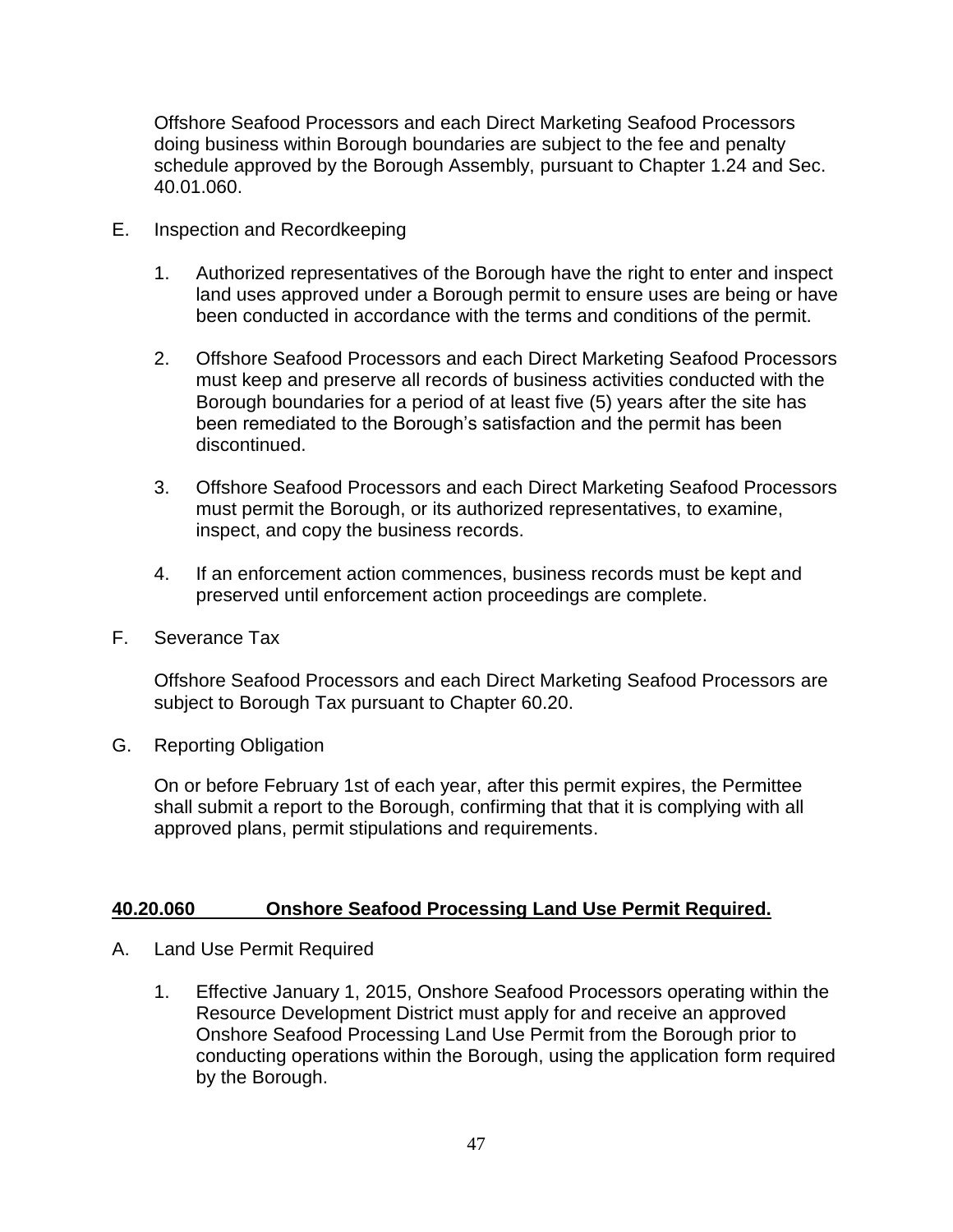- 2. A separate land use permit application must be submitted for each separate Onshore Seafood Processing Operation.
- 3. The land use permit shall be valid for the mining operation period requested in the application, up to a maximum period of five (5) years.
- 4. Once approved by the Borough, the land use permit is valid for the approved permit term, provided applicant is in compliance with permit terms and conditions.
- 5. The land use permit must be renewed at least 180 days prior to expiration if continued operations are planned.
- 6. An amended land use permit is only valid for the remaining term on the originally issued permit.
- 7. The land use permit is not transferable and cannot be assigned or subleased, in whole or in part, to another party.
- 8. Onshore Seafood Processors are only authorized to conduct activities described in the land use permit application and authorized in the approval. Any change to the operation will require a land use permit amendment application to be submitted and approved prior to conducting those activities.
- B. Land Owner Authorization Required
	- 1. Onshore Seafood Processing operations on private, local, state, or federal land may not commence without land owner approval, including travel across lands and use of lands.
	- 2. The Borough reserves the right to request a copy and verify any and all land owner authorizations related to an Onshore Seafood Processing Land Use Permit.
	- 3. Land owner approval to access lands described in the permit must be maintained during the permit term or the permit is null and void.
- C. Permanent Facilities, Structures and Access Routes
	- 1. Onshore Seafood Processing Land Use Permits do not grant the Operator the right to construct any road, dock, port, runway or erect, construct or place any building, structure, or other fixture on lands within the AEB boundaries.
	- 2. The Operator must obtain legal access and the authorization from the landowner prior to these activities.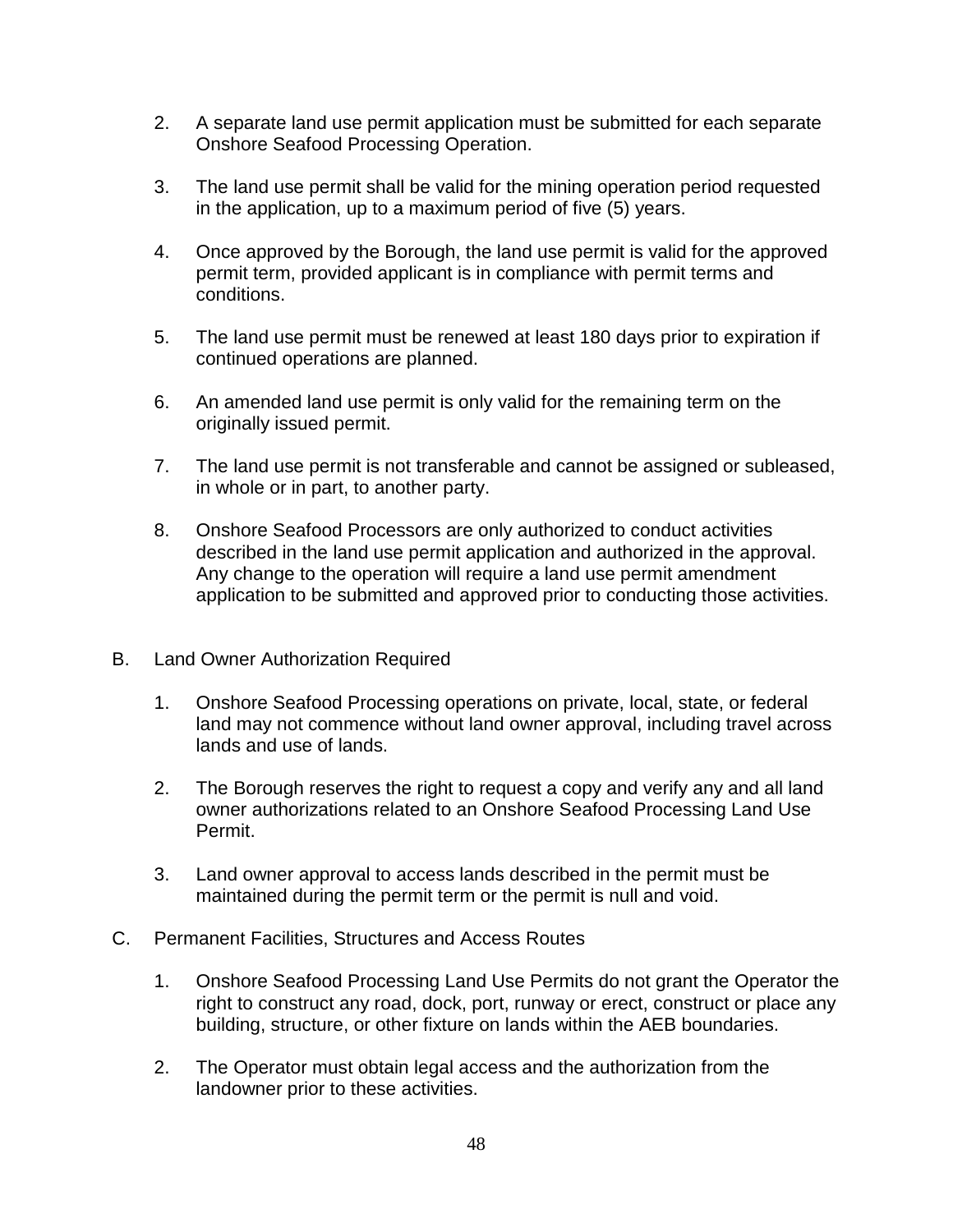- 3. A separate lease or contract is required to construct permanent facilities, structure and access routes on AEB lands.
- D. Land Use Permit Application and Approval Process

# 1. Pre-application Meeting

The Onshore Seafood Processor must meet with the Borough for a preapplication meeting at least 180 days prior to submitting the land use permit application for approval. At the pre-application meeting the Applicant shall present the project scope and timeline to the Borough and explain how this project will comply with the requirements of this title and state and federal laws and regulations

# 2. Application Meeting

The Onshore Seafood Processor must meet with the Borough at least 180 days prior to construction or operation to submit an application for Borough approval.

# 3. Land Use Permit Application Contents

The Applicant must fill out all the information required by the Onshore Seafood Processing Land Use Permit Application Form and follow all instructions. The application shall contain, at a minimum the following:

- a. Plan of Operations;
- b. Local Economic Development Plan;
- c. Design Plans
- d. Historical and Cultural Resources Protection Plan;
- e. Water, Waste Water, and Solid Waste Management Plan;
- f. Emergency & Medical Plan;
- g. Hazardous Materials and Hazards Assessment Plan;
- h. A copy of all required State and Federal permits
- i. Reclamation Plan;
- j. Copy of State of Alaska Business Licenses; and,
- k. Fees & Payments.

## 4. Approval Process

a. The Borough Administrator or his designee will have 90 days to review the land use permit application excluding Saturday, Sunday and Borough holidays, including a 30 calendar day public notice period requesting written comments. Public notice will be made in accordance with the publication requirements of Sec. 1.12.010.The Borough Administrator or his designee may extend review time periods for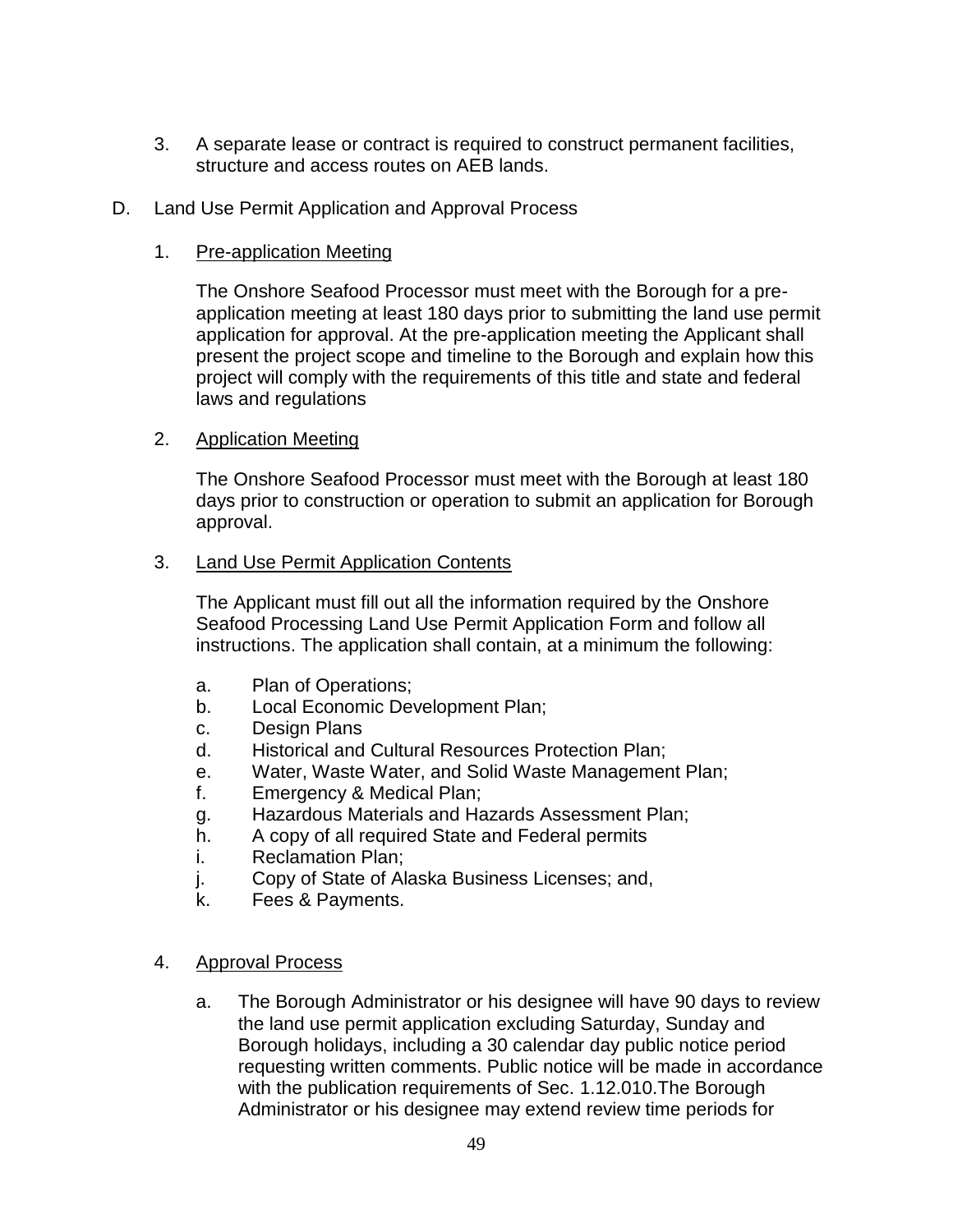complex projects. The public notice period will not commence until the Borough Administrator or his designee has determined that the application is complete and ready for Borough consideration.

- b. Within 30 calendar days of application receipt, excluding Saturday, Sunday and Borough holidays, the Borough will issue the permit for public review or send a letter to the Applicant explaining why the application is incomplete or requires modification.
- c. Incomplete applications will be retained at the Borough for a period of 60 calendar days. If after 60 calendar days the Applicant has not provided sufficient information to approve the permit, the permit application will be returned to the Applicant. By the end of the 90 day review period, the Borough Administrator or his designee will submit a written recommendation to the Planning Commission. The Planning Commission will have 60 days, excluding Saturday, Sunday and Borough holidays to develop a written recommendation to the Assembly and will hold one meeting with the opportunity for oral or written public comment.
- e. The Assembly will grant the approval with or without conditions, or deny the application with explanation within 30 days excluding Saturday, Sunday and Borough holidays of receiving the Planning Commission's written recommendation and will hold one meeting with the opportunity for oral or written public comment before making its decision. The Assembly may extend review period for complex projects.
- f. Final permit decisions will be mailed to the Permit Applicant or Permit Operator, adjoining property owners, and all persons that submitted written comments on the decision, by certified mail. A copy of the final permit decision will be provided to each Planning Commission and Assembly member.
- g. Approved permits are valid for the period specified in the permit; a period not to exceed five years. A renewal application must be submitted at least 180 days before your permit expires. Permittees that have operated in compliance for the prior permit term (with no violations), may be eligible for an expedited renewal process if the renewal application does not increase impact over the original permit approval. Renewal applications that meet these criteria will be processed in 30 days by the.
- h. A permit amendment may be submitted at any time during the period that the existing permit is valid. The permit applicant must explain the reason for the permit amendment. Minor amendments are approved by the Administrator within 30 days. Major amendments require Assembly approval and can take 3-6 months. A minor amendment includes administrative, scope or timing changes that do not increase impact over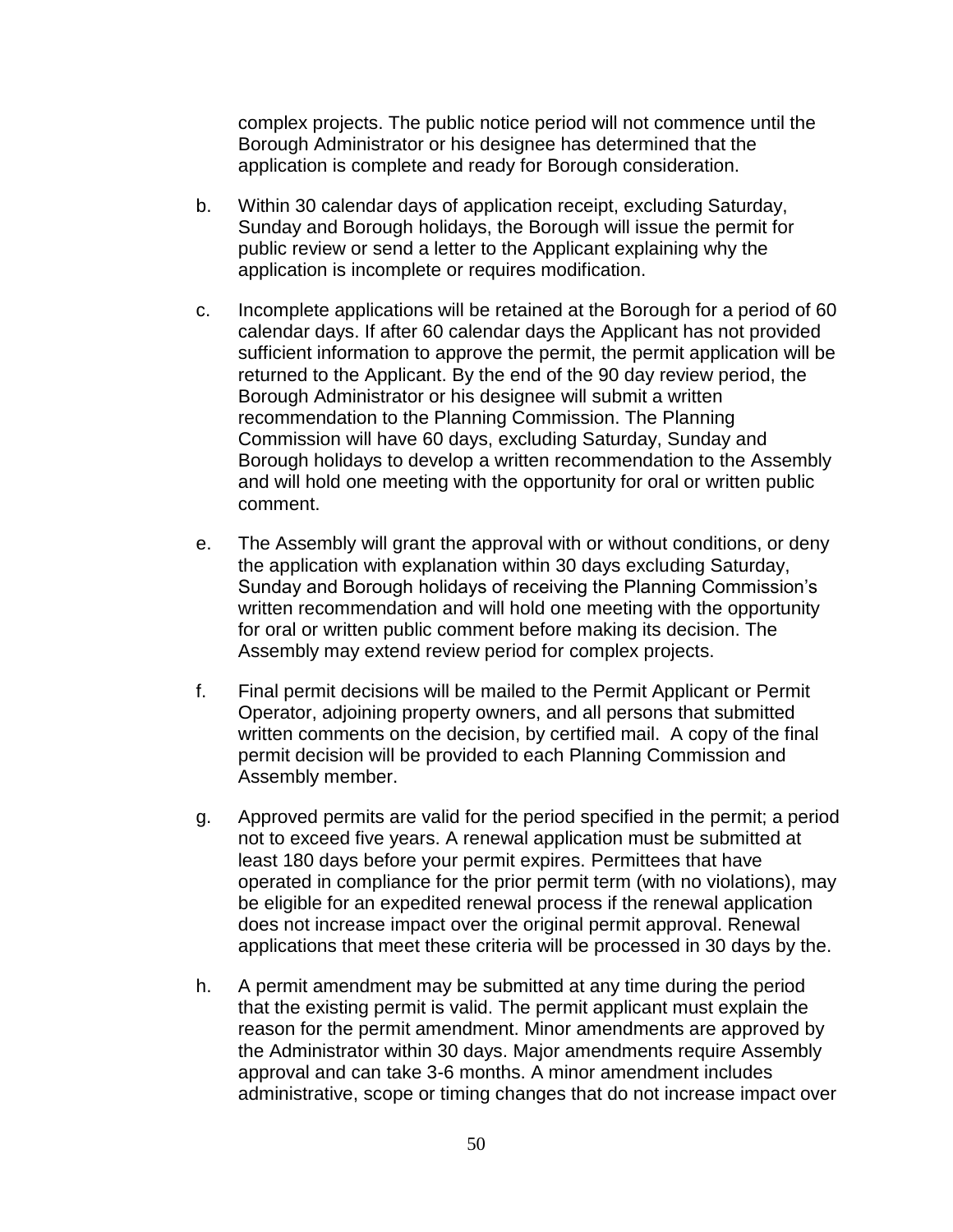the original permit approval. Major amendments increase impact over the original permit approval.

## 5. Approval Criteria

The Planning Commission will establish procedures for the Planning Director to follow when reviewing land use permit applications for approval. At a minimum, the Planning Director must verify the application is complete and meets the requirements of this title prior to recommending it for Planning Commission consideration. The Planning Commission will make a recommendation for Assembly approval.

Due deference will be given to residents affected by the proposed development when setting the terms and conditions of approval.

Based on Planning Director and Planning Commission recommendation for Approval, the following criteria must be met for the Assembly to approve Resource Developments:

### a. Plan of Operations

The plan of operations shall be submitted in written form by the Owner/Operator and must include, at a minimum the following information:

- 1. Information on proposed Applicant (Operator) and any partners in the planned seafood processing operation;
- 2. Proposed seafood processing operations, location and timing;
- 3. Size and purpose of the operation;
- 4. Landownership and legal agreements that allow seafood processing plant on the property and any past seafood processing operations at this site;
- 5. A list and description of the required equipment, facilities, infrastructure and personnel;
- 6. Amount and type of fuel and chemicals that will be used and stored at the seafood processing plant and spill prevention measures that will be used;
- 7. Amounts and type of seafood to be processed and how the seafood will be processed;
- 8. Environmentally or culturally sensitive areas at or near the seafood processing plant;
- 9. Water and fish habitat protection measures that will be used;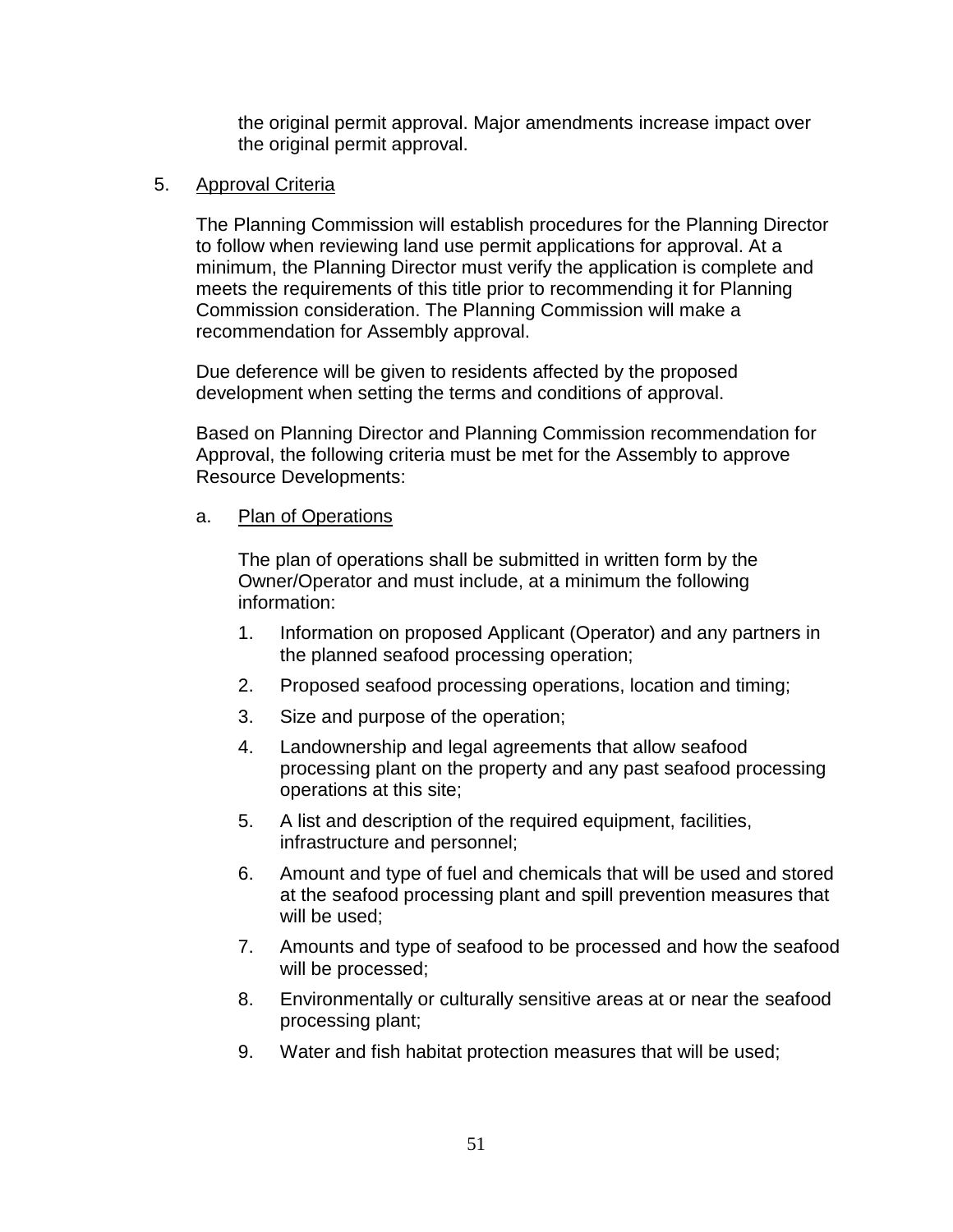- 10. Water requirements (i.e., intended use of appropriated waters, sources and methods of obtaining water, rate of acquisition, design of wastewater treatment systems, and instream requirements);
- 11. Anticipated restrictions on other surface uses of the area, including public access;
- 12. Noise, smell, and visual mitigation measures that will be implemented to lessen impacts on surrounding neighbors and properties;
- 13. Safety and security that will be used at the site; and,
- 14. A summary of all required local, state and federal permits and the status of those permits. If the permits have been obtained provide the permit number and date of expiration. If permits are in the process of being issued provide information on the date you applied for the permit and the expected date of issue.

The project scope and schedule must be compatible with existing and proposed adjacent uses, commercial fisheries, subsistence activities, and projected community needs.

The seafood processing operation must adhere to the goals and objectives of the Aleutians East Borough Comprehensive Plan**.** 

Maps of proposed project must be submitted electronically for incorporation into the Borough's Geographic Information System.

## b. Local Economic Development Plan

A Local Economic Development Plan shall include a local hire manpower plan, local business contracting plan, training program, and mentoring program for both construction and operation phases of the project.

The Local Economic Development Plan shall, at a minimum, include the following:

1. A plan to train local residents to become qualified for jobs at the project prior to start-up and during the period the seafood processing plant is actively operating. Training shall be provided in the lease area, or the Operator shall provide transportation and funding for local residents to obtain training in an alternate location. Paid apprenticeship positions shall provide hands-on training as part of this program;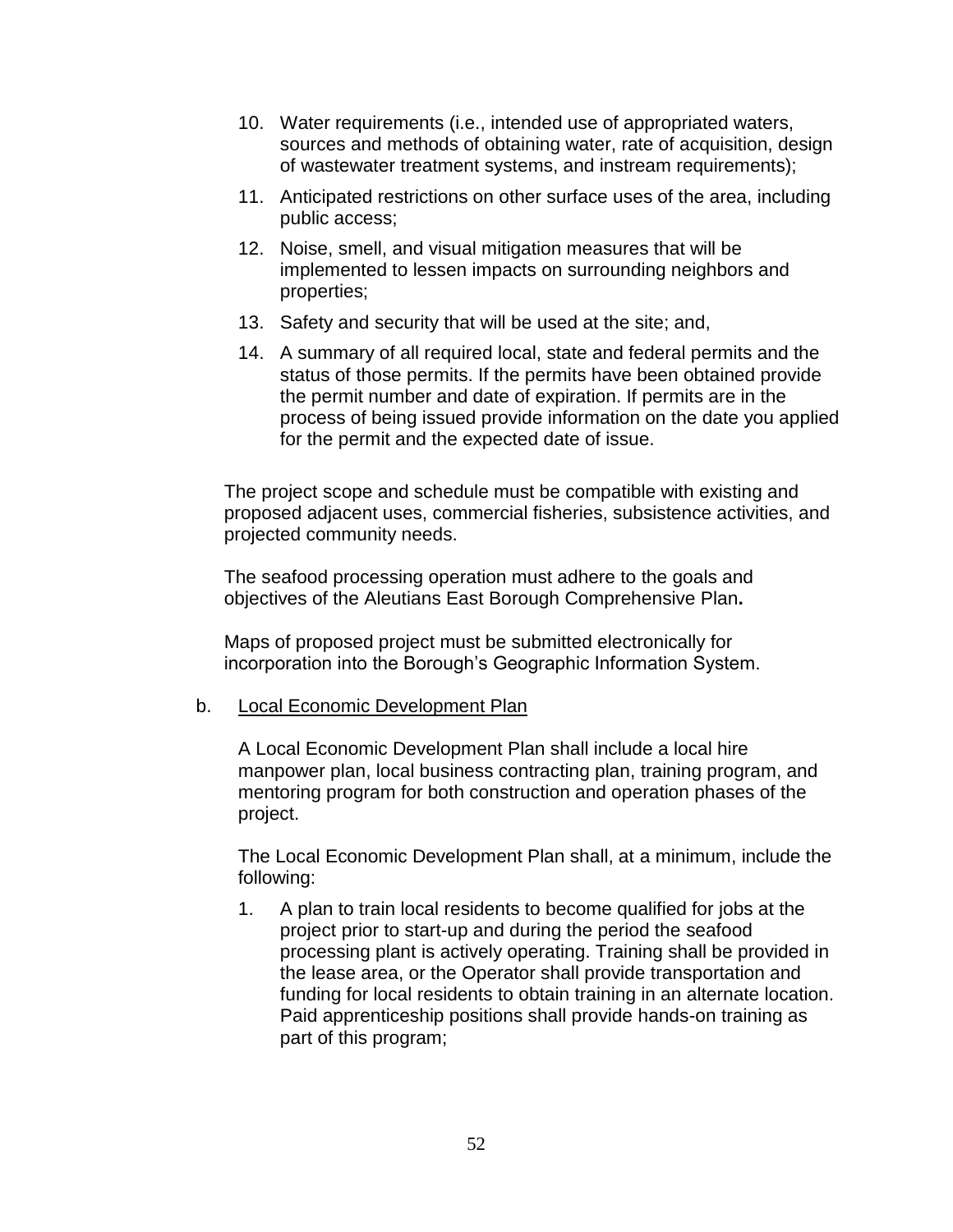- 2. A plan for recruiting and hiring local residents, including a mechanism for announcing jobs and recruiting locally qualified applicants in the lease area;
- 3. A plan for using local contractors and local businesses, including mandatory notification to qualified local contractors and businesses announcing contract opportunities; and,
- 4. A quarterly and annual reporting process documenting the success of the Economic Opportunity Plan in providing local hire and contracting opportunities to AEB residents.

## c. Transportation Plan

Transportation Plan shall describe existing and new transportation infrastructure needed, anticipated haul routes, and points of ingress and egress to the seafood processing plant (including a map of these routes).

Transportation infrastructure (e.g., roads, bridges, runways, marine facilities, etc.) built by the Applicant on Borough, state, or federal lands must be available for all AEB resident use and access, unless waived by the Assembly.

Wherever possible, existing transportation infrastructure should be expanded to meet the Applicant's needs to minimize duplication and environmental impact.

The Applicant is responsible for construction, maintenance, and operating costs for the transportation infrastructure required to support their activities.

At cessation of operations, the transportation infrastructure must be donated to AEB for public use, or the transportation infrastructure must be completely removed and the area must be remediated to AEB's satisfaction.

## d. Historical and Cultural Resources Protection Plan

A Historical and Cultural Resources Protection Plan must be submitted to demonstrate that traditional, historical and cultural sites may not be disturbed or adversely impacted during the construction or operation of the seafood processing plant.

## e. Good Neighbor Plan

The Good Neighbor Plan shall, at a minimum, include the following: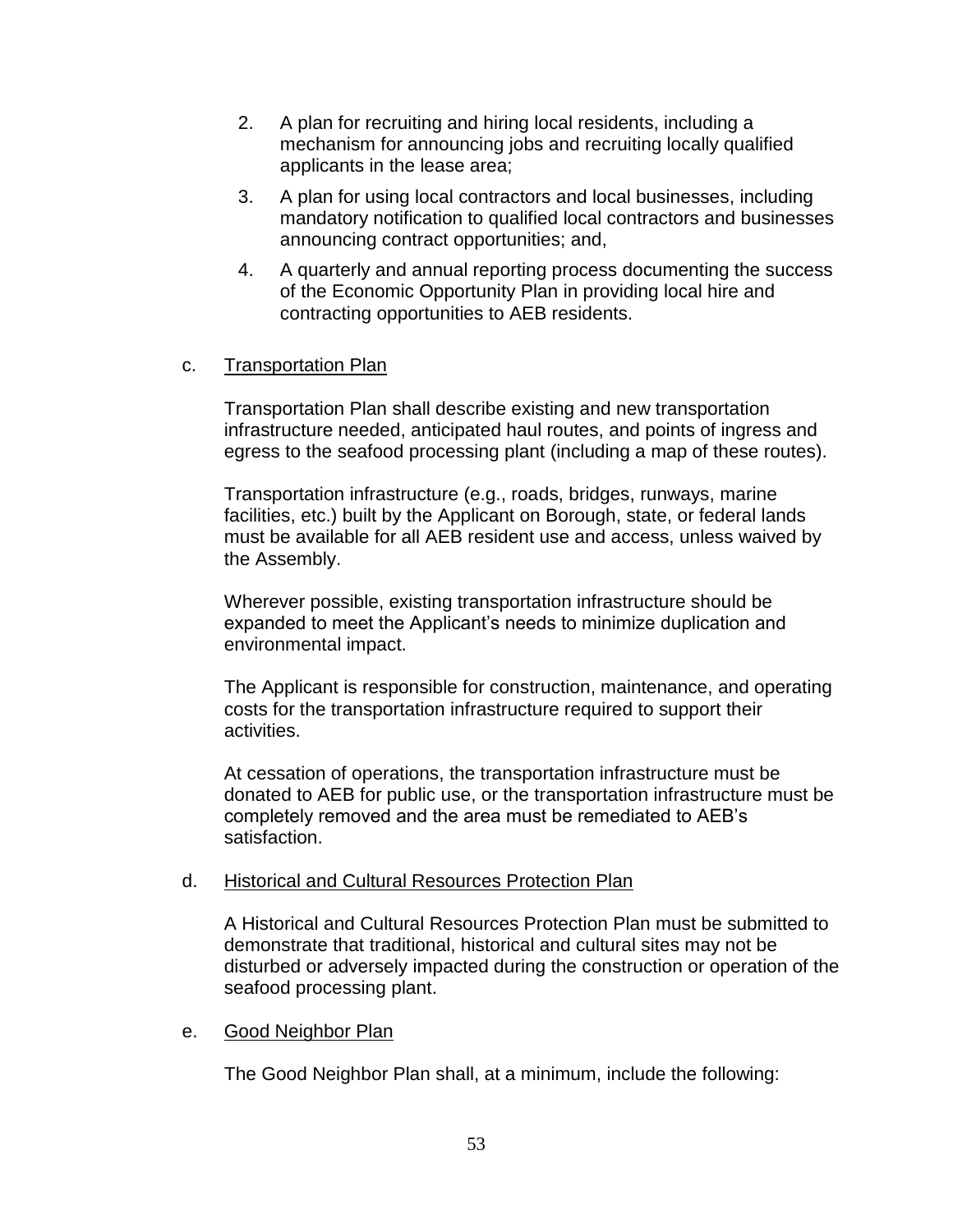- 1. A plan to ensure surrounding residential properties and residents are not adversely impacted by excessive noise, fumes, odors, pollution, contamination, glare, smoke, light, vibration, dust, litter, interference with media reception;
- 2. Charitable and/or in-kind contributions to support local education, art, and charities, provide employment training programs to maximize local hire.
- 3. A plan for providing services that includes contracting locally for fuel, power, waste, water, transportation, medical services, emergency and other services. If local service capacity is insufficient to meet the Operator's needs, the Operator shall expand capacity, unless it is infeasible. In cases where it is infeasible to expand existing services, the Operator may provide their own. The Operator's activities shall not adversely impact community access to existing services, and should improve and provide opportunities for more cost-effective services;
- 4. A plan for communicating with the affected community members, to obtain their input and address their concerns on a regular basis; and,
- 5. An annual reporting process to document the success of the Good Neighbor Policy.
- f. Pollution Prevention Plan. The Pollution Prevention Plan must include best management practices for protecting drinking water, air, and local food sources from pollution, including a recycling program. The Pollution Prevention Plan must include:
	- 1. A zero water pollution discharge standard unless the Applicant proves to the Borough that it is not technically feasible;
	- 2. Best available air emission control technology for criteria air pollutants (including oxides of nitrogen and sulfur, carbon monoxide, particulate matter, volatile organic compounds), and hazardous air pollutants;
	- 3. The lowest air pollution impact fuel sources. Solar, wind and other alternative power sources must be considered when technically feasible. Where alternative energy options are not technically feasible, natural gas fired combustion systems shall be used whenever possible. Ultra-low sulfur diesel fuels shall be used;
	- 4. Vapory recovery systems on all equipment and facilities to reduce volatile organic compounds (VOCs) and Hazardous Air Pollutants (HAP) by at least 98%. Direct venting of VOCs and HAPs to the atmosphere is prohibited;
	- 5. An inspection maintenance and repair program to ensure that all pollution prevention systems are inspected, maintained, and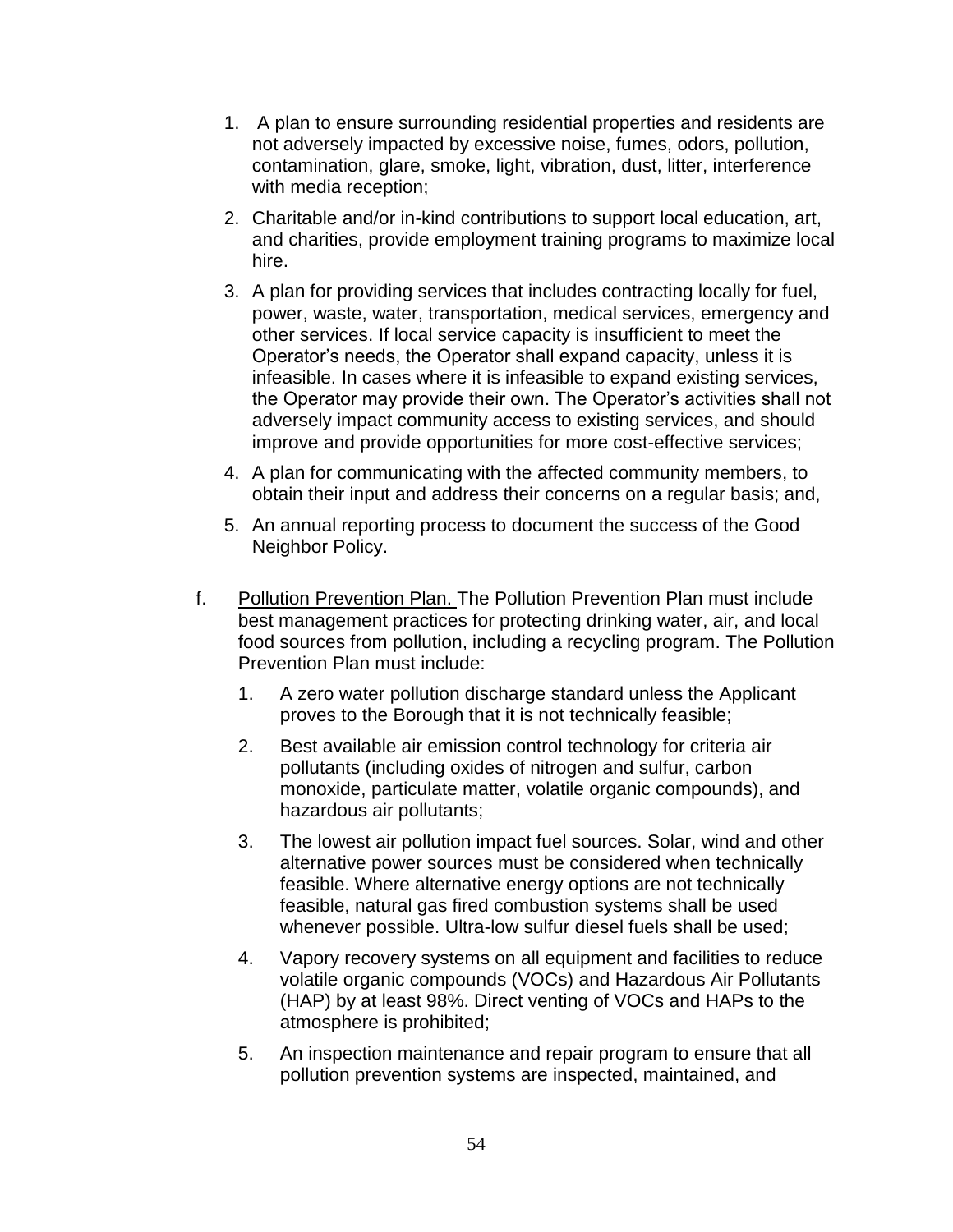repaired, including a Quality Assurance/Quality Control (QA/QC) Program for all pollution prevention systems;

- 6. Secondary containment systems for all fuel, hazardous materials and chemicals that will hold at least 110% of the tank capacity;
- 7. Cathodic protection, leak detection systems and overfill alarms for all tanks;
- 8. Double hull vessels for all supply and fuel vessels operating in the presence of ice; and,
- 9. Sufficient spill response equipment and trained personnel to contain and clean up any fuel and chemical spills that may occur.

## g. Hazardous Materials and Hazards Assessment Plan

The plan must include an evaluation of all hazardous materials used at the seafood processing plan and any potential hazards including, but not limited to, geophysical hazards, fire, flood, landslides, erosion, earthquake, coastal storms, and ice. The plan must include proposed mitigation measures to eliminate or reduce the risk of the hazard.

## h. Reclamation Plan

The Reclamation Plan must be provided in sufficient detail to determine surety requirements, provide a timetable for each step in the reclamation process, and describe the reclamation actions to be completed at cessation of operations. The plan must include a description of the measures to ensure that all debris and toxic materials are disposed of in a sound manner, a description of the steps to be taken to comply with applicable water quality laws and statutes, and restore, stabilize and revegetate all disturbed areas. The Reclamation Plan must be developed using best management practices and shall comply with AEB's Coastal Zone Enforceable Policies.

i. Emergency & Medical Plan

The Emergency & Medical Plan must provide for adequate medical, rescue, fire, spill response and other emergency services. The plan should preferably include proposals to fund expansion of existing Borough emergency services to support increased demands created by the new mining project.

- j. Fees & Payments
- E. Fees and Penalties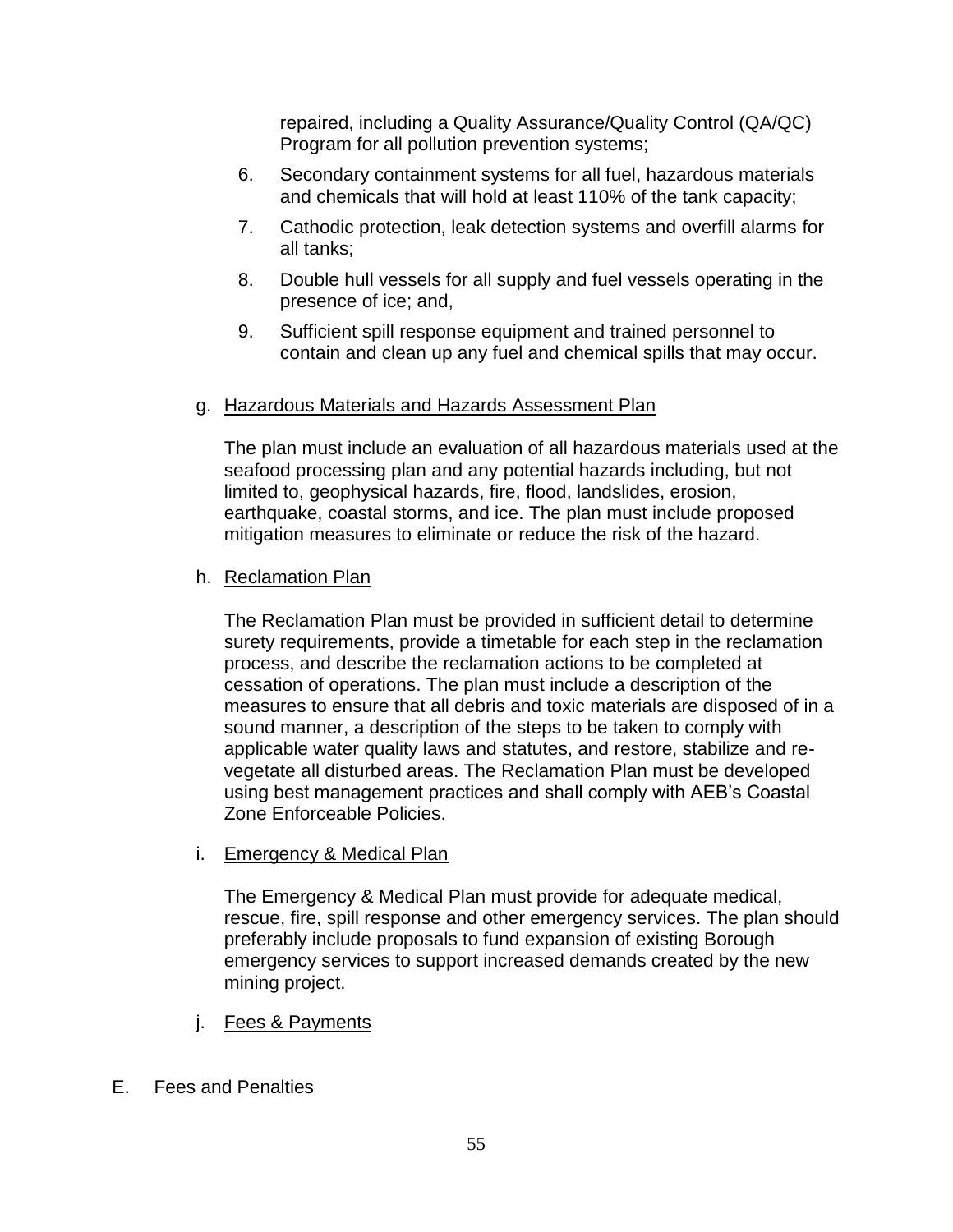Onshore Seafood Processors doing business within Borough boundaries are subject to the fee and penalty schedule approved by the Borough Assembly, pursuant to Chapter 1.24 and Sec. 40.01.060.

- F. Inspection and Recordkeeping
	- 1. Authorized representatives of the Borough have the right to enter and inspect land uses approved under a Borough land use permit to ensure uses are being or have been conducted in accordance with the terms and conditions of the permit.
	- 2. Onshore Seafood Processors must keep and preserve all records of business activities conducted with the Borough boundaries for a period of at least five (5) years after the site has been remediated to the Borough's satisfaction and the permit has been discontinued.
	- 3. Onshore Seafood Processors must permit the Borough, or its authorized representatives, to examine, inspect, and copy the business records.
	- 4. If an enforcement action commences, business records must be kept and preserved until enforcement action proceedings are complete.
- G. Tax

Onshore Seafood Processors are subject to Borough Tax pursuant to Chapter 60.20.

H. Reporting Obligation

Compliance with Borough approval is required. Onshore Seafood Processors must submit annual reports demonstrating compliance with the approved plans listed in Sec. 40.20.060 by February 15<sup>th</sup> of each calendar year.

Within 180 days of permit expiration, the Onshore Seafood Processor must submit a report to the Borough confirming that all permit stipulations and requirements have been met and that the area used is clean and restored as required in the approved Reclamation Plan.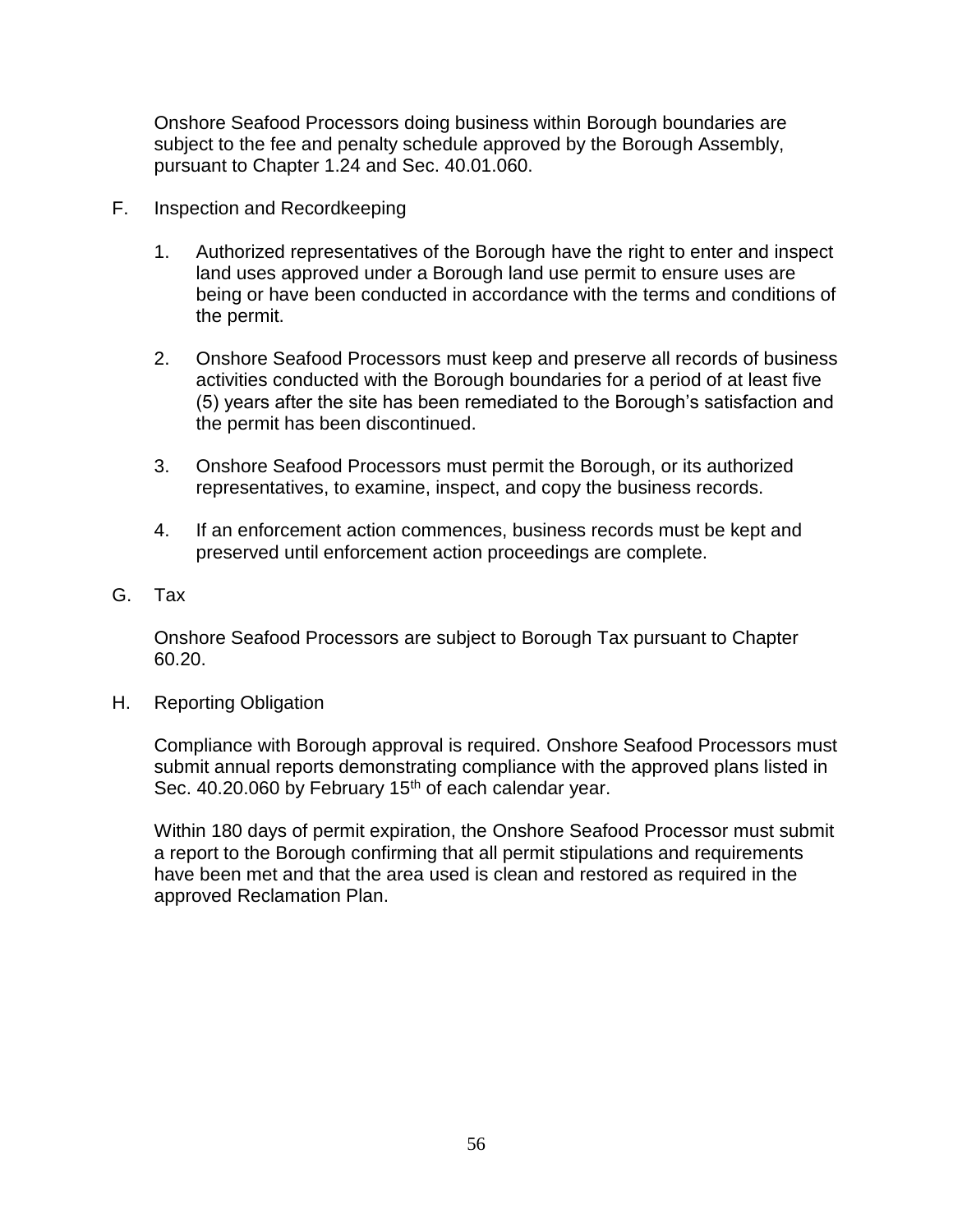# **40.20.070 Large Mining Operations Land Use Permit Required.**

- A. Land Use Permit Required
	- 1. Mineral and Coal Miners conducting Large Mining Operations (5 acres or more at any one time) within the Resource Development District must apply for and receive an approved Large Mineral & Coal Mining Operations Land Use Permit from the Borough prior to conducting Large Mining Operations within the Borough, using the application form required by the Borough. Mineral and Coal Exploration must obtain a permit pursuant to the requirements of Sec. 40.20.040.
	- 2. A separate land use permit application must be submitted for each separate Large Mining Operation.
	- 3. The land use permit shall be valid for the mining operation period requested in the application, up to a maximum period of five (5) years.
	- 4. Once approved by the Borough, the land use permit is valid for the approved permit term, provided applicant is in compliance with permit terms and conditions.
	- 5. The land use permit must be renewed at least 180 days prior to expiration if continued operations are planned.
	- 6. An amended land use permit is only valid for the remaining term on the originally issued permit.
	- 7. The land use permit is not transferable and cannot be assigned or subleased, in whole or in part, to another party.
	- 8. Large Mining Operations are only authorized to conduct activities described in the land use permit application and authorized in the approval. Any change to the operation will require a land use permit amendment application to be submitted and approved prior to conducting those activities.
- B. Land Owner Authorization Required
	- 1. Large Mining Operations on private, local, state, or federal land may not commence without land owner approval, including travel across lands and use of lands.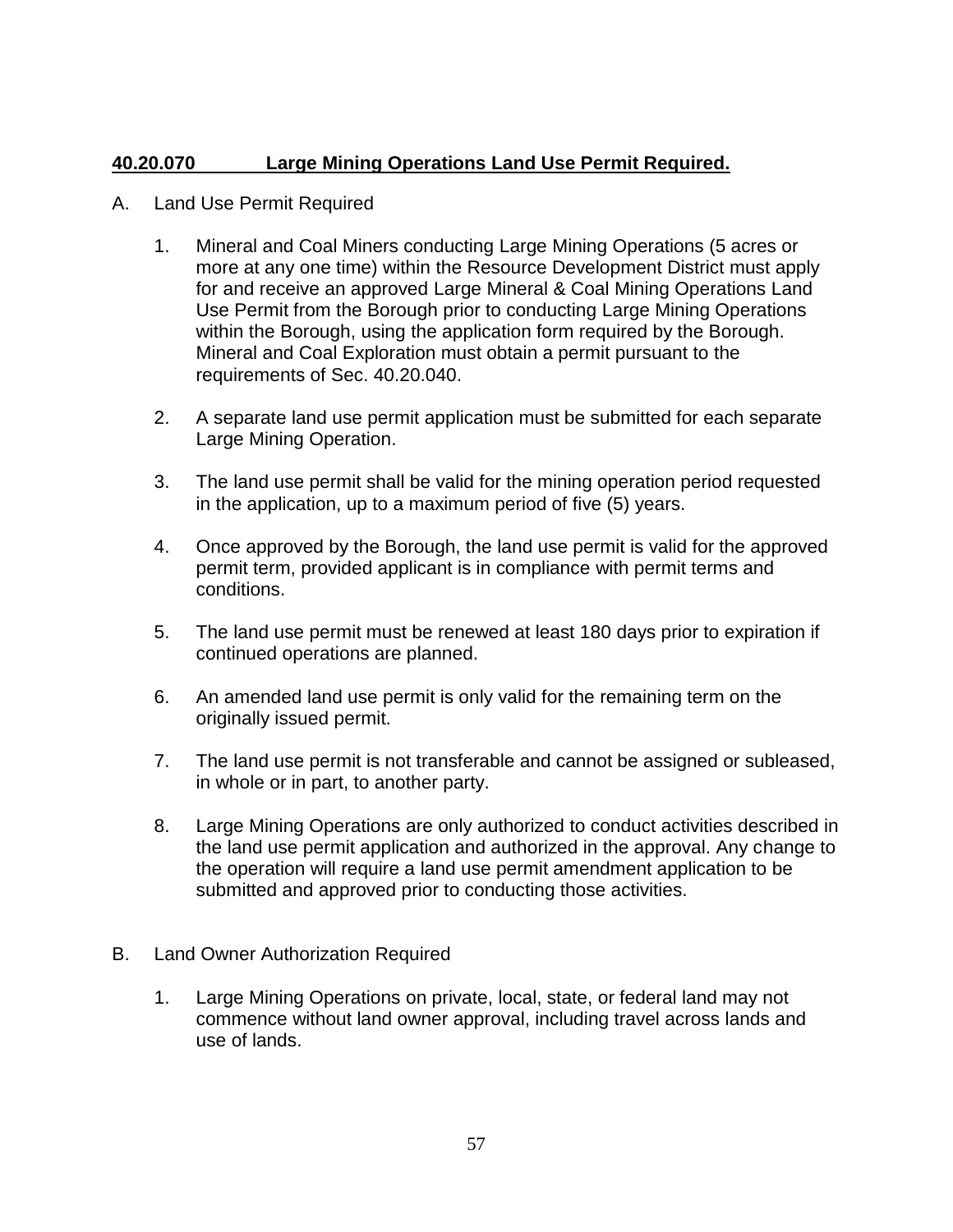- 2. The Borough reserves the right to request a copy and verify any and all land owner authorizations related to a Large Mining Operation Land Use Permit.
- 3. Land owner approval to access lands described in the permit must be maintained during the permit term or the permit is null and void.
- C. Permanent Facilities, Structures and Access Routes
	- 1. Large Mining Operation Land Use Permits do not grant the Mineral and/or Coal Miner the right to construct any road, dock, port, runway or erect, construct or place any building, structure, or other fixture on lands within the AEB boundaries.
	- 2. The Mineral and/or Coal Miner must obtain legal access and the authorization from the landowner prior to these activities.
	- 3. A separate lease or contract is required to construct permanent facilities, structure and access routes on AEB lands.
- D. Land Use Permit Application and Approval Process
	- 1. Pre-application Meeting

The Mineral and/or Coal Miner must meet with the Borough for a preapplication meeting at least 180 days prior to submitting the land use permit application for approval. At the pre-application meeting the Applicant shall present the project scope and timeline to the Borough and explain how this project will comply with the requirements of this title and state and federal laws and regulations. At the pre-application meeting, the Applicant will be required to submit an initial payment of \$25,000 to be placed in a Large Mining Operations Permit Fee Fund for this project. The Applicant must maintain a minimum balance of \$10,000 in this fund at all times. The Borough will use these funds to pay for the cost of reviewing and approving the proposed application and administering the permit during operations. Payment of the application fee does not guarantee approval of the project.

2. Application Meeting

The Mineral and/or Coal Miner must meet with the Borough at least 180 days prior to construction or operation to submit an application for Borough approval.

3. Land Use Permit Application Contents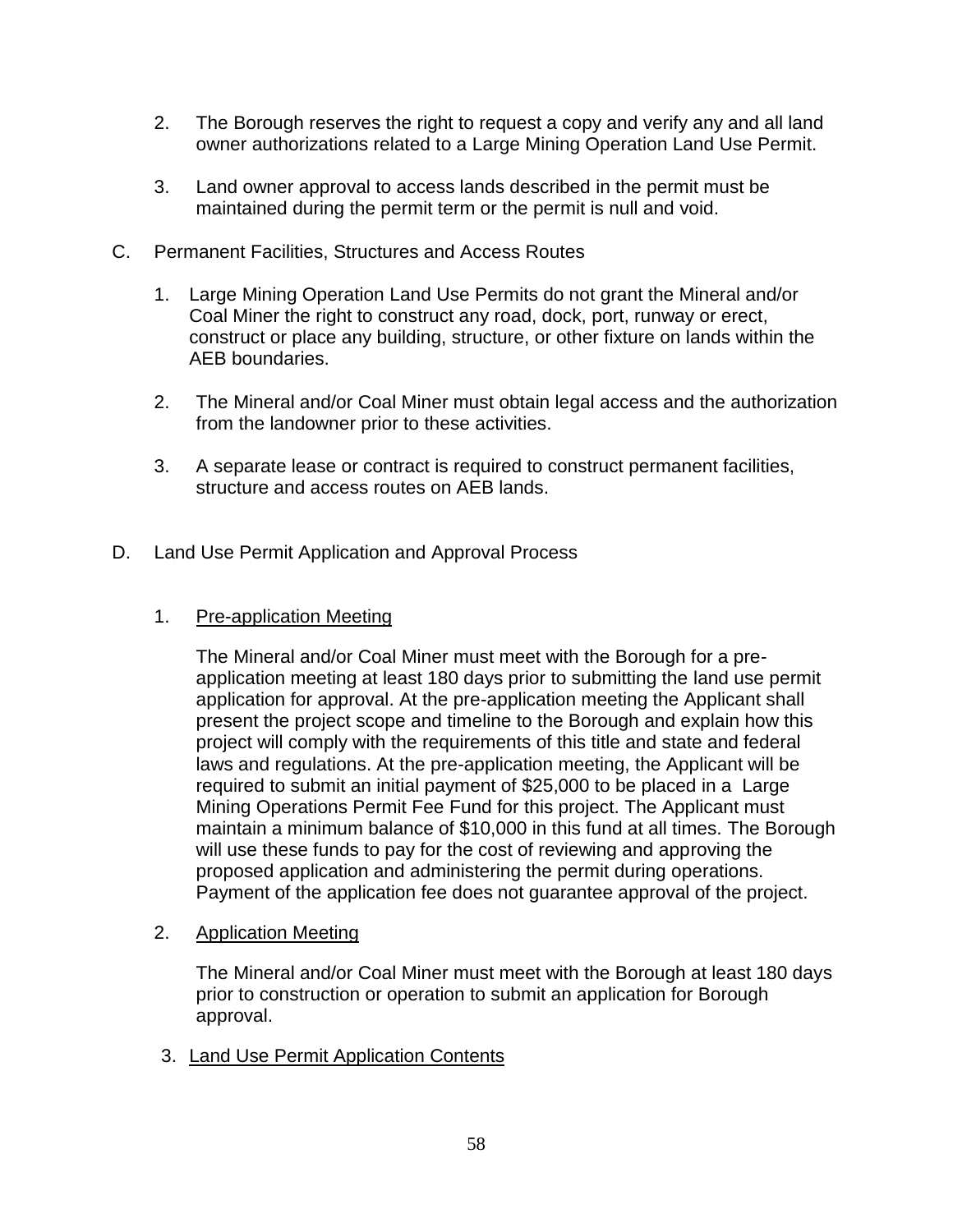The Applicant must fill out all the information required by the Large Mining Operations Land Use Permit Application Form and follow all instructions. The application shall contain, at a minimum the following:

- a. Project Scope and Schedule;
- b. Conflict Avoidance Plan (Fisheries & Subsistence Use);
- c. Study & Project Monitoring Plan;
- d. Local Economic Development Plan;
- e. Field Office Plan;
- f. Infrastructure Support Plan;
- g. Transportation Plan;
- h. Historical and Cultural Resources Protection Plan;
- i. Good Neighbor Plan;
- j. Pollution Prevention Plan;
- k. Hazard Assessment Plan;
- l. Surety Bond;
- m. Reclamation Plan;
- n. Emergency Plan;
- o. Copy of State of Alaska Business Licenses; and,Fees & Payments.

#### 4. Approval Process

- a. The Borough Administrator or his designee will have 90 days to review the land use permit application excluding Saturday, Sunday and Borough holidays, including a 30 calendar day public notice period requesting written comments. Public notice will be made in accordance with the publication requirements of Sec. 1.12.010.The Borough Administrator or his designee may extend review time periods for complex projects. The public notice period will not commence until the Borough Administrator or his designee has determined that the application is complete and ready for Borough consideration.
- b. Within 30 calendar days of application receipt, excluding Saturday, Sunday and Borough holidays, the Borough will issue the permit for public review or send a letter to the Applicant explaining why the application is incomplete or requires modification.
- c. Incomplete applications will be retained at the Borough for a period of 60 calendar days. If after 60 calendar days the Applicant has not provided sufficient information to approve the permit, the permit application will be returned to the Applicant.d. By the end of the 90 day review period, the Borough Administrator or his designee will submit a written recommendation to the Planning Commission. The Planning Commission will have 60 days, excluding Saturday, Sunday and Borough holidays to develop a written recommendation to the Assembly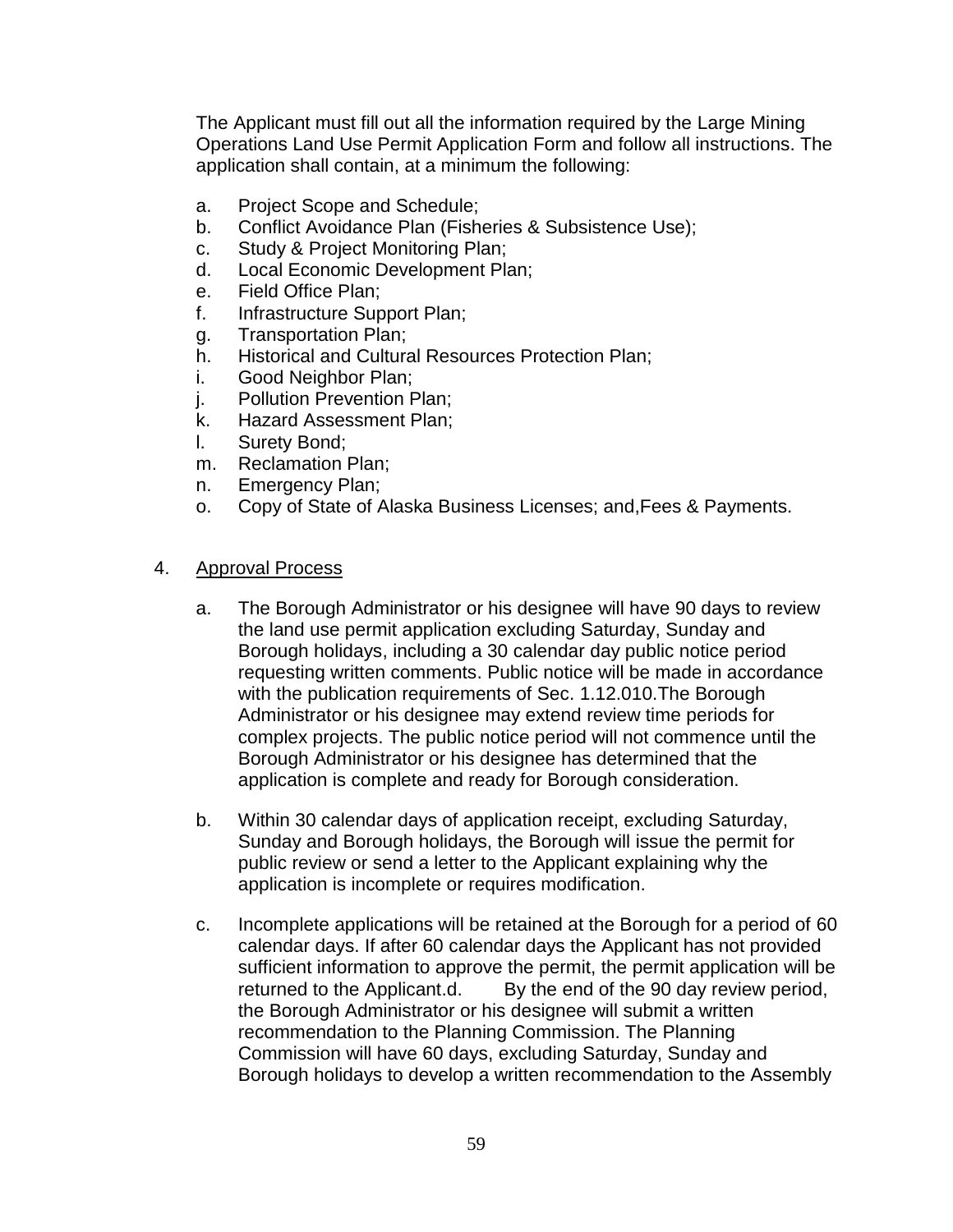and will hold one meeting with the opportunity for oral or written public comment.

- e. The Assembly will grant the approval with or without conditions, or deny the application with explanation within 30 days excluding Saturday, Sunday and Borough holidays of receiving the Planning Commission's written recommendation and will hold one meeting with the opportunity for oral or written public comment before making its decision. The Assembly may extend review period for complex projects.
- f. Final permit decisions will be mailed to the Permit Applicant or Permit Operator, adjoining property owners, and all persons that submitted written comments on the decision, by certified mail. A copy of the final permit decision will be provided to each Planning Commission and Assembly member.
- g. Approved permits are valid for the period specified in the permit; a period not to exceed five years. A renewal application must be submitted at least 180 days before your permit expires. Permittees that have operated in compliance for the prior permit term (with no violations), may be eligible for an expedited renewal process if the renewal application does not increase impact over the original permit approval. Renewal applications that meet these criteria will be processed in 30 days by the.
- h. A permit amendment may be submitted at any time during the period that the existing permit is valid. The permit applicant must explain the reason for the permit amendment. Minor amendments are approved by the Administrator within 30 days. Major amendments require Assembly approval and can take 3-6 months. A minor amendment includes administrative, scope or timing changes that do not increase impact over the original permit approval. Major amendments increase impact over the original permit approval.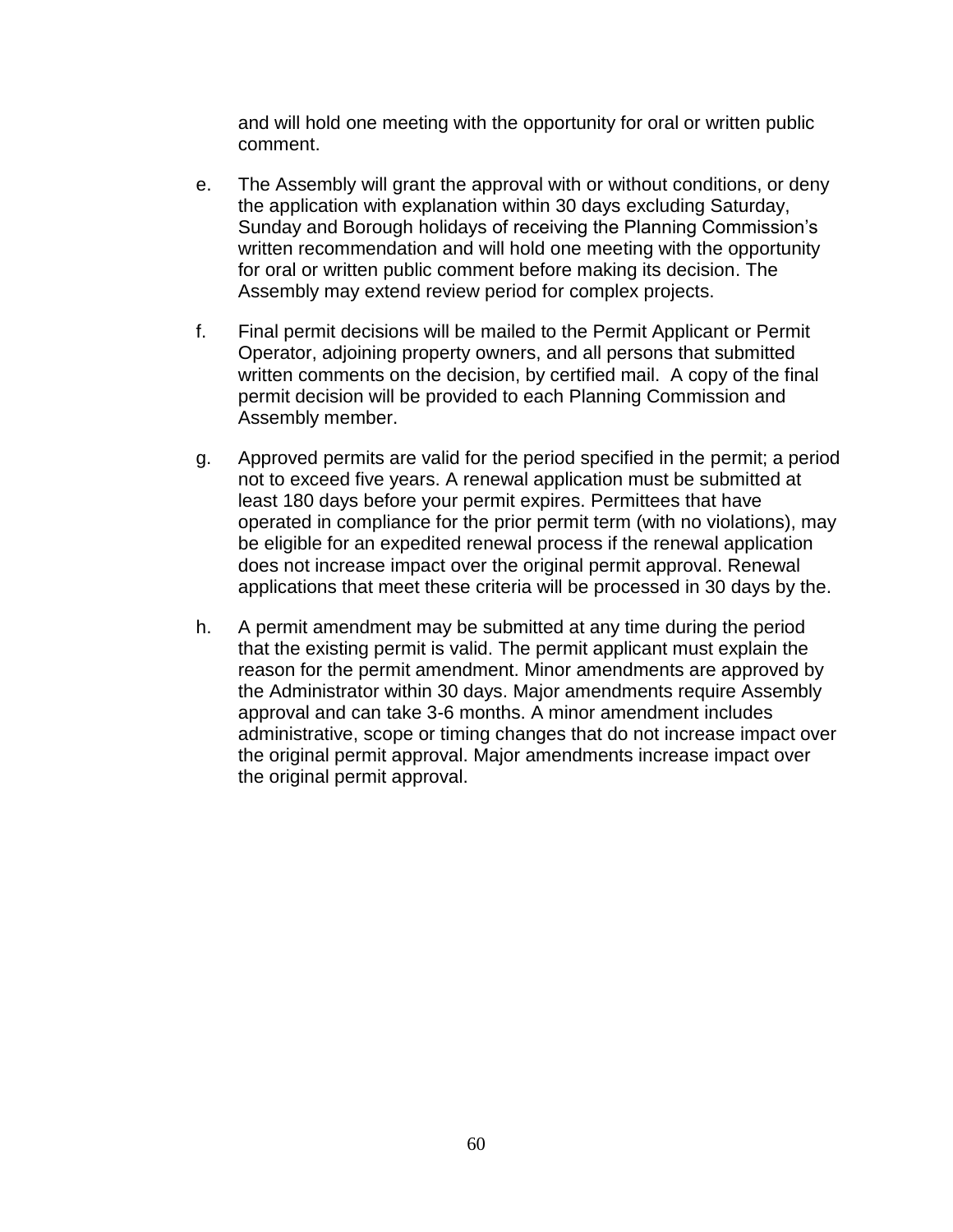i. Approval CriteriaThe Planning Commission will establish procedures for the Planning Director to follow when reviewing land use permit applications for approval. At a minimum, the Planning Director must verify the application is complete and meets the requirements of this title prior to recommending it for Planning Commission consideration. The Planning Commission will make a recommendation for Assembly approval.

Due deference will be given to residents affected by the proposed development when setting the terms and conditions of approval.

Based on Planning Director and Planning Commission recommendation for Approval, the following criteria must be met for the Assembly to approve Resource Developments:

j. Project Scope and Schedule

The project scope and schedule shall be submitted in written form by the Owner/Operator and must include, at a minimum the following information:

- 1. Information on proposed Applicant (Operator) and any partners in the planned mine;
- 2. Proposed mining operations, location and timing;
- 3. Size and purpose of the operation;
- 4. Landownership and legal agreements that allow mining on the property and any past mining operations at this site;
- 5. A list and description of the required equipment, facilities, infrastructure and personnel;
- 6. Mining methods including overburden removal and storage and the amounts of material to be handled, processed or removed, and whether blasting, drilling, crushing, or screening will be performed.
- 7. Area and depth of the mining operation, including a map showing the topography, vegetation, distance to waterbodies, wetlands, residential areas, and other private structures or operations;
- 8. Amount and type of fuel and chemicals that will be used and stored at the mine site and oil spill prevention measures that will be used;
- 9. Amounts of material to be handled, processed, or removed; how the material will be processed; and how the tailings will be disposed of;
- 10. The actions to be taken to minimize detrimental effects to fish and wildlife;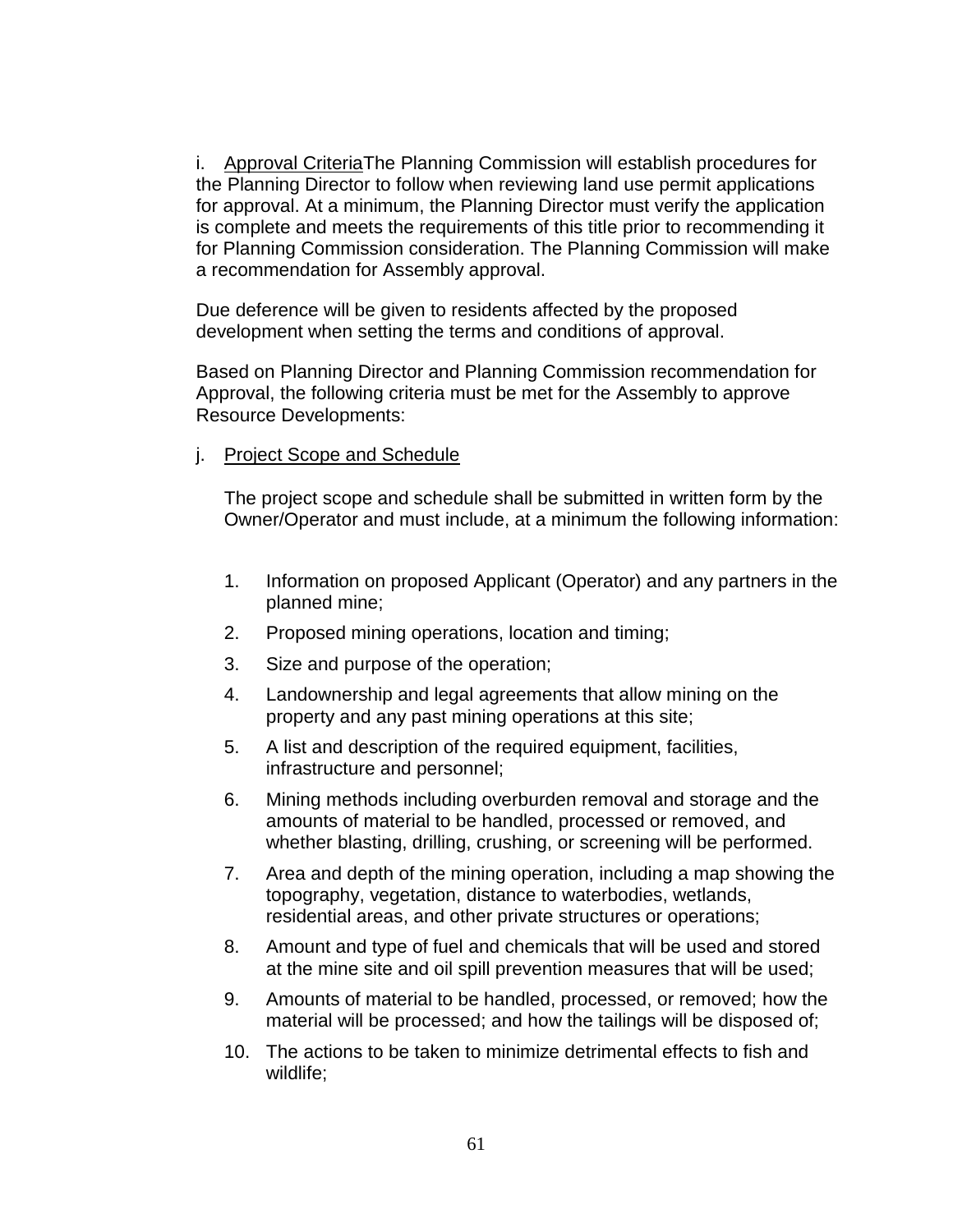- 11. Environmentally or culturally sensitive areas at or near the mine site (e.g. fish spawning habitat, subsistence use area, nearby residential properties or schools);
- 12. Water and fish habitat protection measures that will be used;
- 13. Water requirements (i.e., intended use of appropriated waters, sources and methods of obtaining water, rate of acquisition, design of wastewater treatment systems, and instream requirements);
- 14. Type and quantity of any elements or chemicals to be used in mining or mineral recovery and storage plans;
- 15. Location and size of camp facilities and overland transportation;
- 16. Anticipated restrictions on other surface uses of the lease area, including public access;
- 17. Noise, visual and dust suppression mitigation measures that will be implemented to lessen impacts on surrounding neighbors and properties;
- 18. Plans to comply with AEB's Coastal Zone Enforceable Policies if mining is planned in the coastal lands and waters of the Borough;
- 19. Safety and security that will be used at the site; and,
- 20. A summary of all required local, state and federal permits and the status of those permits. If the permits have been obtained please provide the permit number and date of expiration. If permits are in the process of being issued please provide information on the date you applied for the permit and the expected date of issue.

The project scope and schedule must be compatible with existing and proposed adjacent uses, commercial fisheries, subsistence activities, and projected community needs.

The mining operation must adhere to the goals and objectives of the Aleutians East Borough Comprehensive Plan**.** The mining operation must be consolidated as practical; site selection must include sufficient acreage to allow for reasonable expansion of the mine and should minimize site clearing, dredging, and disturbance of productive habitats. The mine operation and should be located in an area of least biological productivity, diversity, and vulnerability, and where effluents and spills can be contained.

Maps of proposed project must be submitted electronically for incorporation into the Borough's Geographic Information System.

k. Conflict Avoidance Plan (Fisheries & Subsistence Use)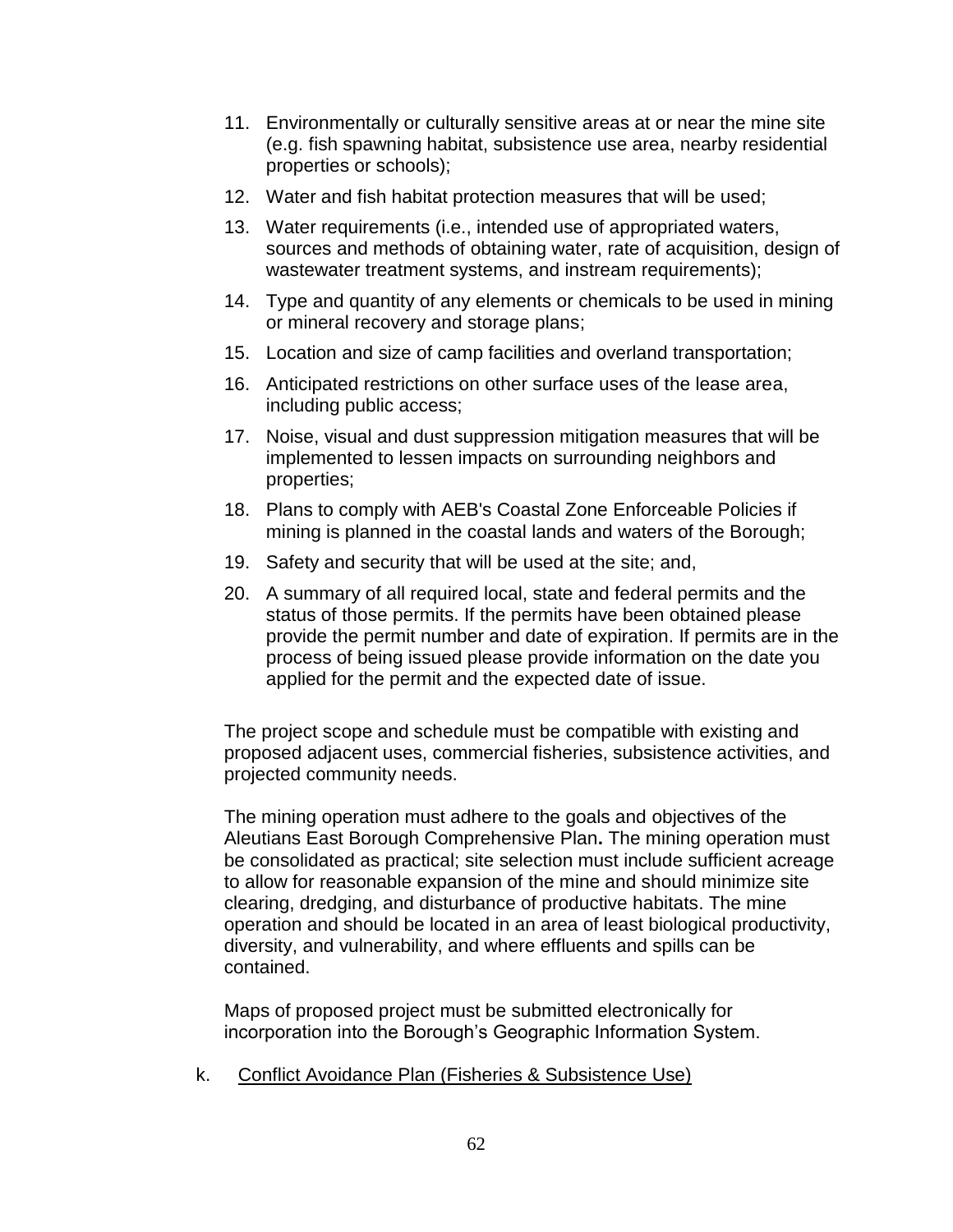- 1. Mining shall not adversely affect fish habitat, populations or productivity. Commercial fishing, subsistence use, and sport harvest have priority.
- 2. The Conflict Avoidance Plan must demonstrate that Commercial Fishing, Subsistence Use, and Sport Harvest Conflicts will be avoided. Alternative site locations, transportation routes, and other mitigation measures may be proposed to avoid conflict.
- 3. Commercial fishing, subsistence use, and sport harvest priority use means that mining shall be restricted in order to prevent conflicts with local commercial, subsistence, and sport harvest activities and achieve the following goals.
	- a. Commercial, subsistence, and sport harvest activities must not be displaced or precluded from access to fishing or hunting areas, unless they are adequately compensated for the displacement;
	- b. Fishermen must not be precluded from participating in designated fishing seasons, unless they are adequately compensated for the lost season(s);
	- c. Fishermen must be compensated in a timely manner for damage to fishing equipment, vessels, gear or decreased harvest value or loss of fishing quota caused by the mine;
	- d. Established patterns of navigation and shipping for commercial fishermen must not be interrupted;
	- e. Port infrastructure must be expanded to accommodate increased vessel traffic for the mine. This will ensure that fishermen have adequate harbor slips, long-term boat storage and maintenance facilities, and are not unnecessarily delayed for supply and refueling. The cost of port expansion and any increase in port operating costs is the sole burden of the mine.

# l. Study & Project Monitoring Plan

A Study and Project Monitoring Plan shall be comprehensive and collect sufficient baseline and periodic monitoring data to ensure protection of human health and the environment is being achieved. The plan must be reviewed and approved by the Borough Scientific Advisory Council or an expert designated by the Borough. The Study and Project Monitoring Plan shall, at a minimum, include a:

1. Commercial, Subsistence and Sports Fisheries Baseline Data Assessment to assess potential impacts of the proposed mine, including an assessment of all commercial, subsistence and sports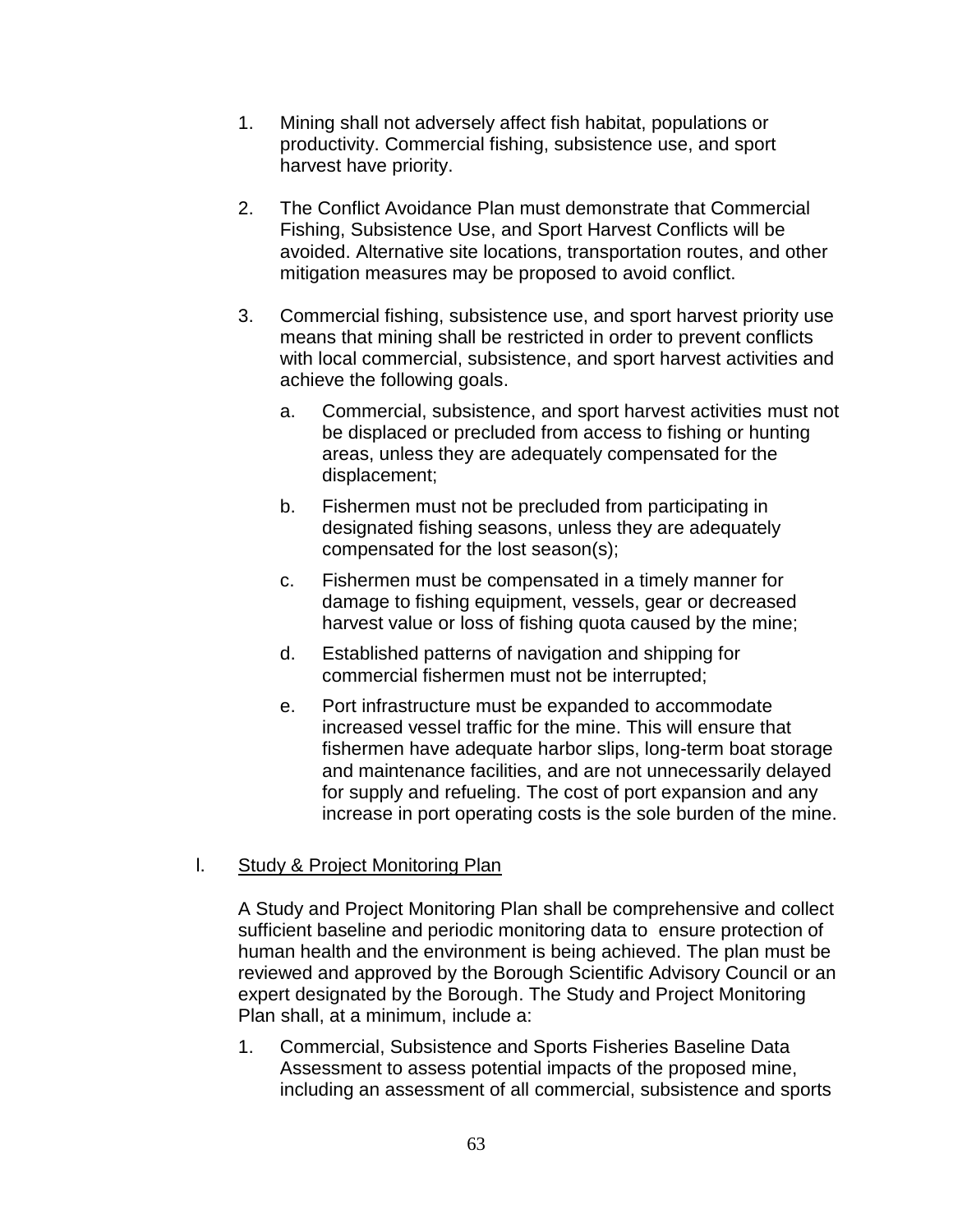fisheries species, as well as the marine flora, fauna, habitat and prey species on which they rely for survival. The assessment shall be of sufficient quality to:

- a. Document the fisheries' distribution, abundance, productivity, movement and migration patterns, and quality as a food source; include data that documents natural variation in fish stock such that incremental impact from mining operations can be distinguished from natural variation;
- b. Document past, present and future commercial, subsistence and sports fisheries use areas;
- c. Be of sufficient quality, quantity, and age to allow scientists to collect additional data in the future (for comparison) and draw scientifically valid conclusions, as to whether or not the fisheries resources are being impacted the mine;
- d. Include a complete economic assessment of the economic value of the fisheries including the economic value of wild Alaska seafood harvested in pristine waters; and,
- e. Provide a well documented, scientifically supported, and statistically significant analysis sufficient to compensate fisherman for decreased harvest value, decreases in fisheries stock, and/or displacement or loss of work due to a catastrophic event such as mine pollution contamination.
- 2. Commercial, Subsistence and Sports Fisheries Monitoring and Mitigation Plan to monitor impacts of the proposed mine. Adverse impacts identified via the monitoring program shall be mitigated;
- 3. Baseline water quality assessment and/or additional baseline data collection plan;
- 4. Cumulative water pollution impact assessment;
- 5. Assessment of the technical feasibility for zero water pollution discharge;
- 6. Water quality monitoring system(s) that will be used to continuously monitor effluents to ensure compliance with pollutant limitations if zero water pollution discharge is not technically feasible;
- 7. Baseline air quality and meteorological data assessment and/or additional baseline data collection plan;
- 8. Cumulative air pollution impact assessment;
- 9. Assessment of the technical feasibility for air pollution discharge control and reduction;
- 10. Air quality monitoring system(s) that will be used to continuously monitor emissions to ensure compliance with pollutant limitations;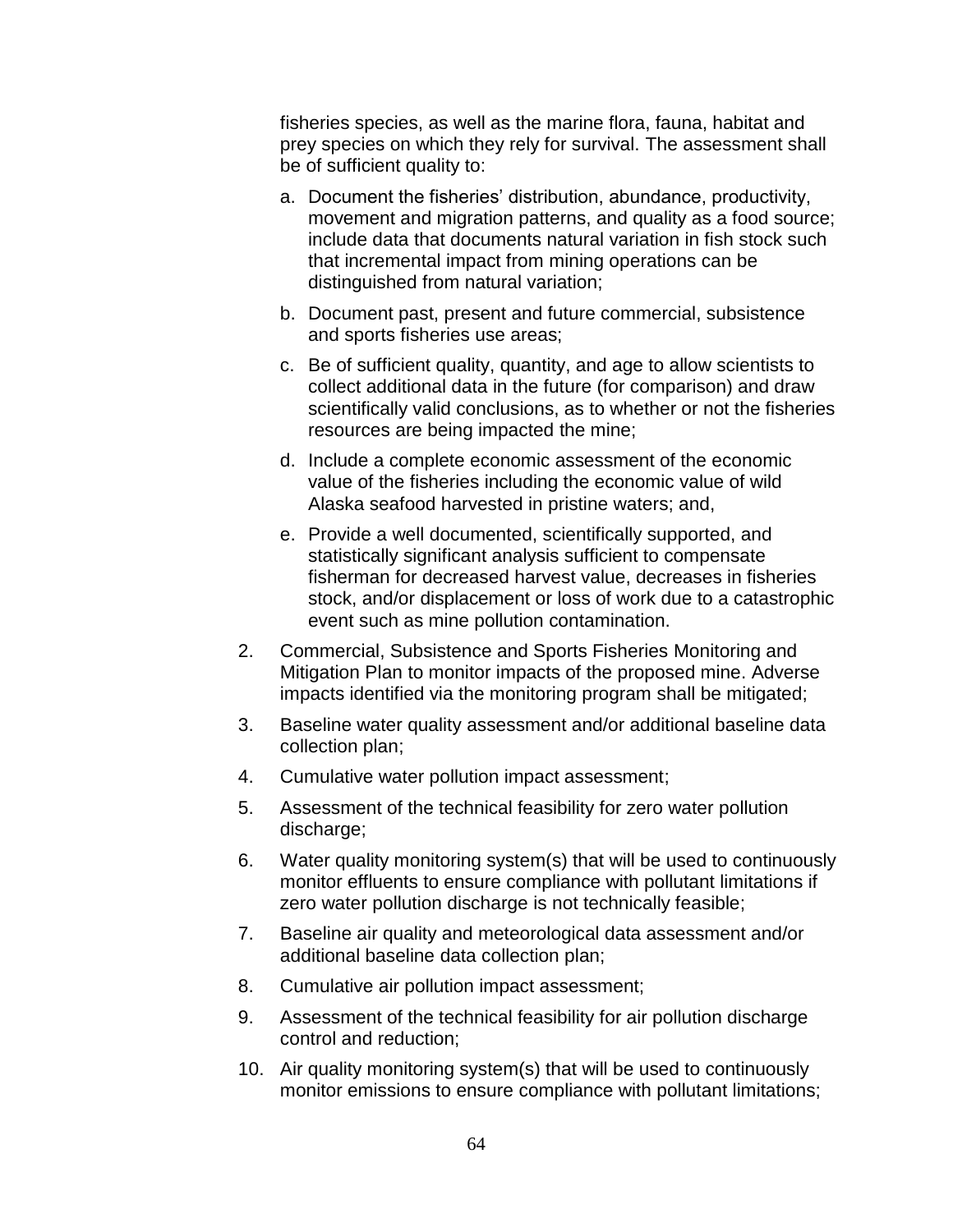- 11. A Baseline Health and Socioeconomic Assessment to: document the current public health status of communities that will potentially be affected by the mine; document ways the mine can improve the quality of life for local residents; identify ways the mining Operator can work with the local communities to design, install and operate facilities that improve the quality of life for local residents; identify community or village-level health indicators to detect changes in public health and in social and economic conditions that influence health in the region; identify health disparities and vulnerable populations; identify the likely social, economic, environmental, and behavioral influences on health; and identify appropriate social, economic, environmental and health indicators for use in monitoring the effects (in terms of health risk and health outcomes);
- 12. Impact Analysis and Mitigation Plan summarizing the potential public health and socioeconomic impacts of mine and a means proposed to mitigate these impacts completed under the direction of a medical doctor with recognized expertise in Alaska Native public health and a socio-economist with recognized expertise in Aleutian Region;
- 13. Public Health Monitoring Program and Mitigation Plan to be implemented under the direction of a medical doctor with recognized expertise in Alaska Native public health that addresses the public health indicators identified in the Baseline Health and Socioeconomic Assessment. Adverse impacts identified via the monitoring program shall be mitigated;
- 14. Socioeconomic Monitoring Program and Mitigation Plan to be implemented under the direction of a socio-economist with recognized expertise in issues affecting the Aleutian Region. Adverse social and economic impacts identified via the monitoring program shall be mitigated; and,
- 15. A Noise Mitigation Plan that minimizes adverse health effects from aircraft and other noises associated with the mine operations. The plan shall include a baseline assessment of ambient noise level in the affected community must be completed for a mine requiring more than two flights per day to, through or from a community that estimates indoor and outdoor ambient noise levels and assess the anticipated contribution of the proposed activity to overall noise levels in the community using an FAA-approved noise model. Activities for ambient noise levels above safe thresholds, or noise levels that cause unacceptable disruptions to community activities and sleep, shall not be permitted. Mitigation including flight path routing, airport siting and sound proofing equipment must be proposed and implemented.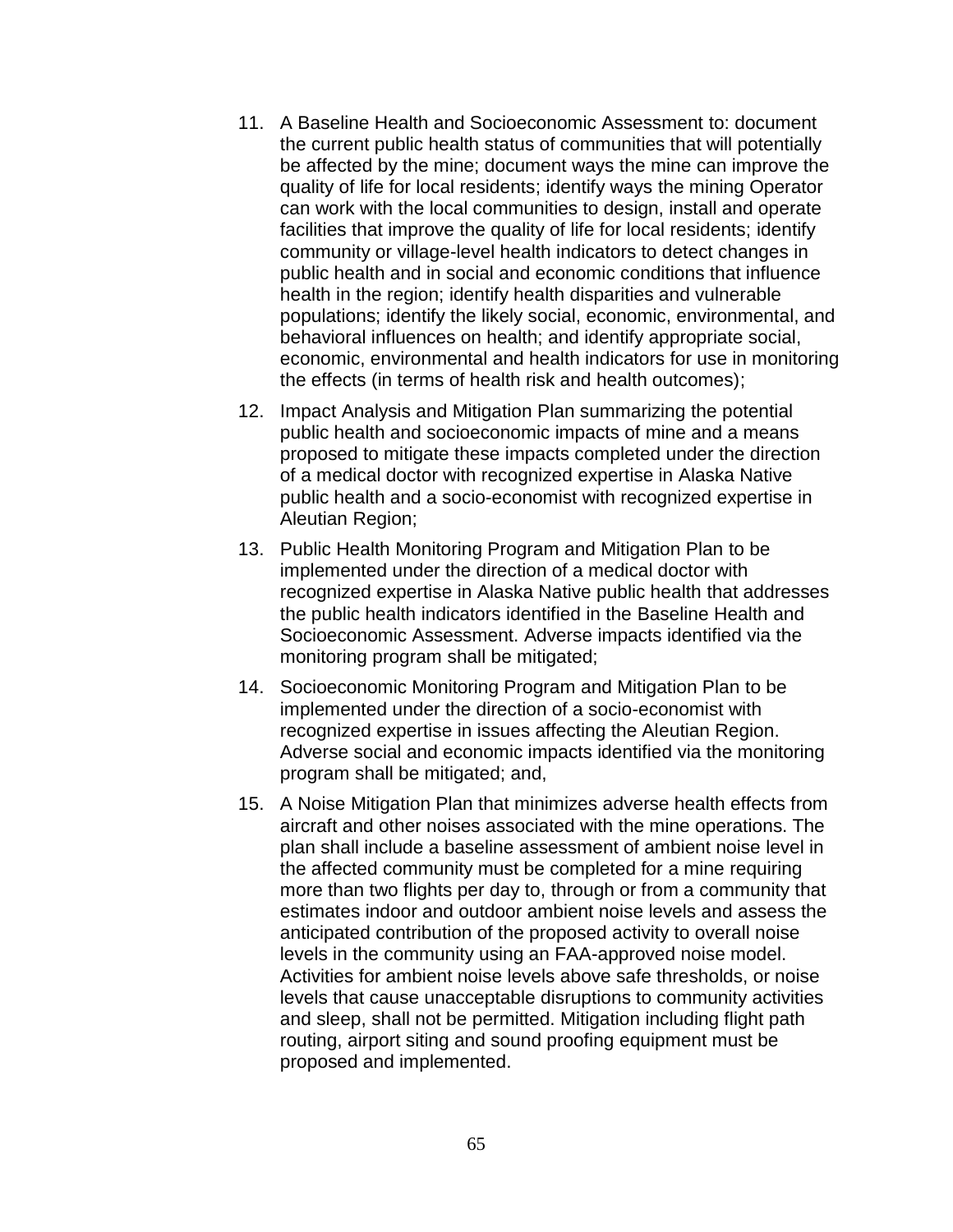## m. Local Economic Development Plan

A Local Economic Development Plan shall include a local hire manpower plan, local business contracting plan, training program, and mentoring program for both construction and operation phases of the mining project.

The Local Economic Development Plan shall, at a minimum, include the following:

- 1. A plan to train local residents to become qualified for jobs at the mine prior to mine start-up and during the period the mine is actively operating. Training shall be provided in the lease area, or the Operator shall provide transportation and funding for local residents to obtain training in an alternate location. Paid apprenticeship positions shall provide hands-on training as part of this program;
- 2. A plan for recruiting and hiring local residents, including a mechanism for announcing jobs and recruiting locally qualified applicants in the lease area;
- 3. A plan for using local contractors and local businesses, including mandatory notification to qualified local contractors and businesses announcing contract opportunities; and,
- 4. A quarterly and annual reporting process documenting the success of the Economic Opportunity Plan in providing local hire and contracting opportunities to AEB residents.

## n. Field Office Plan

Large Mining Operations are required to maintain a field office at the construction and operating site. The field office must be manned 24 hours per day to ensure proper oversight of the project activities. The field office staff must include, at a minimum, a Native and Community Liaison, a Fisheries Protection Biologist, and an Environmental Compliance Officer to provide project oversight, monitoring, address local concerns, and ensure compliance, unless waived by the Assembly.

## o. Infrastructure Support Plan

The Applicant must meet with Village, Municipal Government, and Tribal Leaders of all communities within 25 miles of their operations to determine whether it will be beneficial to expand community infrastructure to include resource extraction needs, or whether it would be more appropriate to institute enclave development requirements.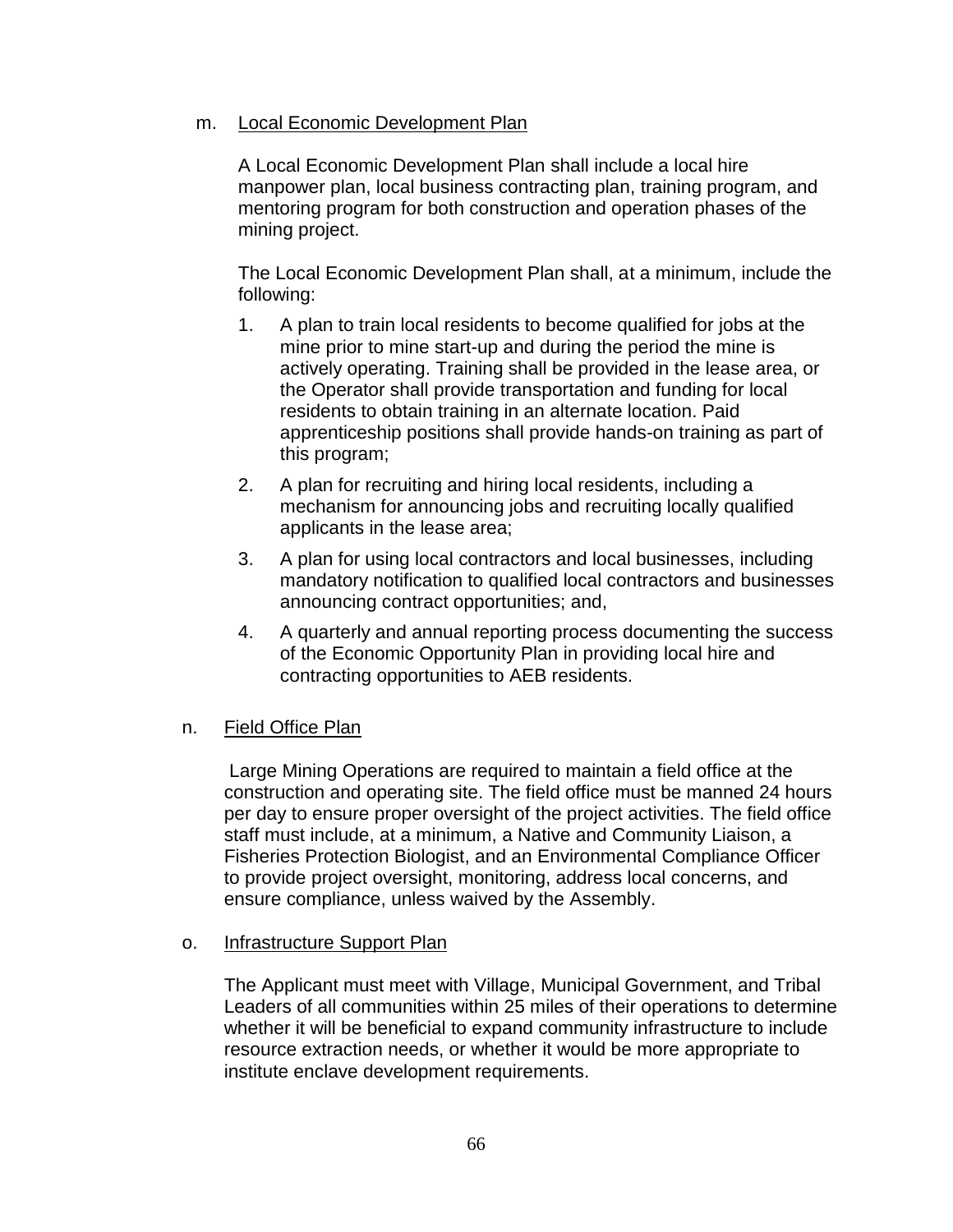A joint tribal, local community and Applicant agreement on this issue must be reached, approved by all parties, and submitted to the Borough.

In the event there is agreement to expand existing community infrastructure to meet the needs of industrial development (e.g. medical clinic, school, community center, tank farm, recreation facilities, etc.), the Applicant is responsible for construction, maintenance, and operation costs of expanding these facilities to support their activities.

## p. Transportation Plan

Transportation Plan shall describe existing and new transportation infrastructure needed, anticipated haul routes, and points of ingress and egress to the mine site (including a map of these routes).

Transportation infrastructure (e.g., roads, bridges, runways, marine facilities, etc.) built by the Applicant on Borough, state, or federal lands must be available for all AEB resident use and access, unless waived by the Assembly.

Wherever possible, existing transportation infrastructure should be expanded to meet the Applicant's needs to minimize duplication and environmental impact.

The Applicant is responsible for construction, maintenance, and operating costs for the transportation infrastructure required to support their activities.

At cessation of operations, the transportation infrastructure must be donated to AEB for public use, or the transportation infrastructure must be completely removed and the area must be remediated to AEB's satisfaction.

q. Historical and Cultural Resources Protection Plan

A Historical and Cultural Resources Protection Plan must be submitted to demonstrate that traditional, historical and cultural sites may not be disturbed or adversely impacted during the construction or operation of the mine.

## r. Good Neighbor Plan

The Good Neighbor Plan shall, at a minimum, include the following:

1. A plan to ensure surrounding residential properties and residents are not adversely impacted by excessive noise, fumes, odors, pollution,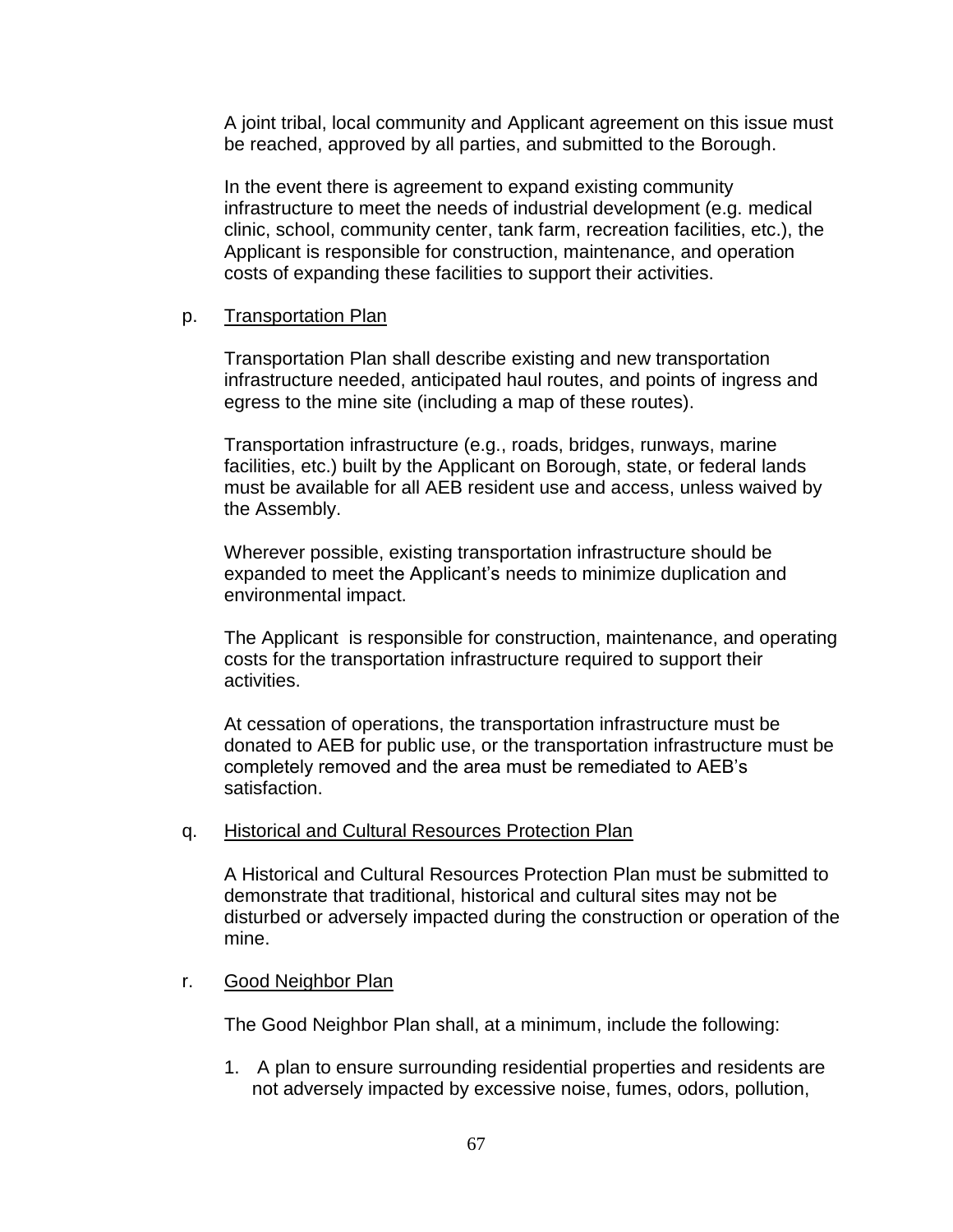contamination, glare, smoke, light, vibration, dust, litter, interference with media reception;

- 2. Charitable and/or in-kind contributions to support local education, art, and charities, provide employment training programs to maximize local hire. This program should provide a fund for impact assistance if adverse impacts are realized by the community or individual residents;
- 3. A plan for providing services that includes contracting locally for fuel, power, waste, water, transportation, medical services, emergency and other services. If local service capacity is insufficient to meet the Operator's needs, the Operator shall expand capacity, unless it is infeasible. In cases where it is infeasible to expand existing services, the Operator may provide their own. The Operator's activities shall not adversely impact community access to existing services, and should improve and provide opportunities for more cost-effective services;
- 4. A system to compensate subsistence hunters and fishermen for disruptions to subsistence activities or to compensate for additional costs associated with relocating subsistence activities;
- 5. A system to compensate subsistence hunters and fishermen for costs of providing alternative food sources in the event of a spill;
- 6. A plan for communicating with the affected community members, to obtain their input and address their concerns on a regular basis; and,
- 7. A quarterly and annual reporting process to document the success of the Good Neighbor Policy.

## s. Pollution Prevention Plan

- 1. The Pollution Prevention Plan must include best management practices for protecting drinking water, air, and local food sources from pollution, including a recycling program. The Pollution Prevention Plan must include:A zero water pollution discharge standard unless the Applicant proves to the Borough that it is not technically feasible;
- 2. Best available air emission control technology for criteria air pollutants (including oxides of nitrogen and sulfur, carbon monoxide, particulate matter, volatile organic compounds), and hazardous air pollutants;
- 3. The lowest air pollution impact fuel sources. Solar, wind and other alternative power sources must be considered when technically feasible. Where alternative energy options are not technically feasible, natural gas fired combustion systems shall be used whenever possible. Ultra-low sulfur diesel fuels shall be used;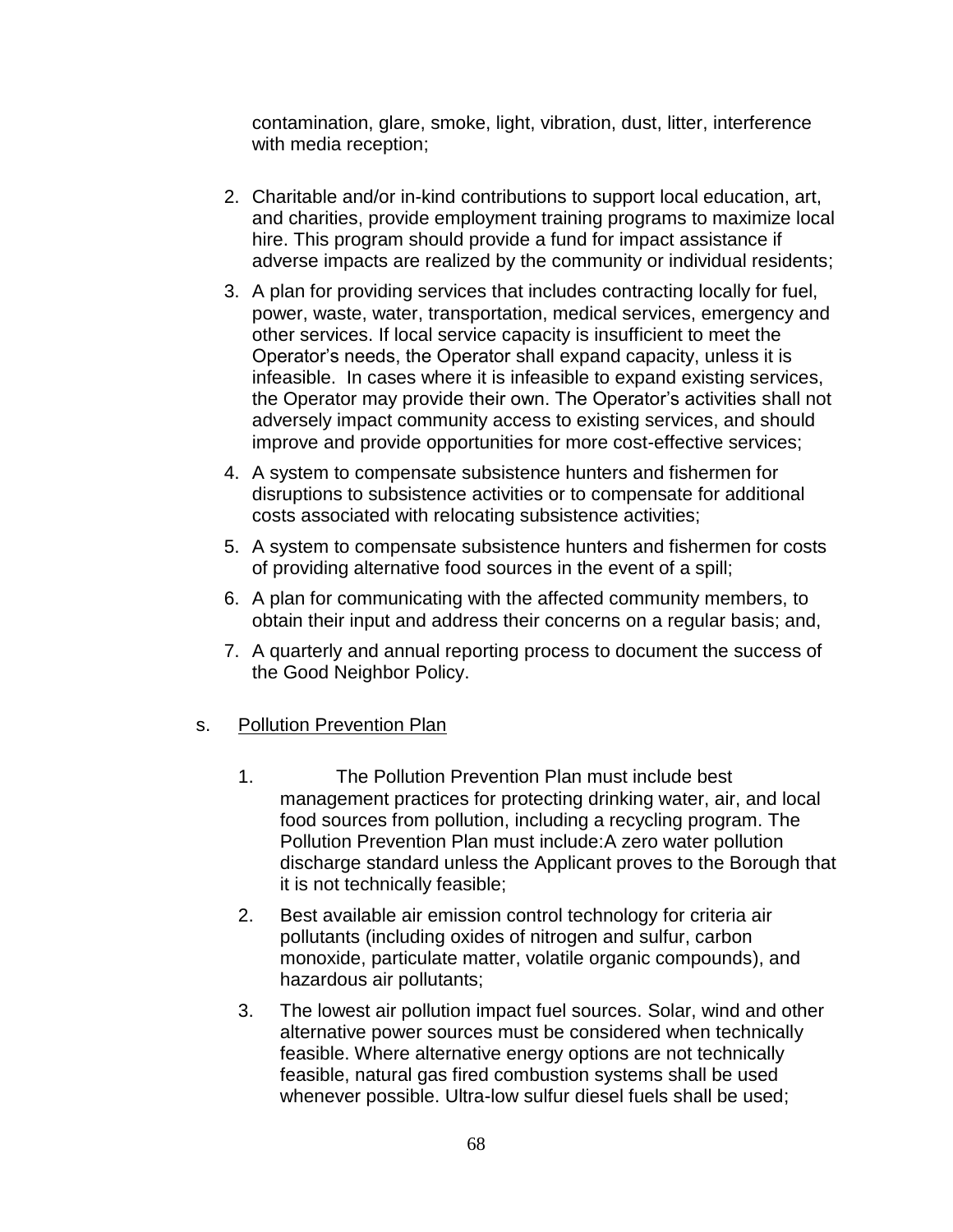- 4. Vapor recovery systems on all equipment and facilities to reduce volatile organic compounds (VOCs) and Hazardous Air Pollutants (HAP) by at least 98%. Direct venting of VOCs and HAPs to the atmosphere is prohibited;
- 5. An inspection maintenance and repair program to ensure that all pollution prevention systems are inspected, maintained, and repaired, including a Quality Assurance/Quality Control (QA/QC) Program for all pollution prevention systems;
- 6. Secondary containment systems for all fuel, hazardous materials and chemicals that will hold at least 110% of the tank capacity;
- 7. Cathodic protection, leak detection systems and overfill alarms for all tanks;
- 8. Double hull vessels for all supply and fuel vessels operating in the presence of ice; and,
- 9. Sufficient spill response equipment and trained personnel to contain and clean up any fuel and chemical spills that may occur.

# t. Hazard Assessment Plan

A Hazard Assessment Plan must include an evaluation of all potential hazards to the mine including, but not limited to, geophysical hazards, fire, flood, landslides, erosion, earthquake, coastal storms, and ice. The plan must include proposed mitigation measures to eliminate or reduce the risk of the hazard.

## u. Surety Bond

A Surety Bond, or other financial instrument approved by the Assembly, must be appropriate for the magnitude, type, cost, nature, and duration of the development.

Surety must be provided in an amount sufficient to fund:

- 1. Environmental clean-up and restoration requirements;
- 2. Compensate residents for any adverse human health impacts
- 3. Compensate commercial fisherman and subsistence users for adverse impacts;
- 4. Dismantle, remove, and restore the Resource Development site to its original condition prior to development; and
- 5. The liability under the surety provisions shall continue until such time as released, or in its entirety, by the Administrator.
- v. Reclamation Plan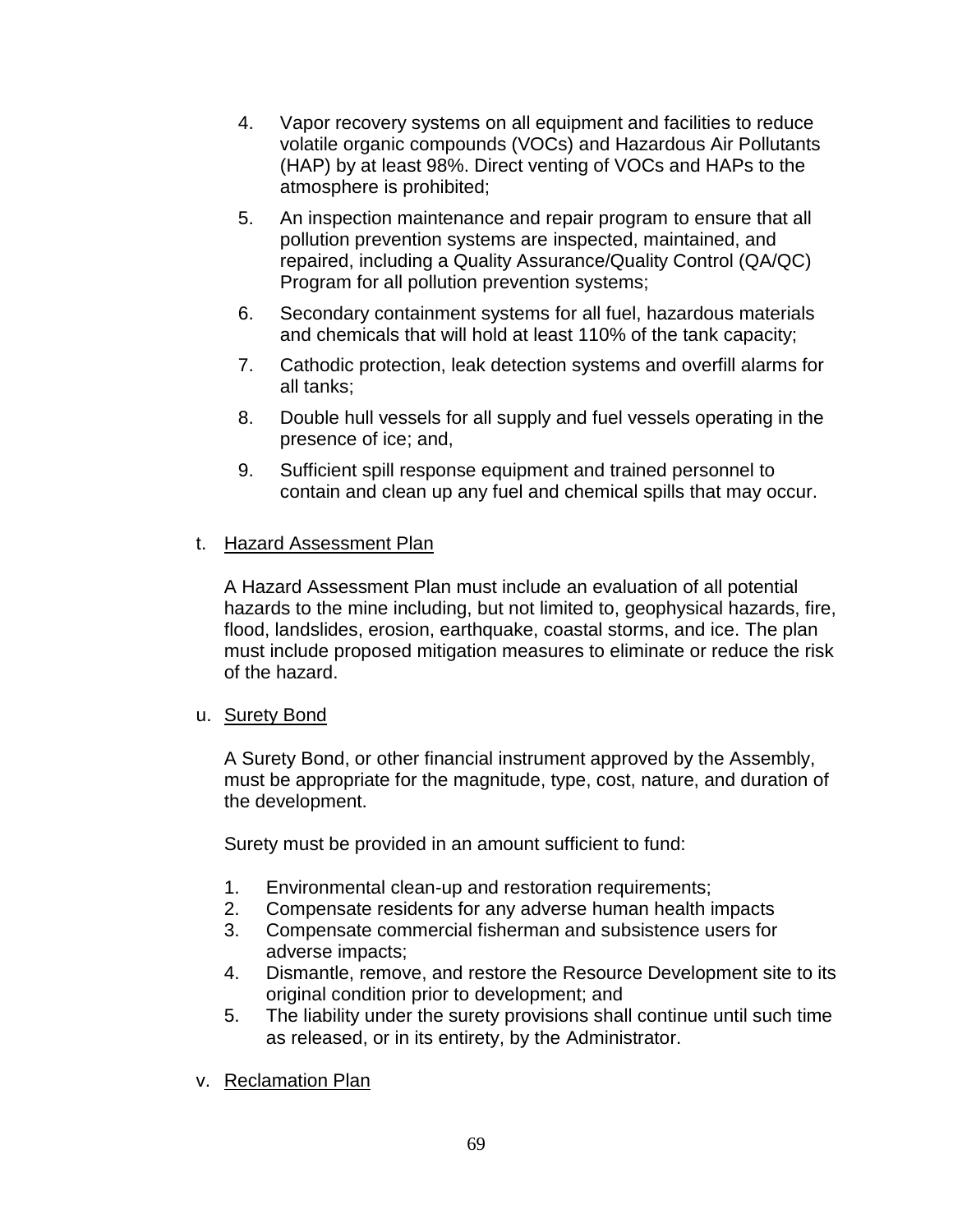The Reclamation Plan must be provided in sufficient detail to determine surety requirements, provide a timetable for each step in the reclamation process, and describe the reclamation actions to be completed at cessation of operations. The plan must include a description of the measures to ensure that all debris and toxic materials are disposed of in a sound manner, a description of the steps to be taken to comply with applicable water quality laws and statutes, and restore, stabilize and revegetate all disturbed areas. The Reclamation Plan must be developed using best management practices and shall comply with AEB's Coastal Zone Enforceable Policies if mining is planned in the coastal lands and waters of the Borough.

### w. Emergency Plan

The Emergency Plan must provide for adequate medical, rescue, fire, spill response and other emergency services. The plan should preferably include proposals to fund expansion of existing Borough emergency services to support increased demands created by the new mining project.

### x. Fees & Payments

Large Mining Operations Permit Fee Fund must be paid.5. Amendments

Large Mining Land Use Permit Amendments will require Borough approval. The Borough Administrator or his designee will determine the significance of the proposed amendment. Minor amendments may be approved by the Borough Administrator or his designee within 30 days. A minor amendment is defined as an administrative, scope or timing change that does not increase impact over the original permit approval. A major amendment requires Assembly approval and a 30 day public comment period.

## 6. Appeals

Land use permit decisions may be appealed pursuant to Sec. 40.01.080.

## E. Fees and Penalties

Mineral and Coal Miners doing business within Borough boundaries are subject to the fee and penalty schedule approved by the Borough Assembly, pursuant to Chapter 1.24 and Sec. 40.01.060.

Large Mining Operations are required to fund the cost for Borough review and approval of their application, and the cost of inspection and oversight of the project once it is in operation.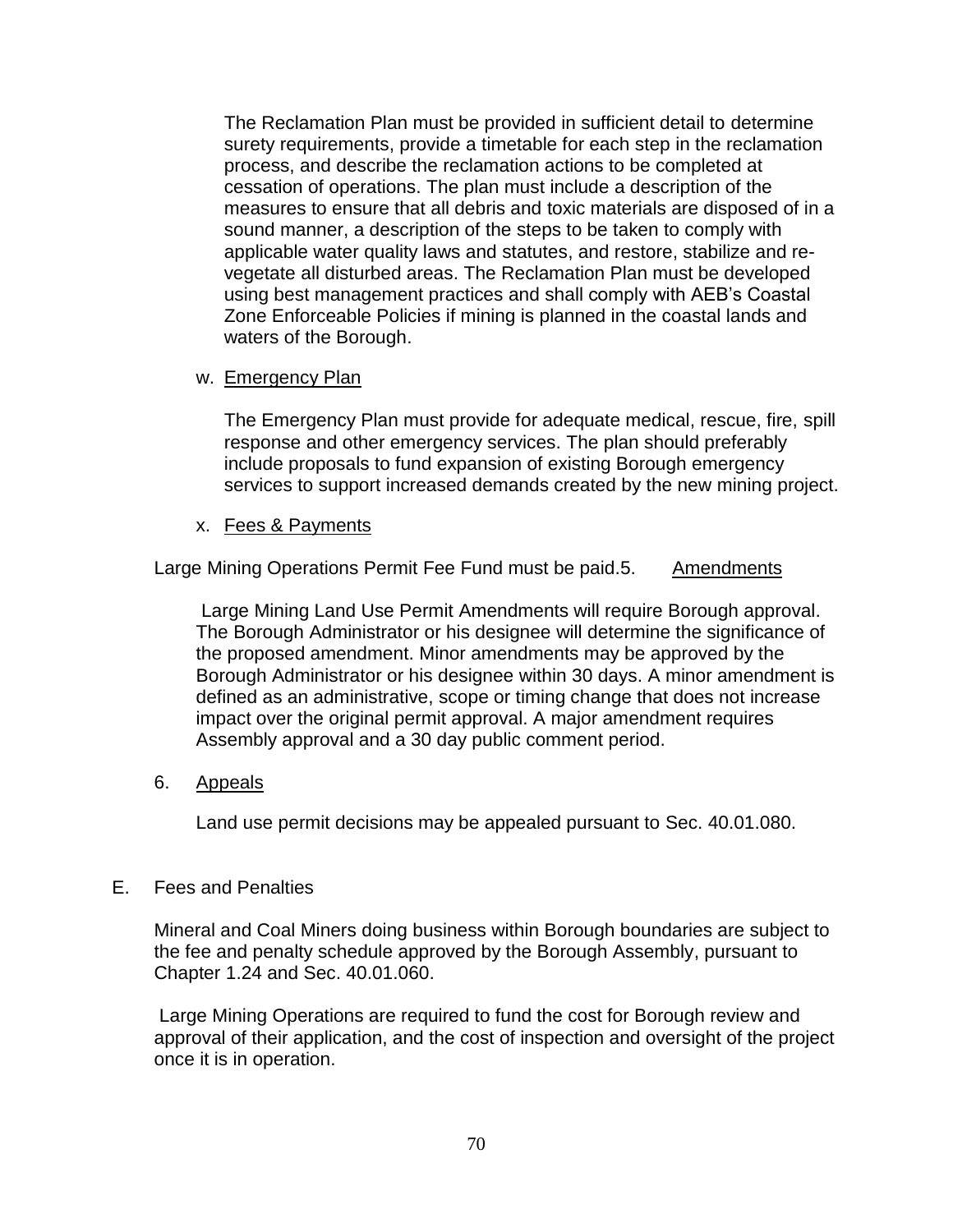Large Mining Operations Permit Fee Fund requirements are triggered at the preapplication meeting, or at the discretion of the Borough Administrator, if Borough is incurring costs to participate in project meeting, discussions, and review prior to the pre-application meeting.

At the pre-application meeting, the Applicant will be required to submit an initial payment of \$25,000 to be placed in a Large Mining Operations Permit Fee Fund for this specific project. Quarterly, the Finance Director will provide the Applicant with an account describing how the funds were used by the Borough to review, approve, or monitor project compliance.

The Applicant must maintain a minimum balance of \$12,500 in this fund at all times.

Failure to maintain and provide adequate funding within the Large Mining Operations Permit Fee Fund for the project will trigger compliance actions under Sec 40.01.050 and will automatically suspend all work on permit application review, processing, and approval.

Unused funds will be returned to the Applicant at the completion of the project and the site has been remediated to the Borough's satisfaction, or if an application is withdrawn from consideration.

- F. Inspection and Recordkeeping
	- 1. Authorized representatives of the Borough have the right to enter and inspect land uses approved under a Borough land use permit to ensure uses are being or have been conducted in accordance with the terms and conditions of the permit.
	- 2. Mineral and Coal Miners must keep and preserve all records of business activities conducted with the Borough boundaries for a period of at least five (5) years after the site has been remediated to the Borough's satisfaction and the permit has been discontinued.
	- 3. Mineral and Coal Miners must permit the Borough, or its authorized representatives, to examine, inspect, and copy the business records.
	- 4. If an enforcement action commences, business records must be kept and preserved until enforcement action proceedings are complete.
- G. Severance Tax

Mineral and Coal Miners are subject to Borough Severance Tax pursuant to Chapter 60.40.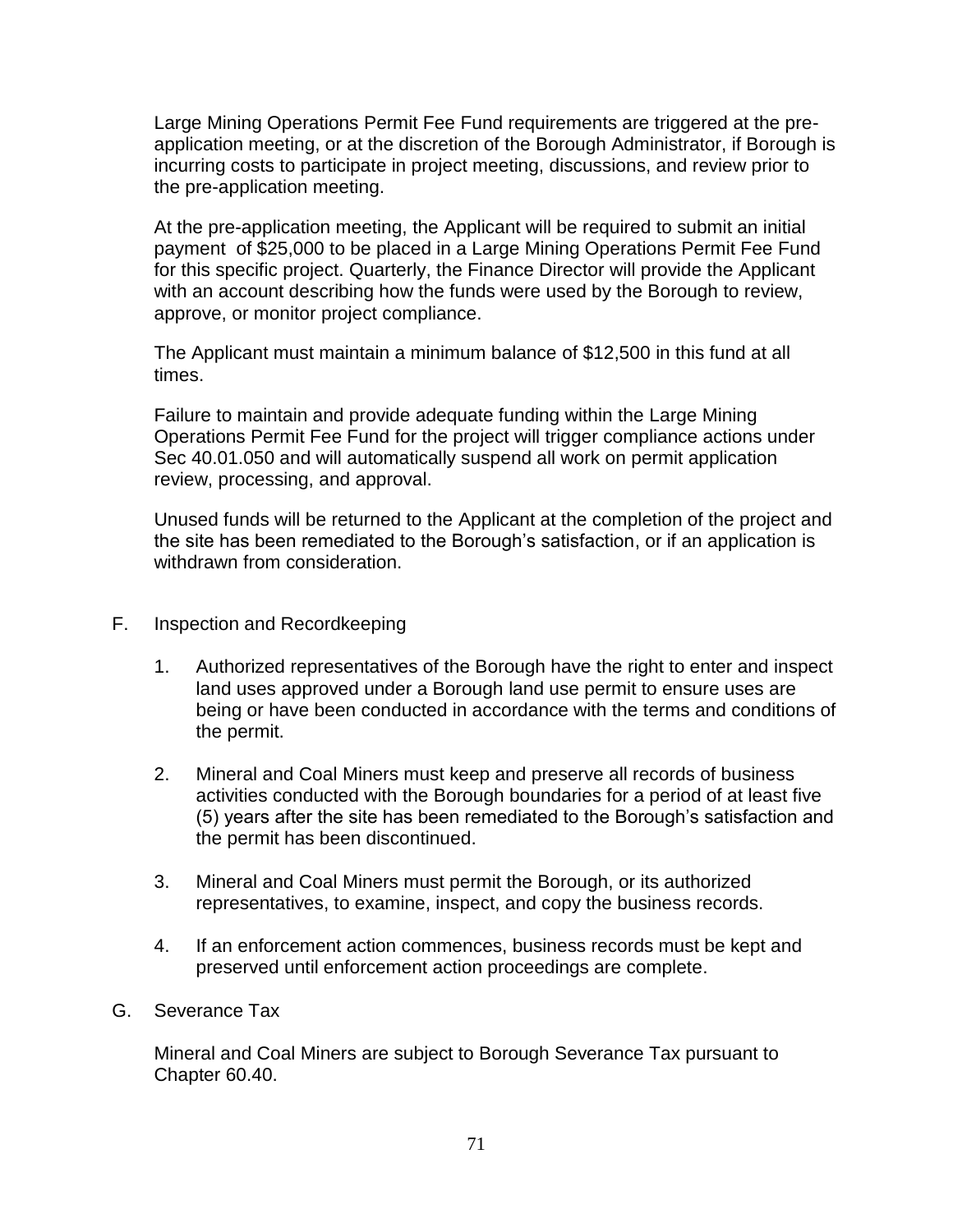H. Reporting Obligation

Compliance with Borough approval is required. Mineral and Coal Miners must submit quarterly reports demonstrating compliance with the approved plans listed in Sec. 40.20.070 by January 15th, April 15th, July 15th and October 15th and of each calendar year.

Within 180 days of permit expiration, the Mineral and/or Coal Miner must submit a report to the Borough confirming that all permit stipulations and requirements have been met and that the area used is clean and restored as required in the approved Reclamation Plan.

# **40.20.080 Oil and Gas Land Use Permit Required.**

- A. Land Use Permit Required
	- 1. Oil and Gas projects anywhere within the Resource Development District must apply for and receive an approved Oil and Gas Land Use Permit from the Borough prior to conducting operations within the Borough, using the application form required by the Borough.
	- 2. A separate land use permit application must be submitted for each separate Oil and Gas project.
	- 3. The land use permit shall be valid for the Oil and Gas project period requested in the application, up to a maximum period of five (5) years.
	- 4. Once approved by the Borough, the land use permit is valid for the approved permit term, provided applicant is in compliance with permit terms and conditions.
	- 5. The land use permit must be renewed at least 180 days prior to expiration if continued operations are planned.
	- 6. An amended land use permit is only valid for the remaining term on the originally issued permit.
	- 7. The land use permit is not transferable and cannot be assigned or subleased, in whole or in part, to another party.
	- 8. Oil and Gas Operators are only authorized to conduct activities described in the land use permit application and authorized in the approval. Any change to the operation will require a land use permit amendment application to be submitted and approved prior to conducting those activities.
- B. Land Owner Authorization Required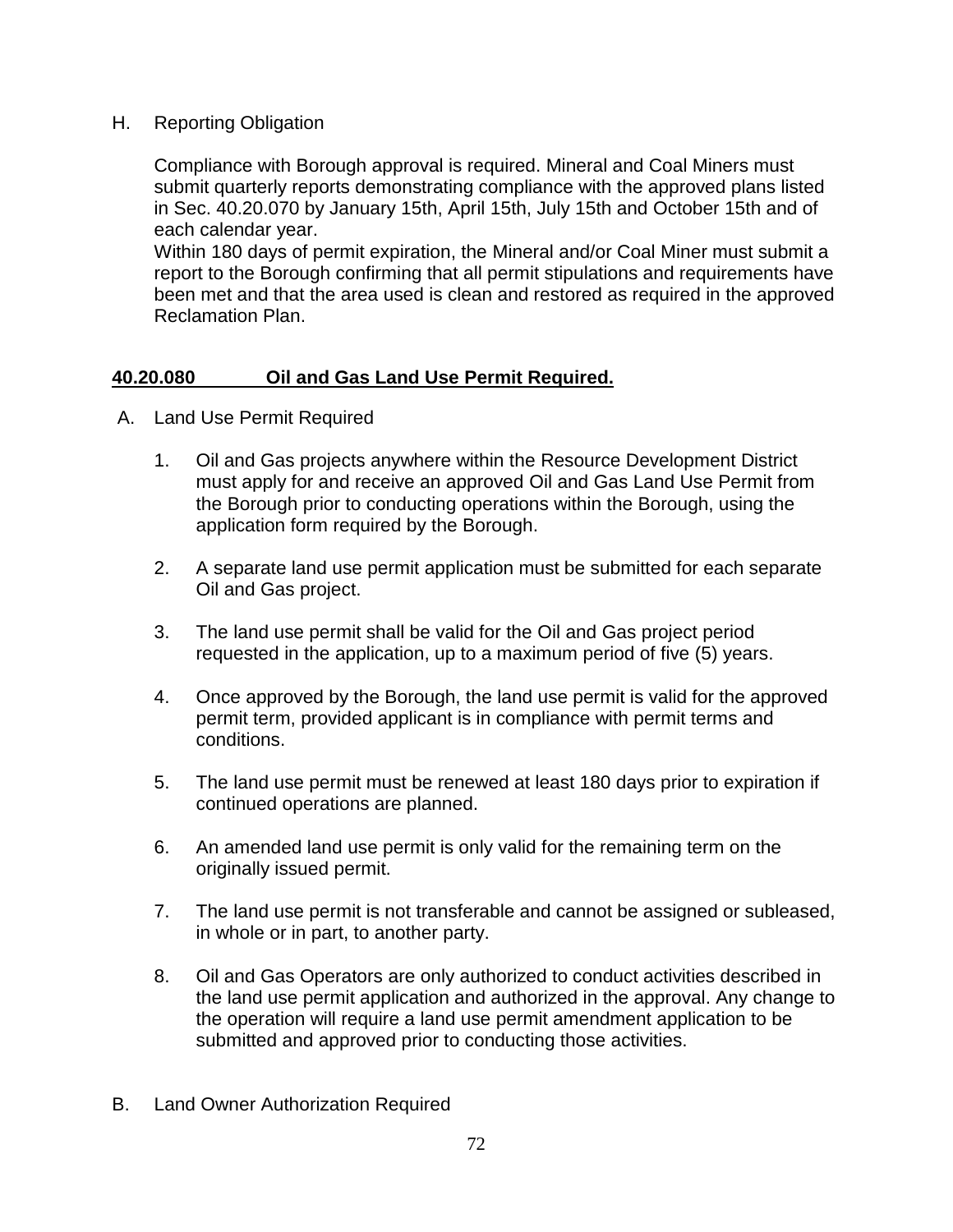- 1. Oil and Gas projects on private, local, state, or federal land may not commence without land owner approval, including travel across lands and use of lands.
- 2. The Borough reserves the right to request a copy and verify any and all land owner authorizations related to an Oil and Gas Land Use Permit.
- 3. Land owner approval to access lands described in the permit must be maintained during the permit term or the permit is null and void.
- C. Permanent Facilities, Structures and Access Routes
	- 1. Oil and Gas Land Use Permits do not grant the Oil and Gas Operator the right to construct any road, dock, port, runway or erect, construct or place any building, structure, or other fixture on lands within the AEB boundaries.
	- 2. The Oil and Gas Operator must obtain legal access and the authorization from the landowner prior to these activities.
	- 3. A separate lease or contract is required to construct permanent facilities, structure and access routes on AEB lands.
- D. Land Use Permit Application and Approval Process
	- 1. Pre-application Meeting

The Oil and Gas Operator must meet with the Borough for a pre-application meeting at least 180 days prior to submitting the land use permit application for approval. At the pre-application meeting the Applicant shall present the project scope and timeline to the Borough and explain how this project will comply with the requirements of this title and state and federal laws and regulations. At the pre-application meeting, the Applicant will be required to submit an initial payment of \$50,000 to be placed in a Oil and Gas Permit Fee Fund for this project. The Applicant must maintain a minimum balance of \$25,000 in this fund at all times. The Borough will use these funds to pay for the cost of reviewing and approving the proposed application and administering the permit during operations. Payment of the application fee does not guarantee approval of the project.

2. Application Meeting

The Oil and Gas Operator must meet with the Borough at least 180 days prior to construction or operation to submit an application for Borough approval.

3. Land Use Permit Application Contents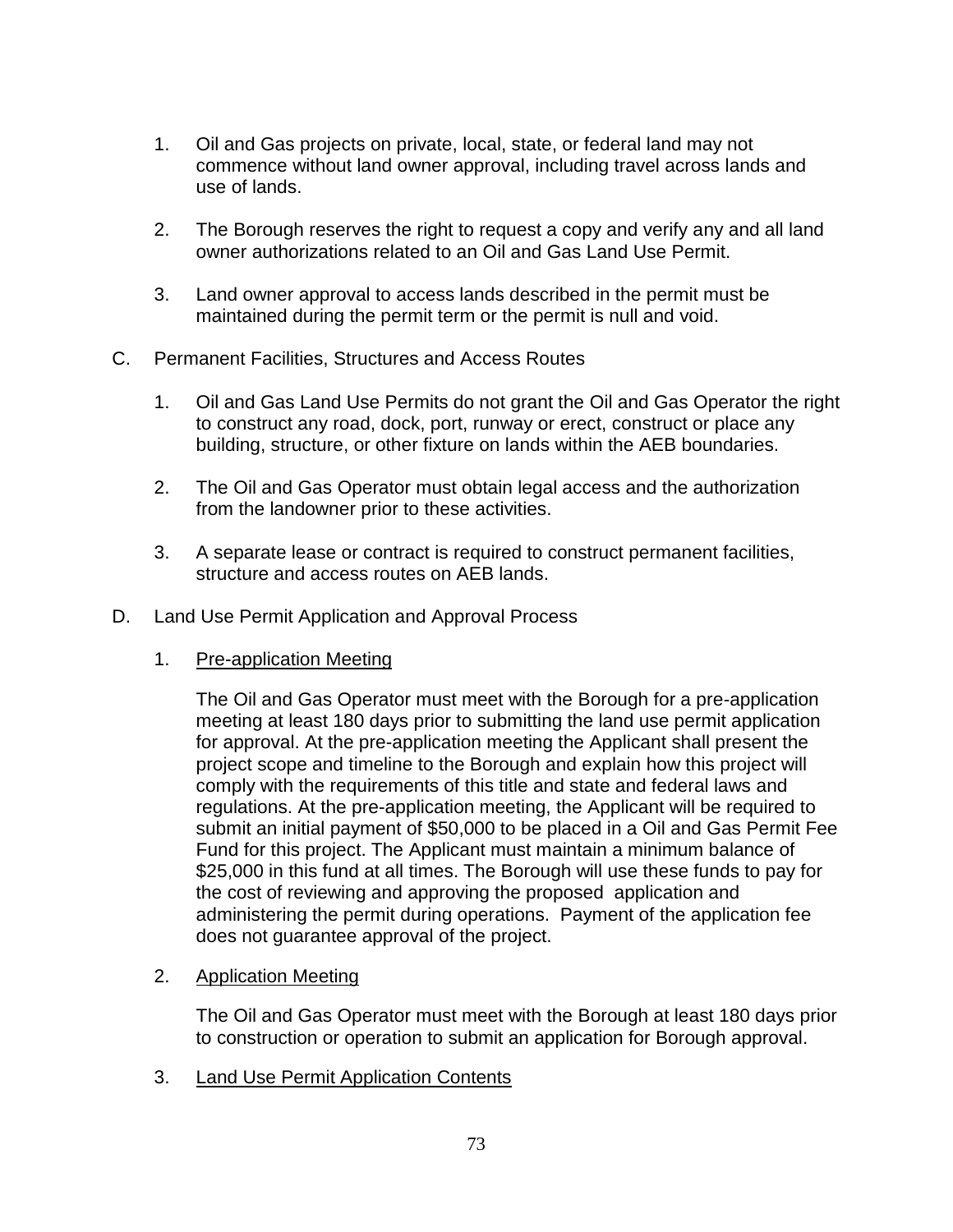The Applicant must fill out all the information required by the Oil and Gas Land Use Permit Application Form and follow all instructions. The application shall contain, at a minimum the following:

- a. Project Scope and Schedule;
- b. Conflict Avoidance Plan (Fisheries & Subsistence Use);
- c. Study & Project Monitoring Plan;
- d. Local Economic Development Plan;
- e. Field Office Plan;
- f. Infrastructure Support Plan;
- g. Transportation Plan;
- h. Historical and Cultural Resources Protection Plan;
- i. Good Neighbor Plan;
- j. Pollution Prevention Plan;
- k. Hazard Assessment Plan;
- l. Surety Bond;
- m. Reclamation Plan;
- n. Emergency Plan;
- o. Copy of State of Alaska Business Licenses; and,
- p. Fees & Payments.

### 4. Approval Process

- a. The Borough Administrator or his designee will have 90 days to review the land use permit application excluding Saturday, Sunday and Borough holidays, including a 30 calendar day public notice period requesting written comments. Public notice will be made in accordance with the publication requirements of Sec. 1.12.010.The Borough Administrator or his designee may extend review time periods for complex projects. The public notice period will not commence until the Borough Administrator or his designee has determined that the application is complete and ready for Borough consideration.
- b. Within 30 calendar days of application receipt, excluding Saturday, Sunday and Borough holidays, the Borough will issue the permit for public review or send a letter to the Applicant explaining why the application is incomplete or requires modification.
- c. Incomplete applications will be retained at the Borough for a period of 60 calendar days. If after 60 calendar days the Applicant has not provided sufficient information to approve the permit, the permit application will be returned to the Applicant.
- d. By the end of the 90 day review period, the Borough Administrator or his designee will submit a written recommendation to the Planning Commission. The Planning Commission will have 60 days, excluding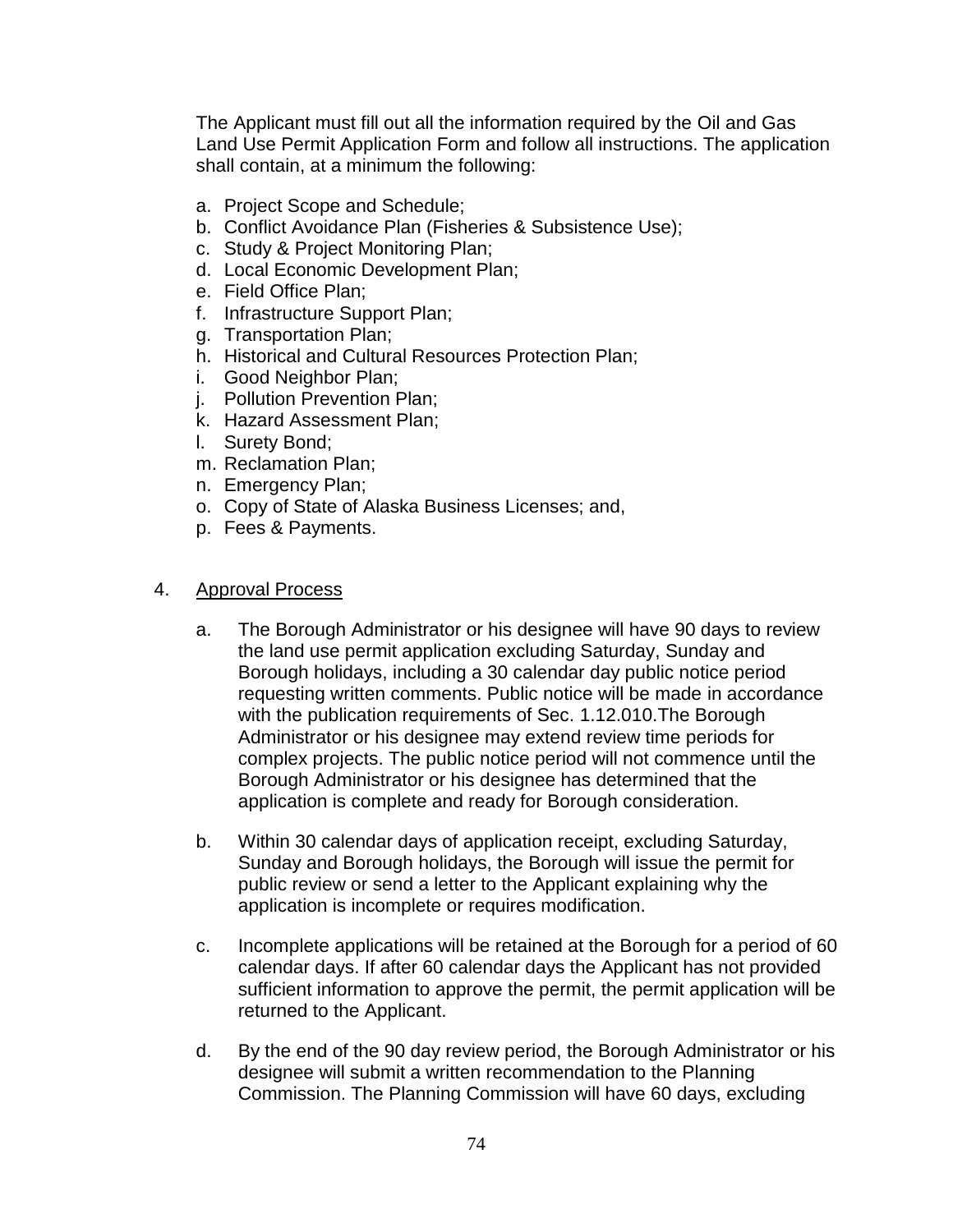Saturday, Sunday and Borough holidays to develop a written recommendation to the Assembly and will hold one meeting with the opportunity for oral or written public comment.

- e. The Assembly will grant the approval with or without conditions, or deny the application with explanation within 30 days excluding Saturday, Sunday and Borough holidays of receiving the Planning Commission's written recommendation and will hold one meeting with the opportunity for oral or written public comment before making its decision. The Assembly may extend review period for complex projects.
- f. Final permit decisions will be mailed to the Permit Applicant or Permit Operator, adjoining property owners, and all persons that submitted written comments on the decision, by certified mail. A copy of the final permit decision will be provided to each Planning Commission and Assembly member.
- g. Approved permits are valid for the period specified in the permit; a period not to exceed five years. A renewal application must be submitted at least 180 days before your permit expires. Permittees that have operated in compliance for the prior permit term (with no violations), may be eligible for an expedited renewal process if the renewal application does not increase impact over the original permit approval. Renewal applications that meet these criteria will be processed in 30 days by the.
- h. A permit amendment may be submitted at any time during the period that the existing permit is valid. The permit applicant must explain the reason for the permit amendment. Minor amendments are approved by the Administrator within 30 days. Major amendments require Assembly approval and can take 3-6 months. A minor amendment includes administrative, scope or timing changes that do not increase impact over the original permit approval. Major amendments increase impact over the original permit approval.

# 5. Approval Criteria

The Planning Commission will establish procedures for the Planning Director to follow when reviewing land use permit applications for approval. At a minimum, the Planning Director must verify the application is complete and meets the requirements of this title prior to recommending it for Planning Commission consideration. The Planning Commission will make a recommendation for Assembly approval.

Due deference will be given to residents affected by the proposed development when setting the terms and conditions of approval.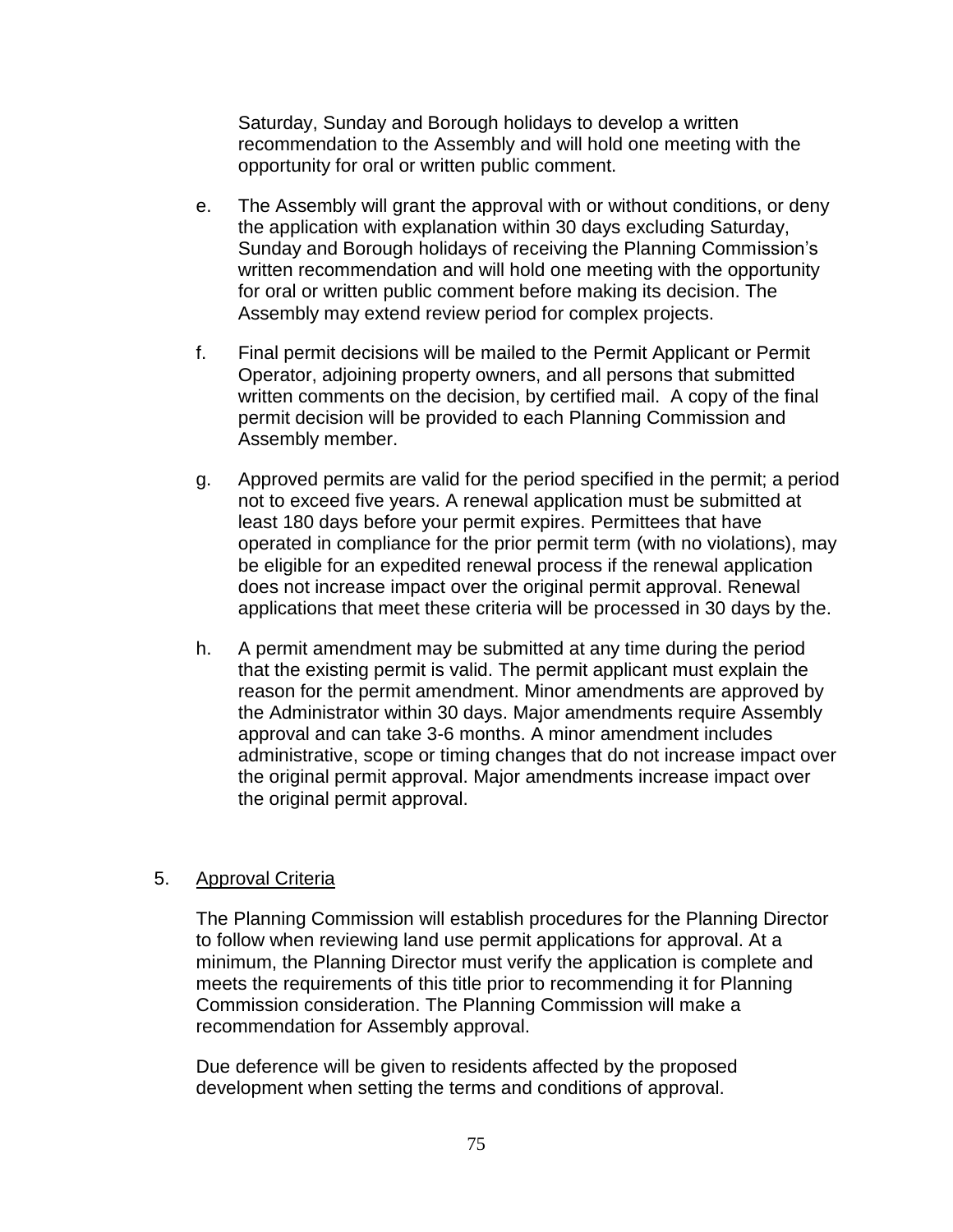Based on Planning Director and Planning Commission recommendation for Approval, the following criteria must be met for the Assembly to approve Oil and Gas Land Use Permits:

a. Project Scope and Schedule

The project scope and schedule shall be submitted in written form by the Owner/Operator and must include, at a minimum the following information:

- 1. Information on proposed Applicant (Operator) and any partners in the planned Oil and Gas project;
- 2. Proposed Oil and Gas operations, location and timing;
- 3. Size and purpose of the operation;
- 4. Landownership and legal agreements that allow Oil and Gas operations on the property and any past mining operations at this site;
- 5. A list and description of the required equipment, facilities, infrastructure and personnel;
- 6. Area of Oil and Gas operations, including a map showing the topography, vegetation, distance to waterbodies, wetlands, residential areas, and other private structures or operations;
- 7. Amount and type of oil, fuel, and chemicals that will be used and stored at the mine site and oil spill prevention measures that will be used;
- 8. The actions to be taken to minimize detrimental effects to fish and wildlife;
- 9. Environmentally or culturally sensitive areas at or near the project (e.g. fish spawning habitat, subsistence use area, nearby residential properties or schools);
- 10. Water and fish habitat protection measures that will be used;
- 11. Water requirements (i.e., intended use of appropriated waters, sources and methods of obtaining water, rate of acquisition, design of wastewater treatment systems, and in stream requirements);
- 12. Location and size of camp facilities and overland transportation;
- 13. Anticipated restrictions on other surface uses of the lease area, including public access;
- 14. Noise, visual and dust suppression mitigation measures that will be implemented to lessen impacts on surrounding neighbors and properties;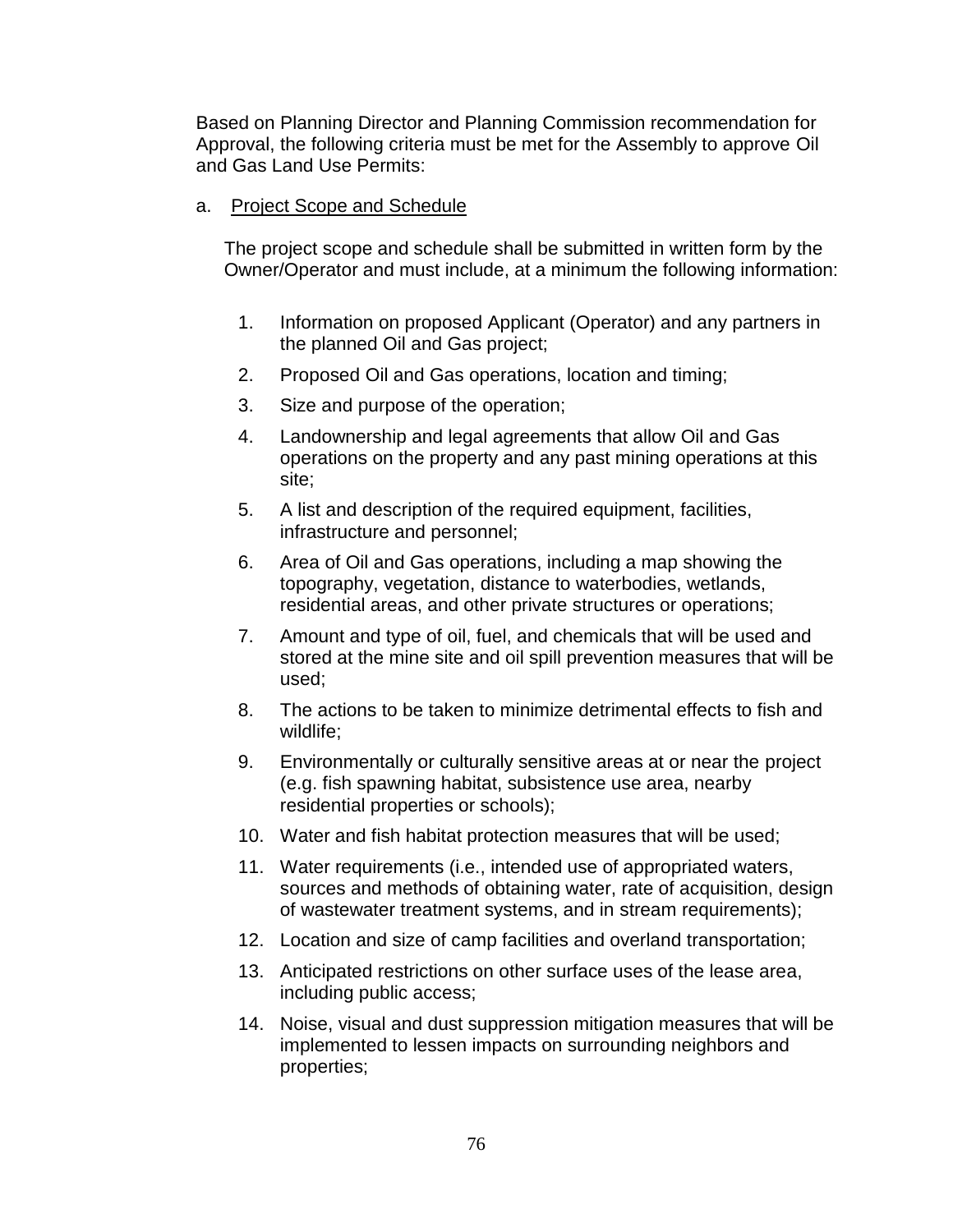- 15. Plans to comply with AEB's Coastal Zone Enforceable Policies if Oil and Gas is planned in the coastal lands and waters of the Borough;
- 16. Safety and security that will be used at the site; and,
- 17. A summary of all required local, state and federal permits and the status of those permits. If the permits have been obtained please provide the permit number and date of expiration. If permits are in the process of being issued please provide information on the date you applied for the permit and the expected date of issue.

The project scope and schedule must be compatible with existing and proposed adjacent uses, commercial fisheries, subsistence activities, and projected community needs.

The Oil and Gas project must adhere to the goals and objectives of the Aleutians East Borough Comprehensive Plan**.** The Oil and Gas project must be consolidated as practical; site selection must include sufficient acreage to allow for reasonable expansion of the project and should minimize site clearing, dredging, and disturbance of productive habitats. The project and should be located in an area of least biological productivity, diversity, and vulnerability, and where effluents and spills can be contained.

Maps of proposed project must be submitted electronically for incorporation into the Borough's Geographic Information System.

- b. Conflict Avoidance Plan (Fisheries & Subsistence Use)
- 1. Oil and Gas operations shall not adversely affect fish habitat, populations or productivity. Commercial fishing, subsistence use, and sport harvest have priority.
- 2. The Conflict Avoidance Plan must demonstrate that Commercial Fishing, Subsistence Use, and Sport Harvest Conflicts will be avoided. Alternative site locations, transportation routes, and other mitigation measures may be proposed to avoid conflict.
- 3. Commercial fishing, subsistence use, and sport harvest priority use means that Oil and Gas operations shall be restricted in order to prevent conflicts with local commercial, subsistence, and sport harvest activities and achieve the following goals.
	- a. Commercial, subsistence, and sport harvest activities must not be displaced or precluded from access to fishing or hunting areas, unless they are adequately compensated for the displacement;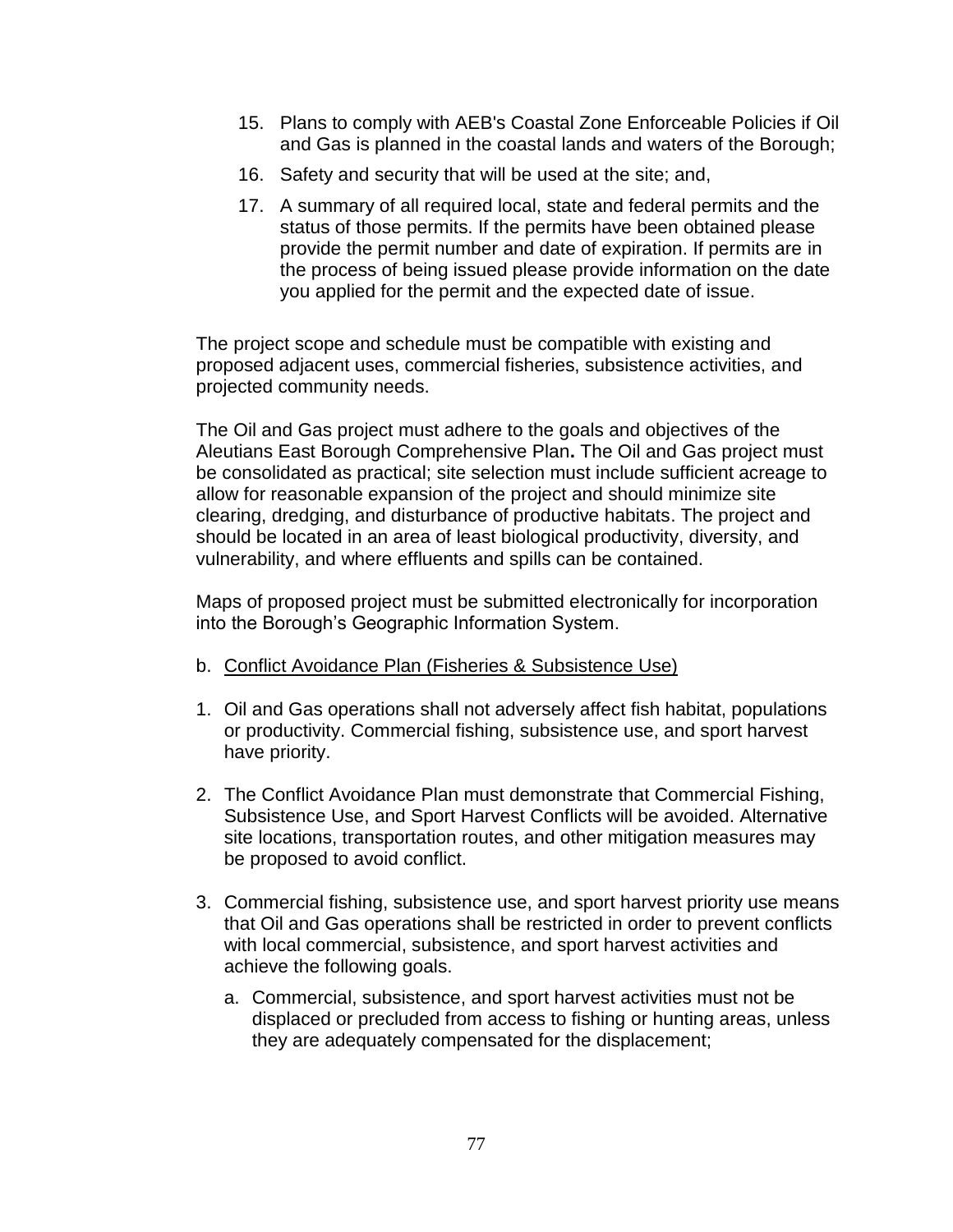- b. Fishermen must not be precluded from participating in designated fishing seasons, unless they are adequately compensated for the lost season(s);
- c. Fishermen must be compensated in a timely manner for damage to fishing equipment, vessels, gear or decreased harvest value or loss of fishing quota caused by the Oil and Gas project;
- d. Fishermen must be compensated for any lost fishing opportunities caused by additional Endangered Species Act (ESA) restrictions put in place because of oil and gas activities;
- e. Established patterns of navigation and shipping for commercial fishermen must not be interrupted;
- f. Season restrictions on oil and gas activities may be required to avoid commercial fisheries and subsistence seasonal impacts;
- g. Additional seismic activity, if needed, must not impact fish resources, and must be planned and implemented to maximize data sharing and reduce the number of surveys required;
- h. Offshore oil and gas facilities may not be used for aquaculture; and
- i. Port infrastructure must be expanded to accommodate increased vessel traffic for the Oil and Gas project. This will ensure that fishermen have adequate harbor slips, long-term boat storage and maintenance facilities, and are not unnecessarily delayed for supply and refueling. The cost of port expansion and any increase in port operating costs is the sole burden of the mine.

# c. Study & Project Monitoring Plan

A Study and Project Monitoring Plan shall be comprehensive and collect sufficient baseline and periodic monitoring data to ensure protection of human health and the environment is being achieved. The plan must be reviewed and approved by the Borough Scientific Advisory Council or an expert designated by the Borough. The Study and Project Monitoring Plan shall, at a minimum, include a:

- 1. Commercial, Subsistence and Sports Fisheries Baseline Data Assessment to assess potential impacts of the proposed Oil and Gas project, including an assessment of all commercial, subsistence and sports fisheries species, as well as the marine flora, fauna, habitat and prey species on which they rely for survival. The assessment shall be of sufficient quality to:
	- a. Document the fisheries' distribution, abundance, productivity, movement and migration patterns, and quality as a food source; include data that documents natural variation in fish stock such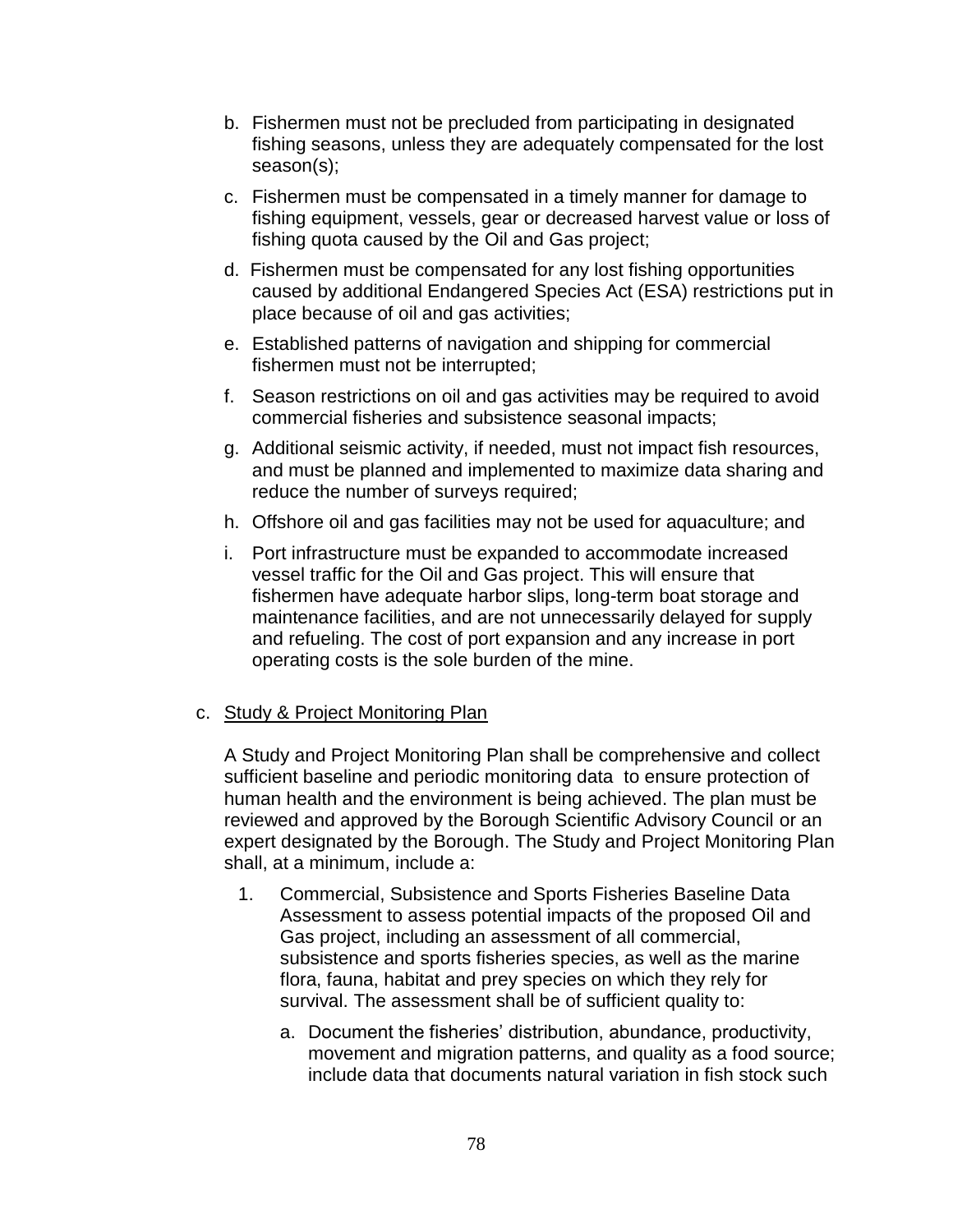that incremental impact from Oil and Gas project can be distinguished from natural variation;

- b. Document past, present and future commercial, subsistence and sports fisheries use areas;
- c. Be of sufficient quality, quantity, and age to allow scientists to collect additional data in the future (for comparison) and draw scientifically valid conclusions, as to whether or not the fisheries resources are being impacted the mine;
- d. Include a complete economic assessment of the economic value of the fisheries including the economic value of wild Alaska seafood harvested in pristine waters; and,
- e. Provide a well documented, scientifically supported, and statistically significant analysis sufficient to compensate fisherman for decreased harvest value, decreases in fisheries stock, and/or displacement or loss of work due to a catastrophic event such as mine pollution contamination.
- 2. Commercial, Subsistence and Sports Fisheries Monitoring and Mitigation Plan to monitor impacts of the proposed Oil and Gas project. Adverse impacts identified via the monitoring program shall be mitigated;
- 3. Baseline water quality assessment and/or additional baseline data collection plan;
- 4. Cumulative water pollution impact assessment;
- 5. Assessment of the technical feasibility for zero water pollution discharge;
- 6. Water quality monitoring system(s) that will be used to continuously monitor effluents to ensure compliance with pollutant limitations if zero water pollution discharge is not technically feasible;
- 7. Baseline air quality and meteorological data assessment and/or additional baseline data collection plan;
- 8. Cumulative air pollution impact assessment;
- 9. Assessment of the technical feasibility for air pollution discharge control and reduction;
- 10. Air quality monitoring system(s) that will be used to continuously monitor emissions to ensure compliance with pollutant limitations;
- 11. A Baseline Health and Socioeconomic Assessment to: document the current public health status of communities that will potentially be affected by the mine; document ways the mine can improve the quality of life for local residents; identify ways the Oil and Gas Operator can work with the local communities to design, install and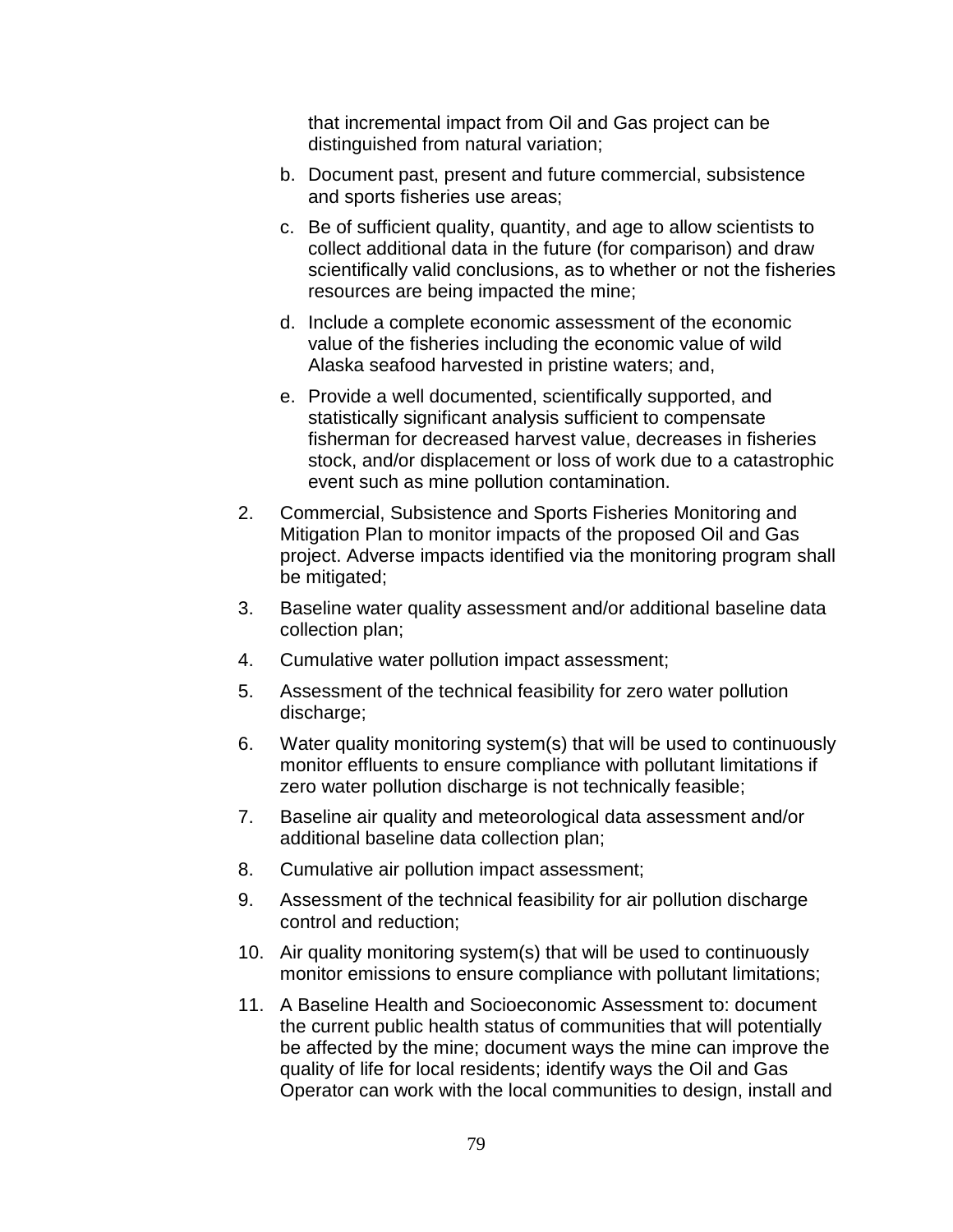operate facilities that improve the quality of life for local residents; identify community or village-level health indicators to detect changes in public health and in social and economic conditions that influence health in the region; identify health disparities and vulnerable populations; identify the likely social, economic, environmental, and behavioral influences on health; and identify appropriate social, economic, environmental and health indicators for use in monitoring the effects (in terms of health risk and health outcomes);

- 12. Impact Analysis and Mitigation Plan summarizing the potential public health and socioeconomic impacts of mine and a means proposed to mitigate these impacts completed under the direction of a medical doctor with recognized expertise in Alaska Native public health and a socio-economist with recognized expertise in Aleutian Region;
- 13. Public Health Monitoring Program and Mitigation Plan to be implemented under the direction of a medical doctor with recognized expertise in Alaska Native public health that addresses the public health indicators identified in the Baseline Health and Socioeconomic Assessment. Adverse impacts identified via the monitoring program shall be mitigated;
- 14. Socioeconomic Monitoring Program and Mitigation Plan to be implemented under the direction of a socio-economist with recognized expertise in issues affecting the Aleutian Region. Adverse social and economic impacts identified via the monitoring program shall be mitigated; and,
- 15. A Noise Mitigation Plan that minimizes adverse health effects from aircraft and other noises associated with the Oil and Gas project. The plan shall include a baseline assessment of ambient noise level in the affected community must be completed for a project requiring more than two flights per day to, through, or from a community that estimates indoor and outdoor ambient noise levels and assess the anticipated contribution of the proposed activity to overall noise levels in the community using an FAA-approved noise model. Activities for ambient noise levels above safe thresholds, or noise levels that cause unacceptable disruptions to community activities and sleep, shall not be permitted. Mitigation including flight path routing, airport siting and sound proofing equipment must be proposed and implemented.

# d. Local Economic Development Plan

A Local Economic Development Plan shall include a local hire manpower plan, local business contracting plan, training program, and mentoring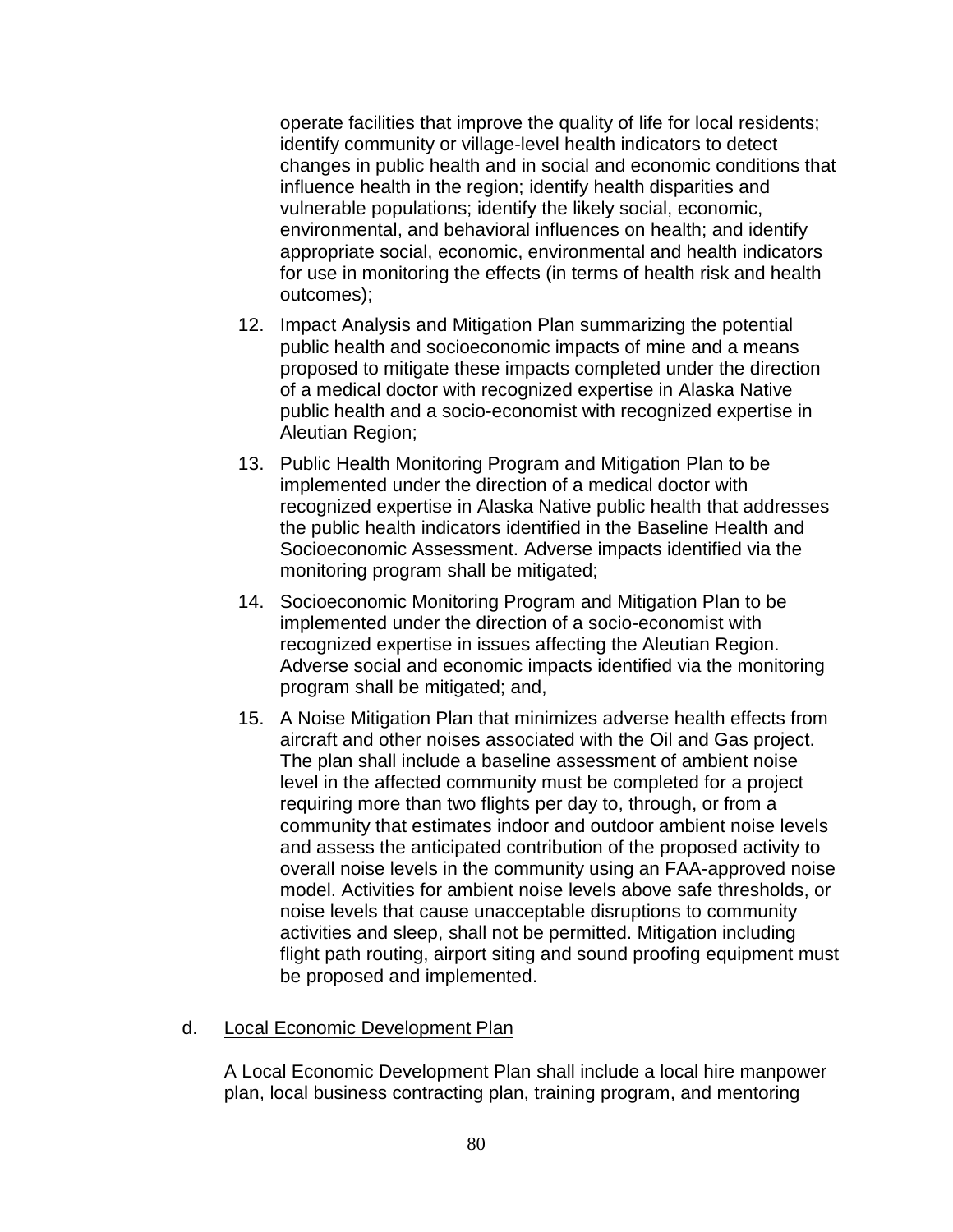program for both construction and operation phases of the Oil and Gas project.

The Local Economic Development Plan shall, at a minimum, include the following:

- 1. A plan to train local residents to become qualified for jobs at the Oil and Gas project prior to mine start-up and during the period the project is actively operating. Training shall be provided in the project area, or the Operator shall provide transportation and funding for local residents to obtain training in an alternate location. Paid apprenticeship positions shall provide hands-on training as part of this program;
- 2. A plan for recruiting and hiring local residents, including a mechanism for announcing jobs and recruiting locally qualified applicants in the lease area;
- 3. A plan for using local contractors and local businesses, including mandatory notification to qualified local contractors and businesses announcing contract opportunities; and,
- 4. A quarterly and annual reporting process documenting the success of the Economic Opportunity Plan in providing local hire and contracting opportunities to AEB residents.

# e. Field Office Plan

Oil and Gas projects are required to maintain a field office at the construction and operating site. The field office must be manned 24 hours per day to ensure proper oversight of the project. The field office staff must include, at a minimum, a Native and Community Liaison, a Fisheries Protection Biologist, and an Environmental Compliance Officer to provide project oversight, monitoring, address local concerns, and ensure compliance, unless waived by the Assembly.

# f. Infrastructure Support Plan

The Applicant must meet with Village, Municipal Government, and Tribal Leaders of all communities within 25 miles of their operations to determine whether it will be beneficial to expand community infrastructure to include resource extraction needs, or whether it would be more appropriate to institute enclave development requirements.

A joint tribal, local community and Applicant agreement on this issue must be reached, approved by all parties, and submitted to the Borough.

In the event there is agreement to expand existing community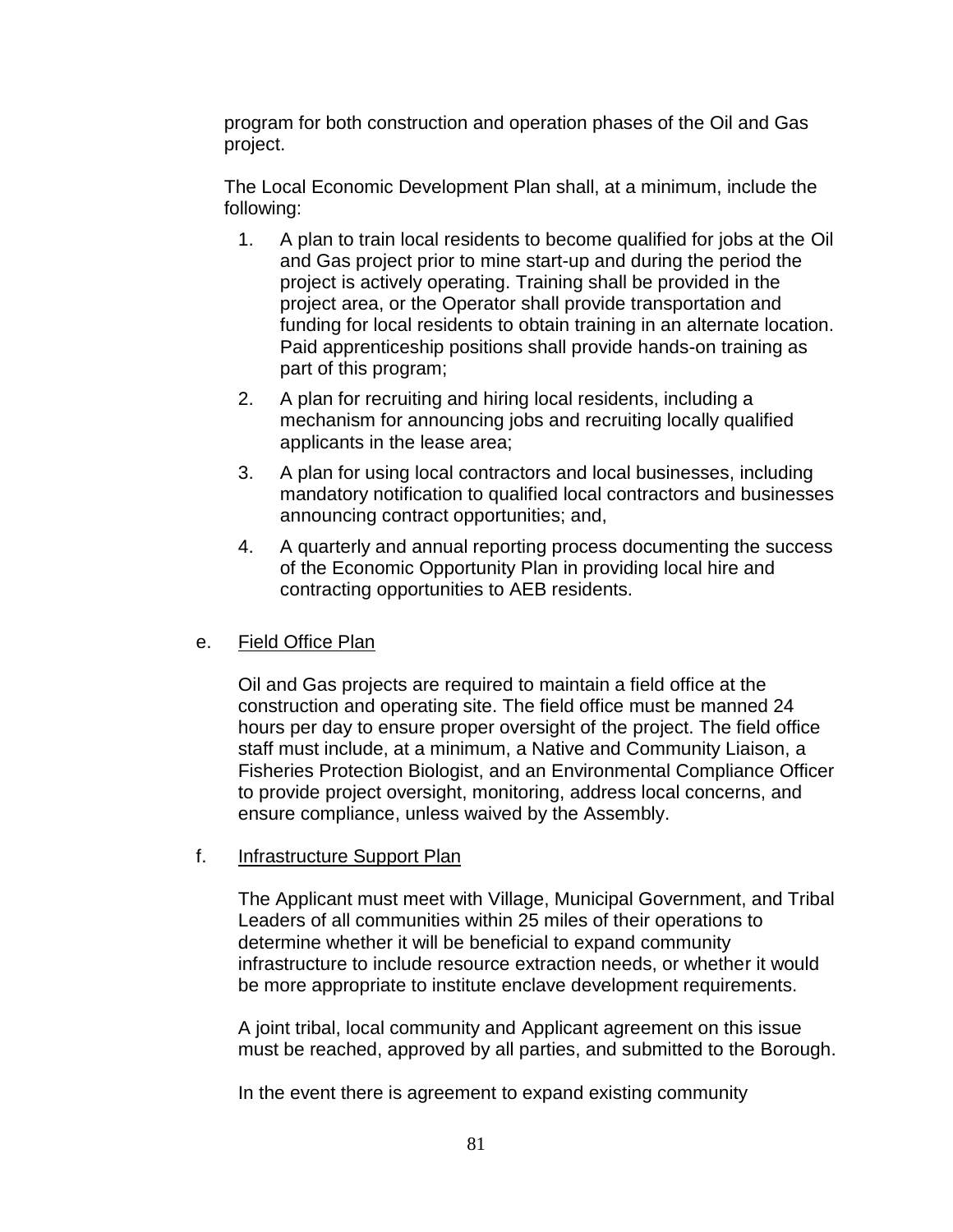infrastructure to meet the needs of industrial development (e.g. medical clinic, school, community center, tank farm, recreation facilities, etc.), the Applicant is responsible for construction, maintenance, and operation costs of expanding these facilities to support their activities.

## g. Transportation Plan

Transportation Plan shall describe existing and new transportation infrastructure needed, anticipated routes and points of ingress and egress to the project site (including a map of these routes).

Transportation routes, utility corridors and infrastructure shall be carefully sited and constructed to allow for the free passage and movement of fish and wildlife, to avoid construction during critical migration periods for fish and wildlife. Pipelines shall be buried wherever possible. The siting of facilities, other than docks, roads, utility or pipeline corridors, or terminal facilities, is prohibited within one-half mile of the coast, barrier islands, reefs and lagoons, fish bearing waterbodies and 1,500 feet from all surface water drinking sources.

Transportation infrastructure (e.g., roads, bridges, runways, marine facilities, etc.) built by the Oil and Gas Operator on Borough, state, or federal lands must be available for all AEB resident use and access, unless waived by the Assembly.

Wherever possible, existing transportation infrastructure should be expanded to meet the Applicant's needs to minimize duplication and environmental impact.

The Applicant is responsible for construction, maintenance, and operating costs for the transportation infrastructure required to support their activities.

At cessation of operations, the transportation infrastructure must be donated to AEB for public use, or the transportation infrastructure must be completely removed and the area must be remediated to AEB's satisfaction.

### h. Historical and Cultural Resources Protection Plan

A Historical and Cultural Resources Protection Plan must be submitted to demonstrate that traditional, historical and cultural sites may not be disturbed or adversely impacted during the construction or operation of the Oil and Gas project.

i. Good Neighbor Plan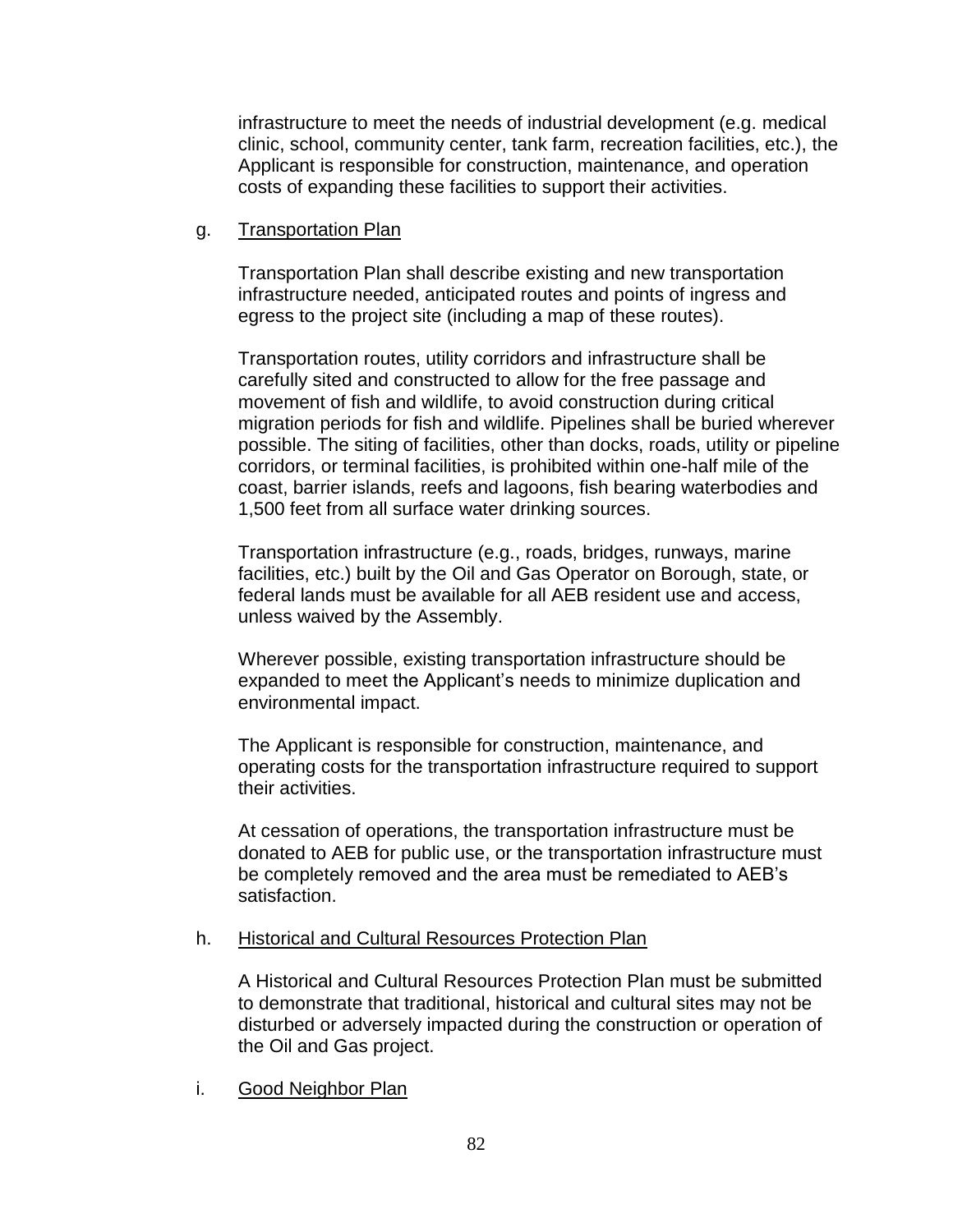The Good Neighbor Plan shall, at a minimum, include the following:

- 1. A plan to ensure surrounding residential properties and residents are not adversely impacted by excessive noise, fumes, odors, pollution, contamination, glare, smoke, light, vibration, dust, litter, or interference with media reception;
- 2. Charitable and/or in-kind contributions to support local education, art, and charities, provide employment training programs to maximize local hire. This program should provide a fund for impact assistance if adverse impacts are realized by the community or individual residents;
- 3. A plan for providing services that includes contracting locally for fuel, power, waste, water, transportation, medical services, emergency and other services. If local service capacity is insufficient to meet the Operator's needs, the Operator shall expand capacity, unless it is infeasible. In cases where it is infeasible to expand existing services, the Operator may provide their own. The Operator's activities shall not adversely impact community access to existing services, and should improve and provide opportunities for more cost-effective services;
- 4. A system to compensate subsistence hunters and fishermen for disruptions to subsistence activities or to compensate for additional costs associated with relocating subsistence activities;
- 5. A system to compensate subsistence hunters and fishermen for costs of providing alternative food sources in the event of a spill;
- 6. A plan for communicating with the affected community members, to obtain their input and address their concerns on a regular basis; and,
- 7. A quarterly and annual reporting process to document the success of the Good Neighbor Policy.

# j. Pollution Prevention Plan

The Pollution Prevention Plan must include best management practices for protecting drinking water, air, and local food sources from pollution, including a recycling program. The Pollution Prevention Plan must include:

- 1. A zero water pollution discharge standard unless the Applicant proves to the Borough that it is not technically feasible;
- 2. Best available air emission control technology for criteria air pollutants (including oxides of nitrogen and sulfur, carbon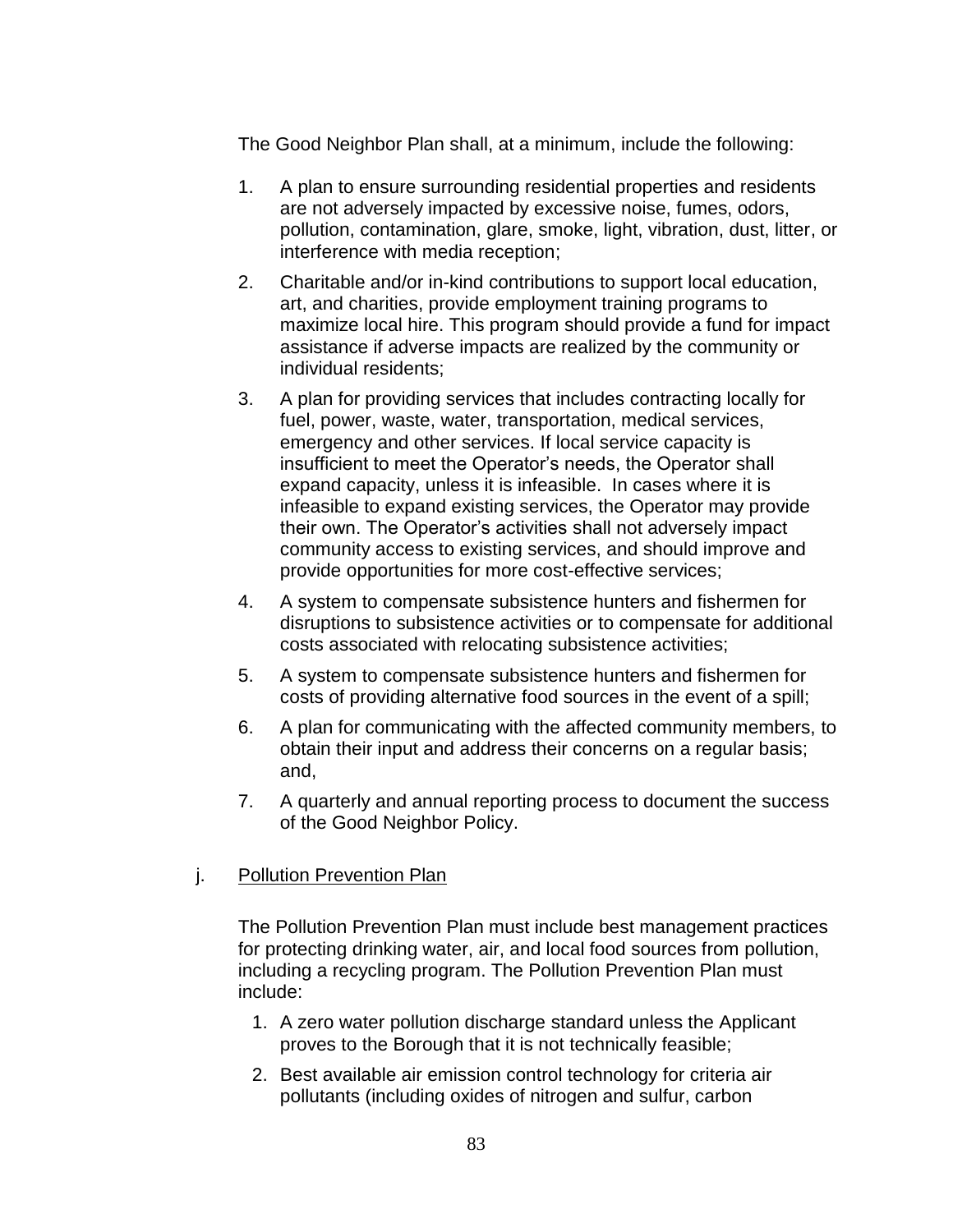monoxide, particulate matter, volatile organic compounds), and hazardous air pollutants;

- 3. The lowest air pollution impact fuel sources. Solar, wind and other alternative power sources must be considered when technically feasible. Where alternative energy options are not technically feasible, natural gas fired combustion systems shall be used whenever possible. Ultra-low sulfur diesel fuels shall be used;
- 4. Vapor recovery systems on all equipment and facilities to reduce volatile organic compounds (VOCs) and Hazardous Air Pollutants (HAP) by at least 98%. Direct venting of VOCs and HAPs to the atmosphere is prohibited;
- 5. An inspection maintenance and repair program to ensure that all pollution prevention systems are inspected, maintained, and repaired, including a Quality Assurance/Quality Control (QA/QC) Program for all pollution prevention systems;
- 6. An oil spill trajectory analysis representing the worst-case oil spill volume to determine the maximum impacted region from a spill and identification of spill prevention measures that will be implemented to reduce the risk or impact of a spill. Drilling, pipeline and tank discharge scenarios must be considered. Tanker discharge scenarios must be considered for offshore projects;
- 7. Secondary containment systems for all fuel, oil, hazardous materials and chemicals that will hold at least 110% of the tank capacity;
- 8. Cathodic protection, leak detection systems and overfill alarms for all tanks;
- 9. Tank and pump systems capable of evacuating pipeline contents;
- 10.Cathodic protection and redundant leak detection systems for all pipelines;
- 11.Blowout prevention systems installed prior to drilling into overpressured or hydrocarbon bearing zones on all drilling rigs;
- 12.Double hull tankers with redundant navigation and safety systems for all oil or LNG transportation;
- 13.Double hull vessels for all supply and fuel vessels operating in the presence of ice;

# k. Hazard Assessment Plan

A Hazard Assessment Plan must include an evaluation of all potential hazards to the Oil and Gas project including, but not limited to, geophysical hazards, fire, flood, landslides, erosion, earthquake, coastal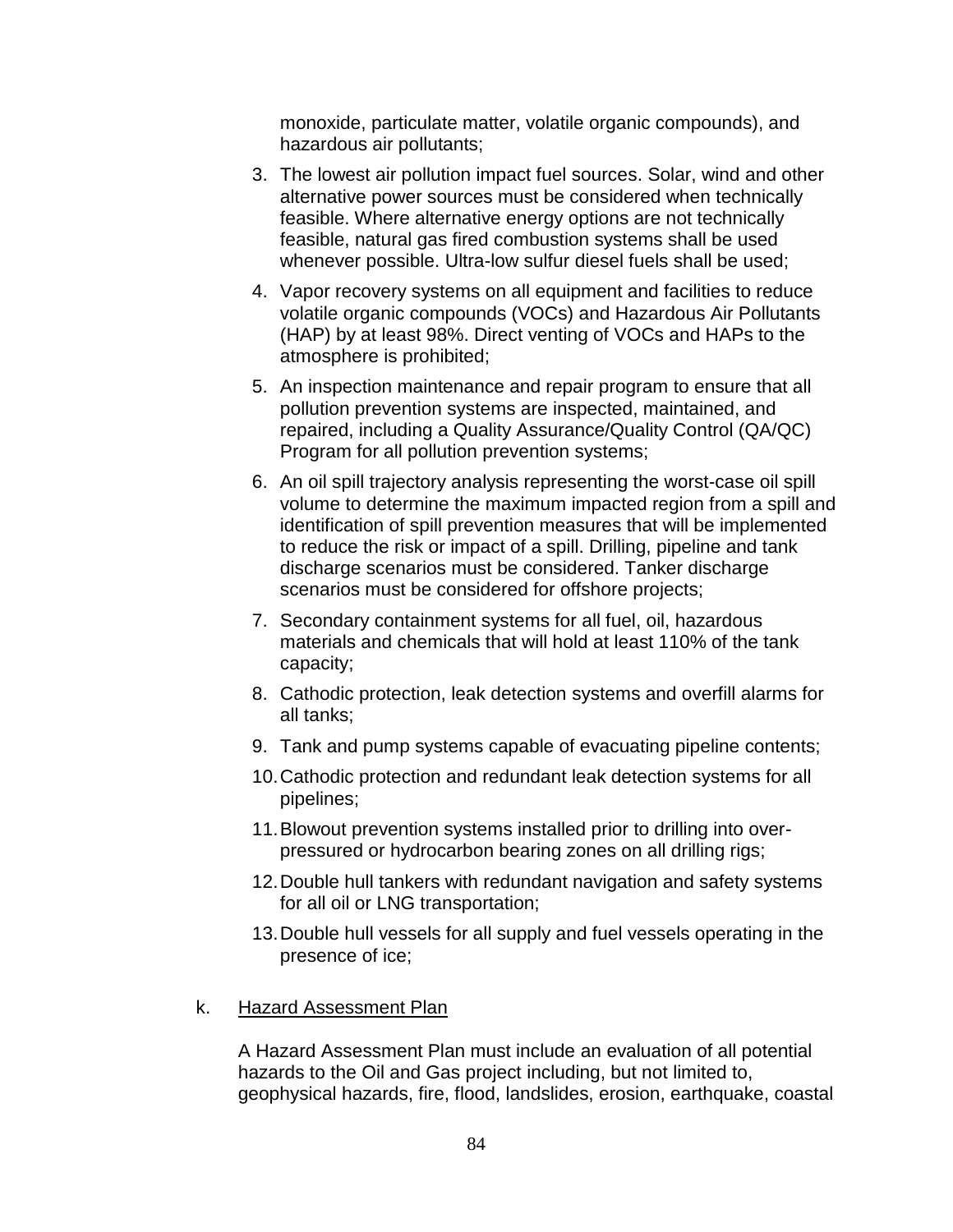storms, marine hazards, and ice. The plan must include proposed mitigation measures to eliminate or reduce the risk of the hazard.

l. Surety Bond

A Surety Bond, or other financial instrument approved by the Assembly, must be appropriate for the magnitude, type, cost, nature, and duration of the Oil and Gas project.

Surety must be provided in an amount sufficient to fund:

- 1. Environmental clean-up and restoration requirements;
- 2. Compensate residents for any adverse human health impacts;
- 3. Compensate commercial fisherman and subsistence users for adverse impacts;
- 4. Dismantle, remove, and restore the Resource Development site to its original condition prior to development; and
- 5. The liability under the surety provisions shall continue until such time as released, or in its entirety, by the Administrator.

### m. Reclamation Plan

The Reclamation Plan must be provided in sufficient detail to determine surety requirements, provide a timetable for each step in the reclamation process, and describe the reclamation actions to be completed at cessation of operations. The plan must include a description of the measures to ensure that all debris and toxic materials are disposed of in a sound manner, a description of the steps to be taken to comply with applicable water quality laws and statutes, and restore, stabilize and revegetate all disturbed areas. The Reclamation Plan must be developed using best management practices and shall comply with AEB's Coastal Zone Enforceable Policies if Oil and Gas is planned in the coastal lands and waters of the Borough.

### n. Emergency Plan

The Emergency Plan must provide for adequate medical, rescue, fire, spill response and other emergency services. The plan should preferably include proposals to fund expansion of existing Borough emergency services to support increased demands created by the new Oil and Gas project.

### o. Fees & Payments

Oil and Gas Permit Fee Fund must be paid.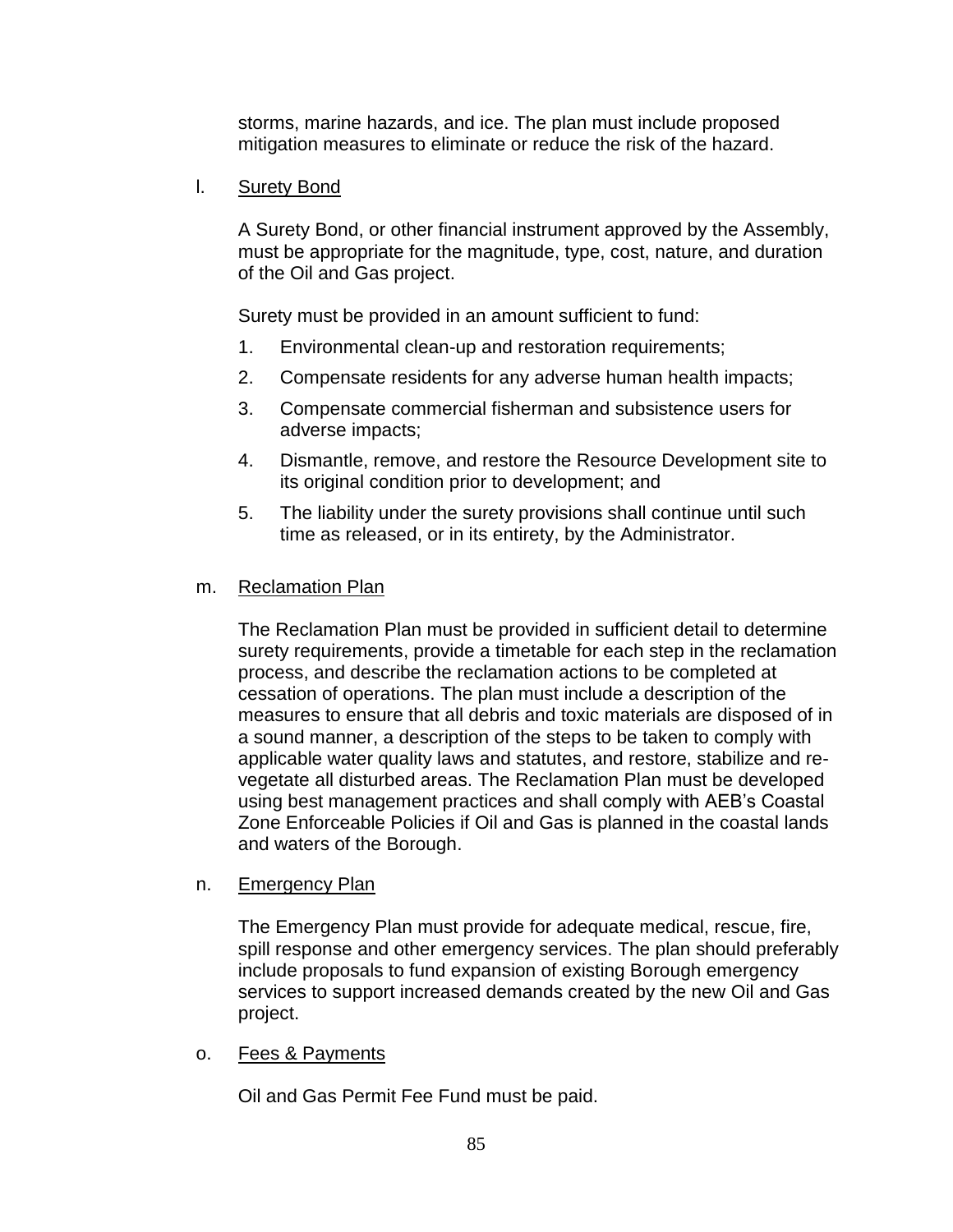# 6. Amendments

Oil and Gas Land Use Permit amendments will require Borough approval. The Borough Administrator or his designee will determine the significance of the proposed amendment. Minor amendments may be approved by the Borough Administrator or his designee within 30 days. A minor amendment is defined as an administrative, scope or timing change that does not increase impact over the original permit approval. A major amendment requires Assembly approval and a 30 day public comment period.

# 7. Appeals

Land use permit decisions may be appealed pursuant to Sec. 40.01.080.

# E. Fees and Penalties

Oil and Gas Operators doing business within Borough boundaries are subject to the fee and penalty schedule approved by the Borough Assembly, pursuant to Chapter 1.24 and Sec. 40.01.060.

Oil and Gas projects are required to fund the cost for Borough review and approval of their application, and the cost of inspection and oversight of the project once it is in operation.

Oil and Gas Permit Fee Fund requirements are triggered at the pre-application meeting, or at the discretion of the Borough Administrator, if Borough is incurring costs to participate in project meeting, discussions, and review prior to the preapplication meeting.

At the pre-application meeting, the Applicant will be required to submit an initial payment of \$50,000 to be placed in a Oil and Gas Permit Fee Fund for this specific project. Quarterly, the Finance Director will provide the Applicant with an account describing how the funds were used by the Borough to review, approve, or monitor project compliance.

The Applicant must maintain a minimum balance of \$25,000 in this fund at all times.

Failure to maintain and provide adequate funding within the Oil and Gas Permit Fee Fund for the project will trigger compliance actions under Sec. 40.01.050 and will automatically suspend all work on permit application review, processing, and approval.